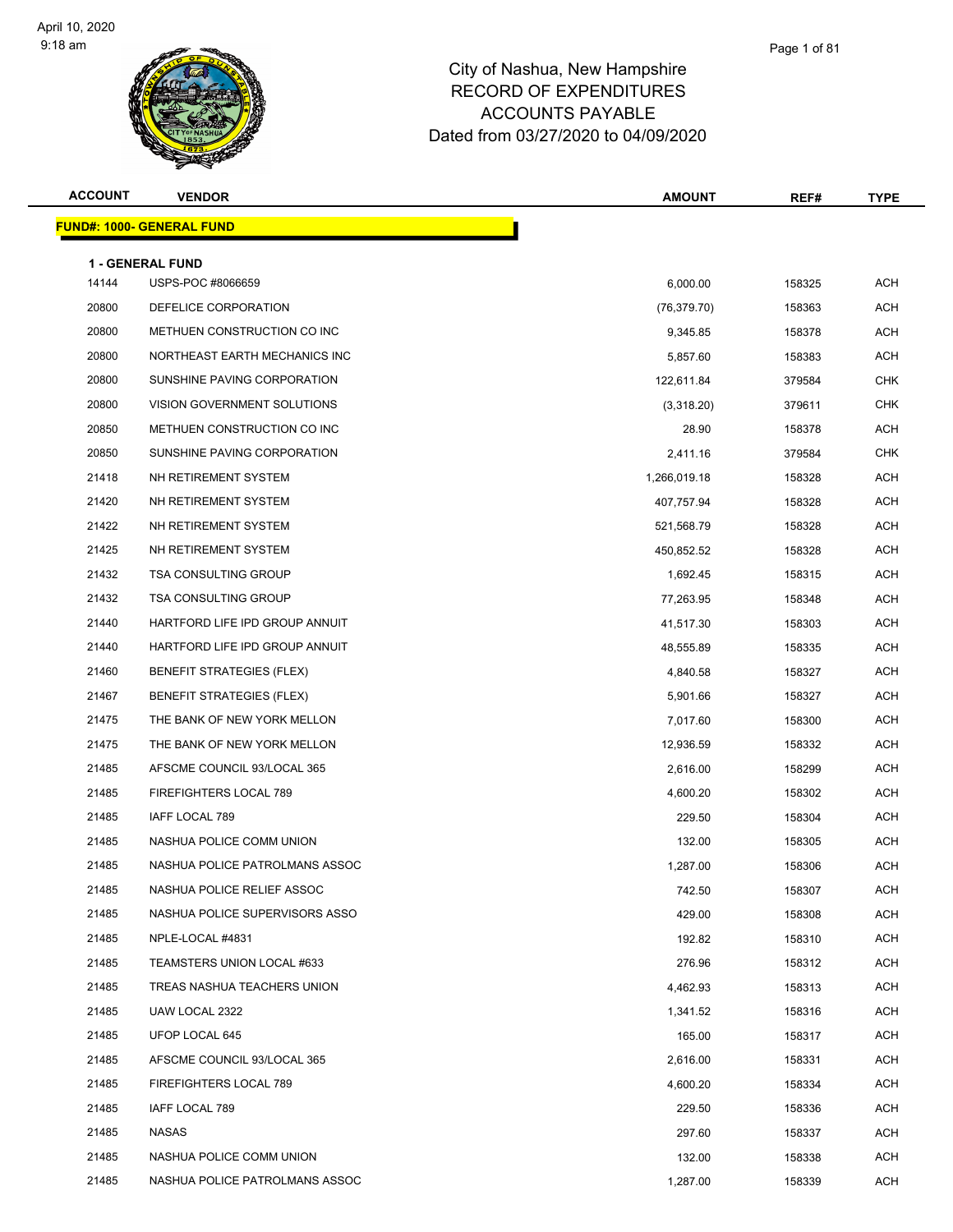

| <b>ACCOUNT</b> | <b>VENDOR</b>                     | <b>AMOUNT</b> | REF#   | <b>TYPE</b> |
|----------------|-----------------------------------|---------------|--------|-------------|
|                | <u> FUND#: 1000- GENERAL FUND</u> |               |        |             |
|                | 1 - GENERAL FUND                  |               |        |             |
| 21485          | NASHUA POLICE RELIEF ASSOC        | 742.50        | 158340 | <b>ACH</b>  |
| 21485          | NASHUA POLICE SUPERVISORS ASSO    | 429.00        | 158341 | <b>ACH</b>  |
| 21485          | NPLE-LOCAL #4831                  | 201.10        | 158343 | ACH         |
| 21485          | TEAMSTERS UNION LOCAL #633        | 276.96        | 158345 | ACH         |
| 21485          | TREAS NASHUA TEACHERS UNION       | 31,250.43     | 158346 | <b>ACH</b>  |
| 21485          | UAW LOCAL 2322                    | 1,332.38      | 158349 | ACH         |
| 21485          | UFOP LOCAL 645                    | 165.00        | 158350 | <b>ACH</b>  |
| 21485          | AMERICAN FEDERATION OF TEACHER    | 6.50          | 379344 | <b>CHK</b>  |
| 21485          | AMERICAN FEDERATION OF TEACHER    | 171.00        | 379389 | <b>CHK</b>  |
| 21490          | UNITED WAY OF GREATER NASHUA      | 244.92        | 379353 | <b>CHK</b>  |
| 21490          | UNITED WAY OF GREATER NASHUA      | 606.69        | 379399 | <b>CHK</b>  |
| 21495          | <b>WAGE ASSIGNMENT</b>            | 259.00        | 158311 | <b>ACH</b>  |
| 21495          | <b>WAGE ASSIGNMENT</b>            | 300.00        | 158314 | ACH         |
| 21495          | <b>WAGE ASSIGNMENT</b>            | 259.00        | 158344 | ACH         |
| 21495          | <b>WAGE ASSIGNMENT</b>            | 300.00        | 158347 | <b>ACH</b>  |
| 21495          | <b>WAGE ASSIGNMENT</b>            | 975.50        | 379345 | <b>CHK</b>  |
| 21495          | <b>WAGE ASSIGNMENT</b>            | 100.00        | 379346 | <b>CHK</b>  |
| 21495          | <b>WAGE ASSIGNMENT</b>            | 155.00        | 379347 | <b>CHK</b>  |
| 21495          | <b>WAGE ASSIGNMENT</b>            | 104.00        | 379348 | <b>CHK</b>  |
| 21495          | <b>WAGE ASSIGNMENT</b>            | 1,305.31      | 379349 | <b>CHK</b>  |
| 21495          | <b>WAGE ASSIGNMENT</b>            | 11.54         | 379350 | <b>CHK</b>  |
| 21495          | <b>WAGE ASSIGNMENT</b>            | 311.88        | 379351 | <b>CHK</b>  |
| 21495          | <b>WAGE ASSIGNMENT</b>            | 120.21        | 379352 | <b>CHK</b>  |
| 21495          | <b>WAGE ASSIGNMENT</b>            | 188.90        | 379354 | <b>CHK</b>  |
| 21495          | <b>WAGE ASSIGNMENT</b>            | 875.50        | 379390 | <b>CHK</b>  |
| 21495          | WAGE ASSIGNMENT                   | 100.00        | 379391 | <b>CHK</b>  |
| 21495          | <b>WAGE ASSIGNMENT</b>            | 149.76        | 379392 | <b>CHK</b>  |
| 21495          | <b>WAGE ASSIGNMENT</b>            | 155.00        | 379393 | <b>CHK</b>  |
| 21495          | <b>WAGE ASSIGNMENT</b>            | 104.00        | 379394 | <b>CHK</b>  |
| 21495          | <b>WAGE ASSIGNMENT</b>            | 1,305.31      | 379395 | <b>CHK</b>  |
| 21495          | <b>WAGE ASSIGNMENT</b>            | 11.54         | 379396 | <b>CHK</b>  |
| 21495          | <b>WAGE ASSIGNMENT</b>            | 311.88        | 379397 | <b>CHK</b>  |
| 21495          | <b>WAGE ASSIGNMENT</b>            | 120.21        | 379398 | <b>CHK</b>  |
| 21495          | <b>WAGE ASSIGNMENT</b>            | 419.41        | 379400 | <b>CHK</b>  |
| 21495          | <b>WAGE ASSIGNMENT</b>            | 199.28        | 379401 | <b>CHK</b>  |
| 21538          | NASHUA TEACHERS UNION             | 73.62         | 158309 | ACH         |
| 21538          | NASHUA TEACHERS UNION             | 2,883.80      | 158342 | <b>ACH</b>  |
| 21921          | STATE OF NH-MV                    | 7,317.52      | 158288 | <b>ACH</b>  |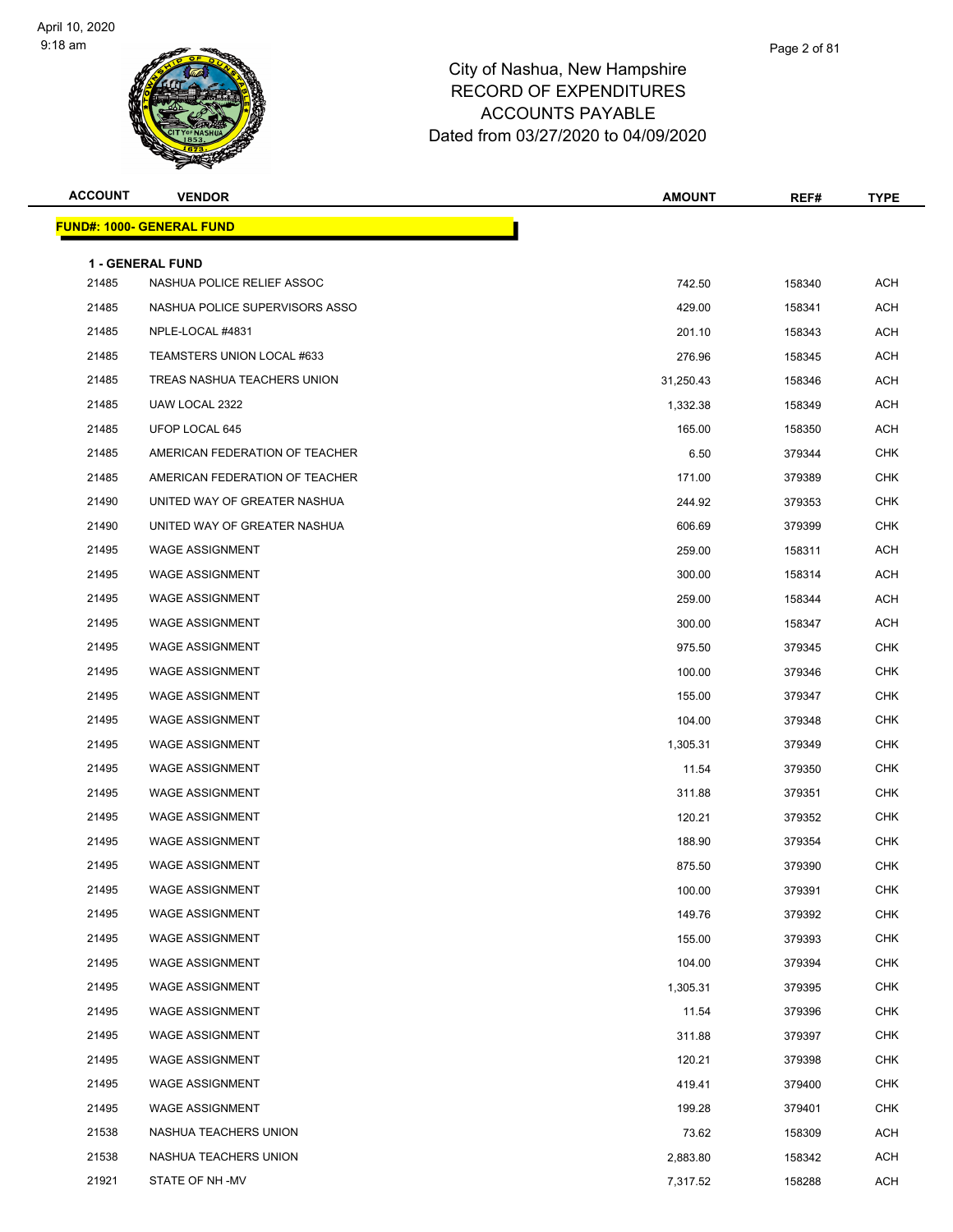| <b>ACCOUNT</b>     | <b>VENDOR</b>                                 | <b>AMOUNT</b>  | REF#   | <b>TYPE</b> |
|--------------------|-----------------------------------------------|----------------|--------|-------------|
|                    | <b>FUND#: 1000- GENERAL FUND</b>              |                |        |             |
|                    | <b>1 - GENERAL FUND</b>                       |                |        |             |
| 21921              | STATE OF NH-MV                                | 9,904.16       | 158293 | <b>ACH</b>  |
| 21921              | STATE OF NH-MV                                | 12,508.44      | 158294 | <b>ACH</b>  |
| 21921              | STATE OF NH-MV                                | 12,602.21      | 158298 | ACH         |
| 21921              | STATE OF NH-MV                                | 12,384.01      | 158320 | <b>ACH</b>  |
| 21921              | STATE OF NH-MV                                | 9,560.21       | 158323 | <b>ACH</b>  |
| 21921              | STATE OF NH-MV                                | 10,026.40      | 158324 | <b>ACH</b>  |
| 21921              | STATE OF NH-MV                                | 8,579.92       | 158326 | <b>ACH</b>  |
| 21921              | STATE OF NH-MV                                | 11,755.90      | 158330 | ACH         |
| 21921              | STATE OF NH -MV                               | 9,033.11       | 158387 | <b>ACH</b>  |
|                    | <b>TOTAL 1 - GENERAL FUND</b>                 | \$3,088,317.64 |        |             |
| <b>103 - LEGAL</b> |                                               |                |        |             |
| 55495              | AMAZON CAPITAL SERV (CITY ACH)                | 45.36          | 158354 | ACH         |
|                    | TOTAL 103 - LEGAL                             | \$45.36        |        |             |
|                    | <b>109 - CIVIC &amp; COMMUNITY ACTIVITIES</b> |                |        |             |
| 56200              | <b>CHERYL LINDNER</b>                         | 106.70         | 158373 | <b>ACH</b>  |
| 56207              | THE ACTORSINGERS                              | 4,000.00       | 379405 | <b>CHK</b>  |
| 56207              | <b>CITY ARTS NASHUA</b>                       | 5,000.00       | 379447 | <b>CHK</b>  |
| 56207              | <b>CITY ARTS NASHUA</b>                       | 5,000.00       | 379448 | <b>CHK</b>  |
| 56207              | NASHUA AREA ARTISTS ASSOC                     | 1,450.00       | 379530 | <b>CHK</b>  |
| 56207              | NASHUA CHAMBER ORCHESTRA                      | 2,350.00       | 379531 | <b>CHK</b>  |
| 56207              | NASHUA CHORAL SOCIETY                         | 3,200.00       | 379532 | <b>CHK</b>  |
| 56207              | NASHUA COMMUNITY MUSIC SCHOOL                 | 3,000.00       | 379533 | <b>CHK</b>  |
| 56207              | NASHUA THEATRE GUILD                          | 2,500.00       | 379536 | <b>CHK</b>  |
| 56207              | SPARTANS DRUM & BUGLE CORPS                   | 500.00         | 379577 | <b>CHK</b>  |
| 56207              | SYMPHONY NEW HAMPSHIRE                        | 5,000.00       | 379585 | <b>CHK</b>  |
| 56207              | SINFONIETTA STRINGS                           | 5,000.00       | 379600 | <b>CHK</b>  |
|                    | CIVIC & COMMUNITY ACTIVITIES<br>$\sqrt{2}$    | ¢?7 1NG 7N     |        |             |

**TOTAL 109 - CIVIC & COMMUNITY ACTIVITIES \$37,106.70**

### **111 - HUMAN RESOURCES**

| 61100 | WB MASON CO INC                    | 75.09    | 379614 | <b>CHK</b> |
|-------|------------------------------------|----------|--------|------------|
|       | <b>TOTAL 111 - HUMAN RESOURCES</b> | \$75.09  |        |            |
|       | <b>120 - TELECOMMUNICATIONS</b>    |          |        |            |
| 55109 | CONSOLIDATED COMMUNICATIONS        | 2.809.10 | 379455 | <b>CHK</b> |
| 55109 | PACIFIC TELEMANAGEMENT SERVICE     | 75.00    | 379550 | СНК        |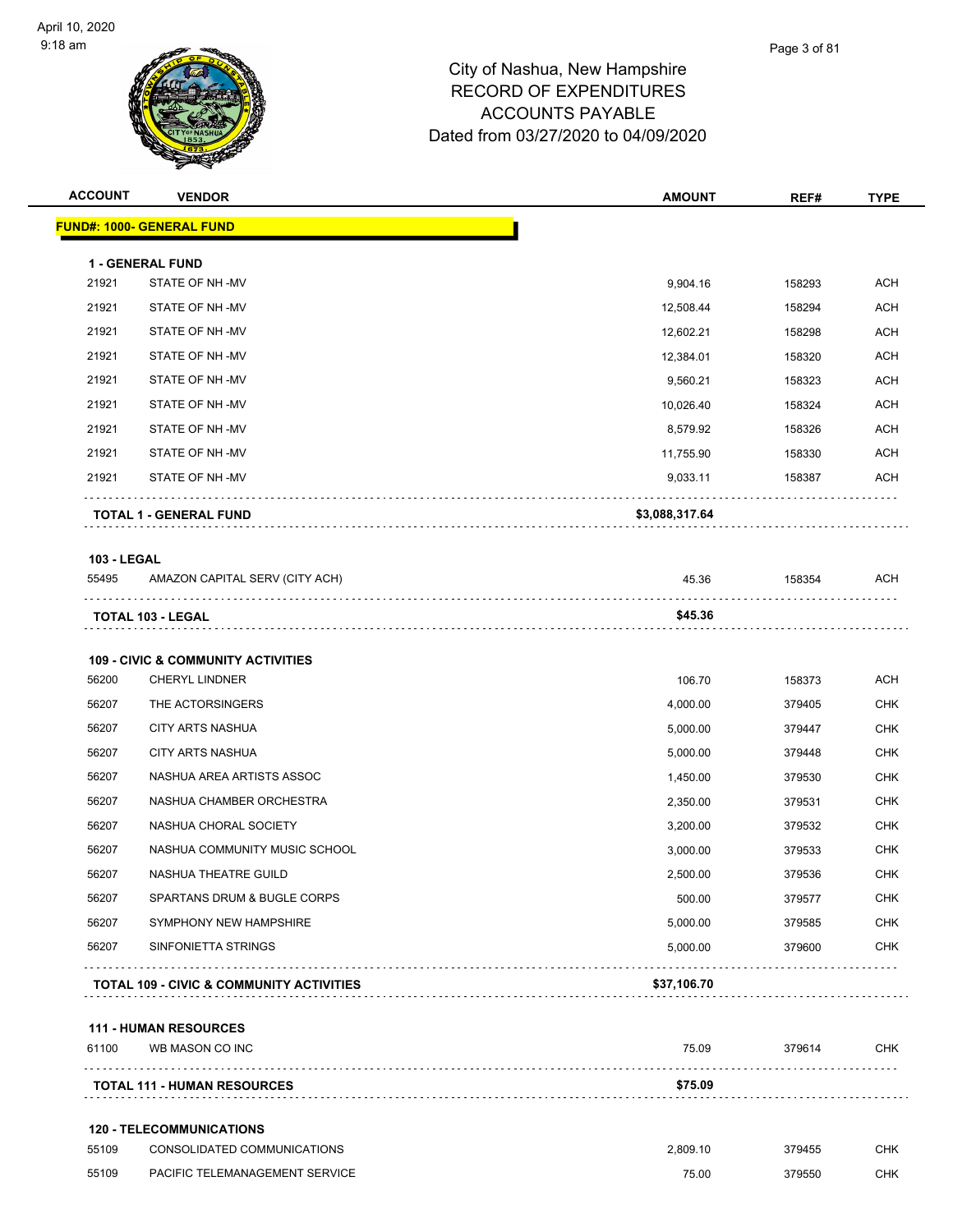

| <b>ACCOUNT</b> | <b>VENDOR</b>                             | <b>AMOUNT</b> | REF#   | <b>TYPE</b> |
|----------------|-------------------------------------------|---------------|--------|-------------|
|                | <b>FUND#: 1000- GENERAL FUND</b>          |               |        |             |
|                | <b>120 - TELECOMMUNICATIONS</b>           |               |        |             |
| 55109          | <b>WINDSTREAM</b>                         | 2,306.79      | 379615 | <b>CHK</b>  |
| 55109          | <b>WINDSTREAM</b>                         | 643.26        | 379616 | <b>CHK</b>  |
| 55118          | AT & T MOBILITY                           | 129.69        | 379413 | <b>CHK</b>  |
| 55118          | <b>COMCAST</b>                            | 234.53        | 379452 | <b>CHK</b>  |
| 55118          | VERIZON WIRELESS 342053899-001            | 890.64        | 379608 | <b>CHK</b>  |
|                | <b>TOTAL 120 - TELECOMMUNICATIONS</b>     | \$7,089.01    |        |             |
|                | <b>122 - INFORMATION TECHNOLOGY</b>       |               |        |             |
| 53142          | <b>ADMINS INC</b>                         | 700.00        | 158353 | <b>ACH</b>  |
| 54421          | CONWAY TECHNOLOGY GROUP                   | 2,059.78      | 379456 | <b>CHK</b>  |
| 55118          | VERIZON WIRELESS-985557535                | 40.01         | 379602 | <b>CHK</b>  |
| 71221          | COMPUTER CABLE CO INC                     | 2,935.00      | 379454 | <b>CHK</b>  |
| 71221          | <b>DELL MARKETING LP</b>                  | 11,178.73     | 379461 | <b>CHK</b>  |
|                | <b>TOTAL 122 - INFORMATION TECHNOLOGY</b> | \$16,913.52   |        |             |
|                | <b>126 - FINANCIAL SERVICES</b>           |               |        |             |
| 42200          | <b>BRIAN M BETTENCOURT</b>                | 151.00        | 379425 | <b>CHK</b>  |
| 42200          | MARY A BORDELEAU                          | 7.00          | 379429 | <b>CHK</b>  |
| 42200          | KATHLEEN CARTER                           | 18.00         | 379439 | <b>CHK</b>  |
| 42200          | CORY J CHASE                              | 9.00          | 379444 | <b>CHK</b>  |
| 42200          | <b>ROB A CROWLEY</b>                      | 74.00         | 379458 | <b>CHK</b>  |
| 42200          | <b>HELENA D DEMAMBRO</b>                  | 7.60          | 379462 | <b>CHK</b>  |
| 42200          | <b>ESTELLE HATFIELD</b>                   | 17.00         | 379471 | <b>CHK</b>  |
| 42200          | <b>CRAIG M HERMLE</b>                     | 17.00         | 379492 | <b>CHK</b>  |
| 42200          | <b>MICHAEL MORAN</b>                      | 126.20        | 379521 | <b>CHK</b>  |
| 42200          | MONUMENT CONSTRUCTION LLC                 | 534.40        | 379524 | <b>CHK</b>  |
| 42200          | <b>RAMON ORTIZ</b>                        | 35.20         | 379563 | <b>CHK</b>  |
| 42200          | <b>GEORGE REGO</b>                        | 237.20        | 379565 | <b>CHK</b>  |
| 42200          | STEPHEN JAMES ROSS                        | 77.00         | 379567 | <b>CHK</b>  |
| 53114          | MELANSON HEATH & CO PC                    | 7,000.00      | 379519 | <b>CHK</b>  |
| 55607          | <b>MAILINGS UNLIMITED</b>                 | 2,120.00      | 158375 | ACH         |
| 55699          | LFRT CLEANING SERVICES INC                | 150.00        | 379511 | <b>CHK</b>  |
| 61100          | OWLSTAMP VISUAL SOLUTIONS                 | 126.05        | 379549 | CHK         |
| 61100          | WB MASON CO INC                           | 166.76        | 379614 | <b>CHK</b>  |
|                |                                           |               |        |             |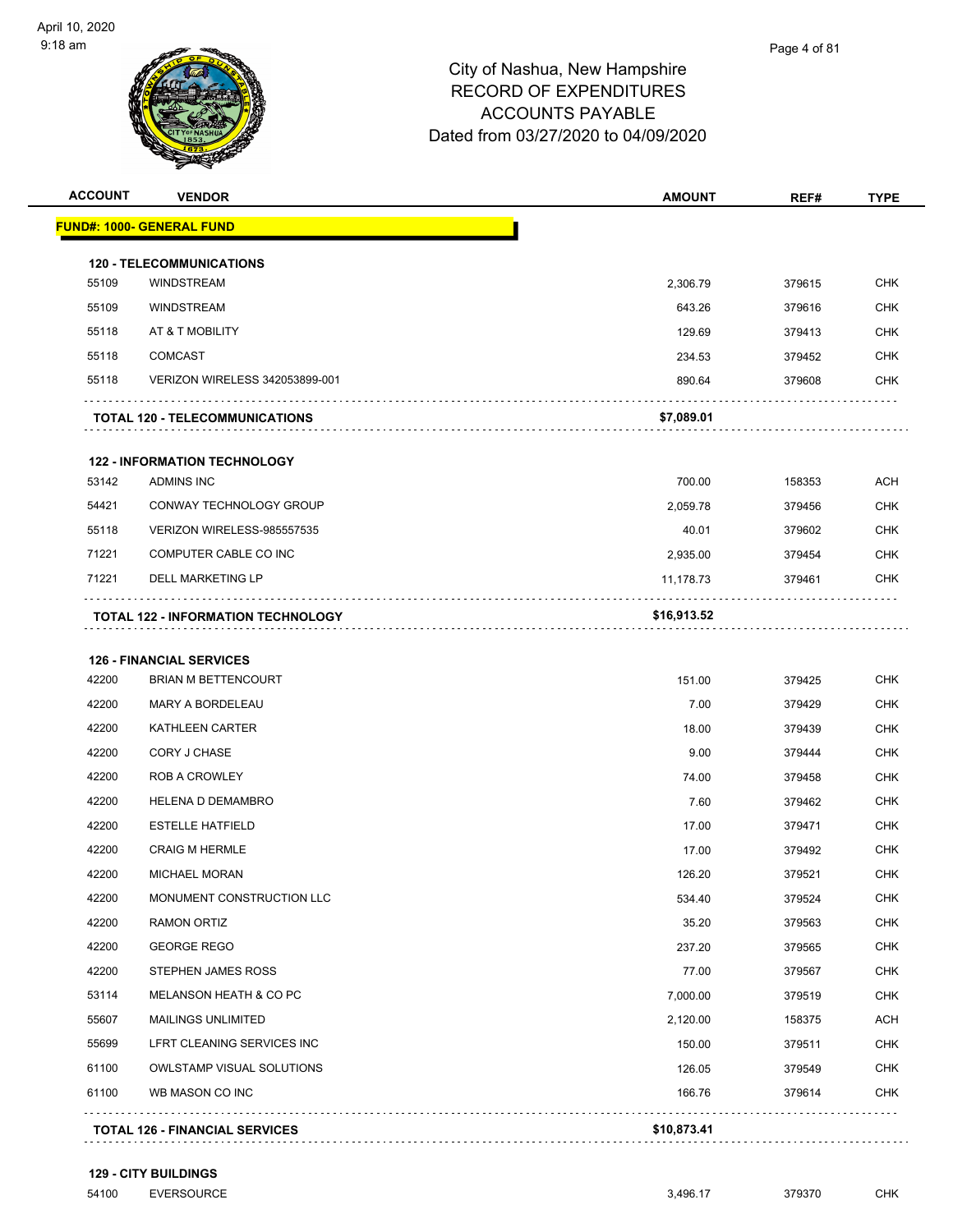

| <b>ACCOUNT</b> | <b>VENDOR</b>                                                        | <b>AMOUNT</b> | REF#   | <b>TYPE</b> |
|----------------|----------------------------------------------------------------------|---------------|--------|-------------|
|                | <b>FUND#: 1000- GENERAL FUND</b>                                     |               |        |             |
|                |                                                                      |               |        |             |
| 54141          | <b>129 - CITY BUILDINGS</b><br>PENNICHUCK WATER WORKS INC            | 267.43        | 379378 | <b>CHK</b>  |
| 54141          | PENNICHUCK WATER WORKS INC                                           | 578.34        | 379554 | <b>CHK</b>  |
| 54228          | BAIN PEST CONTROL SERVICE INC                                        | 164.00        | 379416 | <b>CHK</b>  |
| 54243          | HUFF & GAUTHIER INC                                                  | 904.86        | 379499 | <b>CHK</b>  |
| 54243          | NORTHERN PEABODY LLC                                                 | 4,904.54      | 379547 | <b>CHK</b>  |
| 54280          | M & M ELECTRICAL SUPPLY CO INC                                       | 19.42         | 158374 | <b>ACH</b>  |
| 54280          | <b>REXEL USA INC</b>                                                 | 119.50        | 158386 | ACH         |
| 54280          | <b>BATTERIES PLUS</b>                                                | 182.00        | 379417 | <b>CHK</b>  |
| 54280          | HOME DEPOT CREDIT SERVICE 3065                                       | 323.30        | 379494 | <b>CHK</b>  |
| 54280          | THE SCOTT LAWSON GROUP LTD                                           | 350.00        | 379508 | <b>CHK</b>  |
| 54280          | HAJOCA CORPORATION                                                   | 10.87         | 379553 | <b>CHK</b>  |
| 61428          | <b>CROSS-COUNTRY MAINT &amp; SUPPLY</b>                              | 150.72        | 379440 | <b>CHK</b>  |
| 61428          | <b>IMPERIAL DADE</b>                                                 | 84.00         | 379442 | <b>CHK</b>  |
| 61428          | NEW ENGLAND PAPER & SUPPLY                                           | 290.66        | 379541 | <b>CHK</b>  |
| 61499          | <b>CLASSIC SIGNS INC</b>                                             | 305.00        | 379449 | <b>CHK</b>  |
| 61499          | KAMCO LOCK SOLUTIONS                                                 | 34.80         | 379506 | <b>CHK</b>  |
|                |                                                                      |               |        |             |
|                | <b>TOTAL 129 - CITY BUILDINGS</b>                                    | \$12,185.61   |        |             |
|                | <b>130 - PURCHASING</b>                                              |               |        |             |
| 61100          | AMAZON CAPITAL SERV (CITY ACH)                                       | 89.95         | 158321 | <b>ACH</b>  |
|                | <b>TOTAL 130 - PURCHASING</b>                                        | \$89.95       |        |             |
|                |                                                                      |               |        |             |
|                | <b>142 - WOODLAWN CEMETERY</b>                                       |               |        |             |
| 54100          | <b>EVERSOURCE</b>                                                    | 324.97        | 379370 | CHK         |
| 54114          | <b>DIRECT ENERGY BUSINESS</b>                                        | 274.51        | 158322 | <b>ACH</b>  |
| 54114          | LIBERTY UTILITIES - NH                                               | 282.53        | 379375 | <b>CHK</b>  |
| 54280          | <b>BELLETETES INC</b>                                                | 35.00         | 379421 | <b>CHK</b>  |
| 54487          | <b>NITCO LLC</b>                                                     | 2,011.65      | 158381 | <b>ACH</b>  |
| 54600          | MORIN ENGINE SERVICES LLC                                            | 160.00        | 379525 | CHK         |
| 61499          | <b>BELLETETES INC</b>                                                | 15.54         | 379421 | <b>CHK</b>  |
| 61535          | C J ROUSSEAU TRUCKING                                                | 315.00        | 379436 | <b>CHK</b>  |
|                | <b>TOTAL 142 - WOODLAWN CEMETERY</b>                                 | \$3,419.20    | .      |             |
|                |                                                                      |               |        |             |
| 54100          | <b>144 - EDGEWOOD &amp; SUBURBAN CEMETERIES</b><br><b>EVERSOURCE</b> | 147.41        | 379370 | <b>CHK</b>  |
| 54107          | SHATTUCK MALONE OIL CO                                               | 430.75        | 379380 | <b>CHK</b>  |
| 54280          | HOME DEPOT CREDIT SERVICE 3065                                       | 9.14          | 379494 | <b>CHK</b>  |
| 61830          | TREASURER STATE OF NH                                                | 28.00         | 379593 | <b>CHK</b>  |
|                |                                                                      |               |        |             |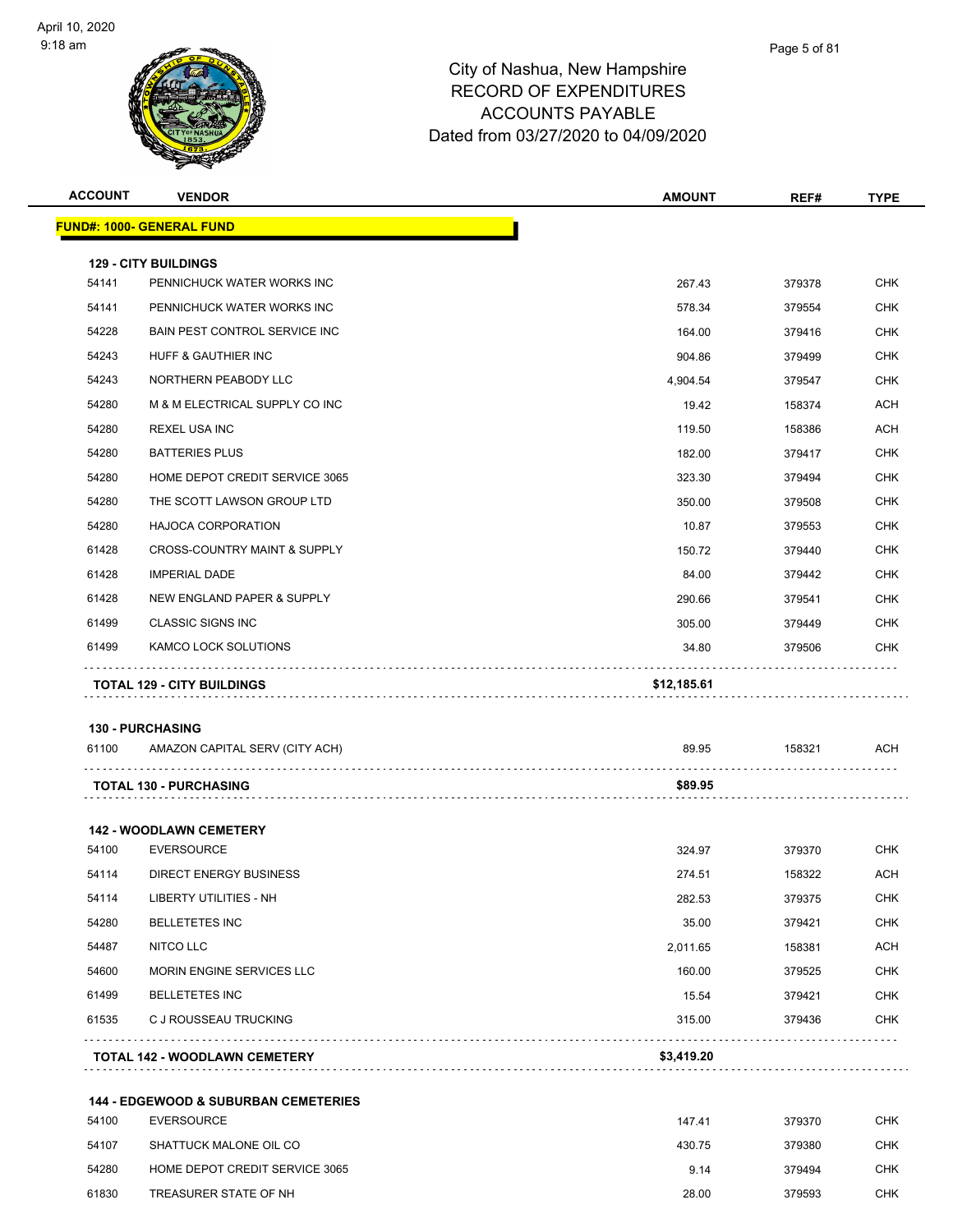

| <b>ACCOUNT</b> | <b>VENDOR</b>                                         | <b>AMOUNT</b> | REF#   | <b>TYPE</b> |
|----------------|-------------------------------------------------------|---------------|--------|-------------|
|                | <b>FUND#: 1000- GENERAL FUND</b>                      |               |        |             |
|                | <b>TOTAL 144 - EDGEWOOD &amp; SUBURBAN CEMETERIES</b> | \$615.30      |        |             |
| 150 - POLICE   |                                                       |               |        |             |
| 45130          | <b>GERALD BOULANGER</b>                               | 503.00        | 379431 | <b>CHK</b>  |
| 53135          | WARREN D FITZGERALD PHD                               | 475.00        | 379480 | <b>CHK</b>  |
| 53135          | ST JOSEPHS BUSINESS & HEALTH                          | 2,467.85      | 379579 | <b>CHK</b>  |
| 53999          | <b>NMS LABS</b>                                       | 778.00        | 158382 | <b>ACH</b>  |
| 54100          | <b>EVERSOURCE</b>                                     | 111.16        | 379370 | <b>CHK</b>  |
| 54100          | EVERSOUCE-POWER SUPPLY                                | 12,235.42     | 379472 | <b>CHK</b>  |
| 54107          | SHATTUCK MALONE OIL CO                                | 400.53        | 379380 | <b>CHK</b>  |
| 54107          | SHATTUCK MALONE OIL CO                                | 229.48        | 379574 | <b>CHK</b>  |
| 54141          | PENNICHUCK WATER WORKS INC                            | 628.86        | 379554 | <b>CHK</b>  |
| 54243          | AFFILIATED HVAC SERVICES LLC                          | 5,320.00      | 379407 | <b>CHK</b>  |
| 54280          | <b>FIMBEL GARAGE DOORS</b>                            | 795.00        | 379478 | CHK         |
| 54280          | THE METRO GROUP INC                                   | 258.00        | 379613 | <b>CHK</b>  |
| 54407          | RELX INC DBA LEXISNEXIS                               | 165.00        | 379510 | <b>CHK</b>  |
| 54421          | CONWAY TECHNOLOGY GROUP                               | 142.49        | 379456 | <b>CHK</b>  |
| 54600          | MACMULKIN CHEVROLET INC                               | 1,541.22      | 379518 | <b>CHK</b>  |
| 54849          | CONSOLIDATED COMMUNICATIONS                           | 64.67         | 379369 | <b>CHK</b>  |
| 54849          | <b>CAITLIN BOUCHER</b>                                | 45.96         | 379430 | <b>CHK</b>  |
| 54849          | PETER CINFO                                           | 45.96         | 379445 | <b>CHK</b>  |
| 54849          | <b>COMCAST</b>                                        | 184.85        | 379452 | <b>CHK</b>  |
| 54849          | CONSOLIDATED COMMUNICATIONS                           | 332.20        | 379455 | <b>CHK</b>  |
| 54849          | <b>JOSHUA ST ONGE</b>                                 | 45.96         | 379580 | CHK         |
| 54849          | VERIZON WIRELESS-286546928                            | 1,094.88      | 379605 | <b>CHK</b>  |
| 55109          | <b>WINDSTREAM</b>                                     | 203.35        | 379616 | <b>CHK</b>  |
| 55118          | VERIZON WIRELESS-581499451                            | 618.63        | 379603 | <b>CHK</b>  |
| 55400          | <b>NJHIA</b>                                          | 1,350.00      | 379544 | <b>CHK</b>  |
| 55607          | USPS-CMRS-PB #14658595                                | 1,000.00      | 158391 | <b>ACH</b>  |
| 55607          | UNITED PARCEL SERVICE                                 | 32.00         | 379598 | <b>CHK</b>  |
| 55699          | ABSOLUTE DATA DESTRUCTION                             | 164.30        | 379403 | <b>CHK</b>  |
| 55699          | NASHUA MILLYARD ASSOC INC                             | 388.46        | 379534 | <b>CHK</b>  |
| 61100          | SAM'S CLUB DIRECT-0860                                | 167.52        | 379569 | <b>CHK</b>  |
| 61100          | WB MASON CO INC                                       | 470.56        | 379614 | <b>CHK</b>  |
| 61107          | <b>BEN'S UNIFORMS</b>                                 | 1,567.50      | 379423 | <b>CHK</b>  |
| 61110          | <b>BEN'S UNIFORMS</b>                                 | 1,143.00      | 379423 | <b>CHK</b>  |
| 61121          | ATLANTIC TACTICAL INC                                 | 1,623.95      | 379415 | <b>CHK</b>  |
| 61142          | ATLANTIC SAFETY PRODUCTS                              | 1,680.00      | 379414 | <b>CHK</b>  |
| 61142          | BOUND TREE MEDICAL, LLC                               | 681.00        | 379432 | <b>CHK</b>  |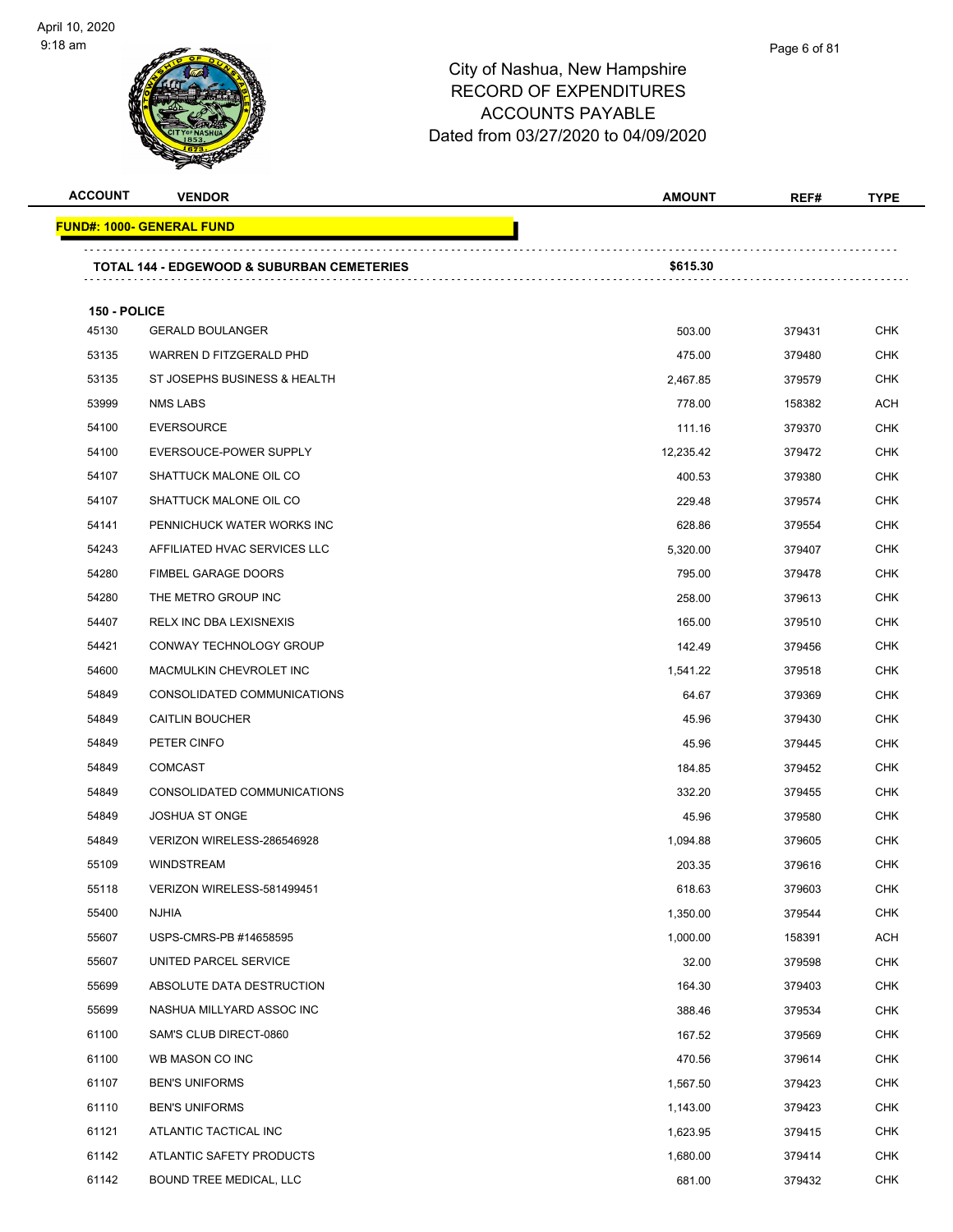

| am,<br>W       |               | AUUUUNTS PATABLE<br>Dated from 03/27/2020 to 04/09/2020 |      |             |
|----------------|---------------|---------------------------------------------------------|------|-------------|
| <b>ACCOUNT</b> | <b>VENDOR</b> | <b>AMOUNT</b>                                           | REF# | <b>TYPE</b> |
|                |               |                                                         |      |             |

|              | <b>FUND#: 1000- GENERAL FUND</b> |         |             |        |            |
|--------------|----------------------------------|---------|-------------|--------|------------|
| 150 - POLICE |                                  |         |             |        |            |
| 61299        | ALIMED, INC.                     |         | 372.65      | 379409 | <b>CHK</b> |
| 61299        | SAM'S CLUB DIRECT-0860           |         | 296.88      | 379569 | <b>CHK</b> |
| 61299        | ATLANTIC SAFETY PRODUCTS         | COVID19 | 2,604.00    | 379414 | <b>CHK</b> |
| 61428        | <b>IMPERIAL DADE</b>             |         | 1,034.40    | 379442 | <b>CHK</b> |
| 61615        | <b>CONWAY TECHNOLOGY GROUP</b>   |         | 1,806.00    | 379456 | <b>CHK</b> |
| 61650        | WB MASON CO INC                  |         | 473.25      | 379614 | <b>CHK</b> |
| 61799        | <b>MHQ INC</b>                   |         | 129.11      | 158379 | <b>ACH</b> |
| 61799        | <b>BEST FORD</b>                 |         | 1,174.75    | 379424 | <b>CHK</b> |
| 61799        | CARPARTS DISTRIBUTION CENTER,    |         | 1,333.44    | 379438 | <b>CHK</b> |
| 61799        | MACMULKIN CHEVROLET INC          |         | 38.93       | 379518 | <b>CHK</b> |
| 61799        | NORTHERN FOREIGN CAR PARTS INC   |         | 4,736.52    | 379546 | <b>CHK</b> |
| 61910        | SAM'S CLUB DIRECT-0860           |         | 256.92      | 379569 | <b>CHK</b> |
| 71221        | ADVANCED ELECTRONIC DESIGN INC   |         | 314.00      | 379406 | <b>CHK</b> |
| 71221        | <b>GOVCONNECTION INC</b>         |         | 2,035.78    | 379486 | <b>CHK</b> |
| 71221        | HOME DEPOT CREDIT SERVICE 3073   |         | 124.29      | 379495 | <b>CHK</b> |
| 71407        | ATLANTIC TACTICAL INC            |         | 1,708.95    | 379415 | <b>CHK</b> |
| 71407        | <b>SAFARILAND LLC</b>            |         | 634.79      | 379568 | <b>CHK</b> |
| 71407        | SIG SAUER INC                    |         | 10,297.50   | 379575 | <b>CHK</b> |
| 71999        | <b>COPSPLUS INC</b>              |         | 2,600.00    | 158359 | <b>ACH</b> |
|              | <b>TOTAL 150 - POLICE</b>        |         | \$70,927.92 |        |            |

#### **152 - FIRE**

| 53135 | ST JOSEPHS BUSINESS & HEALTH   | 486.70   | 379579 | <b>CHK</b> |
|-------|--------------------------------|----------|--------|------------|
| 53455 | FIRE SERVICE TESTING CO INC    | 6,640.00 | 379479 | <b>CHK</b> |
| 54100 | <b>EVERSOURCE</b>              | 5,649.63 | 379370 | <b>CHK</b> |
| 54100 | <b>EVERSOURCE</b>              | 401.16   | 379473 | <b>CHK</b> |
| 54114 | <b>DIRECT ENERGY BUSINESS</b>  | 2,026.36 | 158322 | ACH        |
| 54114 | <b>LIBERTY UTILITIES - NH</b>  | 1,233.87 | 379372 | <b>CHK</b> |
| 54114 | <b>LIBERTY UTILITIES - NH</b>  | 278.10   | 379373 | <b>CHK</b> |
| 54114 | <b>LIBERTY UTILITIES - NH</b>  | 387.39   | 379376 | <b>CHK</b> |
| 54114 | <b>LIBERTY UTILITIES - NH</b>  | 418.02   | 379514 | <b>CHK</b> |
| 54141 | PENNICHUCK WATER WORKS INC     | 539.14   | 379378 | <b>CHK</b> |
| 54141 | PENNICHUCK WATER WORKS INC     | 559.04   | 379554 | <b>CHK</b> |
| 54228 | JP PEST SERVICES LLC           | 89.00    | 158370 | ACH        |
| 54280 | <b>FIMBEL GARAGE DOORS</b>     | 428.00   | 379478 | <b>CHK</b> |
| 54280 | HOME DEPOT CREDIT SERVICE 3065 | 10.96    | 379494 | <b>CHK</b> |
| 54487 | <b>KAMCO LOCK SOLUTIONS</b>    | 200.00   | 379506 | <b>CHK</b> |
| 54600 | <b>FACTORY MOTOR PARTS</b>     | 123.29   | 158365 | ACH        |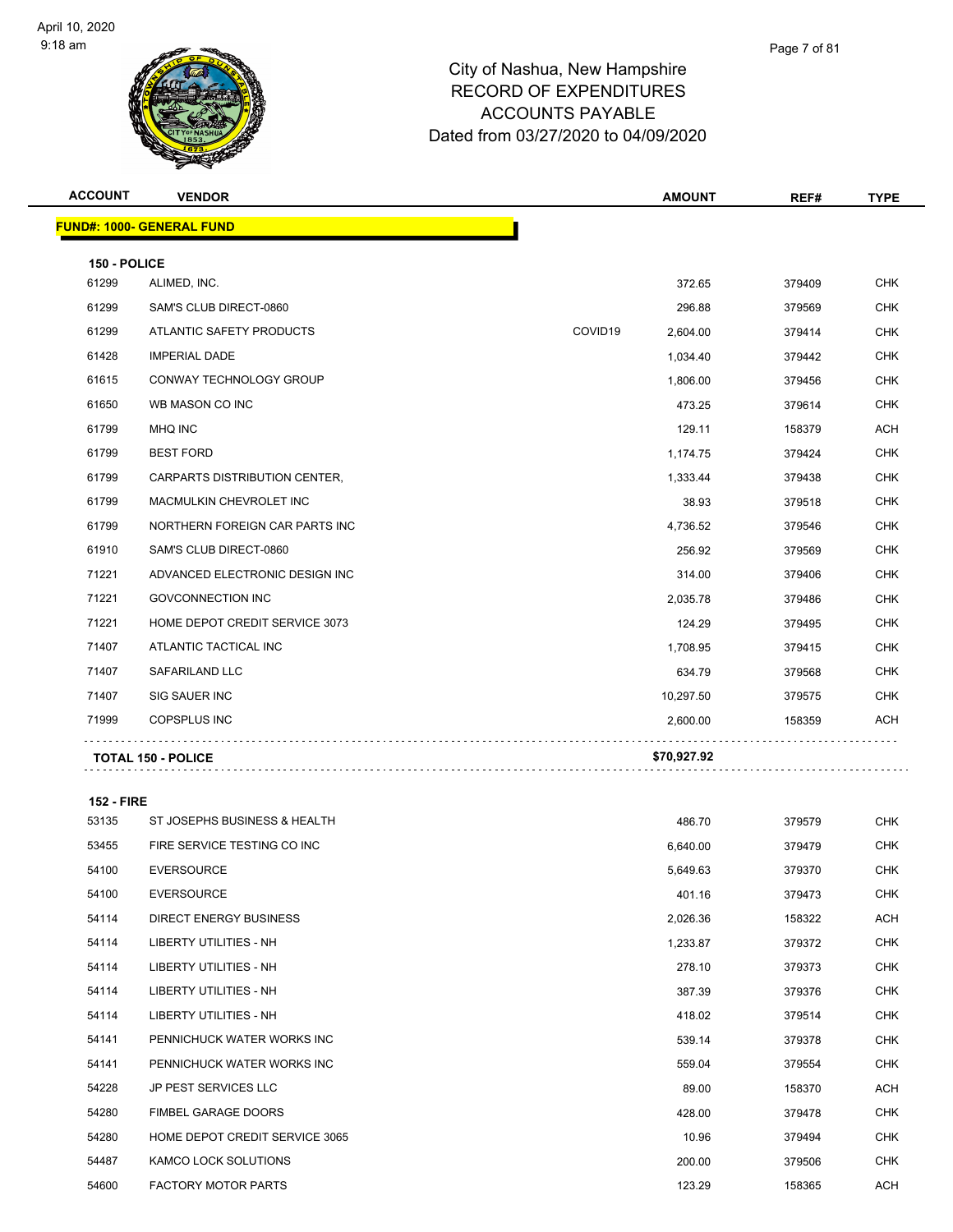| <b>ACCOUNT</b>    | <b>VENDOR</b>                              |                     | <b>AMOUNT</b> | REF#   | <b>TYPE</b> |
|-------------------|--------------------------------------------|---------------------|---------------|--------|-------------|
|                   | <u> FUND#: 1000- GENERAL FUND</u>          |                     |               |        |             |
| <b>152 - FIRE</b> |                                            |                     |               |        |             |
| 54600             | <b>CUMMINS NORTHEAST LLC</b>               |                     | 89.14         | 379459 | <b>CHK</b>  |
| 54600             | NEW ENGLAND KENWORTH                       |                     | 40.76         | 379539 | <b>CHK</b>  |
| 54600             | SANEL NAPA                                 |                     | 50.26         | 379572 | <b>CHK</b>  |
| 55699             | TRUE BLUE CLEANERS                         |                     | 284.15        | 379594 | <b>CHK</b>  |
| 61142             | <b>BOUND TREE MEDICAL, LLC</b>             | COVID19             | 87.00         | 379432 | CHK         |
| 61428             | WB MASON CO INC                            |                     | 227.67        | 379614 | <b>CHK</b>  |
| 61428             | NEW ENGLAND PAPER & SUPPLY                 | COVID <sub>19</sub> | 99.98         | 379541 | CHK         |
| 61499             | <b>BELLETETES INC</b>                      | COVID19             | 14.32         | 379421 | <b>CHK</b>  |
| 61699             | <b>BATTERIES PLUS</b>                      |                     | 111.90        | 379417 | <b>CHK</b>  |
| 61699             | <b>GRANITE CITY ELECTRIC SUPPLY</b>        |                     | 63.03         | 379487 | CHK         |
| 61699             | <b>GRANITE CITY ELECTRIC SUPPLY</b>        | COVID19             | 168.05        | 379487 | <b>CHK</b>  |
| 61799             | <b>BELLETETES INC</b>                      |                     | 23.89         | 379421 | <b>CHK</b>  |
| 61799             | FLEETPRIDE INC                             |                     | 242.99        | 379481 | <b>CHK</b>  |
| 61799             | NEW ENGLAND KENWORTH                       |                     | 100.12        | 379539 | <b>CHK</b>  |
| 68337             | DISA GLOBAL SOLUTIONS INC                  |                     | 60.00         | 158364 | <b>ACH</b>  |
| 71400             | FIRE TECH & SAFETY OF NEW ENGL             |                     | 156.00        | 158366 | <b>ACH</b>  |
| 71432             | FIRE TECH & SAFETY OF NEW ENGL             |                     | 3,638.47      | 158366 | ACH         |
| 71432             | COASTAL FIRE SYSTEMS INC                   |                     | 418.20        | 379451 | <b>CHK</b>  |
|                   | <b>TOTAL 152 - FIRE</b>                    |                     | \$25,346.59   |        |             |
|                   |                                            |                     |               |        |             |
|                   | <b>153 - BUILDING INSPECTION</b>           |                     |               |        |             |
| 55307             | <b>TIMOTHY DUPONT</b>                      |                     | 281.10        | 379466 | <b>CHK</b>  |
| 55307             | DAWN MICHAUD                               |                     | 231.15        | 379522 | <b>CHK</b>  |
| 55307             | <b>JEFFREY RICHARD</b>                     |                     | 347.30        | 379566 | <b>CHK</b>  |
|                   | <b>TOTAL 153 - BUILDING INSPECTION</b>     |                     | \$859.55      |        |             |
|                   | <b>157 - CITYWIDE COMMUNICATIONS</b>       |                     |               |        |             |
| 54100             | <b>EVERSOURCE</b>                          |                     | 327.43        | 379473 | <b>CHK</b>  |
| 54435             | MOTOROLA SOLUTIONS INC                     |                     | 560.00        | 379527 | <b>CHK</b>  |
| 54487             | <b>TESSCO INC</b>                          |                     | 53.00         | 379587 | CHK         |
| 55118             | VERIZON WIRELESS-581499451                 |                     | 120.03        | 379603 | <b>CHK</b>  |
| 55607             | UNITED PARCEL SERVICE                      |                     | 17.76         | 379598 | <b>CHK</b>  |
|                   | <b>TOTAL 157 - CITYWIDE COMMUNICATIONS</b> |                     | \$1,078.22    |        |             |
|                   | <b>159 - HYDRANT FEES-FIRE PROTECTION</b>  |                     |               |        |             |
| 54835             | PENNICHUCK WATER WORKS INC                 |                     | 251,774.71    | 379554 | CHK         |
|                   | TOTAL 159 - HYDRANT FEES-FIRE PROTECTION   |                     | \$251,774.71  |        |             |
|                   |                                            |                     |               |        |             |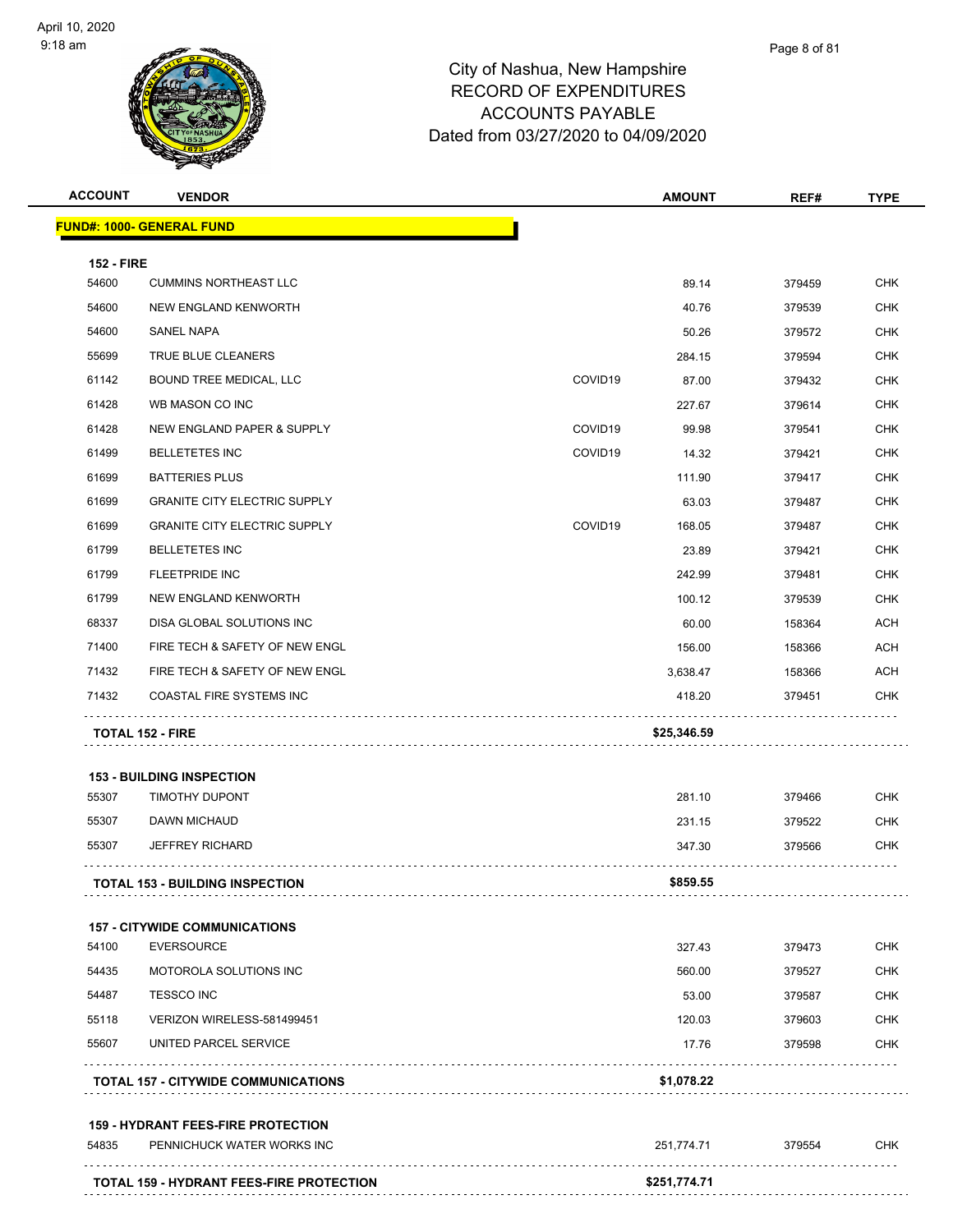

| <b>ACCOUNT</b> | <b>VENDOR</b>                                                         | <b>AMOUNT</b> | REF#   | <b>TYPE</b> |
|----------------|-----------------------------------------------------------------------|---------------|--------|-------------|
|                | <b>FUND#: 1000- GENERAL FUND</b>                                      |               |        |             |
|                |                                                                       |               |        |             |
| 54141          | <b>160 - PW-ADMIN &amp; ENGINEERING</b><br>PENNICHUCK WATER WORKS INC | 86.72         | 379554 | <b>CHK</b>  |
| 54280          | NEW ENGLAND BACKFLOW INC                                              | 50.00         | 379538 | CHK         |
| 55118          | VERIZON WIRELESS-542274983                                            | 100.00        | 379610 | <b>CHK</b>  |
| 61100          | <b>DIANE THIBODEAU</b>                                                | 49.99         | 158319 | ACH         |
| 61100          | AMAZON CAPITAL SERV (CITY ACH)                                        | 68.74         | 158321 | ACH         |
| 61100          | LISA FAUTEUX                                                          | 104.90        | 379477 | <b>CHK</b>  |
| 61100          | WB MASON CO INC                                                       | 335.65        | 379614 | <b>CHK</b>  |
|                |                                                                       |               |        |             |
|                | TOTAL 160 - PW-ADMIN & ENGINEERING                                    | \$796.00      |        |             |
| 161 - STREETS  |                                                                       |               |        |             |
| 54100          | <b>EVERSOURCE</b>                                                     | 1,291.10      | 379370 | <b>CHK</b>  |
| 54100          | <b>EVERSOURCE</b>                                                     | 484.63        | 379473 | CHK         |
| 54141          | PENNICHUCK WATER WORKS INC                                            | 1,449.95      | 379554 | CHK         |
| 54207          | <b>LYDIA E BELTRAN</b>                                                | 600.00        | 379422 | <b>CHK</b>  |
| 54207          | <b>METRO WEST LANDSCAPE</b>                                           | 406.25        | 379520 | <b>CHK</b>  |
| 54600          | <b>CUSTOM TRUCK &amp; EQUIPMENT LLC</b>                               | 3,808.16      | 158361 | <b>ACH</b>  |
| 54600          | NITCO LLC                                                             | 166.79        | 158381 | ACH         |
| 54600          | BEAUREGARD EQUIPMENT INC                                              | 1,178.03      | 379418 | <b>CHK</b>  |
| 54600          | <b>BSC INDUSTRIES INC</b>                                             | 327.28        | 379434 | <b>CHK</b>  |
| 54600          | CARPARTS DISTRIBUTION CENTER,                                         | 162.49        | 379438 | <b>CHK</b>  |
| 54600          | <b>FASTENAL CO</b>                                                    | 224.01        | 379476 | <b>CHK</b>  |
| 54600          | FREIGHTLINER OF NH INC                                                | 158.56        | 379483 | CHK         |
| 54600          | <b>JF MCDERMOTT CORP</b>                                              | 42.96         | 379503 | CHK         |
| 54600          | SANEL NAPA                                                            | 40.02         | 379571 | <b>CHK</b>  |
| 54600          | <b>TEXTRAIL TRAILER PARTS</b>                                         | 15.62         | 379588 | <b>CHK</b>  |
| 55118          | SPOK INC                                                              | 188.16        | 379578 | <b>CHK</b>  |
| 55118          | VERIZON WIRELESS-542088278                                            | 480.12        | 379606 | <b>CHK</b>  |
| 55118          | VERIZON WIRELESS 242253167                                            | 160.04        | 379607 | <b>CHK</b>  |
| 61107          | UNIFIRST CORPORATION                                                  | 730.92        | 379597 | <b>CHK</b>  |
| 61299          | <b>JOHN IBARRA</b>                                                    | 125.66        | 379371 | <b>CHK</b>  |
| 61299          | <b>STEPHANIE BEFUMO</b>                                               | 30.08         | 379419 | <b>CHK</b>  |
| 61299          | <b>BELLETETES INC</b>                                                 | 479.94        | 379421 | CHK         |
| 61299          | <b>FASTENAL CO</b>                                                    | 98.33         | 379476 | <b>CHK</b>  |
| 61300          | DENNIS K BURKE INC                                                    | 10,475.00     | 379464 | <b>CHK</b>  |
| 61307          | SHATTUCK MALONE OIL CO                                                | 11,747.59     | 379380 | CHK         |
| 61507          | <b>BROX INDUSTRIES INC</b>                                            | 2,158.75      | 158358 | <b>ACH</b>  |
| 61535          | <b>BROX INDUSTRIES INC</b>                                            | 844.72        | 158358 | <b>ACH</b>  |
| 61542          | PERMA LINE CORP OF NEW ENGLAND                                        | 4,336.15      | 379555 | <b>CHK</b>  |
|                |                                                                       |               |        |             |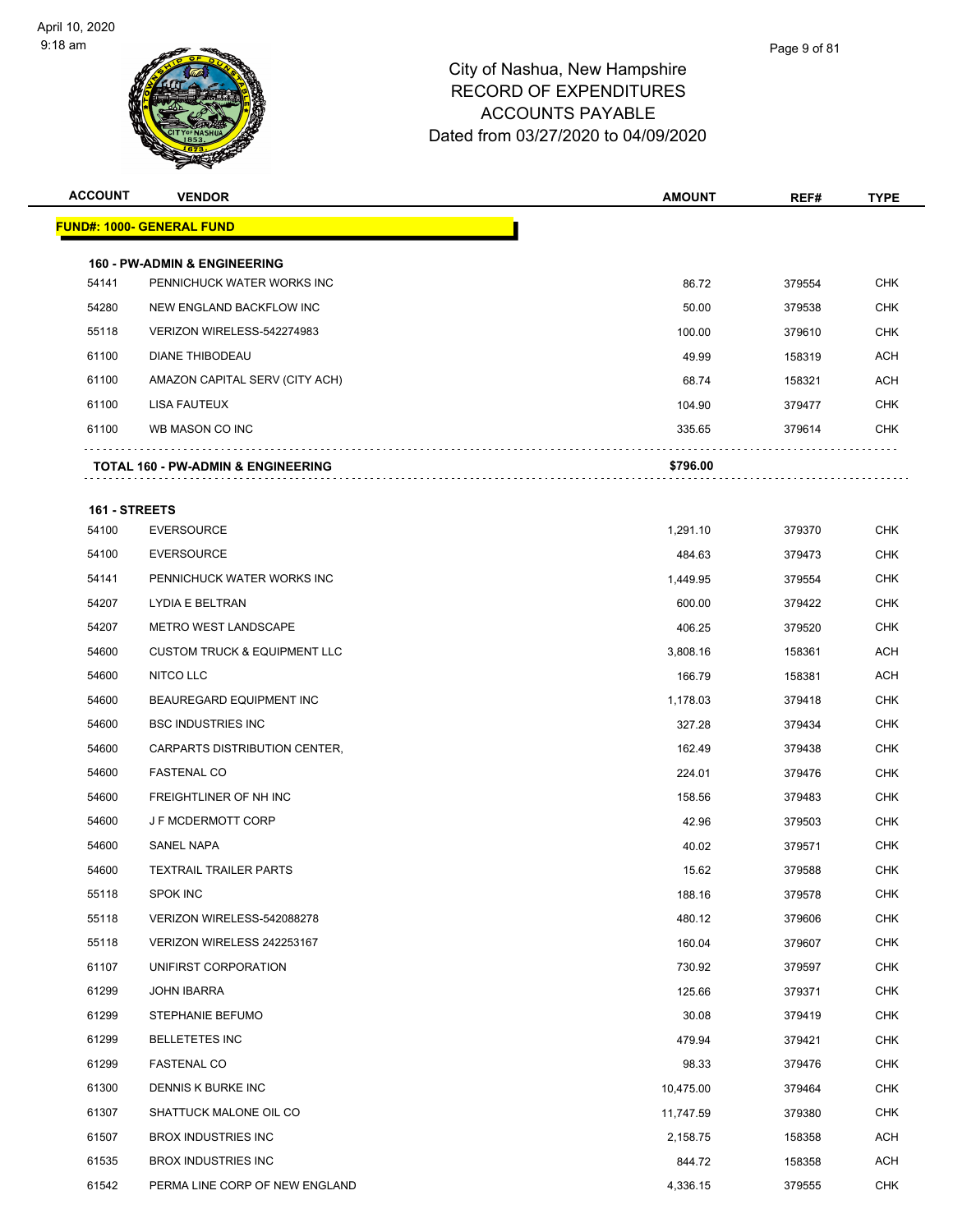**FUND#: 1** 

 $\ldots$  .



## City of Nashua, New Hampshire RECORD OF EXPENDITURES ACCOUNTS PAYABLE Dated from 03/27/2020 to 04/09/2020

| <b>ACCOUNT</b> | <b>VENDOR</b>                               | <b>AMOUNT</b>   | REF#   | <b>TYPE</b> |
|----------------|---------------------------------------------|-----------------|--------|-------------|
|                | <b>IND#: 1000- GENERAL FUND</b>             |                 |        |             |
| 161 - STREETS  |                                             |                 |        |             |
| 61560          | <b>BELLETETES INC</b>                       | 218.24          | 379421 | <b>CHK</b>  |
| 61560          | <b>FASTENAL CO</b>                          | 126.47          | 379476 | <b>CHK</b>  |
| 61709          | IRVING BLENDING AND PACKAGING               | 667.25          | 379502 | <b>CHK</b>  |
| 61799          | <b>BELLETETES INC</b>                       | 138.64          | 379421 | <b>CHK</b>  |
| 61799          | JOHNSON SUPPLY CO INC                       | 160.71          | 379504 | <b>CHK</b>  |
| 61799          | USP OF NEW ENGLAND                          | 258.00          | 379601 | <b>CHK</b>  |
|                | <b>TOTAL 161 - STREETS</b>                  | \$43,780.62     |        |             |
|                | <b>162 - STREET LIGHTING</b>                |                 |        |             |
| 54100          | <b>EVERSOURCE</b>                           | 353.37          | 379370 | <b>CHK</b>  |
| 54100          | <b>EVERSOURCE</b>                           | 157.35          | 379473 | <b>CHK</b>  |
| 54276          | <b>EVERSOURCE</b>                           | 115.00          | 379474 | <b>CHK</b>  |
|                | <b>TOTAL 162 - STREET LIGHTING</b>          | \$625.72        |        |             |
|                | <b>166 - PARKING OPERATIONS</b>             |                 |        |             |
| 54100          | <b>EVERSOURCE</b>                           | 502.47          | 379370 | <b>CHK</b>  |
| 54141          | PENNICHUCK WATER WORKS INC                  | 127.29          | 379378 | <b>CHK</b>  |
| 54141          | PENNICHUCK WATER WORKS INC                  | 41.44           | 379554 | <b>CHK</b>  |
| 54207          | ACCURATE DIMENSIONS LLC                     | 1,330.00        | 158351 | <b>ACH</b>  |
| 61299          | NASHUA WALLPAPER CO INC                     | 78.95           | 379537 | <b>CHK</b>  |
| 61299          | NASHUA WALLPAPER CO INC                     | COVID19<br>7.98 | 379537 | <b>CHK</b>  |
| 61428          | NEW ENGLAND PAPER & SUPPLY                  | 72.75           | 379541 | <b>CHK</b>  |
|                | <b>TOTAL 166 - PARKING OPERATIONS</b>       | \$2,160.88      |        |             |
|                | 170 - HYDROELECTRIC OPERATIONS              |                 |        |             |
| 54100          | <b>EVERSOURCE</b>                           | 28.52           | 379370 | <b>CHK</b>  |
| 54100          | EVERSOUCE-POWER SUPPLY                      | 221.30          | 379472 | <b>CHK</b>  |
| 54290          | <b>ESSEX POWER SERVICES INC</b>             | 47,826.38       | 379470 | <b>CHK</b>  |
|                | <b>TOTAL 170 - HYDROELECTRIC OPERATIONS</b> | \$48,076.20     |        |             |
|                | <b>171 - COMMUNITY SERVICES</b>             |                 |        |             |
| 54107          | SHATTUCK MALONE OIL CO                      | 375.51          | 379380 | <b>CHK</b>  |
| 54141          | PENNICHUCK WATER WORKS INC                  | 380.56          | 379378 | <b>CHK</b>  |
| 61100          | WB MASON CO INC                             | 29.75           | 379614 | <b>CHK</b>  |

**TOTAL 171 - COMMUNITY SERVICES \$785.82**

Page 10 of 81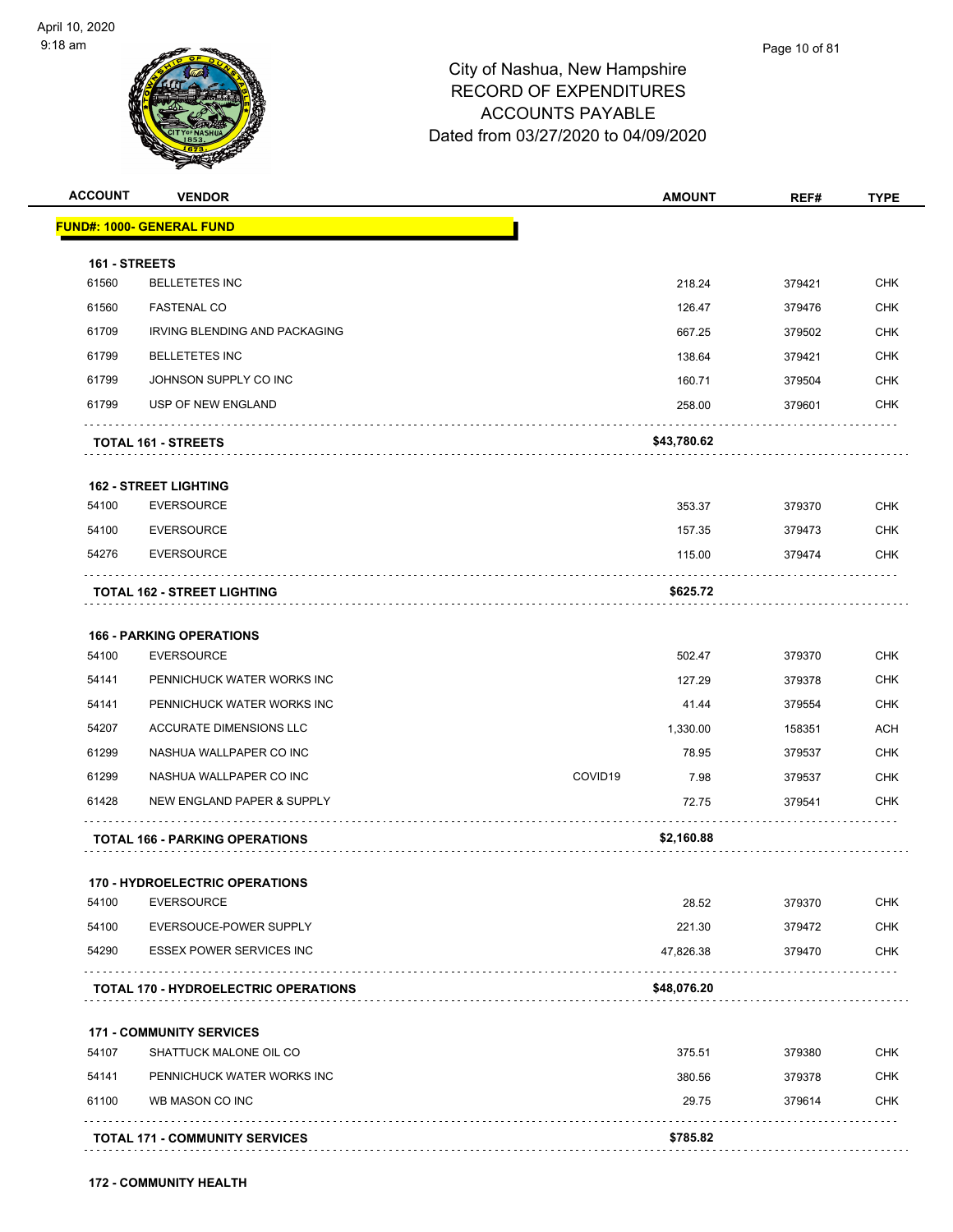

| <b>ACCOUNT</b> | <b>VENDOR</b>                         | <b>AMOUNT</b> | REF#   | <b>TYPE</b> |
|----------------|---------------------------------------|---------------|--------|-------------|
|                | <b>FUND#: 1000- GENERAL FUND</b>      |               |        |             |
|                | <b>172 - COMMUNITY HEALTH</b>         |               |        |             |
| 54221          | <b>STERICYCLE INC</b>                 | 387.66        | 379582 | <b>CHK</b>  |
| 61142          | SANOFI PASTEUR INC                    | 158.28        | 379573 | CHK         |
|                | <b>TOTAL 172 - COMMUNITY HEALTH</b>   | \$545.94      |        |             |
|                | <b>173 - ENVIRONMENTAL HEALTH</b>     |               |        |             |
| 55100          | VERIZON WIRELESS-642274605            | 120.03        | 379609 | <b>CHK</b>  |
| 61149          | <b>EMD MILLIPORE CORPORATION</b>      | 1,919.24      | 379469 | CHK         |
|                | TOTAL 173 - ENVIRONMENTAL HEALTH      | \$2,039.27    |        |             |
|                | <b>175 - WELFARE ASSISTANCE</b>       |               |        |             |
| 55810          | 188 CONCORD ST LLC                    | 744.96        | 379382 | <b>CHK</b>  |
| 55810          | 23-25 TEMPLE ST REALTY LLC            | 290.00        | 379383 | CHK         |
| 55810          | 58 KINSLEY STREET REALTY LLC          | 950.00        | 379384 | CHK         |
| 55810          | E G CLARK                             | 800.00        | 379385 | <b>CHK</b>  |
| 55810          | <b>COUNTRY BARN MOTEL</b>             | 1,881.65      | 379386 | CHK         |
| 55810          | HIGHLAND LAKE PROPERTIES LLC          | 525.00        | 379387 | <b>CHK</b>  |
| 55810          | RESIDENCES AT DANIEL WEBSTER          | 1,018.00      | 379388 | CHK         |
|                | <b>TOTAL 175 - WELFARE ASSISTANCE</b> | \$6,209.61    |        |             |
|                | <b>177 - PARKS &amp; RECREATION</b>   |               |        |             |
| 53999          | PARENTING NEW HAMPSHIRE               | 180.00        | 379551 | CHK         |
| 54100          | EVERSOUCE-POWER SUPPLY                | 4,601.52      | 379472 | <b>CHK</b>  |
| 54100          | <b>EVERSOURCE</b>                     | 32.42         | 379473 | CHK         |
| 54114          | LIBERTY UTILITIES - NH                | 56.36         | 379513 | CHK         |
| 54114          | LIBERTY UTILITIES - NH                | 901.41        | 379515 | CHK         |
| 54141          | PENNICHUCK WATER WORKS INC            | 106.16        | 379378 | <b>CHK</b>  |
| 54141          | PENNICHUCK WATER WORKS INC            | 279.96        | 379554 | <b>CHK</b>  |
| 54280          | JP PEST SERVICES LLC                  | 68.60         | 158370 | ACH         |
| 54280          | M & M ELECTRICAL SUPPLY CO INC        | 37.23         | 158374 | ACH         |
| 54280          | <b>BELLETETES INC</b>                 | 1,226.18      | 379421 | CHK         |
| 54280          | <b>FASTENAL CO</b>                    | 49.73         | 379476 | <b>CHK</b>  |
| 54280          | HOME DEPOT CREDIT SERVICE 3065        | 300.78        | 379494 | <b>CHK</b>  |
| 54280          | NASHUA WALLPAPER CO INC               | 810.84        | 379537 | CHK         |
| 54280          | <b>HAJOCA CORPORATION</b>             | 45.06         | 379552 | <b>CHK</b>  |
| 54280          | WB MASON CO INC                       | 8.52          | 379614 | <b>CHK</b>  |
| 54487          | <b>TURF PRODUCTS</b>                  | 960.66        | 379595 | CHK         |
| 54821          | UNITED SITE SERVICES NORTHEAST        | 54.97         | 379599 | <b>CHK</b>  |
| 61300          | DENNIS K BURKE INC                    | 1,587.38      | 379464 | CHK         |
|                |                                       |               |        |             |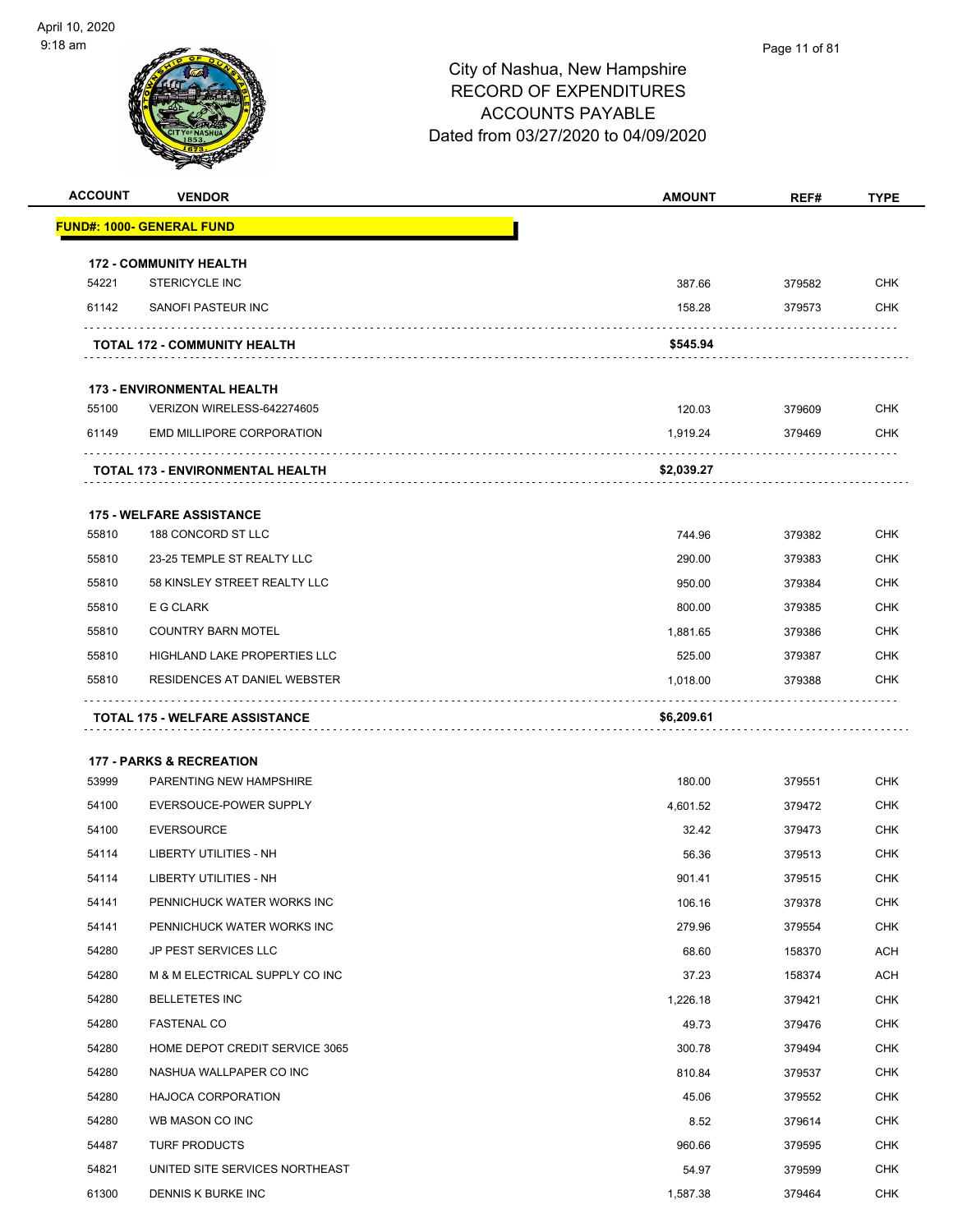

| <b>ACCOUNT</b>      | <b>VENDOR</b>                             |         | <b>AMOUNT</b> | REF#   | <b>TYPE</b> |
|---------------------|-------------------------------------------|---------|---------------|--------|-------------|
|                     | <b>FUND#: 1000- GENERAL FUND</b>          |         |               |        |             |
|                     | <b>177 - PARKS &amp; RECREATION</b>       |         |               |        |             |
| 61542               | <b>SIGNS BY DONNA</b>                     |         | 600.00        | 379576 | <b>CHK</b>  |
| 61542               | AMAZON CAPITAL SERV (CITY ACH)            | COVID19 | 230.93        | 158354 | <b>ACH</b>  |
| 61542               | <b>SIGNS BY DONNA</b>                     | COVID19 | 1,200.00      | 379576 | <b>CHK</b>  |
| 61799               | CARPARTS DISTRIBUTION CENTER,             |         | 2.79          | 379438 | <b>CHK</b>  |
| 61799               | CHAPPELL TRACTOR SALES INC                |         | 195.65        | 379443 | <b>CHK</b>  |
| 61799               | NASHUA OUTDOOR POWER EQUIPMENT            |         | 231.33        | 379535 | <b>CHK</b>  |
| 71999               | <b>TURF PRODUCTS</b>                      |         | 91.42         | 379595 | <b>CHK</b>  |
|                     | <b>TOTAL 177 - PARKS &amp; RECREATION</b> |         | \$13,859.90   |        |             |
| 179 - LIBRARY       |                                           |         |               |        |             |
| 54100               | EVERSOUCE-POWER SUPPLY                    |         | 6,473.27      | 379472 | <b>CHK</b>  |
| 54428               | OCLC INC                                  |         | 1,909.77      | 158384 | ACH         |
| 54428               | <b>CELESTE GUIDICE</b>                    |         | 552.50        | 379450 | <b>CHK</b>  |
| 54428               | <b>COMCAST</b>                            |         | 243.35        | 379452 | <b>CHK</b>  |
| 61100               | <b>DEMCO</b>                              |         | 741.91        | 379463 | <b>CHK</b>  |
| 61100               | WB MASON CO INC                           |         | 21.84         | 379614 | <b>CHK</b>  |
| 61299               | AMAZON CAPITAL SERV (CITY ACH)            |         | 7.99          | 158321 | ACH         |
| 61299               | <b>BRODART CO</b>                         |         | 70.35         | 379433 | <b>CHK</b>  |
| 61428               | WB MASON CO INC                           |         | 346.58        | 379614 | <b>CHK</b>  |
| 61807               | INGRAM LIBRARY SERVICES LLC               |         | 129.56        | 158368 | <b>ACH</b>  |
| 61814               | INGRAM LIBRARY SERVICES LLC               |         | 28.49         | 158368 | <b>ACH</b>  |
| 61814               | <b>BLACKSTONE PUBLISHING</b>              |         | 140.00        | 379427 | <b>CHK</b>  |
| 71221               | <b>COMPULOCKS BRANDS INC</b>              |         | 169.95        | 379453 | <b>CHK</b>  |
|                     | <b>TOTAL 179 - LIBRARY</b>                |         | \$10,835.56   |        |             |
|                     | <b>181 - COMMUNITY DEVELOPMENT</b>        |         |               |        |             |
| 55699               | TIGHE & BOND INC                          |         | 555.00        | 158388 | ACH         |
|                     | <b>TOTAL 181 - COMMUNITY DEVELOPMENT</b>  |         | \$555.00      |        |             |
|                     | <b>183 - ECONOMIC DEVELOPMENT</b>         |         |               |        |             |
| 55200               | NASHUA MILLYARD ASSOC INC                 |         | 373.13        | 379534 | <b>CHK</b>  |
|                     | <b>TOTAL 183 - ECONOMIC DEVELOPMENT</b>   |         | \$373.13      |        |             |
| <b>191 - SCHOOL</b> |                                           |         |               |        |             |
| 52300               | UNUM LIFE INSURANCE                       |         | 1,666.20      | 379737 | <b>CHK</b>  |
| 53600               | ADULT LEARNING CENTER                     |         | 29,509.30     | 379618 | <b>CHK</b>  |
| 53607               | NH LEARNING INITIATIVE                    |         | 765.00        | 379711 | <b>CHK</b>  |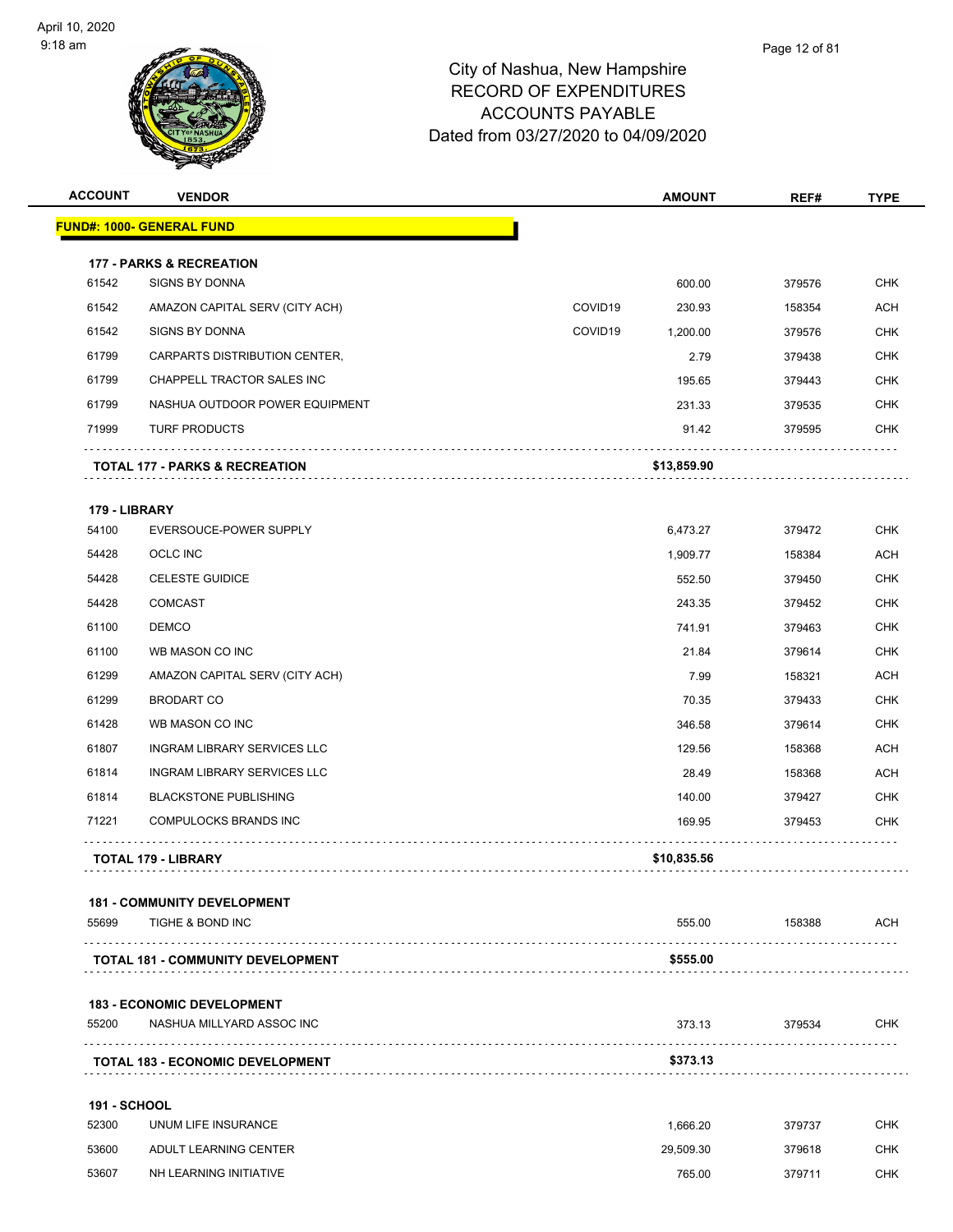

| <b>ACCOUNT</b>      | <b>VENDOR</b>                     | <b>AMOUNT</b> | REF#   | <b>TYPE</b> |
|---------------------|-----------------------------------|---------------|--------|-------------|
|                     | <u> FUND#: 1000- GENERAL FUND</u> |               |        |             |
| <b>191 - SCHOOL</b> |                                   |               |        |             |
| 53614               | AMY MCCARTNEY                     | 5,865.00      | 379366 | <b>CHK</b>  |
| 53614               | <b>BRIGHTSTAR CARE</b>            | 1,111.50      | 379636 | <b>CHK</b>  |
| 53614               | <b>CLARK ASSOC</b>                | 41,907.25     | 379642 | <b>CHK</b>  |
| 53614               | NAMI NH                           | 750.00        | 379703 | <b>CHK</b>  |
| 53628               | ASAP FIRE & SAFETY CORP           | 75.00         | 379626 | <b>CHK</b>  |
| 53628               | LEARNWELL                         | 445.15        | 379686 | <b>CHK</b>  |
| 53628               | PERFORMANCE REHAB INC             | 11,397.76     | 379718 | <b>CHK</b>  |
| 54100               | <b>EVERSOURCE</b>                 | 3,704.39      | 379356 | <b>CHK</b>  |
| 54100               | <b>EVERSOURCE</b>                 | 98,213.82     | 379660 | <b>CHK</b>  |
| 54114               | <b>DIRECT ENERGY BUSINESS</b>     | 25,513.07     | 158395 | <b>ACH</b>  |
| 54114               | <b>LIBERTY UTILITIES - NH</b>     | 292.08        | 379357 | <b>CHK</b>  |
| 54114               | LIBERTY UTILITIES - NH            | 1,546.11      | 379358 | <b>CHK</b>  |
| 54114               | <b>LIBERTY UTILITIES - NH</b>     | 3,187.56      | 379359 | <b>CHK</b>  |
| 54114               | LIBERTY UTILITIES - NH            | 672.61        | 379360 | <b>CHK</b>  |
| 54114               | LIBERTY UTILITIES - NH            | 3,745.62      | 379361 | <b>CHK</b>  |
| 54114               | <b>LIBERTY UTILITIES - NH</b>     | 1,812.30      | 379362 | <b>CHK</b>  |
| 54114               | <b>LIBERTY UTILITIES - NH</b>     | 2,715.09      | 379363 | <b>CHK</b>  |
| 54114               | LIBERTY UTILITIES - NH            | 1,401.77      | 379364 | <b>CHK</b>  |
| 54114               | LIBERTY UTILITIES - NH            | 1,662.88      | 379365 | <b>CHK</b>  |
| 54114               | LIBERTY UTILITIES - NH            | 2,051.58      | 379687 | <b>CHK</b>  |
| 54114               | LIBERTY UTILITIES - NH            | 1,537.76      | 379688 | <b>CHK</b>  |
| 54141               | <b>EVERSOURCE</b>                 | 10,863.39     | 379356 | <b>CHK</b>  |
| 54141               | PENNICHUCK WATER WORKS INC        | 4,876.95      | 379367 | <b>CHK</b>  |
| 54141               | <b>EVERSOURCE</b>                 | 40,911.49     | 379660 | <b>CHK</b>  |
| 54141               | PENNICHUCK WATER WORKS INC        | 3,292.27      | 379716 | <b>CHK</b>  |
| 54243               | CONTROL TECHNOLOGIES INC          | 13,929.75     | 379649 | CHK         |
| 54280               | <b>BELLETETES INC</b>             | 19.99         | 379629 | <b>CHK</b>  |
| 54280               | MARVELL PLATE GLASS INC           | 418.00        | 379693 | <b>CHK</b>  |
| 54280               | NASHUA GLASS                      | 8.00          | 379704 | <b>CHK</b>  |
| 54280               | NASHUA WALLPAPER CO INC           | 3,001.86      | 379706 | CHK         |
| 54280               | PASEK CORP                        | 512.65        | 379714 | <b>CHK</b>  |
| 54280               | POWERS GENERATOR                  | 370.00        | 379722 | CHK         |
| 54280               | READ CUSTOM SOILS LLC             | 2,388.00      | 379726 | <b>CHK</b>  |
| 54487               | ASAP FIRE & SAFETY CORP           | 190.00        | 379626 | <b>CHK</b>  |
| 54487               | CLEAN-O-RAMA                      | 2,295.09      | 379643 | CHK         |
| 54487               | REHABILITATION EQUIPMENT ASSOC    | 75.00         | 379730 | <b>CHK</b>  |
| 54600               | D & R TOWING INC                  | 577.74        | 379651 | CHK         |
| 55109               | CONSOLIDATED COMMUNICATIONS       | 899.74        | 379455 | <b>CHK</b>  |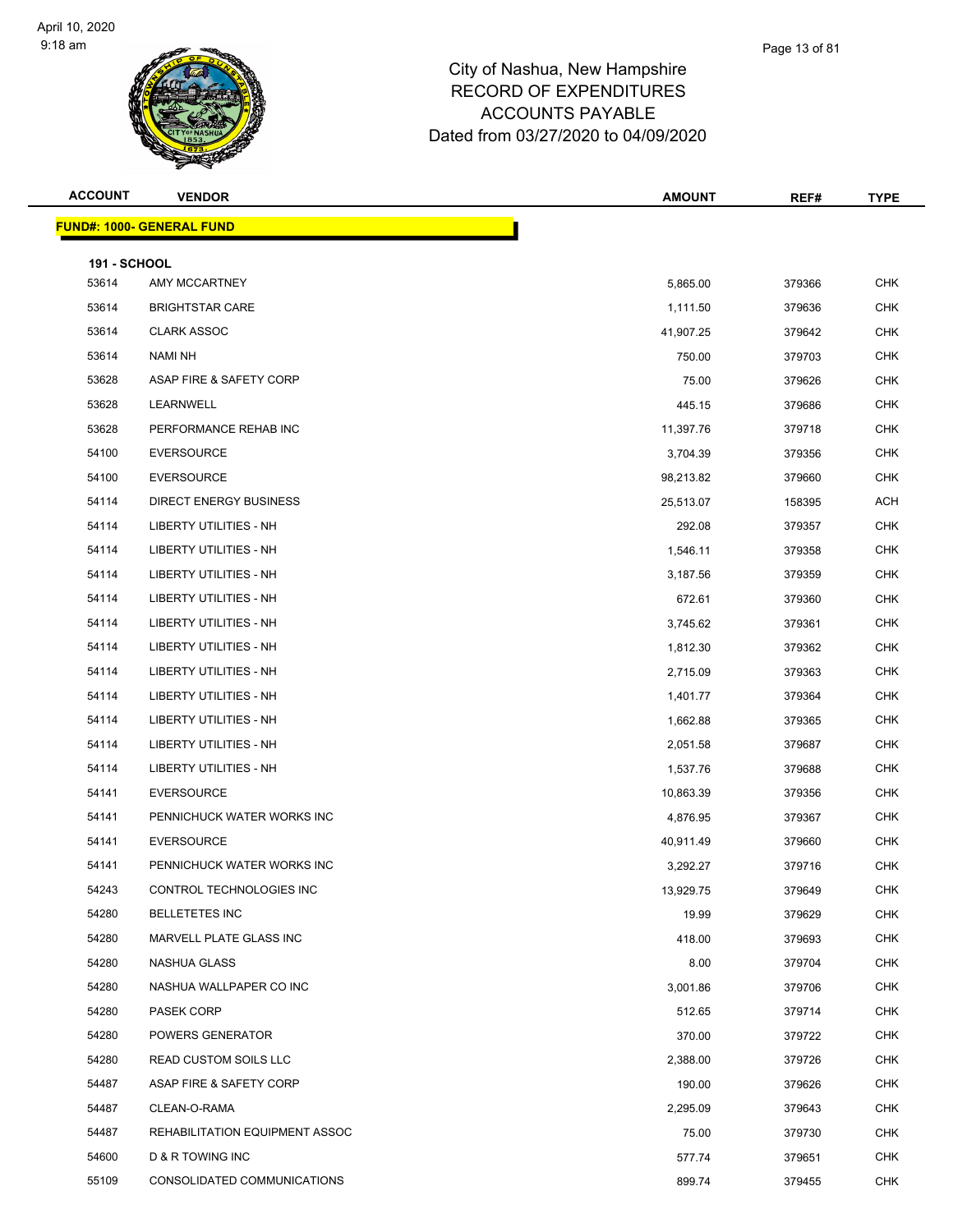

| w Hampshire!     |  |
|------------------|--|
| <b>ENDITURES</b> |  |
| AYABLE?          |  |
|                  |  |

| <b>ACCOUNT</b>      | <b>VENDOR</b>                            | <b>AMOUNT</b> | REF#   | TYPE       |
|---------------------|------------------------------------------|---------------|--------|------------|
|                     | <b>FUND#: 1000- GENERAL FUND</b>         |               |        |            |
| <b>191 - SCHOOL</b> |                                          |               |        |            |
| 55109               | <b>COMCAST</b>                           | 515.39        | 379645 | <b>CHK</b> |
| 55109               | CONSOLIDATED COMMUNICATIONS              | 1,549.29      | 379648 | <b>CHK</b> |
| 55109               | <b>WINDSTREAM</b>                        | 937.10        | 379746 | <b>CHK</b> |
| 55200               | ALLIED 100 LLC                           | 125.00        | 379621 | <b>CHK</b> |
| 55300               | <b>GABRIEL FALZARANO</b>                 | 1,648.14      | 379662 | <b>CHK</b> |
| 55307               | ROSALYN BERROCALES                       | 26.88         | 379631 | <b>CHK</b> |
| 55307               | DANIEL DONOVAN                           | 16.68         | 379656 | <b>CHK</b> |
| 55307               | <b>DONNA FITZPATRICK</b>                 | 41.23         | 379665 | <b>CHK</b> |
| 55307               | <b>GARTH MCKINNEY</b>                    | 58.44         | 379696 | <b>CHK</b> |
| 55500               | POWERSCHOOL GROUP LLC                    | 7,600.00      | 379723 | <b>CHK</b> |
| 55607               | RESERVE ACCOUNT                          | 2,000.00      | 379368 | <b>CHK</b> |
| 55607               | <b>USPS HASLER</b>                       | 2,000.00      | 379739 | <b>CHK</b> |
| 55642               | JEFFREY M POSTERA                        | 102.00        | 379721 | <b>CHK</b> |
| 55690               | FIRST STUDENT INC                        | 630,777.50    | 379664 | <b>CHK</b> |
| 55691               | CARING HANDS TRANSPORTATION LL           | 4,730.00      | 379640 | <b>CHK</b> |
| 55691               | <b>COMPASS INNOVATIVE BEHAVIOR</b>       | 3,750.00      | 379647 | <b>CHK</b> |
| 55691               | DURHAM SCHOOL SERVICES                   | 106,514.73    | 379657 | <b>CHK</b> |
| 55691               | FIRST STUDENT INC                        | 547,049.66    | 379664 | <b>CHK</b> |
| 55691               | LAKES REGION STUDENT TRANSPORT           | 2,035.00      | 379684 | <b>CHK</b> |
| 55694               | ADULT LEARNING CENTER                    | 30,700.00     | 379618 | <b>CHK</b> |
| 55694               | <b>COMPASS INNOVATIVE BEHAVIOR</b>       | 2,425.00      | 379647 | <b>CHK</b> |
| 55694               | CROTCHED MOUNTAIN REHAB CTR              | 520.00        | 379650 | <b>CHK</b> |
| 55694               | DEVEREUX FOUNDATION                      | 16,678.77     | 379652 | <b>CHK</b> |
| 55694               | EVERGREEN CENTER INC                     | 20,816.49     | 379659 | <b>CHK</b> |
| 55694               | <b>GATEWAYS COMMUNITY SERVICES</b>       | 8,767.50      | 379668 | <b>CHK</b> |
| 55694               | MOUNT PROSPECT ACADEMY INC               | 52,008.69     | 379701 | <b>CHK</b> |
| 55694               | <b>REGIONAL SERVICES &amp; EDUCATION</b> | 490.00        | 379729 | <b>CHK</b> |
| 55694               | VALLEY COLLABORATIVE                     | 21,969.00     | 379740 | <b>CHK</b> |
| 55699               | AUDREY VARGA                             | 525.00        | 379741 | <b>CHK</b> |
| 61100               | (SCHOOL ACH) AMAZON CAPITAL SE           | 64.30         | 158318 | <b>ACH</b> |
| 61100               | AED SERVICE AMERICA                      | 340.87        | 379620 | <b>CHK</b> |
| 61100               | WB MASON CO INC                          | 3,639.19      | 379744 | CHK        |
| 61135               | (SCHOOL ACH) AMAZON CAPITAL SE           | 669.00        | 158318 | <b>ACH</b> |
| 61135               | (SCHOOL ACH) AMAZON CAPITAL SE           | 533.87        | 158394 | <b>ACH</b> |
| 61135               | FOLLETT SCHOOL SOLUTIONS INC             | 99.00         | 379666 | <b>CHK</b> |
| 61135               | NANCY HICKS                              | 115.45        | 379672 | <b>CHK</b> |
| 61135               | MARKET BASKET ACCT 2589096               | 209.30        | 379692 | CHK        |
| 61135               | MCGRAW HILL SCHOOL EDUCATION             | 1,287.90      | 379695 | <b>CHK</b> |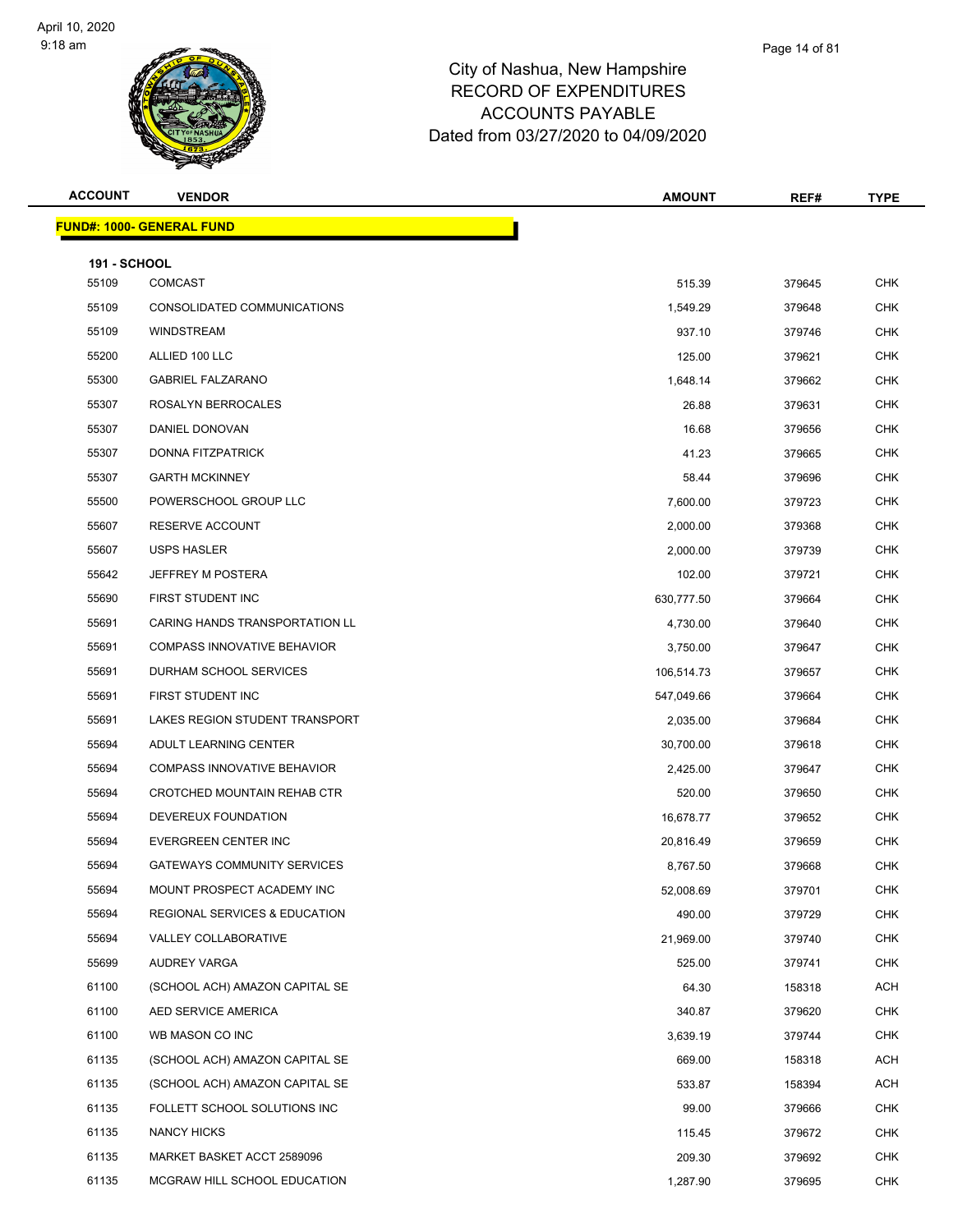| <b>ACCOUNT</b>               | <b>VENDOR</b>                    |         | <b>AMOUNT</b> | REF#   | <b>TYPE</b> |
|------------------------------|----------------------------------|---------|---------------|--------|-------------|
|                              | <b>FUND#: 1000- GENERAL FUND</b> |         |               |        |             |
|                              |                                  |         |               |        |             |
| <b>191 - SCHOOL</b><br>61135 | MSC INDUSTRIAL SUPPLY            |         | 2,113.25      | 379702 | <b>CHK</b>  |
| 61135                        | PJ CURRIER LUMBER COMPNAY        |         | 285.74        | 379713 | <b>CHK</b>  |
| 61135                        | <b>IRENE PITSILLIDES</b>         |         | 48.69         | 379720 | CHK         |
| 61135                        | <b>REALITYWORKS INC</b>          |         | 87.00         | 379727 | <b>CHK</b>  |
| 61135                        | <b>SCHOOL SPECIALTY</b>          |         | 1,846.79      | 379731 | <b>CHK</b>  |
| 61135                        | US FOODS INC                     |         | 799.27        | 379738 | <b>CHK</b>  |
| 61135                        | <b>WAL-MART</b>                  |         | 31.40         | 379743 | <b>CHK</b>  |
| 61135                        | WB MASON CO INC                  |         | 2,922.56      | 379744 | <b>CHK</b>  |
| 61135                        | (SCHOOL ACH) AMAZON CAPITAL SE   | COVID19 | 559.92        | 158394 | ACH         |
| 61142                        | AED SERVICE AMERICA              |         | 386.68        | 379355 | CHK         |
| 61299                        | YENEY NARANJO ARMENTEROS         |         | 35.32         | 379625 | <b>CHK</b>  |
| 61299                        | BUDGET 1 HR. SIGN CTR., INC.     |         | 129.00        | 379637 | <b>CHK</b>  |
| 61299                        | <b>FASTENAL CO</b>               |         | 150.05        | 379663 | CHK         |
| 61299                        | HOME DEPOT CREDIT SERVICES       |         | 1,316.73      | 379675 | <b>CHK</b>  |
| 61299                        | MCMASTER-CARR                    |         | 170.76        | 379697 | <b>CHK</b>  |
| 61299                        | MERRIMACK BUILDING SUPPLY INC    |         | 889.62        | 379699 | <b>CHK</b>  |
| 61299                        | MONADNOCK MOUNT SPRING WATER     |         | 8.00          | 379700 | <b>CHK</b>  |
| 61299                        | <b>WAL-MART</b>                  |         | 5.00          | 379743 | <b>CHK</b>  |
| 61407                        | M & M ELECTRICAL SUPPLY CO INC   |         | 2,724.94      | 158396 | ACH         |
| 61407                        | <b>REXEL USA INC</b>             |         | 234.84        | 158397 | ACH         |
| 61414                        | CAPP INC                         |         | 1,580.00      | 379638 | <b>CHK</b>  |
| 61414                        | F W WEBB COMPANY                 |         | 108.34        | 379661 | <b>CHK</b>  |
| 61414                        | <b>HAJOCA CORPORATION</b>        |         | 1,265.58      | 379715 | CHK         |
| 61421                        | CONTROL TECHNOLOGIES INC         |         | 252.42        | 379649 | <b>CHK</b>  |
| 61421                        | TOTAL AIR SUPPLY INC             |         | 9.76          | 379734 | CHK         |
| 61428                        | (SCHOOL ACH) AMAZON CAPITAL SE   |         | 157.85        | 158318 | ACH         |
| 61428                        | <b>IMPERIAL DADE</b>             |         | 3,250.44      | 379641 | <b>CHK</b>  |
| 61428                        | CLEAN-O-RAMA                     |         | 1,381.89      | 379643 | <b>CHK</b>  |
| 61428                        | NATIONWIDE SALES & SERVICE       |         | 5,640.31      | 379708 | <b>CHK</b>  |
| 61428                        | NATIONAL CHEMICAL LABS           | COVID19 | 34,010.46     | 379707 | <b>CHK</b>  |
| 61599                        | (SCHOOL ACH) AMAZON CAPITAL SE   |         | 1,678.65      | 158318 | ACH         |
| 61599                        | NASHUA OUTDOOR POWER EQUIPMENT   |         | 738.46        | 379705 | <b>CHK</b>  |
| 61607                        | COMPUTER HUT dba IT INSIDERS     |         | 439.98        | 379680 | <b>CHK</b>  |
| 61650                        | KONICA MINOLTA BUSINESS          |         | 329.99        | 379683 | <b>CHK</b>  |
| 61814                        | FOLLETT SCHOOL SOLUTIONS INC     |         | 103.03        | 379666 | <b>CHK</b>  |
| 61814                        | PERMA-BOUND                      |         | 41.21         | 379719 | <b>CHK</b>  |
| 61875                        | (SCHOOL ACH) AMAZON CAPITAL SE   |         | 219.71        | 158318 | ACH         |
| 71221                        | COMPUTER HUT dba IT INSIDERS     |         | 13,856.85     | 379680 | <b>CHK</b>  |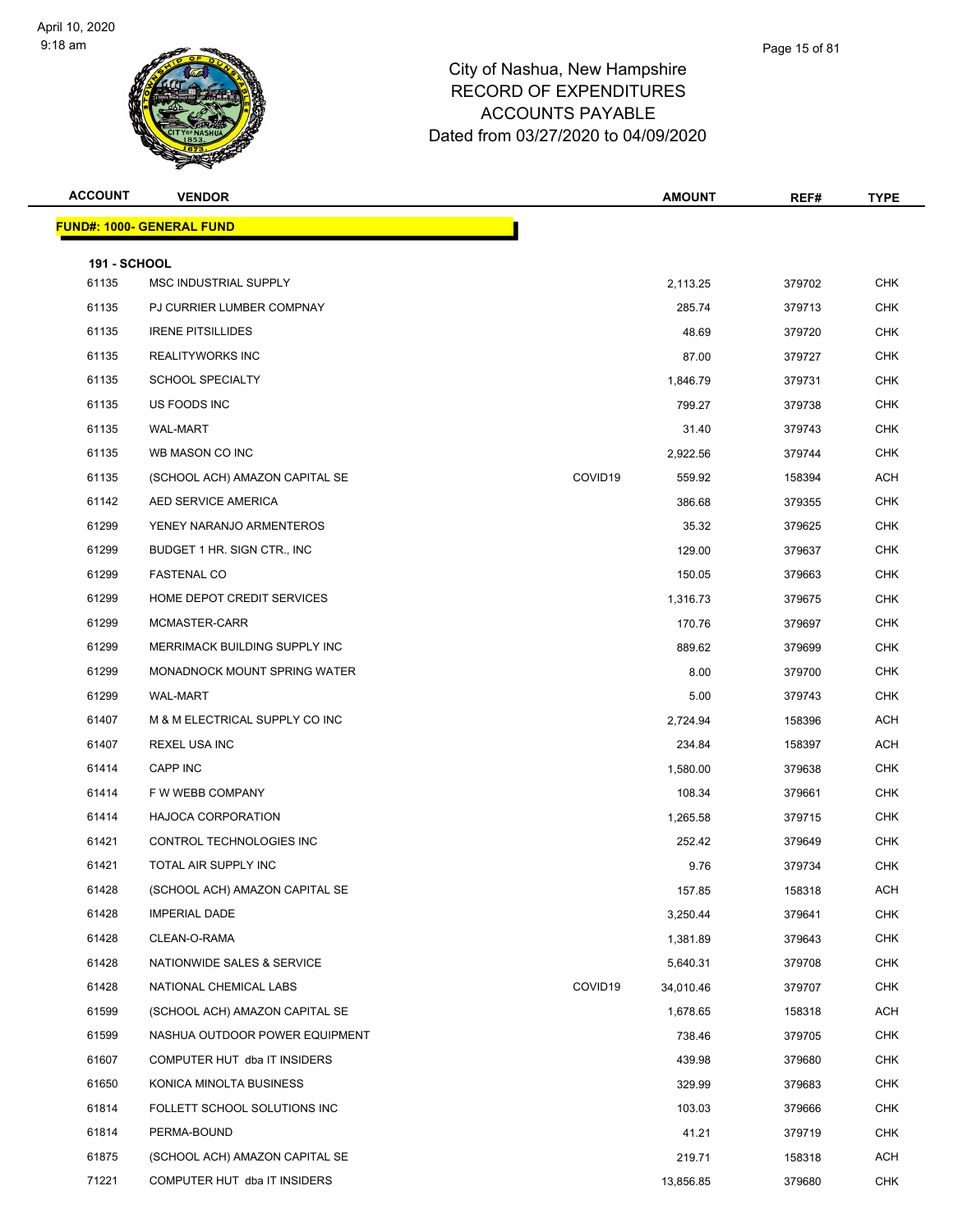| <b>ACCOUNT</b><br><b>VENDOR</b>                                                    |               | <b>AMOUNT</b>  | REF#        | <b>TYPE</b> |
|------------------------------------------------------------------------------------|---------------|----------------|-------------|-------------|
| <b>FUND#: 1000- GENERAL FUND</b>                                                   |               |                |             |             |
| 191 - SCHOOL                                                                       |               |                |             |             |
| 71221<br>WB MASON CO INC                                                           |               | 400.00         | 379744      | <b>CHK</b>  |
| 71228<br><b>DOCUSIGN INC</b>                                                       |               | 4,968.00       | 379653      | <b>CHK</b>  |
| <b>TOTAL 191 - SCHOOL</b>                                                          |               | \$1,884,693.58 |             |             |
| 193 - DEBT SERVICE                                                                 |               |                |             |             |
| 75100<br>US BANK N.A. (091000022)                                                  |               | 460,000.00     | 158292      | <b>ACH</b>  |
| 75200<br>US BANK N.A. (091000022)                                                  |               | 236,325.00     | 158291      | <b>ACH</b>  |
| 75200<br>US BANK N.A. (091000022)                                                  |               | 105,650.00     | 158292      | ACH         |
| 75200<br>US BANK N.A. (091000022)                                                  |               | 99,550.01      | 158390      | ACH         |
| <b>TOTAL 193 - DEBT SERVICE</b>                                                    |               | \$901,525.01   |             |             |
| <b>TOTAL FUND 1000 - GENERAL FUND</b>                                              |               | \$6,443,580.02 |             |             |
| <b>FUND#: 1001- GF-CAPITAL IMPROVEMENTS</b>                                        |               |                |             |             |
| 161 - STREETS                                                                      |               |                |             |             |
| 81100<br>GATE CITY FENCE CO INC                                                    | 1057.61.20.30 | 8,631.00       | 379484      | <b>CHK</b>  |
| <b>TOTAL 161 - STREETS</b>                                                         |               | \$8,631.00     | .           |             |
| <b>177 - PARKS &amp; RECREATION</b>                                                |               |                |             |             |
| 81100<br>STREAMLINE AQUATICS LLC                                                   | 1071.77.18.35 | 21,333.00      | 379583      | CHK         |
| TOTAL 177 - PARKS & RECREATION                                                     |               | \$21,333.00    |             |             |
| <b>TOTAL FUND 1001 - GF-CAPITAL IMPROVEMENTS</b>                                   |               | \$29,964.00    |             |             |
| <b>FUND#: 1010- GF-PRIOR YEAR ENC &amp; ESCROWS</b>                                |               |                |             |             |
| <b>110 - ARLINGTON ST COMMUNITY CENTER</b>                                         |               |                |             |             |
| 61299<br><b>UNHCE</b><br>.                                                         |               | 65.00          | 379381<br>. | CHK         |
| <b>TOTAL 110 - ARLINGTON ST COMMUNITY CENTER</b>                                   |               | \$65.00        |             |             |
| 150 - POLICE                                                                       |               |                |             |             |
| 61110<br>ATLANTIC TACTICAL INC                                                     |               | 6,022.50       | 379415      | CHK         |
| .<br><b>TOTAL 150 - POLICE</b>                                                     |               | \$6,022.50     |             |             |
|                                                                                    |               |                |             |             |
| <b>160 - PW-ADMIN &amp; ENGINEERING</b><br>54230<br><b>BURKE STREET NASHUA LLC</b> |               | 88.00          | 379435      | <b>CHK</b>  |
|                                                                                    |               |                |             |             |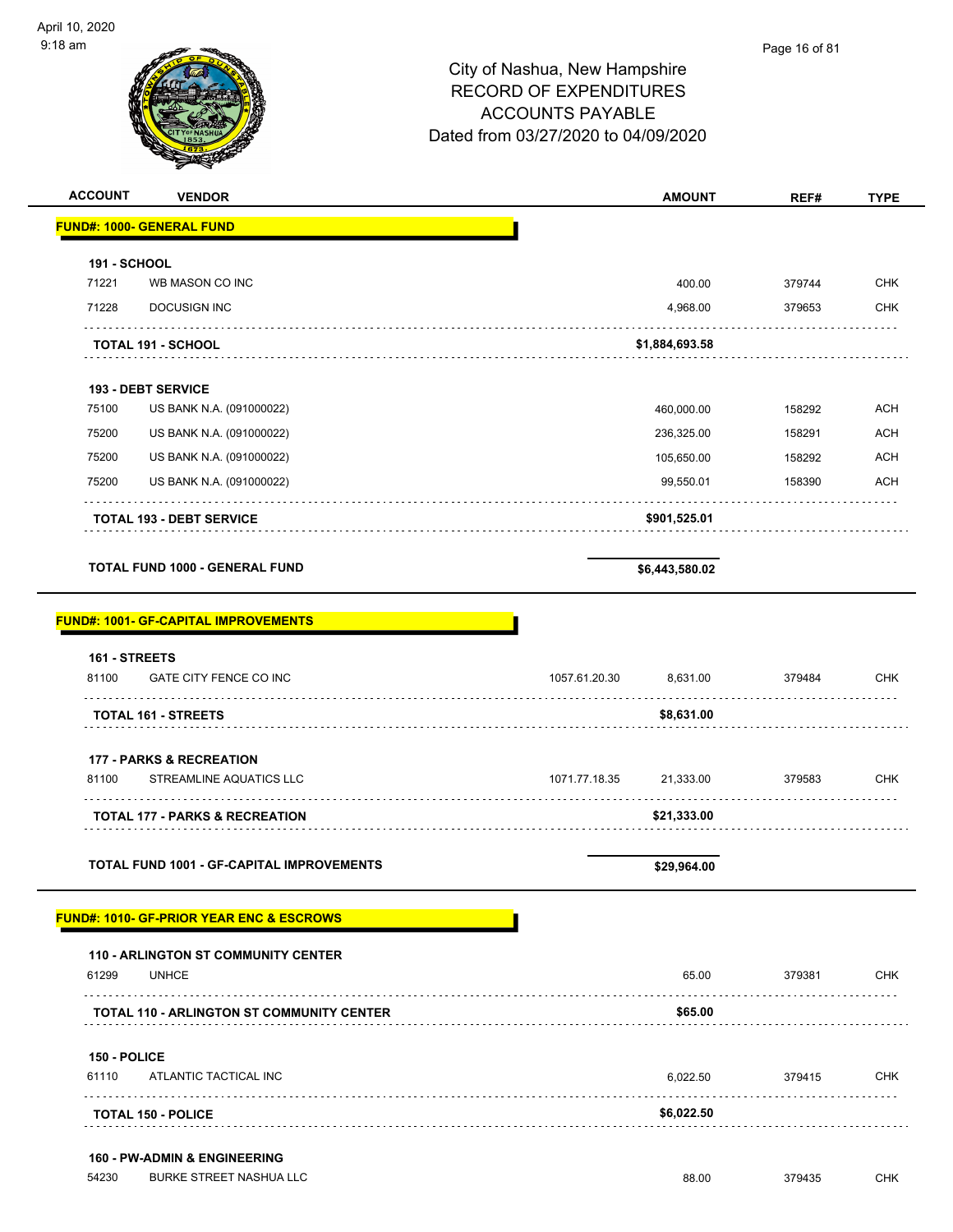| 9:18 am        |                                                          | City of Nashua, New Hampshire<br><b>RECORD OF EXPENDITURES</b><br><b>ACCOUNTS PAYABLE</b><br>Dated from 03/27/2020 to 04/09/2020 | Page 17 of 81 |             |
|----------------|----------------------------------------------------------|----------------------------------------------------------------------------------------------------------------------------------|---------------|-------------|
| <b>ACCOUNT</b> | <b>VENDOR</b>                                            | <b>AMOUNT</b>                                                                                                                    | REF#          | <b>TYPE</b> |
|                | <b>FUND#: 1010- GF-PRIOR YEAR ENC &amp; ESCROWS</b>      |                                                                                                                                  |               |             |
|                |                                                          |                                                                                                                                  |               |             |
|                | <b>TOTAL 160 - PW-ADMIN &amp; ENGINEERING</b>            | \$88.00                                                                                                                          |               |             |
|                | <b>181 - COMMUNITY DEVELOPMENT</b>                       |                                                                                                                                  |               |             |
| 81100          | <b>IBI GROUP NEW YORK</b>                                | 2019.81.19.30<br>15,090.45                                                                                                       | 379500        | <b>CHK</b>  |
|                | <b>TOTAL 181 - COMMUNITY DEVELOPMENT</b>                 | \$15,090.45                                                                                                                      |               |             |
|                |                                                          |                                                                                                                                  |               |             |
|                | <b>TOTAL FUND 1010 - GF-PRIOR YEAR ENC &amp; ESCROWS</b> | \$21,265.95                                                                                                                      |               |             |
|                | <b>FUND#: 2100- FOOD SERVICES FUND</b>                   |                                                                                                                                  |               |             |
| 44503          | <b>EDGAR ALMONTE</b>                                     | 44.75                                                                                                                            | 379623        | <b>CHK</b>  |
| 44503          | <b>MATT DONAHUE</b>                                      | 28.75                                                                                                                            | 379655        | <b>CHK</b>  |
| 54487          | <b>HOBART SERVICE</b>                                    | 61.50                                                                                                                            | 379673        | <b>CHK</b>  |
| 55307          | <b>KAREN GUSTIN</b>                                      | 24.15                                                                                                                            | 379669        | <b>CHK</b>  |
| 61100          | ANN HOVEY                                                | 14.88                                                                                                                            | 379676        | <b>CHK</b>  |
| 61214          | BELLAVANCE BEVERAGE CO INC                               | 1,460.15                                                                                                                         | 379628        | <b>CHK</b>  |
| 61214          | <b>BIMBO FOODS BAKERIES INC</b>                          | 948.08                                                                                                                           | 379632        | <b>CHK</b>  |
| 61214          | COCA COLA BOTTLING CO                                    | 827.15                                                                                                                           | 379644        | <b>CHK</b>  |
| 61214          | <b>DEAN FOODS COMPANY</b>                                | 12,206.37                                                                                                                        | 379667        | <b>CHK</b>  |
| 61214          | HERSHEY'S ICE CREAM                                      | 251.04                                                                                                                           | 379671        | CHK         |
| 61214          | M SAUNDERS INC                                           | 2,259.12                                                                                                                         | 379691        | <b>CHK</b>  |
| 61214          | NATIVE MAINE PRODUCE & SPEC                              | 1,296.05                                                                                                                         | 379709        | <b>CHK</b>  |
| 61214          | NORTHCENTER FOODS                                        | 30,459.96                                                                                                                        | 379717        | <b>CHK</b>  |
| 61214          | TREASURER ST OF NH - SURPLUS D                           | 817.50                                                                                                                           | 379735        | <b>CHK</b>  |
| 61299          | <b>IMPERIAL DADE</b>                                     | 12,415.89                                                                                                                        | 379641        | <b>CHK</b>  |
| 71000          | KITTREDGE EQUIPMENT CO - NH                              | 13.65                                                                                                                            | 379682        | <b>CHK</b>  |
|                | <b>TOTAL FUND 2100 - FOOD SERVICES FUND</b>              | \$63,128.99                                                                                                                      |               |             |
|                | <b>FUND#: 2217- SCHOOL FACILITIES RENTAL</b>             |                                                                                                                                  |               |             |
| 44590          | <b>COMMUNITY CHAPEL</b>                                  | 342.50                                                                                                                           | 379646        | <b>CHK</b>  |
| 44590          | ELITE PERFORMANCE CHALLENGE                              | 2,857.50                                                                                                                         | 379658        | <b>CHK</b>  |
| 44590          | SPIRIT OF DANCE PERFORMANCE                              | 2,500.00                                                                                                                         | 379733        | <b>CHK</b>  |
|                | <b>TOTAL FUND 2217 - SCHOOL FACILITIES RENTAL</b>        | \$5,700.00                                                                                                                       |               |             |
|                | <b>FUND#: 2222- AFTER SCHOOL PROGRAM</b>                 |                                                                                                                                  |               |             |
| 61299          | DEAN FOODS COMPANY                                       | 619.08                                                                                                                           | 379667        | <b>CHK</b>  |
| 61299          | NORTHCENTER FOODS                                        | 874.86                                                                                                                           | 379717        | <b>CHK</b>  |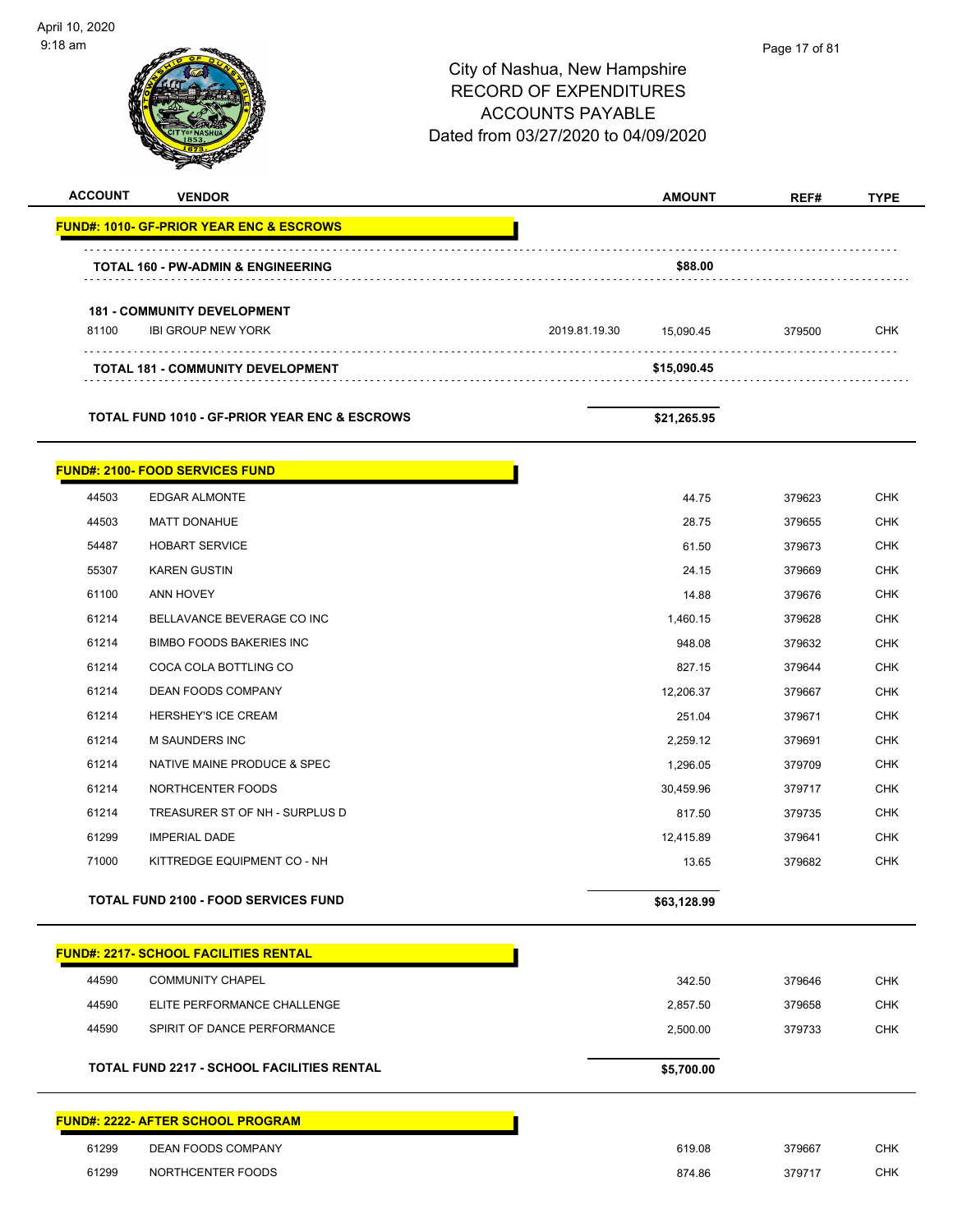| <b>ACCOUNT</b> | <b>VENDOR</b>                                           |               | <b>AMOUNT</b> | REF#   | <b>TYPE</b> |
|----------------|---------------------------------------------------------|---------------|---------------|--------|-------------|
|                | <b>TOTAL FUND 2222 - AFTER SCHOOL PROGRAM</b>           |               | \$1,493.94    |        |             |
|                | <b>FUND#: 2505- PEG ACCESS CHANNELS FUND</b>            |               |               |        |             |
| 54141          | PENNICHUCK WATER WORKS INC                              |               | 23.63         | 379554 | <b>CHK</b>  |
| 55699          | <b>COMCAST</b>                                          |               | 10.40         | 379452 | <b>CHK</b>  |
|                |                                                         |               |               |        |             |
|                | <b>TOTAL FUND 2505 - PEG ACCESS CHANNELS FUND</b>       |               | \$34.03       |        |             |
|                | <b>FUND#: 2506- HUNT BLDG FACILITY RENTAL FUND</b>      |               |               |        |             |
| 54100          | <b>EVERSOURCE</b>                                       |               | 576.15        | 379370 | <b>CHK</b>  |
| 54114          | <b>LIBERTY UTILITIES - NH</b>                           |               | 435.10        | 379512 | <b>CHK</b>  |
| 54200          | ACE CARPET & UPHOLSTERY CLEANER                         |               | 200.00        | 379404 | <b>CHK</b>  |
| 54200          | HOMEPLUS CLEANING                                       |               | 250.00        | 379496 | <b>CHK</b>  |
| 61100          | AMAZON CAPITAL SERV (CITY ACH)                          |               | 50.80         | 158321 | <b>ACH</b>  |
|                | TOTAL FUND 2506 - HUNT BLDG FACILITY RENTAL FUND        |               | \$1,512.05    |        |             |
|                | <b>FUND#: 2507- FIRE TRAINING FACILITY RENTAL</b>       |               |               |        |             |
| 54821          | UNITED SITE SERVICES NORTHEAST                          |               | 123.92        | 379599 | <b>CHK</b>  |
|                | <b>TOTAL FUND 2507 - FIRE TRAINING FACILITY RENTAL</b>  |               | \$123.92      |        |             |
|                | <b>FUND#: 3050- POLICE GRANTS FUND</b>                  |               |               |        |             |
| 61110          | ATLANTIC TACTICAL INC                                   | 50.1005.18.01 | 6,022.50      | 379415 | <b>CHK</b>  |
|                | <b>TOTAL FUND 3050 - POLICE GRANTS FUND</b>             |               | \$6,022.50    |        |             |
|                | <b>FUND#: 3068- COMMUNITY SERVICES GRANTS FUND</b>      |               |               |        |             |
| 53999          | <b>TYLER TECHNOLOGIES INC</b>                           | 71.1014.20.02 | 8,400.00      | 379596 | <b>CHK</b>  |
| 55300          | <b>MARK MUNROE</b>                                      | 71.1004.20.01 | 57.78         | 379528 | <b>CHK</b>  |
| 61250          | <b>HEALTH PROMOTIONS</b>                                | 71.1004.20.08 | 699.00        | 379491 | <b>CHK</b>  |
| 71000          | AMAZON CAPITAL SERV (CITY ACH)                          | 71.1004.20.01 | 979.90        | 158354 | <b>ACH</b>  |
|                | <b>TOTAL FUND 3068 - COMMUNITY SERVICES GRANTS FUND</b> |               | \$10,136.68   |        |             |
|                |                                                         |               |               |        |             |
|                | <b>FUND#: 3070- COMMUNITY HEALTH GRANTS FUND</b>        |               |               |        |             |
| 61142          | NH MEDICAL DENTAL SUPPLY LLC                            | 72.1009.20.01 | 102.20        | 379543 | <b>CHK</b>  |
| 61250          | POSITIVE PROMOTIONS INC                                 | 72.1012.20.01 | 347.50        | 379558 | <b>CHK</b>  |
|                | TOTAL FUND 3070 - COMMUNITY HEALTH GRANTS FUND          |               | \$449.70      |        |             |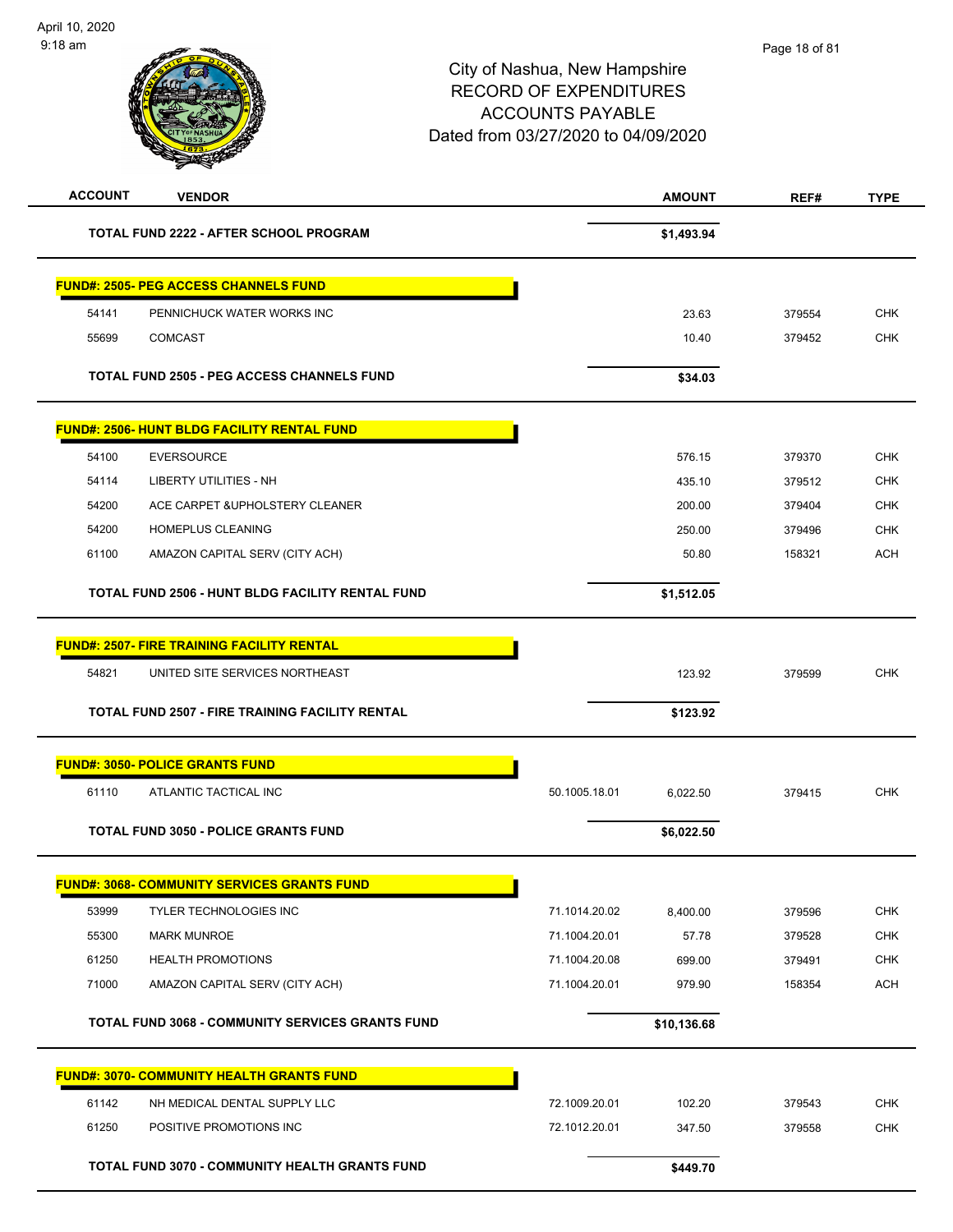

| <b>ACCOUNT</b> | <b>VENDOR</b>                                    |               | <b>AMOUNT</b> | REF#   | <b>TYPE</b> |
|----------------|--------------------------------------------------|---------------|---------------|--------|-------------|
|                | <b>FUND#: 3080- COMMUNITY DEVELOPMENT GRANTS</b> |               |               |        |             |
| 54210          | NORTHEAST EARTH MECHANICS INC                    | 2134.81.18.30 | 278,620.00    | 158383 | <b>ACH</b>  |
| 54210          | <b>BELLETETES INC</b>                            | 2134.81.18.30 | 63.27         | 379421 | <b>CHK</b>  |
|                |                                                  |               |               |        |             |
|                | TOTAL FUND 3080 - COMMUNITY DEVELOPMENT GRANTS   |               | \$278,683.27  |        |             |
|                | <b>FUND#: 3120- TRANSIT GRANTS FUND</b>          |               |               |        |             |
| 54100          | <b>EVERSOURCE</b>                                | 5307.20.10.18 | 34.88         | 379370 | <b>CHK</b>  |
| 54100          | <b>EVERSOURCE</b>                                | 5307.20.10.19 | 316.67        | 379370 | <b>CHK</b>  |
| 54141          | PENNICHUCK WATER WORKS INC                       | 5307.20.10.17 | 86.72         | 379554 | <b>CHK</b>  |
| 54141          | PENNICHUCK WATER WORKS INC                       | 5307.20.10.18 | 180.22        | 379554 | <b>CHK</b>  |
| 54141          | PENNICHUCK WATER WORKS INC                       | 5307.20.10.19 | 125.67        | 379378 | <b>CHK</b>  |
| 54280          | ALL DRAIN SERVICES INC                           | 5307.20.40.20 | 1,267.00      | 379410 | <b>CHK</b>  |
| 54280          | BILLS WORLD CLASS CLEANING SER                   | 5307.20.40.20 | 800.00        | 379426 | <b>CHK</b>  |
| 54280          | HOME DEPOT CREDIT SERVICE 3065                   | 5307.20.40.20 | (39.00)       | 379494 | <b>CHK</b>  |
| 54280          | PORTLAND GLASS                                   | 5307.20.40.20 | 208.56        | 379557 | <b>CHK</b>  |
| 54280          | R G TOMBS DOOR CO INC                            | 5307.20.40.20 | 300.00        | 379562 | <b>CHK</b>  |
| 54421          | CONWAY TECHNOLOGY GROUP                          | 5307.20.10.10 | 212.04        | 379456 | CHK         |
| 54600          | <b>BELL AUTO SERVICE</b>                         | 5307.20.40.40 | 175.00        | 379420 | <b>CHK</b>  |
| 55100          | VERIZON WIRELESS-842008777                       | 5307.20.40.35 | 174.18        | 379604 | <b>CHK</b>  |
| 55100          | VERIZON WIRELESS-842008777                       | 5307.20.40.40 | 159.52        | 379604 | <b>CHK</b>  |
| 55699          | DISA GLOBAL SOLUTIONS INC                        | 5307.20.10.30 | 342.50        | 158364 | ACH         |
| 55699          | PRINT FACTORY                                    | 5307.20.10.30 | 100.50        | 379560 | <b>CHK</b>  |
| 61100          | AMAZON CAPITAL SERV (CITY ACH)                   | 5307.20.10.30 | 87.18         | 158321 | <b>ACH</b>  |
| 61100          | WB MASON CO INC                                  | 5307.20.10.30 | 210.80        | 379614 | <b>CHK</b>  |
| 61107          | CINTAS#016                                       | 5307.20.40.20 | 56.51         | 379446 | <b>CHK</b>  |
| 61299          | WB MASON CO INC                                  | 5307.20.10.30 | 131.10        | 379614 | <b>CHK</b>  |
| 61299          | WB MASON CO INC                                  | 5307.20.40.20 | 392.88        | 379614 | CHK         |
| 61299          | KIENE DIESEL ACCESSORIES INC                     | 5307.20.40.50 | 58.64         | 158372 | <b>ACH</b>  |
| 61299          | <b>FASTENAL CO</b>                               | 5307.20.40.50 | 12.84         | 379476 | <b>CHK</b>  |
| 61310          | ALTERNATIVE VEHICLE SERVICE GR                   | 5307.20.10.30 | 13,181.63     | 158356 | ACH         |
| 61709          | DENNIS K BURKE INC                               | 5307.20.10.30 | 554.99        | 379464 | CHK         |
| 61799          | ALLIANCE BUS GROUP INC                           | 5307.20.40.35 | 61.79         | 379411 | <b>CHK</b>  |
| 61799          | <b>CUMMINS NORTHEAST LLC</b>                     | 5307.20.40.35 | 2,203.81      | 379459 | <b>CHK</b>  |
| 61799          | <b>GILLIG LLC</b>                                | 5307.20.40.35 | 183.33        | 379485 | <b>CHK</b>  |
| 61799          | NEW ENGLAND KENWORTH                             | 5307.20.40.35 | 680.06        | 379540 | <b>CHK</b>  |
| 61799          | NEW ENGLAND KENWORTH                             | 5307.20.40.40 | 71.76         | 379540 | <b>CHK</b>  |
| 61799          | <b>INTERSTATE BILLING</b>                        | 5307.20.40.55 | 104.11        | 379428 | CHK         |
|                |                                                  |               |               |        |             |

**TOTAL FUND 3120 - TRANSIT GRANTS FUND \$22,435.89**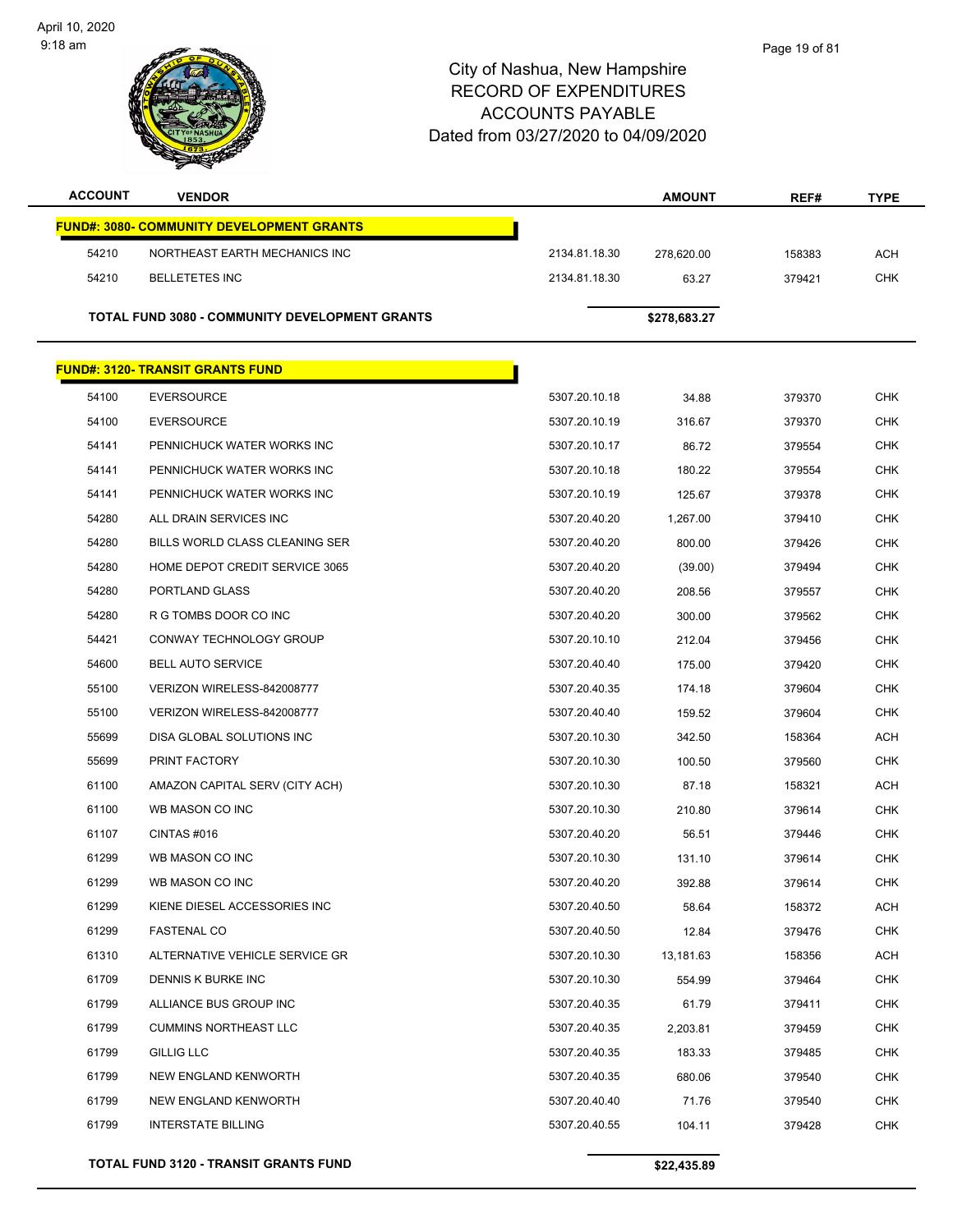

### Page 20 of 81

| <b>ACCOUNT</b> | <b>VENDOR</b>                          |                 | <b>AMOUNT</b> | REF#   | TYPE       |
|----------------|----------------------------------------|-----------------|---------------|--------|------------|
|                | <b>FUND#: 3800- SCHOOL GRANTS FUND</b> |                 |               |        |            |
| 53600          | MCGRATH CONSULTING GROUP               | 91.31120.162200 | 7,500.00      | 379694 | <b>CHK</b> |
| 53607          | SHARMILA BANDYOPADHYAY MEHTA           | 91.03959.021210 | 3,500.00      | 379698 | <b>CHK</b> |
| 53607          | NAMI NH                                | 91.03959.021210 | 6,900.00      | 379703 | <b>CHK</b> |
| 53607          | <b>BERC GROUP INC</b>                  | 91.31120.162200 | 5,000.00      | 379630 | <b>CHK</b> |
| 53614          | <b>GROW NASHUA</b>                     | 91.03760.181430 | 3,340.00      | 379736 | <b>CHK</b> |
| 53628          | <b>STEVE BLUNT</b>                     | 91.03760.231249 | 400.00        | 379633 | <b>CHK</b> |
| 53628          | <b>MARK GARDINER DODGE</b>             | 91.03900.042210 | 1,000.00      | 379654 | <b>CHK</b> |
| 53628          | DOUGLAS M HOWE                         | 91.03900.042210 | 1,000.00      | 379677 | <b>CHK</b> |
| 53628          | TALCOTT GEORGE HUBBARD JR              | 91.03900.042210 | 1,000.00      | 379678 | <b>CHK</b> |
| 53628          | <b>BAY STATE INTERPRETING</b>          | 91.03950.021241 | 78.75         | 379627 | <b>CHK</b> |
| 53628          | ACADEMY FOR SCIENCE AND DESIGN         | 91.03950.022190 | 717.50        | 379617 | <b>CHK</b> |
| 53628          | <b>BOOTHBY THERAPY SERVICES LLC</b>    | 91.03950.022190 | 798.40        | 379634 | <b>CHK</b> |
| 53628          | <b>GATEWAYS COMMUNITY SERVICES</b>     | 91.03950.022190 | 340.40        | 379668 | <b>CHK</b> |
| 53628          | LITERACY LEARNING SOLUTIONS            | 91.03950.022190 | 1.183.35      | 379690 | <b>CHK</b> |
| 53628          | ADVANCED MEDICAL PERSONNEL             | 91.03959.022190 | 4,774.70      | 379619 | <b>CHK</b> |
| 53628          | NORTHEAST REHABILITATION HOSP          | 91.03959.022190 | 245.50        | 379712 | <b>CHK</b> |
| 53628          | SILVER TOUCH HHC                       | 91.03959.022190 | 3,526.50      | 379732 | <b>CHK</b> |
| 53628          | LIFE IS GOOD KIDS FOUNDATION           | 91.03969.021220 | 4,500.00      | 379689 | <b>CHK</b> |
| 53628          | <b>GROW NASHUA</b>                     | 91.30820.991490 | 3,750.00      | 379736 | <b>CHK</b> |
| 55109          | CONSOLIDATED COMMUNICATIONS            | 91.03760.231240 | 187.43        | 379455 | <b>CHK</b> |
| 55200          | DAVID QUIMBY                           | 91.03900.041300 | 249.53        | 379725 | <b>CHK</b> |
| 55690          | <b>HOLLIS SCHOOL DISTRICT</b>          | 91.03760.991244 | 340.60        | 379674 | <b>CHK</b> |
| 55690          | NEW BOSTON SCHOOL DISTRICT             | 91.03760.991244 | 3,412.50      | 379710 | CHK        |
| 55694          | ADULT LEARNING CENTER                  | 91.03959.021210 | 4,654.88      | 379618 | <b>CHK</b> |
| 61135          | INDUSTRIAL TOOL SUPPLY INC             | 91.03900.041300 | 2,903.19      | 379679 | <b>CHK</b> |
| 61135          | <b>VEX ROBOTICS</b>                    | 91.03900.041300 | 4,861.68      | 379742 | <b>CHK</b> |
| 61299          | WB MASON CO INC                        | 91.03760.151241 | 0.94          | 379744 | <b>CHK</b> |
| 61299          | DANIELLE BOUTIN                        | 91.03760.161241 | 21.96         | 379635 | <b>CHK</b> |
| 61299          | (SCHOOL ACH) AMAZON CAPITAL SE         | 91.03760.231240 | 49.99         | 158318 | <b>ACH</b> |
| 61299          | (SCHOOL ACH) AMAZON CAPITAL SE         | 91.03760.231249 | 33.92         | 158318 | <b>ACH</b> |
| 61299          | PRO AV SYSTEMS INC                     | 91.03760.231249 | 578.00        | 379724 | CHK        |
| 61299          | <b>GROW NASHUA</b>                     | 91.30820.991490 | 650.00        | 379736 | <b>CHK</b> |
| 61807          | <b>WILSON LANGUAGE</b>                 | 91.03760.992215 | 1,400.54      | 379745 | <b>CHK</b> |
| 61875          | AKJ EDUCATION                          | 91.03760.162210 | 711.42        | 379622 | <b>CHK</b> |
| 61875          | <b>COUGHLIN COMPANIES LLC</b>          | 91.03760.162210 | 16,846.69     | 379639 | <b>CHK</b> |
| 61875          | HEINEMANN                              | 91.03760.181100 | 3,575.00      | 379670 | <b>CHK</b> |
| 61875          | (SCHOOL ACH) AMAZON CAPITAL SE         | 91.03760.231249 | 26.73         | 158318 | <b>ACH</b> |
| 71221          | COMPUTER HUT dba IT INSIDERS           | 91.03760.181100 | 14,190.75     | 379680 | <b>CHK</b> |
| 71228          | KIDBLOG INC                            | 91.03499.992215 | 1,080.00      | 379681 | <b>CHK</b> |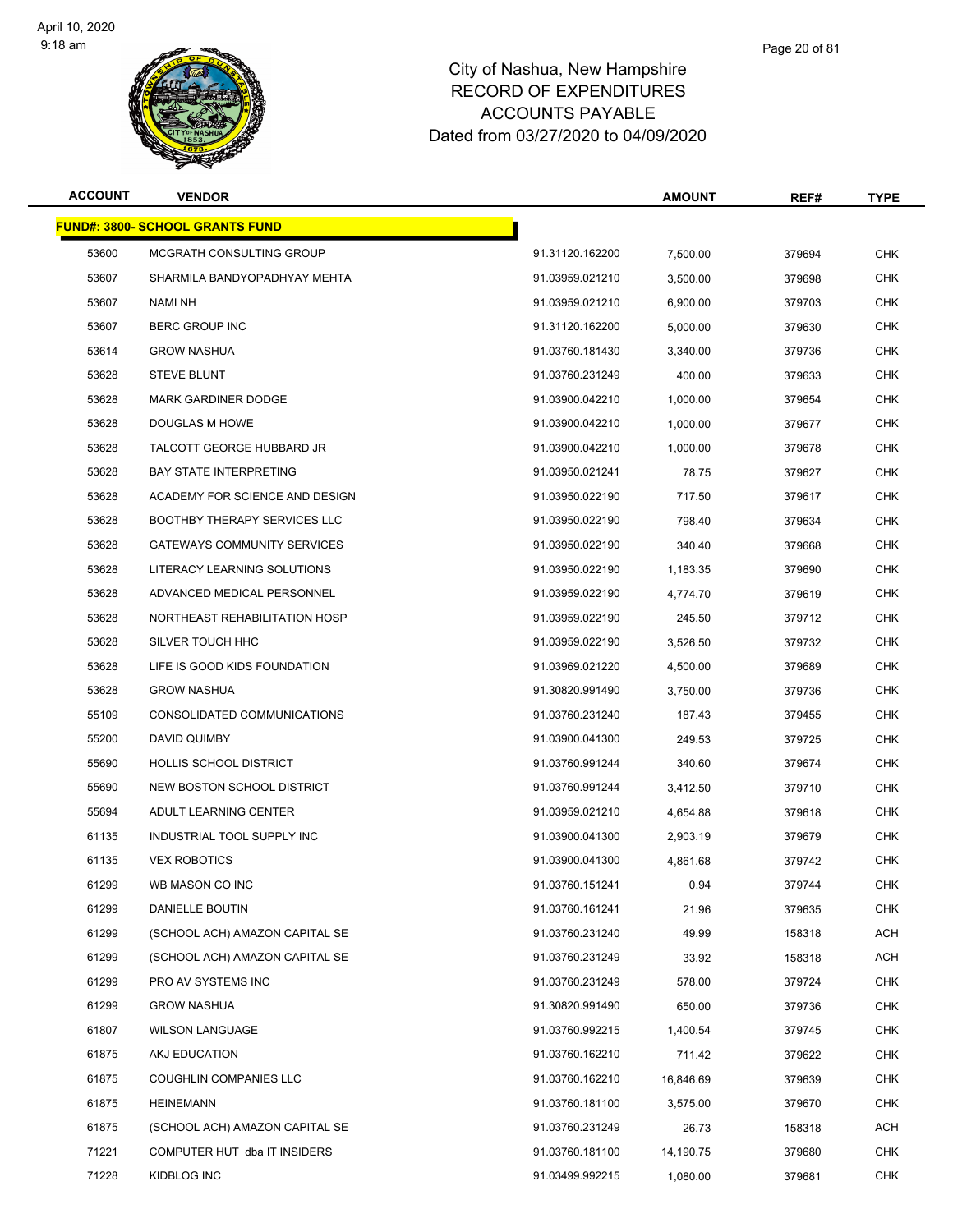

| <b>ACCOUNT</b> | <b>VENDOR</b>                                     |                 | <b>AMOUNT</b> | REF#   | <b>TYPE</b> |
|----------------|---------------------------------------------------|-----------------|---------------|--------|-------------|
|                | <b>FUND#: 3800- SCHOOL GRANTS FUND</b>            |                 |               |        |             |
| 71228          | COMPUTER HUT dba IT INSIDERS                      | 91.03760.181100 | 2,400.00      | 379680 | <b>CHK</b>  |
| 71228          | APPLE INC                                         | 91.03760.201100 | 259.87        | 379624 | <b>CHK</b>  |
| 71800          | <b>SCHOOL SPECIALTY</b>                           | 91.03760.181100 | 736.08        | 379731 | <b>CHK</b>  |
| 71800          | LAKESHORE LEARNING MATERIALS                      | 91.03760.201100 | 177.66        | 379685 | <b>CHK</b>  |
| 71800          | REALLY GOOD STUFF LLC                             | 91.03760.201100 | 496.09        | 379728 | <b>CHK</b>  |
| 71800          | <b>SCHOOL SPECIALTY</b>                           | 91.03760.201100 | 528.31        | 379731 | <b>CHK</b>  |
|                | <b>TOTAL FUND 3800 - SCHOOL GRANTS FUND</b>       |                 | \$109,928.86  |        |             |
|                | <b>FUND#: 3810- FOOD SERVICE GRANTS FUND</b>      |                 |               |        |             |
| 61214          | M SAUNDERS INC                                    | 91.30920.093120 | 192.75        | 379691 | <b>CHK</b>  |
| 61214          | M SAUNDERS INC                                    | 91.30920.113120 | 457.80        | 379691 | <b>CHK</b>  |
| 61214          | <b>M SAUNDERS INC</b>                             | 91.30920.123120 | 250.60        | 379691 | <b>CHK</b>  |
| 61214          | M SAUNDERS INC                                    | 91.30920.143120 | 164.75        | 379691 | <b>CHK</b>  |
| 61214          | M SAUNDERS INC                                    | 91.30920.153120 | 131.80        | 379691 | <b>CHK</b>  |
| 61214          | <b>M SAUNDERS INC</b>                             | 91.30920.163120 | 838.10        | 379691 | <b>CHK</b>  |
| 61214          | <b>M SAUNDERS INC</b>                             | 91.30920.183120 | 61.90         | 379691 | <b>CHK</b>  |
| 61214          | M SAUNDERS INC                                    | 91.30920.203120 | 98.85         | 379691 | <b>CHK</b>  |
| 61299          | <b>IMPERIAL DADE</b>                              | 91.30920.123120 | 33.90         | 379641 | <b>CHK</b>  |
| 61299          | <b>IMPERIAL DADE</b>                              | 91.30920.163120 | 113.00        | 379641 | <b>CHK</b>  |
|                | <b>TOTAL FUND 3810 - FOOD SERVICE GRANTS FUND</b> |                 | \$2,343.45    |        |             |
|                | <b>FUND#: 4025- DOJ DRUG FORFEITURE FUND</b>      |                 |               |        |             |
| 54100          | <b>EVERSOURCE</b>                                 |                 | 147.08        | 379473 | <b>CHK</b>  |
| 54899          | LITCHFIELD VANTAGE LLC                            |                 | 560.00        | 379516 | <b>CHK</b>  |
| 55699          | <b>COMCAST</b>                                    |                 | 319.97        | 379452 | <b>CHK</b>  |
| 55699          | <b>TRANSUNION RISK &amp; ALTERNATIVE</b>          |                 | 175.00        | 379590 | <b>CHK</b>  |
|                | <b>TOTAL FUND 4025 - DOJ DRUG FORFEITURE FUND</b> |                 | \$1,202.05    |        |             |
|                | <b>FUND#: 4053- FIRE REGIONAL HAZMAT FUND</b>     |                 |               |        |             |
| 71000          | ATLANTIC SAFETY PRODUCTS                          |                 | 1,584.00      | 379414 | <b>CHK</b>  |
|                | TOTAL FUND 4053 - FIRE REGIONAL HAZMAT FUND       |                 | \$1,584.00    |        |             |
|                | <b>FUND#: 4085- RIVERFRONT PROMENADE TIF FUND</b> |                 |               |        |             |
| 54280          | THE DOTY GROUP INC                                |                 | 760.00        | 379465 | <b>CHK</b>  |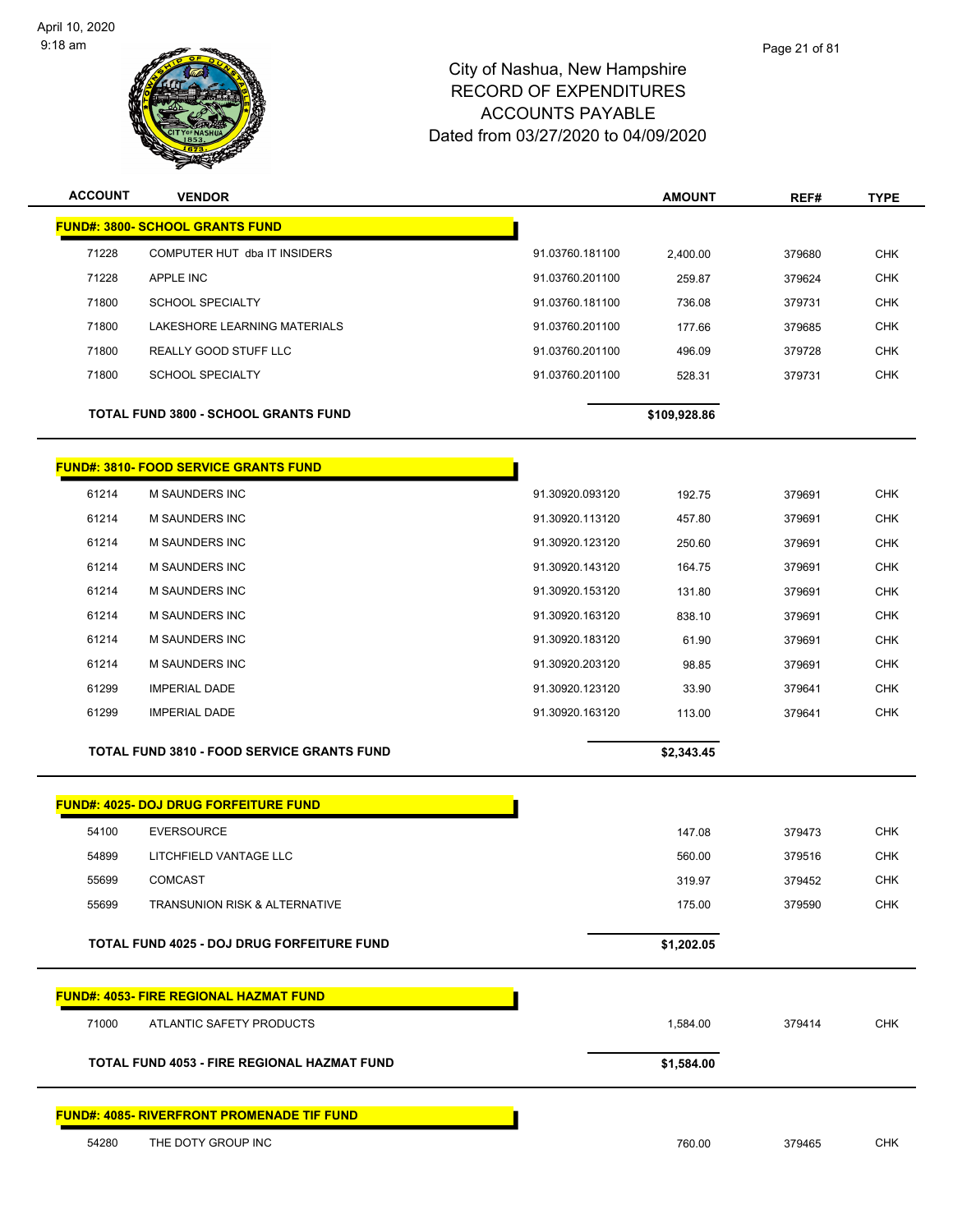| <b>ACCOUNT</b><br><b>VENDOR</b>                        |               | <b>AMOUNT</b> | REF#   | <b>TYPE</b> |
|--------------------------------------------------------|---------------|---------------|--------|-------------|
| TOTAL FUND 4085 - RIVERFRONT PROMENADE TIF FUND        |               | \$760.00      |        |             |
| <b>FUND#: 5005- CAP PROJECTS-GEN GOVT</b>              |               |               |        |             |
| 53415<br>VISION GOVERNMENT SOLUTIONS                   | 2300.32.20.10 | 33,182.00     | 379611 | <b>CHK</b>  |
| TOTAL FUND 5005 - CAP PROJECTS-GEN GOVT                |               | \$33,182.00   |        |             |
| <b>FUND#: 5020- CAPITAL PROJECTS-POLICE</b>            |               |               |        |             |
| 81200<br>LAVALLEE BRENSINGER ARCHITECTS                | 2018.50.19.30 | 6,792.44      | 379507 | <b>CHK</b>  |
| TOTAL FUND 5020 - CAPITAL PROJECTS-POLICE              |               | \$6,792.44    |        |             |
| <b>FUND#: 5050- CAP PROJECTS-COMMUNICATIONS</b>        |               |               |        |             |
| 81300<br><b>LEIGHTON A WHITE</b>                       | 2008.57.15.01 | 10,457.00     | 379509 | <b>CHK</b>  |
| 81300<br>MOTOROLA SOLUTIONS INC                        | 2008.57.15.01 | 8,889.50      | 379526 | <b>CHK</b>  |
| TOTAL FUND 5050 - CAP PROJECTS-COMMUNICATIONS          |               | \$19,346.50   |        |             |
| <b>FUND#: 5090- CAPITAL PROJECTS-HYDROELECTRIC</b>     |               |               |        |             |
| 81200<br><b>ESSEX POWER SERVICES INC</b>               | 2201.70.20.30 | 96,133.14     | 379470 | <b>CHK</b>  |
| 81200<br>HL TURNER GROUP INC                           | 2202.70.20.30 | 4,050.00      | 379493 | <b>CHK</b>  |
| TOTAL FUND 5090 - CAPITAL PROJECTS-HYDROELECTRIC       |               | \$100,183.14  |        |             |
| <b>FUND#: 5100- CAP PROJECTS-ECONOMIC DEV</b>          |               |               |        |             |
| 53142<br>FULL CIRCLE CONSULTING LLC                    | 2021.83.18.02 | 4,000.00      | 158367 | <b>ACH</b>  |
| TOTAL FUND 5100 - CAP PROJECTS-ECONOMIC DEV            |               | \$4,000.00    |        |             |
| <b>FUND#: 5200- CAPITAL PROJECTS-PUBLIC WORKS</b>      |               |               |        |             |
| 81704<br>HAYNER / SWANSON INC                          | 2055.60.19.30 | 27,203.84     | 379490 | CHK         |
| <b>TOTAL FUND 5200 - CAPITAL PROJECTS-PUBLIC WORKS</b> |               | \$27,203.84   |        |             |
| <b>FUND#: 5700- CAP PROJECTS-BROAD ST PARKWAY</b>      |               |               |        |             |
| 81700<br>PENNICHUCK WATER WORKS INC                    | 1061.60.07.55 | 875.01        | 379554 | <b>CHK</b>  |
| 81700<br>HOME DEPOT CREDIT SERVICE 3065                | 1061.60.11.10 | 80.91         | 379494 | <b>CHK</b>  |
| 81700<br>PENNICHUCK WATER WORKS INC                    | 1061.60.11.10 | 54.48         | 379554 | <b>CHK</b>  |
| TOTAL FUND 5700 - CAP PROJECTS-BROAD ST PARKWAY        |               | \$1,010.40    |        |             |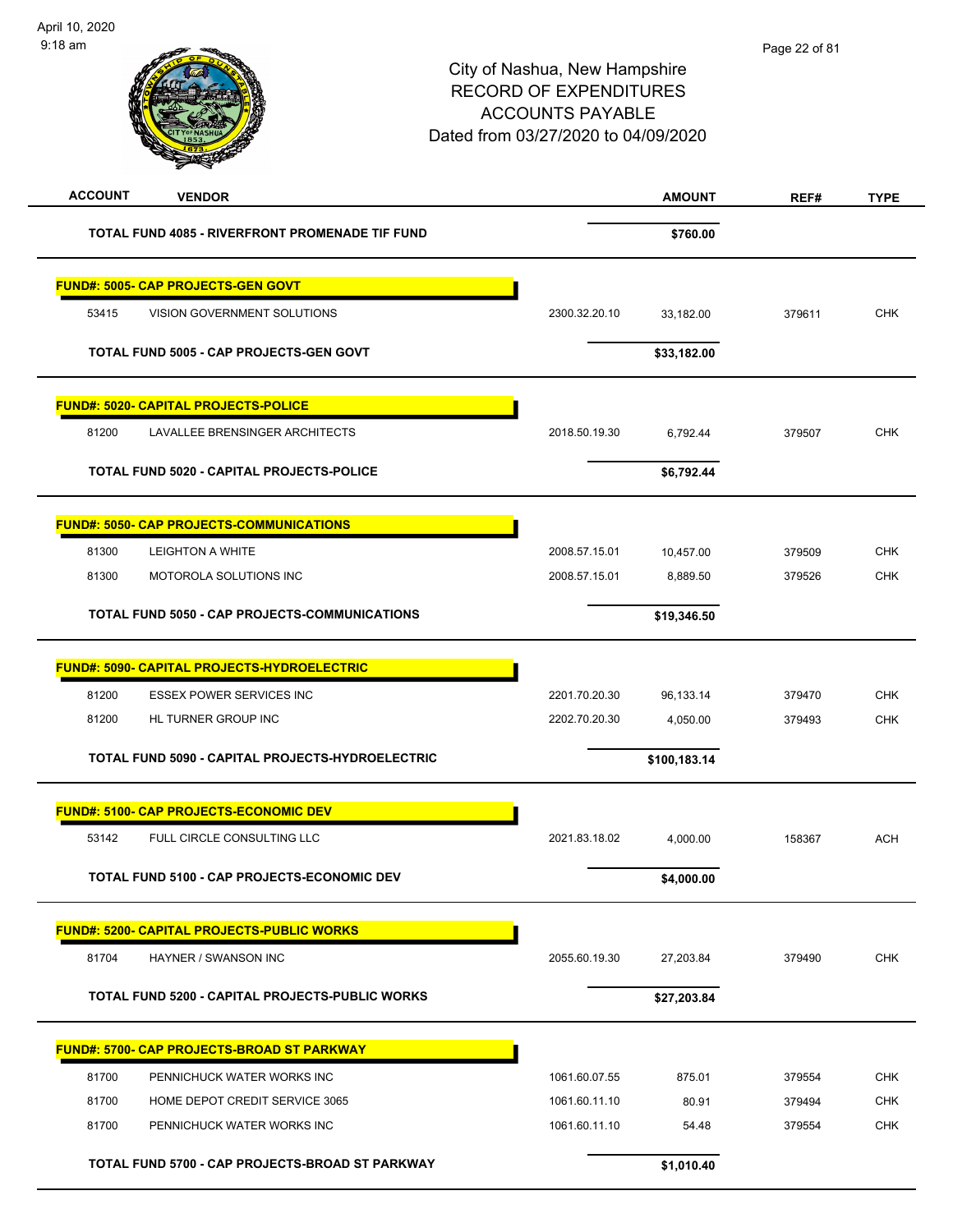

| <b>ACCOUNT</b> | <b>VENDOR</b>                                    |               | <b>AMOUNT</b> | REF#   | <b>TYPE</b> |
|----------------|--------------------------------------------------|---------------|---------------|--------|-------------|
|                | <b>FUND#: 5800- SCHOOL CAPITAL PROJECTS FUND</b> |               |               |        |             |
| 81200          | <b>HORIZON ASSOCIATES</b>                        | 1175.91.19.30 | 1,850.00      | 379498 | <b>CHK</b>  |
|                | TOTAL FUND 5800 - SCHOOL CAPITAL PROJECTS FUND   |               | \$1,850.00    |        |             |
|                |                                                  |               |               |        |             |
|                | <b>FUND#: 6000- SOLID WASTE FUND</b>             |               |               |        |             |
| 53107          | SANBORN HEAD & ASSOC INC                         |               | 33,429.95     | 379570 | <b>CHK</b>  |
| 54100          | <b>EVERSOURCE</b>                                |               | 1,752.24      | 379370 | <b>CHK</b>  |
| 54141          | PENNICHUCK WATER WORKS INC                       |               | 256.49        | 379554 | <b>CHK</b>  |
| 54200          | BILLS WORLD CLASS CLEANING SER                   |               | 780.00        | 379426 | <b>CHK</b>  |
| 54280          | AMAZON CAPITAL SERV (CITY ACH)                   |               | 271.44        | 158321 | <b>ACH</b>  |
| 54280          | <b>BELLETETES INC</b>                            |               | 54.11         | 379421 | <b>CHK</b>  |
| 54280          | HOME DEPOT CREDIT SERVICE 3065                   |               | 37.89         | 379494 | <b>CHK</b>  |
| 54487          | <b>JORDAN EQUIPMENT CO</b>                       |               | 118.80        | 379505 | <b>CHK</b>  |
| 54600          | MCNEILUS TRUCK & MANUFACTURING                   |               | 2,005.69      | 158377 | <b>ACH</b>  |
| 54600          | C <sub>2</sub> ALT FUELS                         |               | 5,499.58      | 379437 | <b>CHK</b>  |
| 54600          | <b>FASTENAL CO</b>                               |               | 69.18         | 379476 | <b>CHK</b>  |
| 54600          | FREIGHTLINER OF NH INC                           |               | 320.76        | 379483 | <b>CHK</b>  |
| 54600          | IRVING BLENDING AND PACKAGING                    |               | 382.24        | 379502 | <b>CHK</b>  |
| 54600          | SOUTHWORTH-MILTON INC                            |               | 722.30        | 379523 | <b>CHK</b>  |
| 55109          | <b>WINDSTREAM</b>                                |               | 4.52          | 379615 | <b>CHK</b>  |
| 55118          | VERIZON WIRELESS-542088278                       |               | 40.01         | 379606 | <b>CHK</b>  |
| 55200          | NORTHEAST RESOURCE RECOVERY                      |               | 1,800.00      | 379545 | <b>CHK</b>  |
| 55514          | NH DEPT OF ENVIRONMENTAL SERV.                   |               | 28,058.97     | 379592 | <b>CHK</b>  |
| 55699          | <b>CYN ENVIROMENTAL SERVICES</b>                 |               | 620.00        | 158362 | <b>ACH</b>  |
| 55699          | <b>INTERSTATE REFRIGERANT</b>                    |               | 198.00        | 158369 | <b>ACH</b>  |
| 55699          | <b>COMCAST</b>                                   |               | 160.52        | 379452 | <b>CHK</b>  |
| 55699          | <b>HOP SALES &amp; SERVICE</b>                   |               | 9,795.00      | 379497 | CHK         |
| 55699          | NEW ENGLAND BORING CONTRACTORS                   |               | 2,009.00      | 379542 | CHK         |
| 55699          | <b>QUALITY LOGO PRODUCTS</b>                     |               | 3,073.00      | 379561 | <b>CHK</b>  |
| 61100          | AMAZON CAPITAL SERV (CITY ACH)                   |               | 340.08        | 158321 | <b>ACH</b>  |
| 61100          | WB MASON CO INC                                  |               | 493.77        | 379614 | <b>CHK</b>  |
| 61107          | UNIFIRST CORPORATION                             |               | 276.24        | 379597 | <b>CHK</b>  |
| 61110          | ALECS SHOE STORE INC                             |               | 110.00        | 379408 | <b>CHK</b>  |
| 61192          | REFLECTIVE APPAREL FACTORY INC                   |               | 1,180.35      | 379564 | <b>CHK</b>  |
| 61192          | WB MASON CO INC                                  |               | 97.33         | 379614 | <b>CHK</b>  |
| 61307          | SHATTUCK MALONE OIL CO                           |               | 7,630.91      | 379380 | <b>CHK</b>  |
| 61307          | SHATTUCK MALONE OIL CO                           |               | 914.52        | 379574 | <b>CHK</b>  |
| 61428          | WB MASON CO INC                                  |               | 106.22        | 379614 | <b>CHK</b>  |
| 75100          | US BANK N.A. (091000022)                         |               | 430,000.00    | 158389 | <b>ACH</b>  |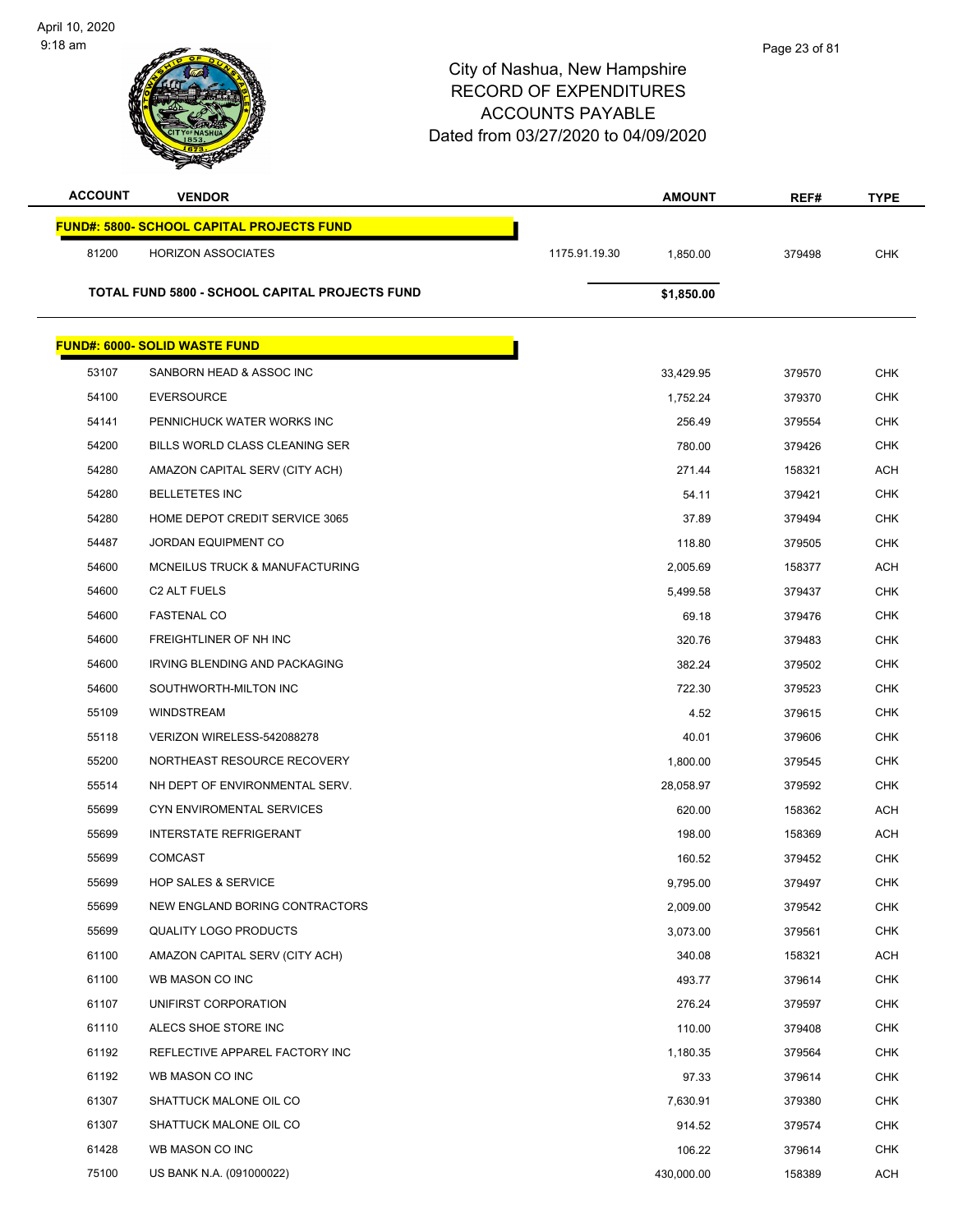

| <b>ACCOUNT</b> | <b>VENDOR</b>                             |               | <b>AMOUNT</b> | REF#   | <b>TYPE</b> |
|----------------|-------------------------------------------|---------------|---------------|--------|-------------|
|                | <b>FUND#: 6000- SOLID WASTE FUND</b>      |               |               |        |             |
| 75200          | US BANK N.A. (091000022)                  |               | 37,628.13     | 158389 | ACH         |
| 81650          | SANBORN HEAD & ASSOC INC                  | 2403.68.17.30 | 9,720.35      | 379570 | <b>CHK</b>  |
| 81650          | SANBORN HEAD & ASSOC INC                  | 2403.68.19.30 | 3,169.80      | 379570 | <b>CHK</b>  |
|                | TOTAL FUND 6000 - SOLID WASTE FUND        |               | \$583,127.39  |        |             |
|                | <b>FUND#: 6200- WASTEWATER FUND</b>       |               |               |        |             |
| 53107          | <b>WRIGHT-PIERCE</b>                      |               | 1,655.22      | 158392 | <b>ACH</b>  |
| 53107          | EASTERN ANALYTICAL INC                    |               | 551.50        | 379467 | <b>CHK</b>  |
| 53107          | FLOW ASSESSMENT SERVICES LLC              |               | 4,675.00      | 379482 | <b>CHK</b>  |
| 53467          | <b>MAILINGS UNLIMITED</b>                 |               | 312.58        | 158375 | <b>ACH</b>  |
| 54114          | <b>DIRECT ENERGY BUSINESS</b>             |               | 5.39          | 158322 | <b>ACH</b>  |
| 54114          | LIBERTY UTILITIES - NH                    |               | 59.90         | 379374 | CHK         |
| 54141          | PENNICHUCK WATER WORKS INC                |               | 2,324.37      | 379554 | <b>CHK</b>  |
| 54280          | F W WEBB COMPANY                          |               | 76.45         | 379475 | <b>CHK</b>  |
| 54487          | <b>CORROSION PRODUCTS &amp; EQUIPMENT</b> |               | 2,288.00      | 158360 | <b>ACH</b>  |
| 54487          | <b>MOTION INDUSTRIES INC</b>              |               | 1,937.11      | 158380 | <b>ACH</b>  |
| 54487          | XYLEM WATER SOLUTIONS USA INC             |               | 4,429.00      | 158393 | ACH         |
| 54487          | <b>BELLETETES INC</b>                     |               | 59.97         | 379421 | <b>CHK</b>  |
| 54487          | F W WEBB COMPANY                          |               | 687.37        | 379475 | <b>CHK</b>  |
| 55109          | CONSOLIDATED COMMUNICATIONS               |               | 530.92        | 379455 | <b>CHK</b>  |
| 55109          | <b>WINDSTREAM</b>                         |               | 4.52          | 379615 | <b>CHK</b>  |
| 55118          | VERIZON WIRELESS-542274983                |               | 220.08        | 379610 | <b>CHK</b>  |
| 55699          | <b>CLEAN VENTURE INC</b>                  |               | 843.60        | 158352 | ACH         |
| 55699          | ELECTRICAL INSTALLATIONS INC              |               | 811.20        | 379468 | <b>CHK</b>  |
| 55699          | M & B MACHINING AND WELDING               |               | 500.00        | 379517 | <b>CHK</b>  |
| 55699          | POWER UP GENERATOR SERVICE CO             |               | 1,845.00      | 379559 | <b>CHK</b>  |
| 55699          | TED BERRY COMPANY                         |               | 4,566.68      | 379586 | <b>CHK</b>  |
| 61100          | AMAZON CAPITAL SERV (CITY ACH)            |               | 96.28         | 158321 | <b>ACH</b>  |
| 61100          | WB MASON CO INC                           |               | 234.48        | 379614 | <b>CHK</b>  |
| 61107          | UNIFIRST CORPORATION                      |               | 628.72        | 379597 | <b>CHK</b>  |
| 61149          | <b>HACH COMPANY</b>                       |               | 656.30        | 379488 | <b>CHK</b>  |
| 61149          | <b>IDEXX DISTRIBUTION INC</b>             |               | 285.71        | 379501 | <b>CHK</b>  |
| 61149          | <b>VWR INTERNATIONAL</b>                  |               | 307.50        | 379612 | <b>CHK</b>  |
| 61156          | <b>BORDEN &amp; REMINGTON CORP</b>        |               | 7,691.58      | 158357 | ACH         |
| 61156          | PVS CHEMICAL SOLUTIONS INC                |               | 3,986.99      | 158385 | <b>ACH</b>  |
| 61156          | POLYDYNE INC                              |               | 5,617.98      | 379556 | <b>CHK</b>  |
| 61299          | MCKESSON MEDICAL-SURGICAL                 |               | 133.74        | 158376 | ACH         |
| 61299          | 4IMPRINT INC                              |               | 824.59        | 379402 | <b>CHK</b>  |
|                |                                           |               |               |        |             |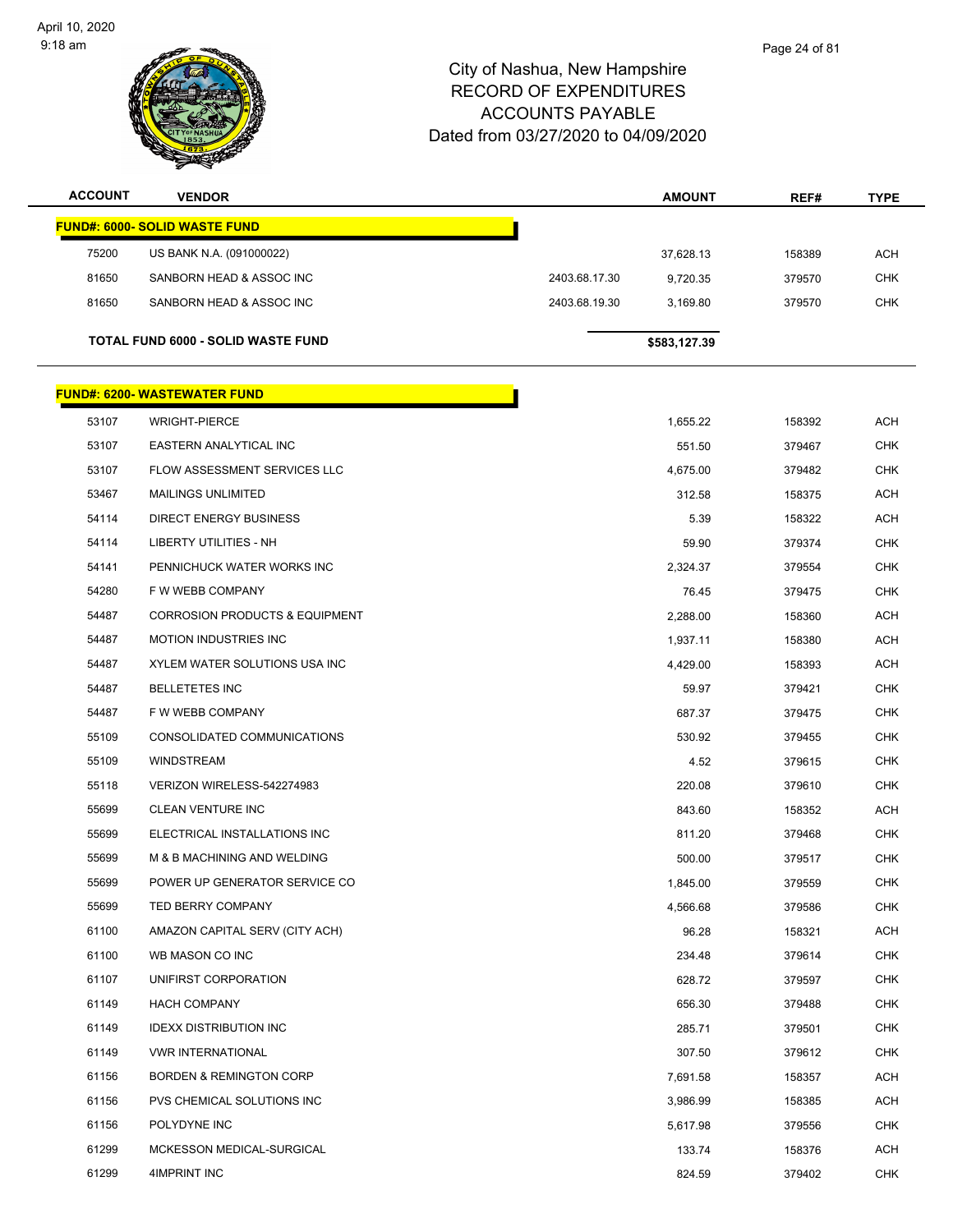

| <b>ACCOUNT</b> | <b>VENDOR</b>                                    |               | <b>AMOUNT</b>  | REF#   | TYPE       |
|----------------|--------------------------------------------------|---------------|----------------|--------|------------|
|                | <b>FUND#: 6200- WASTEWATER FUND</b>              |               |                |        |            |
| 61299          | ARCSOURCE INC                                    |               | 131.85         | 379412 | <b>CHK</b> |
| 61299          | <b>BELLETETES INC</b>                            |               | 129.80         | 379421 | <b>CHK</b> |
| 61299          | <b>CRESTLINE SPECIALTIES INC</b>                 |               | 413.32         | 379457 | <b>CHK</b> |
| 61299          | <b>HACH COMPANY</b>                              |               | 1,049.36       | 379488 | <b>CHK</b> |
| 61299          | <b>VWR INTERNATIONAL</b>                         |               | 946.35         | 379612 | <b>CHK</b> |
| 61299          | WB MASON CO INC                                  |               | 8.52           | 379614 | <b>CHK</b> |
| 61428          | <b>IMPERIAL DADE</b>                             |               | 523.64         | 379442 | <b>CHK</b> |
| 75100          | US BANK N.A. (091000022)                         |               | 590,000.00     | 158292 | <b>ACH</b> |
| 75200          | US BANK N.A. (091000022)                         |               | 161,475.00     | 158292 | <b>ACH</b> |
| 81300          | METHUEN CONSTRUCTION CO INC                      | 2501.69.20.30 | 30,825.06      | 158378 | <b>ACH</b> |
| 81700          | KENYON PIPELINE INSPECTION LLC                   | 1052.69.19.30 | 489,571.83     | 158371 | ACH        |
| 81700          | DEFELICE CORPORATION                             | 2035.69.16.30 | 763,797.00     | 158363 | <b>ACH</b> |
| 81700          | METHUEN CONSTRUCTION CO INC                      | 2041.69.17.30 | 187,328.83     | 158378 | <b>ACH</b> |
| 81700          | OCECO INC                                        | 2043.69.18.30 | 2,943.03       | 379548 | <b>CHK</b> |
|                | TOTAL FUND 6200 - WASTEWATER FUND                |               | \$2,277,991.32 |        |            |
|                |                                                  |               |                |        |            |
|                |                                                  |               |                |        |            |
|                | <b>FUND#: 6201-WERF-WASTEWATER EQUIP RESERVE</b> |               |                |        |            |
| 81300          | THOMAS E SNOWDEN INC                             |               | 4,500.00       | 379589 | <b>CHK</b> |
|                | TOTAL FUND 6201 - WERF-WASTEWATER EQUIP RESERVE  |               | \$4,500.00     |        |            |
|                | <b>FUND#: 6500- PROPERTY &amp; CASUALTY FUND</b> |               |                |        |            |
| 54267          | TREASURER STATE OF NH                            |               | 150.00         | 379591 | <b>CHK</b> |
| 59207          | <b>CPTE NASHUA</b>                               |               | 790.00         | 379748 | <b>CHK</b> |
| 59207          | DARTMOUTH HITCHCOCK CLINIC                       |               | 1,047.00       | 379749 | <b>CHK</b> |
| 59207          | FOUR SEASONS ORTHOPEDIC CENTER                   |               | 531.75         | 379750 | <b>CHK</b> |
| 59207          | NANCY HEBBEN                                     |               | 825.00         | 379751 | <b>CHK</b> |
| 59207          | NH NEUROSPINE INSTITUTE                          |               | 425.00         | 379752 | <b>CHK</b> |
| 59207          | PAIN SOLUTIONS PLLC                              |               | 300.00         | 379753 | <b>CHK</b> |
| 59207          | ST JOSEPH HOSPITAL                               |               | 177.00         | 379754 | <b>CHK</b> |
| 59207          | STONERIVER PHARMACY SOLUTIONS                    |               | 40.93          | 379755 | <b>CHK</b> |
| 59207          | VRS DISABILITY MANAGEMENT                        |               | 505.19         | 379756 | <b>CHK</b> |
| 68360          | AMAZON CAPITAL SERV (CITY ACH)                   |               | 1,797.12       | 158354 | <b>ACH</b> |
| 68360          | <b>CUSTOM COMPUTER SPECIALIST INC</b>            |               | 6,857.30       | 379460 | <b>CHK</b> |
| 68360          | AMAZON CAPITAL SERV (CITY ACH)                   | COVID19       | 111.61         | 158354 | <b>ACH</b> |
| 68360          | <b>CDW GOVERNMENT</b>                            | COVID19       | 5,900.00       | 379441 | <b>CHK</b> |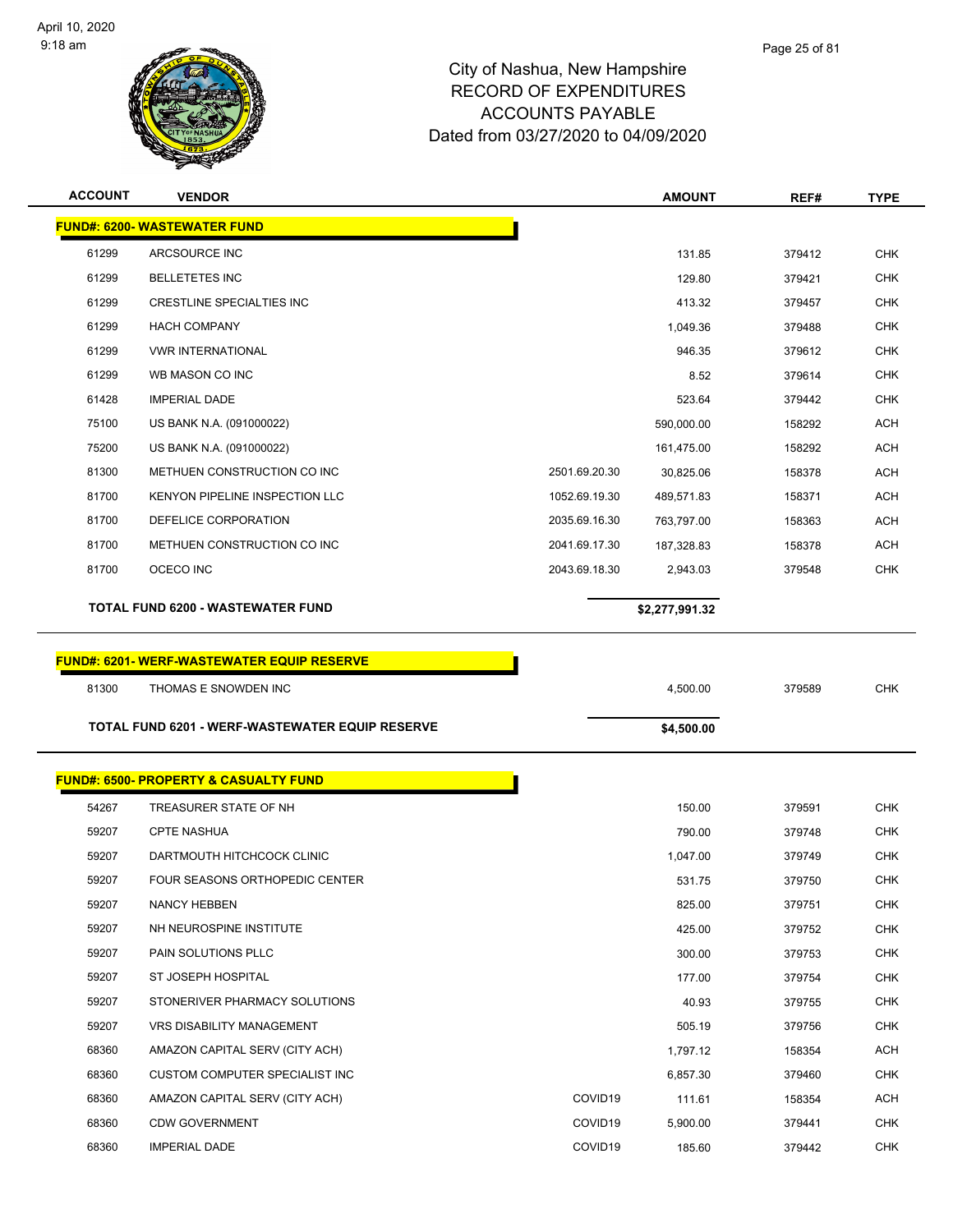| <b>ACCOUNT</b> | <b>VENDOR</b>                                         | <b>AMOUNT</b>           | REF#   | <b>TYPE</b> |
|----------------|-------------------------------------------------------|-------------------------|--------|-------------|
|                | <b>TOTAL FUND 6500 - PROPERTY &amp; CASUALTY FUND</b> | \$19,643.50             |        |             |
|                | <b>FUND#: 6600- BENEFITS SELF INSURANCE FUND</b>      |                         |        |             |
| 21500          | <b>ITT HARTFORD</b>                                   | 38,210.70               | 158290 | <b>ACH</b>  |
| 21503          | <b>ITT HARTFORD</b>                                   | 9,100.84                | 158290 | <b>ACH</b>  |
| 21504          | <b>ITT HARTFORD</b>                                   | 2,919.81                | 158290 | <b>ACH</b>  |
| 21516          | BOSTON MUTUAL LIFE INSURANCE                          | 4,579.40                | 158289 | <b>ACH</b>  |
| 21520          | COLONIAL LIFE AND ACCIDENT INS                        | 1,130.97                | 158301 | <b>ACH</b>  |
| 21520          | COLONIAL LIFE AND ACCIDENT INS                        | 1,906.97                | 158333 | <b>ACH</b>  |
| 21553          | ANTHEM BLUE CROSS /BLUE SHIELD                        | 458,777.20              | 158296 | <b>ACH</b>  |
| 45676          | ANTHEM BCBS OF NE                                     | (1, 117.19)             | 158295 | <b>ACH</b>  |
| 45676          | ANTHEM BCBS OF NE                                     | (28,076.93)             | 158355 | <b>ACH</b>  |
| 59500          | NORTHEAST DELTA DENTAL                                | 24,838.30               | 158297 | <b>ACH</b>  |
| 59507          | ANTHEM BCBS OF NE                                     | 228,136.53              | 158295 | <b>ACH</b>  |
| 59507          | ANTHEM BCBS OF NE                                     | 196,059.55              | 158355 | <b>ACH</b>  |
| 59507          | ANTHEM BCBS OF NE                                     | 593,621.49              | 158295 | <b>ACH</b>  |
| 59507          | ANTHEM BCBS OF NE                                     | 371,204.89              | 158355 | <b>ACH</b>  |
| 59507          | ANTHEM BCBS OF NE                                     | 31,254.05               | 158295 | <b>ACH</b>  |
| 59507          | ANTHEM BCBS OF NE                                     | 29,868.32               | 158355 | <b>ACH</b>  |
| 59525          | NORTHEAST DELTA DENTAL                                | 21,238.47               | 158297 | <b>ACH</b>  |
| 59525          | NORTHEAST DELTA DENTAL                                | 8,222.62                | 158329 | <b>ACH</b>  |
| 61100          | WB MASON CO INC                                       | 6.44                    | 379614 | <b>CHK</b>  |
|                | TOTAL FUND 6600 - BENEFITS SELF INSURANCE FUND        | \$1,991,882.43          |        |             |
|                | FUND#: 7026- CAPITAL EQUIPMENT RESERVE FUND           |                         |        |             |
| 81500          | MHQ INC                                               | CERF50.20<br>132,570.60 | 158379 | <b>ACH</b>  |
|                | TOTAL FUND 7026 - CAPITAL EQUIPMENT RESERVE FUND      | \$132,570.60            |        |             |
|                | <b>FUND#: 7052- MINE FALLS PARK ETF</b>               |                         |        |             |
| 54280          | <b>MUTT MITT</b>                                      | 1,057.85                | 379529 | <b>CHK</b>  |
|                | TOTAL FUND 7052 - MINE FALLS PARK ETF                 | \$1,057.85              |        |             |
|                | <b>FUND#: 7506- ETF CONTRIB-WOODLAWN CEMETERY</b>     |                         |        |             |
| 61299          | HARDY DORIC INC                                       | 585.00                  | 379489 | <b>CHK</b>  |
|                | TOTAL FUND 7506 - ETF CONTRIB-WOODLAWN CEMETERY       | \$585.00                |        |             |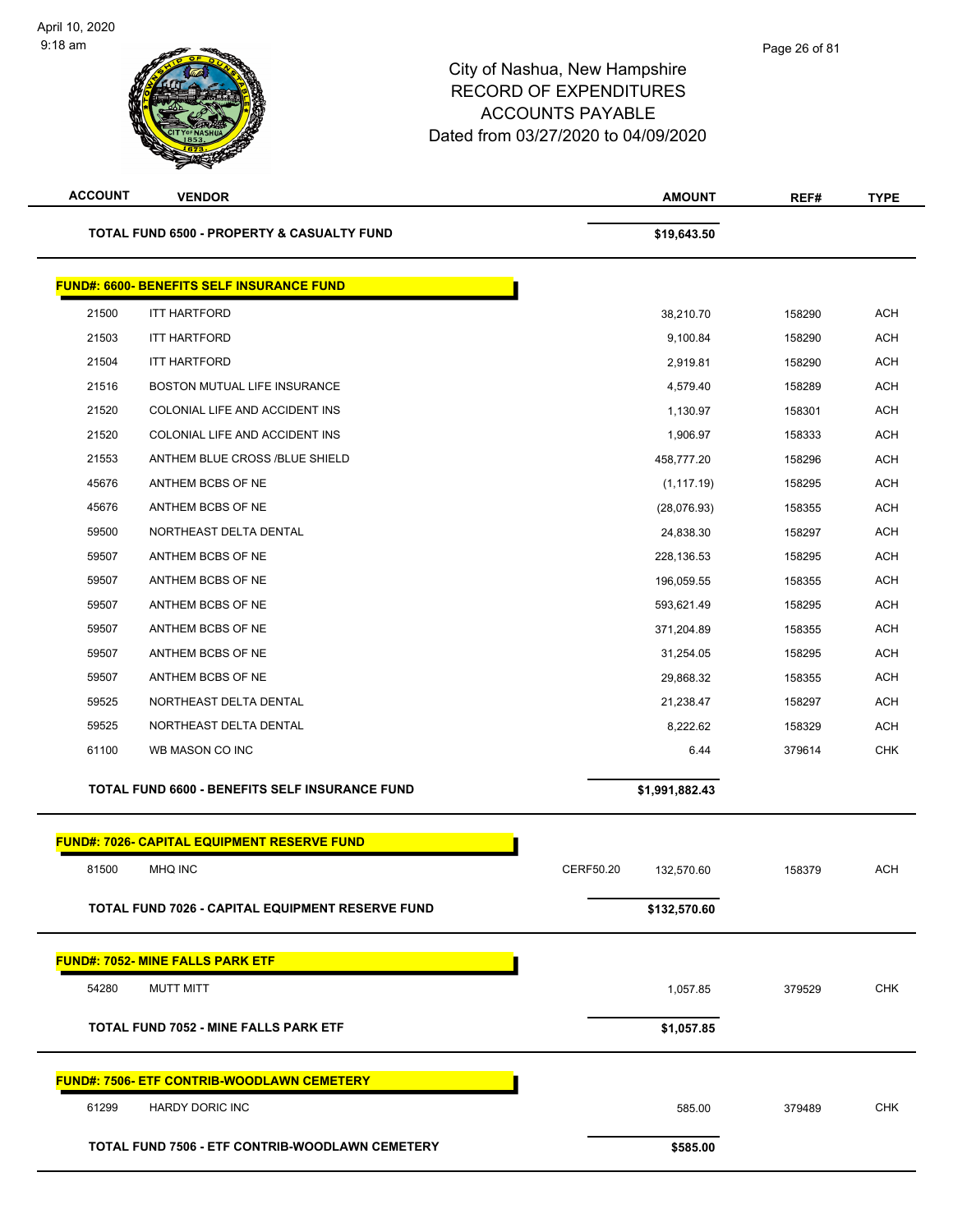

| <b>ACCOUNT</b><br><b>VENDOR</b>                        | <b>AMOUNT</b> | REF#   | <b>TYPE</b> |
|--------------------------------------------------------|---------------|--------|-------------|
| <b>FUND#: 7551- P&amp;R-SUMMERFUN</b>                  |               |        |             |
| 68322<br><b>STADIUM GRAPHICS</b>                       | 750.00        | 379581 | <b>CHK</b>  |
| <b>TOTAL FUND 7551 - P&amp;R-SUMMERFUN</b>             | \$750.00      |        |             |
| <b>FUND#: 7565- SCHOOL RELATED PROGRAMS-ETF</b>        |               |        |             |
| 61135<br>(SCHOOL ACH) AMAZON CAPITAL SE                | 620.49        | 158318 | <b>ACH</b>  |
| 71999<br>WOODWIND & BRASSWIND                          | 620.00        | 379747 | <b>CHK</b>  |
| TOTAL FUND 7565 - SCHOOL RELATED PROGRAMS-ETF          | \$1,240.49    |        |             |
| <b>FUND#: 7580- PAVING ETF</b>                         |               |        |             |
| 81700<br>SUNSHINE PAVING CORPORATION                   | 15,476.97     | 379584 | <b>CHK</b>  |
| <b>TOTAL FUND 7580 - PAVING ETF</b>                    | \$15,476.97   |        |             |
| <b>FUND#: 7582- ARLINGTON ST COMMUNITY CENTER</b>      |               |        |             |
| <b>MADELINE GIBBS</b><br>45814                         | 150.00        | 379377 | <b>CHK</b>  |
| 45814<br>POWERED WITH PAM                              | 175.00        | 379379 | <b>CHK</b>  |
| <b>TOTAL FUND 7582 - ARLINGTON ST COMMUNITY CENTER</b> | \$325.00      |        |             |
| FUND#: 8063- LIBRARY-HENRY STEARNS FUND                |               |        |             |
| 61807<br>AMAZON CAPITAL SERV (CITY ACH)                | 664.49        | 158321 | <b>ACH</b>  |
| <b>TOTAL FUND 8063 - LIBRARY-HENRY STEARNS FUND</b>    | \$664.49      |        |             |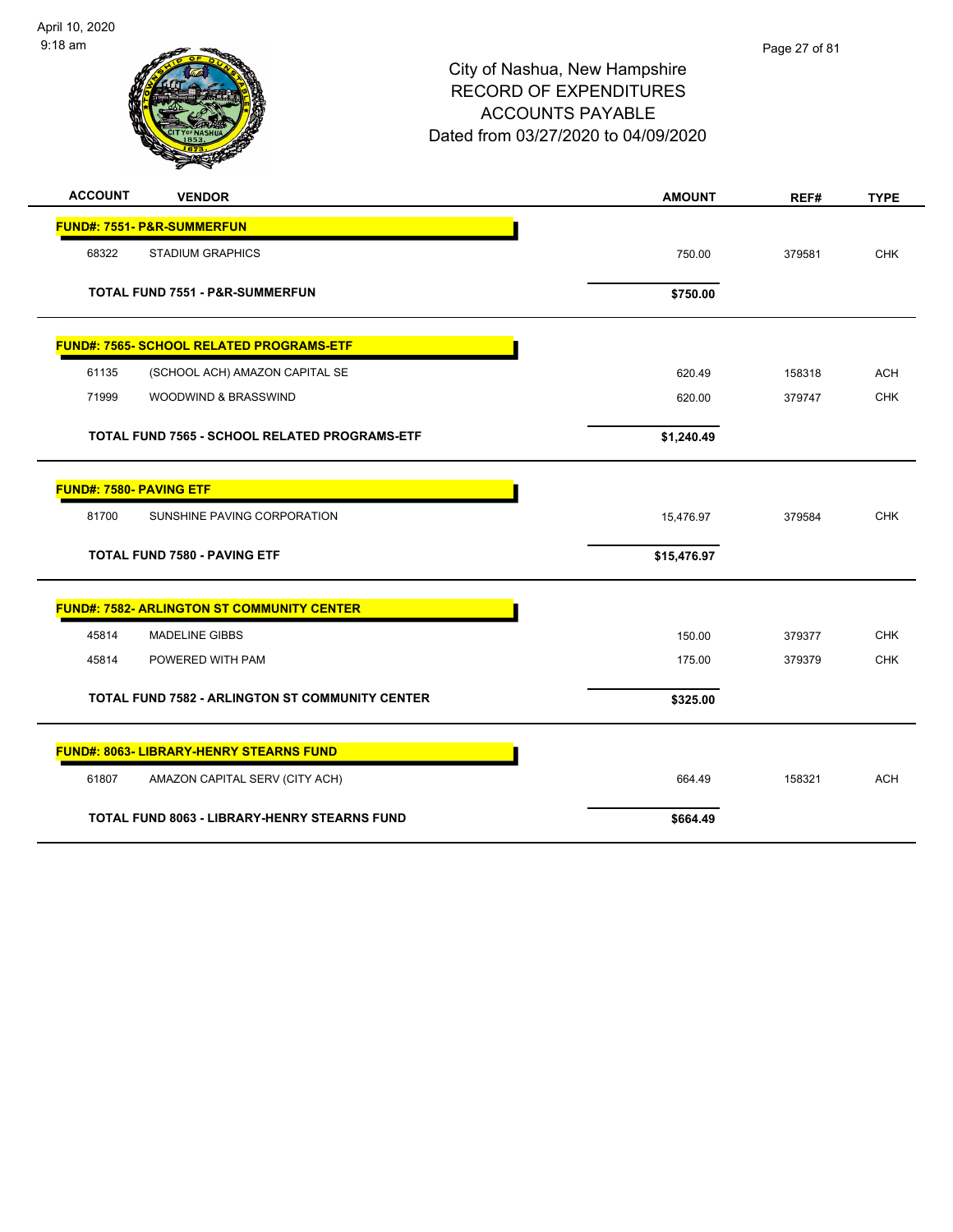

| <b>ACCOUNT</b> | <b>VENDOR</b> |                                        | <b>AMOUNT</b><br>REF# | <b>TYPE</b> |
|----------------|---------------|----------------------------------------|-----------------------|-------------|
|                |               | <b>EXPENDITURE SUMMARY BY FUND</b>     | <b>AMOUNT</b>         |             |
|                | 1000          | <b>GENERAL FUND</b>                    | 6,443,580.02          |             |
|                | 1001          | <b>GF-CAPITAL IMPROVEMENTS</b>         | 29,964.00             |             |
|                | 1010          | <b>GF-PRIOR YEAR ENC &amp; ESCROWS</b> | 21,265.95             |             |
|                | 2100          | <b>FOOD SERVICES FUND</b>              | 63,128.99             |             |
|                | 2217          | SCHOOL FACILITIES RENTAL               | 5,700.00              |             |
|                | 2222          | AFTER SCHOOL PROGRAM                   | 1,493.94              |             |
|                | 2505          | PEG ACCESS CHANNELS FUND               | 34.03                 |             |
|                | 2506          | HUNT BLDG FACILITY RENTAL FUND         | 1,512.05              |             |
|                | 2507          | FIRE TRAINING FACILITY RENTAL          | 123.92                |             |
|                | 3050          | POLICE GRANTS FUND                     | 6,022.50              |             |
|                | 3068          | <b>COMMUNITY SERVICES GRANTS FUND</b>  | 10,136.68             |             |
|                | 3070          | <b>COMMUNITY HEALTH GRANTS FUND</b>    | 449.70                |             |
|                | 3080          | COMMUNITY DEVELOPMENT GRANTS           | 278,683.27            |             |
|                | 3120          | <b>TRANSIT GRANTS FUND</b>             | 22,435.89             |             |
|                | 3800          | <b>SCHOOL GRANTS FUND</b>              | 109,928.86            |             |
|                | 3810          | FOOD SERVICE GRANTS FUND               | 2,343.45              |             |
|                | 4025          | DOJ DRUG FORFEITURE FUND               | 1,202.05              |             |
|                | 4053          | FIRE REGIONAL HAZMAT FUND              | 1,584.00              |             |
|                | 4085          | RIVERFRONT PROMENADE TIF FUND          | 760.00                |             |
|                | 5005          | CAP PROJECTS-GEN GOVT                  | 33,182.00             |             |
|                | 5020          | CAPITAL PROJECTS-POLICE                | 6,792.44              |             |
|                | 5050          | CAP PROJECTS-COMMUNICATIONS            | 19,346.50             |             |
|                | 5090          | CAPITAL PROJECTS-HYDROELECTRIC         | 100,183.14            |             |
|                | 5100          | CAP PROJECTS-ECONOMIC DEV              | 4,000.00              |             |
|                | 5200          | CAPITAL PROJECTS-PUBLIC WORKS          | 27,203.84             |             |
|                | 5700          | CAP PROJECTS-BROAD ST PARKWAY          | 1,010.40              |             |
|                | 5800          | SCHOOL CAPITAL PROJECTS FUND           | 1,850.00              |             |
|                | 6000          | SOLID WASTE FUND                       | 583,127.39            |             |
|                | 6200          | <b>WASTEWATER FUND</b>                 | 2,277,991.32          |             |
|                | 6201          | WERF-WASTEWATER EQUIP RESERVE          | 4,500.00              |             |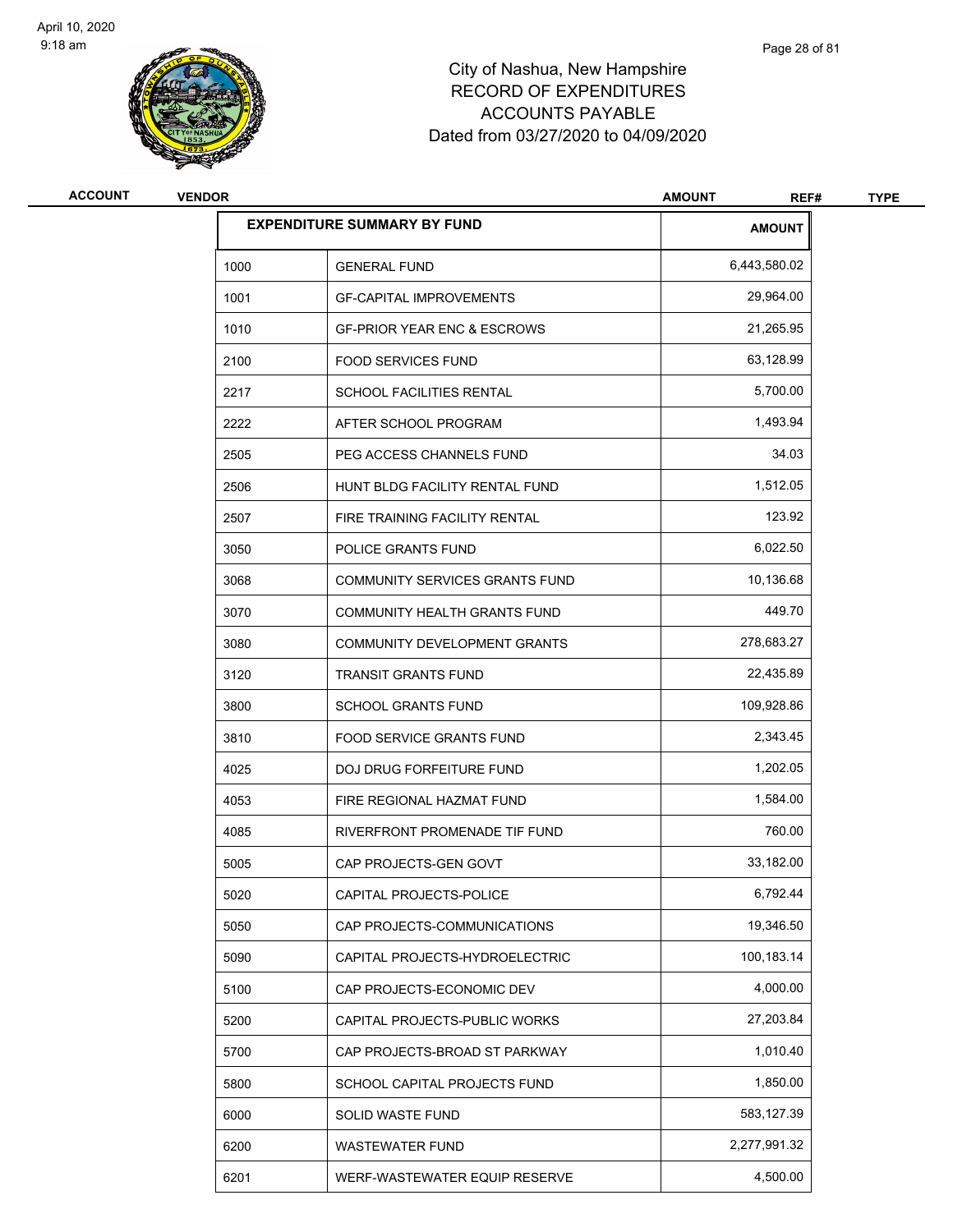

| ACCOUNT | <b>VENDOR</b> |                                     | <b>AMOUNT</b><br>REF# | <b>TYPE</b> |
|---------|---------------|-------------------------------------|-----------------------|-------------|
|         |               |                                     | <b>AMOUNT</b>         |             |
|         | 6500          | PROPERTY & CASUALTY FUND            | 19,643.50             |             |
|         | 6600          | <b>BENEFITS SELF INSURANCE FUND</b> | 1,991,882.43          |             |
|         | 7026          | CAPITAL EQUIPMENT RESERVE FUND      | 132,570.60            |             |
|         | 7052          | MINE FALLS PARK ETF                 | 1,057.85              |             |
|         | 7506          | ETF CONTRIB-WOODLAWN CEMETERY       | 585.00                |             |
|         | 7551          | P&R-SUMMERFUN                       | 750.00                |             |
|         | 7565          | SCHOOL RELATED PROGRAMS-ETF         | 1,240.49              |             |
|         | 7580          | <b>PAVING ETF</b>                   | 15,476.97             |             |
|         | 7582          | ARLINGTON ST COMMUNITY CENTER       | 325.00                |             |
|         | 8063          | LIBRARY-HENRY STEARNS FUND          | 664.49                |             |
|         | <b>TOTAL:</b> |                                     | 12,223,732.66         |             |
|         |               |                                     |                       |             |

Page 29 of 81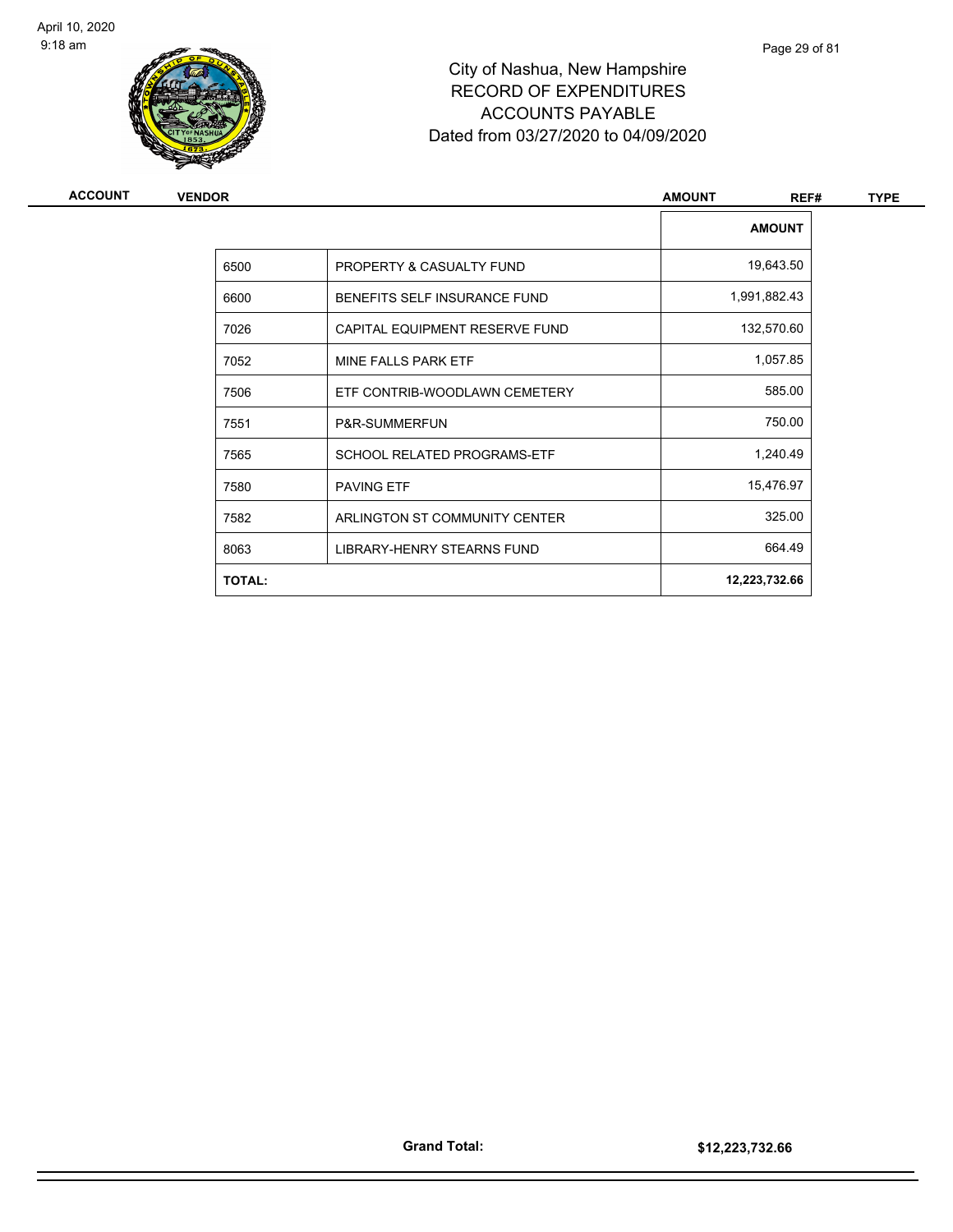

Page 30 of 81

|     |                                            |                                | <b>DESCRIPTION</b>                       |               |
|-----|--------------------------------------------|--------------------------------|------------------------------------------|---------------|
|     | <b>PAY DATE</b>                            | <b>ACCOUNT</b>                 |                                          | <b>AMOUNT</b> |
|     | <b>FUND#: 1000 - GENERAL FUND</b>          |                                |                                          |               |
|     |                                            |                                |                                          |               |
| 101 | <b>MAYOR</b>                               |                                |                                          |               |
|     | 4/2/20                                     | 51100                          | ADMINISTRATIVE ASSISTANT II              | 706.55        |
|     | 4/9/20                                     | 51100                          | ADMINISTRATIVE ASSISTANT II              | 706.55        |
|     | 4/2/20                                     | 51100                          | CHIEF OF STAFF                           | 1,686.60      |
|     | 4/9/20                                     | 51100                          | CHIEF OF STAFF                           | 1,686.60      |
|     | 4/2/20                                     | 51100                          | COMMUNICATIONS & SPECIAL PRJ COORDINATOR | 886.00        |
|     | 4/9/20                                     | 51100                          | COMMUNICATIONS & SPECIAL PRJ COORDINATOR | 886.00        |
|     | 4/2/20                                     | 51100                          | CONSTITUENT SERVICES COORDINATOR         | 886.00        |
|     | 4/9/20                                     | 51100                          | CONSTITUENT SERVICES COORDINATOR         | 886.00        |
|     | 4/2/20                                     | 51500                          | <b>MAYOR</b>                             | 2,290.80      |
|     | 4/9/20                                     | 51500                          | <b>MAYOR</b>                             | 2,290.80      |
|     | <b>TOTAL 101 - MAYOR</b>                   |                                |                                          | \$12,911.90   |
| 102 | <b>BOARD OF ALDERMEN</b>                   |                                |                                          |               |
|     | 4/2/20                                     | 51100                          | LEGISLATIVE AFFAIRS MANAGER              | 1,578.70      |
|     | 4/9/20                                     | 51100                          | LEGISLATIVE AFFAIRS MANAGER              | 1,578.70      |
|     | 4/2/20                                     | 51200                          | LEGISLATIVE TRANSCRIPTION SPEC           | 388.97        |
|     | 4/9/20                                     | 51200                          | LEGISLATIVE TRANSCRIPTION SPEC           | 353.60        |
|     | <b>TOTAL 102 - BOARD OF ALDERMEN</b>       |                                |                                          | \$3,899.97    |
| 103 | <b>LEGAL</b>                               |                                |                                          |               |
|     | 4/2/20                                     | 51100                          | <b>CORPORATION COUNSEL</b>               | 2,561.50      |
|     | 4/9/20                                     | 51100                          | <b>CORPORATION COUNSEL</b>               | 2,561.50      |
|     | 4/2/20                                     | 51100                          | DEPUTY CORPORATION COUNSEL               | 4,444.50      |
|     | 4/9/20                                     | 51100                          | DEPUTY CORPORATION COUNSEL               | 4,444.50      |
|     | 4/2/20                                     | 51100                          | <b>LEGAL ASSISTANT</b>                   | 2,065.25      |
|     | 4/9/20                                     | 51100                          | <b>LEGAL ASSISTANT</b>                   | 2,065.25      |
|     | <b>TOTAL 103 - LEGAL</b>                   |                                |                                          | \$18,142.50   |
| 106 |                                            | <b>ADMINISTRATIVE SERVICES</b> |                                          |               |
|     | 4/2/20                                     | 51100                          | ADMINISTRATIVE ASSISTANT I               | 735.30        |
|     | 4/9/20                                     | 51100                          | ADMINISTRATIVE ASSISTANT I               | 735.30        |
|     |                                            | 51100                          |                                          | 2,023.90      |
|     | 4/2/20                                     |                                | ADMINISTRATIVE SERVICES DIRECTOR         |               |
|     | 4/9/20                                     | 51100                          | ADMINISTRATIVE SERVICES DIRECTOR         | 2,023.90      |
|     | 4/2/20                                     | 51100                          | <b>GRANT WRITER</b>                      | 657.80        |
|     | 4/9/20                                     | 51100                          | <b>GRANT WRITER</b>                      | 657.80        |
|     | <b>TOTAL 106 - ADMINISTRATIVE SERVICES</b> |                                |                                          | \$6,834.00    |
| 107 | <b>CITY CLERK</b>                          |                                |                                          |               |
|     | 4/2/20                                     | 51100                          | <b>CITY CLERK</b>                        | 1,897.40      |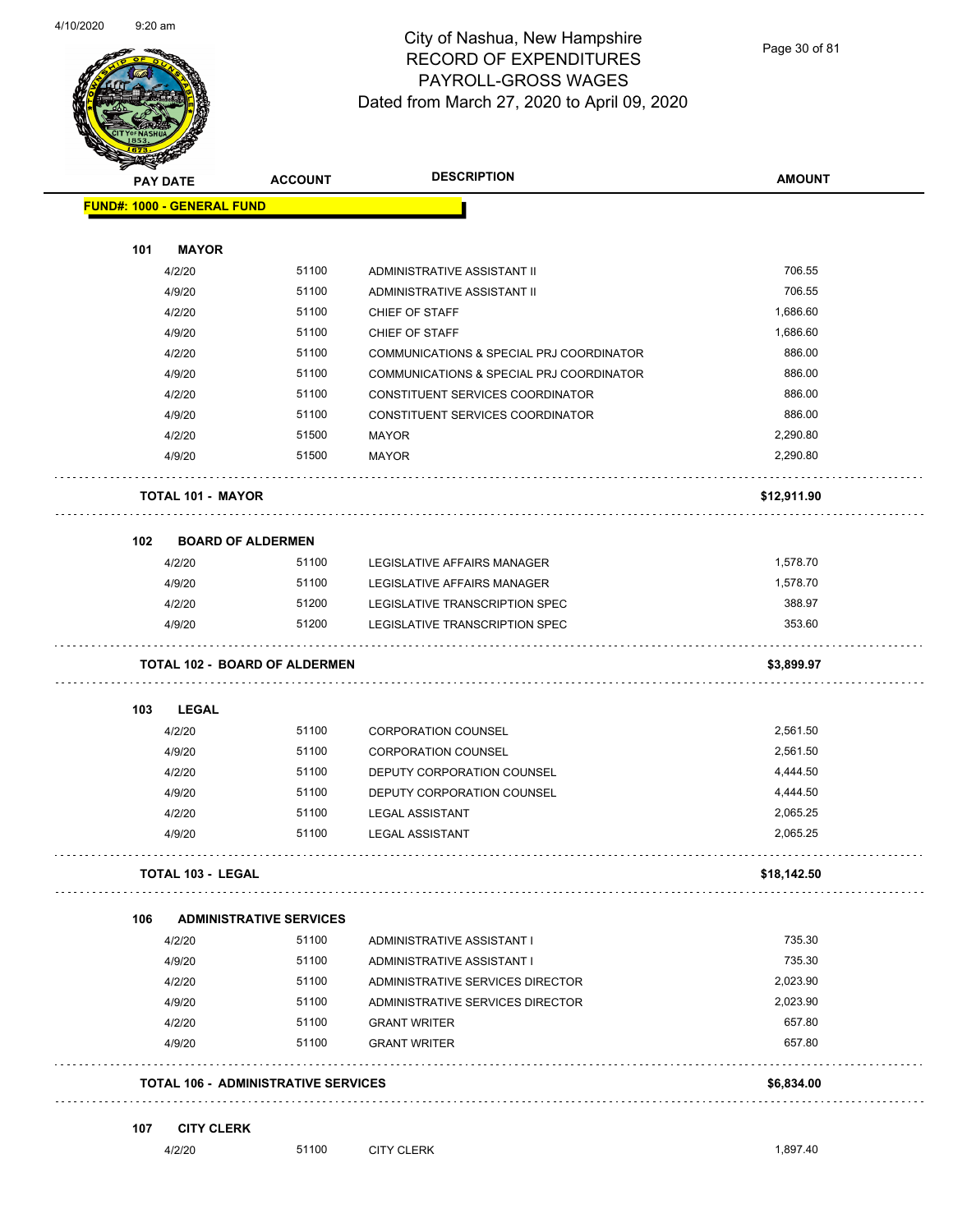Page 31 of 81

|     | <b>PAY DATE</b>                   | <b>ACCOUNT</b>                                   | <b>DESCRIPTION</b>                     | <b>AMOUNT</b> |
|-----|-----------------------------------|--------------------------------------------------|----------------------------------------|---------------|
|     | <b>FUND#: 1000 - GENERAL FUND</b> |                                                  |                                        |               |
| 107 | <b>CITY CLERK</b>                 |                                                  |                                        |               |
|     | 4/9/20                            | 51100                                            | <b>CITY CLERK</b>                      | 1,897.40      |
|     | 4/2/20                            | 51100                                            | <b>CLERK VITAL RECORDS II</b>          | 1,867.50      |
|     | 4/9/20                            | 51100                                            | <b>CLERK VITAL RECORDS II</b>          | 1,867.50      |
|     | 4/2/20                            | 51100                                            | <b>DEPUTY CITY CLERK</b>               | 1,216.25      |
|     | 4/9/20                            | 51100                                            | <b>DEPUTY CITY CLERK</b>               | 1.216.25      |
|     | <b>TOTAL 107 - CITY CLERK</b>     |                                                  |                                        | \$9,962.30    |
| 110 |                                   | <b>ARLINGTON ST COMMUNITY CENTER</b>             |                                        |               |
|     | 4/2/20                            | 51100                                            | ARLINGTON ST COMMUNITY CENTER DIRECTOR | 1,043.55      |
|     | 4/9/20                            | 51100                                            | ARLINGTON ST COMMUNITY CENTER DIRECTOR | 1,043.55      |
|     |                                   | <b>TOTAL 110 - ARLINGTON ST COMMUNITY CENTER</b> |                                        | \$2,087.10    |
| 111 | <b>HUMAN RESOURCES</b>            |                                                  |                                        |               |
|     | 4/2/20                            | 51100                                            | <b>HR SPECIALIST</b>                   | 973.00        |
|     | 4/9/20                            | 51100                                            | <b>HR SPECIALIST</b>                   | 973.00        |
|     | 4/2/20                            | 51100                                            | HUMAN RESOURCES DIRECTOR               | 1,907.35      |
|     | 4/9/20                            | 51100                                            | HUMAN RESOURCES DIRECTOR               | 1,907.35      |
|     | 4/2/20                            | 51100                                            | HUMAN RESOURCES MANAGER                | 1,313.50      |
|     | 4/9/20                            | 51100                                            | HUMAN RESOURCES MANAGER                | 1,313.50      |
|     | 4/2/20                            | 51100                                            | PAYROLL ANALYST                        | 2,349.98      |
|     | 4/9/20                            | 51100                                            | PAYROLL ANALYST                        | 2,349.98      |
|     | 4/2/20                            | 51100                                            | PAYROLL MANAGER                        | 1,651.40      |
|     | 4/9/20                            | 51100                                            | <b>PAYROLL MANAGER</b>                 | 1,651.40      |
|     | 4/2/20                            | 51200                                            | ADMINISTRATIVE ASSISTANT I             | 412.28        |
|     | 4/9/20                            | 51200                                            | ADMINISTRATIVE ASSISTANT I             | 412.26        |
|     |                                   | <b>TOTAL 111 - HUMAN RESOURCES</b>               |                                        | \$17,215.00   |
| 122 |                                   | <b>INFORMATION TECHNOLOGY</b>                    |                                        |               |
|     | 4/2/20                            | 51100                                            | ADMIN ASSISTANT III                    | 824.10        |
|     | 4/9/20                            | 51100                                            | ADMIN ASSISTANT III                    | 824.10        |
|     | 4/2/20                            | 51100                                            | <b>ENTERPRISE SYS ADMINISTRATOR</b>    | 1,651.40      |
|     | 4/9/20                            | 51100                                            | <b>ENTERPRISE SYS ADMINISTRATOR</b>    | 1,651.40      |
|     | 4/2/20                            | 51100                                            | ERP SYSTEM ADMIN DBA                   | 1,973.35      |
|     | 4/9/20                            | 51100                                            | ERP SYSTEM ADMIN DBA                   | 1,973.35      |
|     | 4/2/20                            | 51100                                            | IT APPLICATIONS ANALYST                | 1,445.40      |
|     | 4/9/20                            | 51100                                            | IT APPLICATIONS ANALYST                | 1,445.40      |
|     | 4/2/20                            | 51100                                            | IT DIVISION DIRECTOR                   | 2,427.25      |
|     | 4/9/20                            | 51100                                            | IT DIVISION DIRECTOR                   | 2,427.25      |
|     | 4/2/20                            | 51100                                            | IT INFRASTRUCTURE ANALYST              | 1,334.10      |

4/9/20 51100 IT INFRASTRUCTURE ANALYST 1,334.10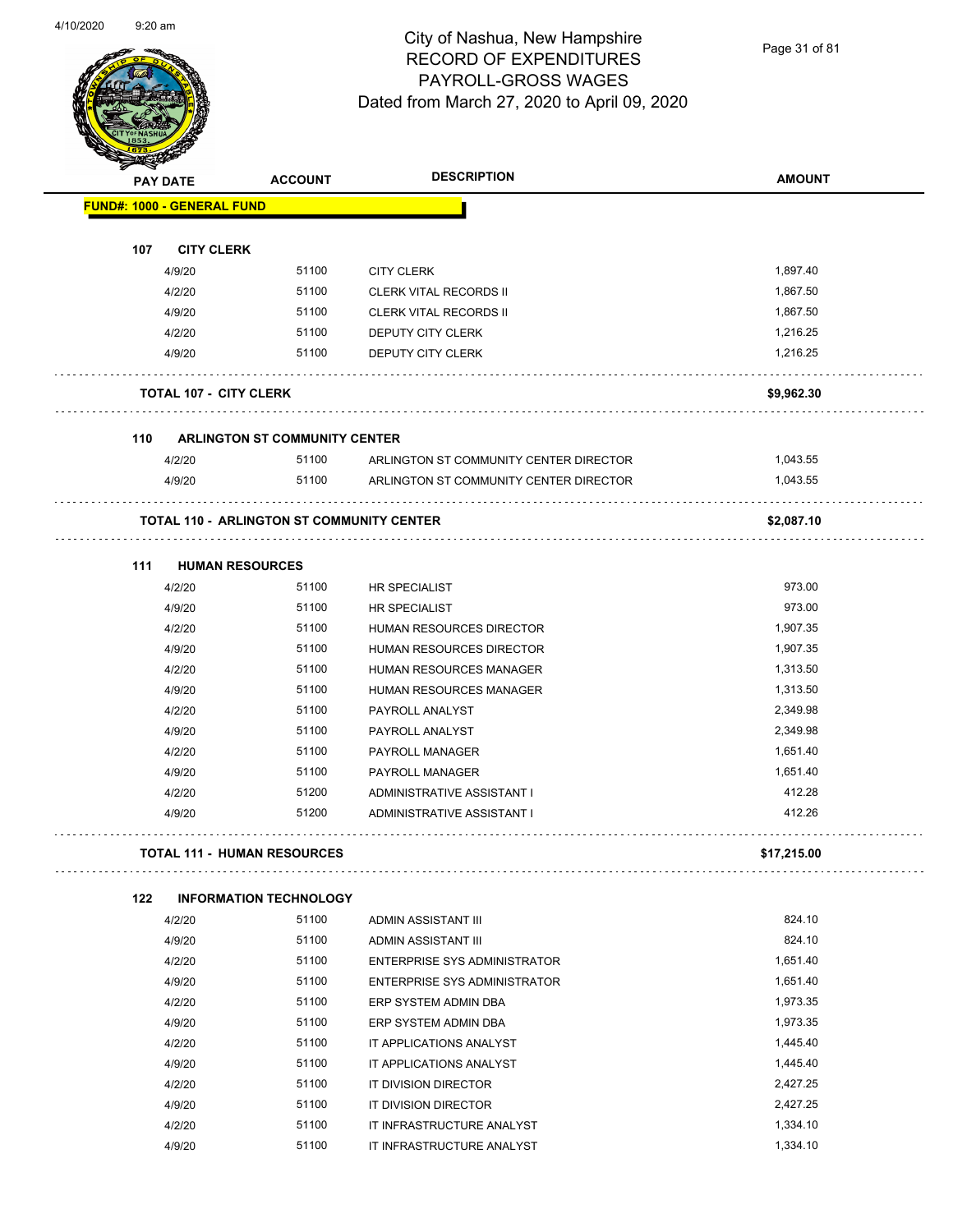

| <b>PAY DATE</b>                   | <b>ACCOUNT</b>                            | <b>DESCRIPTION</b>                       | <b>AMOUNT</b> |
|-----------------------------------|-------------------------------------------|------------------------------------------|---------------|
| <b>FUND#: 1000 - GENERAL FUND</b> |                                           |                                          |               |
|                                   |                                           |                                          |               |
| 122                               | <b>INFORMATION TECHNOLOGY</b>             |                                          |               |
| 4/2/20                            | 51100                                     | IT MANAGER, INFRASTRUCTURE               | 2,177.35      |
| 4/9/20                            | 51100                                     | IT MANAGER, INFRASTRUCTURE               | 2,177.35      |
| 4/2/20                            | 51100                                     | IT MANAGER, PROJECT/DEVELOPMENT SERVICES | 1,684.20      |
| 4/9/20                            | 51100                                     | IT MANAGER, PROJECT/DEVELOPMENT SERVICES | 1,684.20      |
| 4/2/20                            | 51100                                     | IT MANAGER, TECHNICAL SERVICES           | 1,620.45      |
| 4/9/20                            | 51100                                     | IT MANAGER, TECHNICAL SERVICES           | 1,620.45      |
| 4/2/20                            | 51100                                     | TECHNICAL SPEC II NET SUPPORT            | 1,273.15      |
| 4/9/20                            | 51100                                     | TECHNICAL SPEC II NET SUPPORT            | 1,273.15      |
| 4/2/20                            | 51100                                     | <b>TECHNICAL SPECIALIST I</b>            | 888.89        |
| 4/9/20                            | 51100                                     | <b>TECHNICAL SPECIALIST I</b>            | 888.90        |
| 4/2/20                            | 51100                                     | WEB ADMINISTRATOR/GRAPHIC DESINGER       | 983.40        |
| 4/9/20                            | 51100                                     | WEB ADMINISTRATOR/GRAPHIC DESINGER       | 983.40        |
| 4/2/20                            | 51300                                     | TECHNICAL SPEC II NET SUPPORT            | 155.17        |
| 4/2/20                            | 51300                                     | <b>TECHNICAL SPECIALIST I</b>            | 250.00        |
| 4/9/20                            | 51300                                     | WEB ADMINISTRATOR/GRAPHIC DESINGER       | 101.42        |
|                                   |                                           |                                          |               |
|                                   | <b>TOTAL 122 - INFORMATION TECHNOLOGY</b> |                                          | \$37,072.68   |
| 126                               | <b>FINANCIAL SERVICES</b>                 |                                          |               |
| 4/2/20                            | 51100                                     | <b>ACCOUNTANT</b>                        | 1,062.30      |
| 4/9/20                            | 51100                                     | <b>ACCOUNTANT</b>                        | 1,062.30      |
| 4/2/20                            | 51100                                     | ACCOUNTS PAYABLE COORDINATOR             | 2,362.36      |
| 4/9/20                            | 51100                                     | ACCOUNTS PAYABLE COORDINATOR             | 2,362.37      |
| 4/2/20                            | 51100                                     | ACCOUNTS PAYABLE SUPV                    | 1,158.35      |
| 4/9/20                            | 51100                                     | ACCOUNTS PAYABLE SUPV                    | 1,158.35      |
| 4/2/20                            | 51100                                     | <b>CFO COMPTROLLER</b>                   | 2,664.05      |
| 4/9/20                            | 51100                                     | <b>CFO COMPTROLLER</b>                   | 2,664.05      |
| 4/2/20                            | 51100                                     | DEP TREASURER TAX COLLECTOR              | 1,243.25      |
| 4/9/20                            | 51100                                     | DEP TREASURER TAX COLLECTOR              | 1,243.25      |
| 4/2/20                            | 51100                                     | FINANCE AND ADMIN MANAGER                | 888.05        |
| 4/9/20                            | 51100                                     | FINANCE AND ADMIN MANAGER                | 888.05        |
| 4/2/20                            | 51100                                     | <b>MVR CLERK I</b>                       | 598.35        |
| 4/9/20                            | 51100                                     | <b>MVR CLERK I</b>                       | 598.33        |
| 4/2/20                            | 51100                                     | MVR CLERK II                             | 1,571.73      |
| 4/9/20                            | 51100                                     | MVR CLERK II                             | 1,571.75      |
| 4/2/20                            | 51100                                     | MVR CLERK III                            | 1,565.40      |
| 4/9/20                            | 51100                                     | <b>MVR CLERK III</b>                     | 1,565.41      |
| 4/2/20                            | 51100                                     | ORDINANCE VIOLATIONS COORDINATOR         | 299.55        |
| 4/9/20                            | 51100                                     | ORDINANCE VIOLATIONS COORDINATOR         | 299.55        |
| 4/2/20                            | 51100                                     | REVENUE ACCOUNTS SPEC                    | 898.05        |
| 4/9/20                            | 51100                                     | REVENUE ACCOUNTS SPEC                    | 898.05        |
| 4/2/20                            | 51100                                     | REVENUE COORDINATOR                      | 1,103.65      |
| 4/9/20                            | 51100                                     | REVENUE COORDINATOR                      | 1,103.65      |

4/2/20 51100 SENIOR FINANCE MANAGER 1,776.05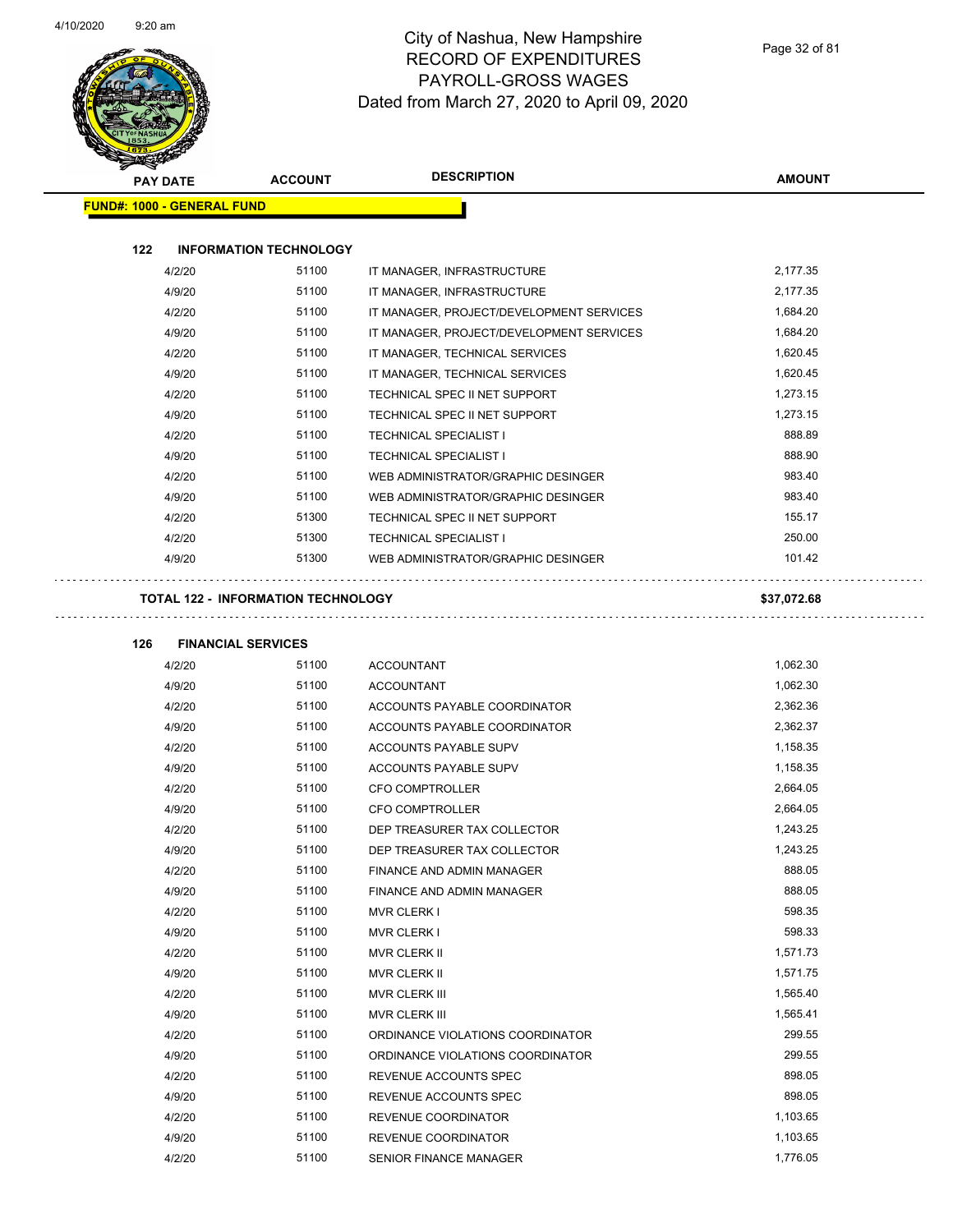

Page 33 of 81

| <b>MERGENE</b>                    |                                       |                                |               |
|-----------------------------------|---------------------------------------|--------------------------------|---------------|
| <b>PAY DATE</b>                   | <b>ACCOUNT</b>                        | <b>DESCRIPTION</b>             | <b>AMOUNT</b> |
| <b>FUND#: 1000 - GENERAL FUND</b> |                                       |                                |               |
|                                   |                                       |                                |               |
| 126                               | <b>FINANCIAL SERVICES</b>             |                                |               |
| 4/9/20                            | 51100                                 | <b>SENIOR FINANCE MANAGER</b>  | 1,776.05      |
| 4/2/20                            | 51100                                 | SENIOR FINANCIAL ANALYST       | 1,268.05      |
| 4/9/20                            | 51100                                 | SENIOR FINANCIAL ANALYST       | 1,268.05      |
|                                   | 4/2/20<br>51100                       | SR MGR ACCT FIN REPORTING      | 1,381.35      |
| 4/9/20                            | 51100                                 | SR MGR ACCT FIN REPORTING      | 1,381.35      |
|                                   | 51100<br>4/2/20                       | SUPV VEHICLE REGISTRATION      | 1,282.70      |
| 4/9/20                            | 51100                                 | SUPV VEHICLE REGISTRATION      | 1,282.70      |
| 4/2/20                            | 51100                                 | TREASURER TAX COLLECTOR        | 2,177.35      |
|                                   | 4/9/20<br>51100                       | TREASURER TAX COLLECTOR        | 2,177.35      |
|                                   | 4/2/20<br>51200                       | TRUST ACCOUNTANT PT            | 773.00        |
| 4/9/20                            | 51200                                 | TRUST ACCOUNTANT PT            | 773.00        |
|                                   |                                       |                                |               |
|                                   | <b>TOTAL 126 - FINANCIAL SERVICES</b> |                                | \$48,147.20   |
|                                   |                                       |                                |               |
| 129                               | <b>CITY BUILDINGS</b>                 |                                |               |
| 4/2/20                            | 51100                                 | <b>BUILDING MANAGER</b>        | 1,305.25      |
|                                   | 51100<br>4/9/20                       | <b>BUILDING MANAGER</b>        | 1,305.25      |
| 4/2/20                            | 51100                                 | <b>CUSTODIAN I</b>             | 1,282.71      |
|                                   | 51100<br>4/9/20                       | <b>CUSTODIAN I</b>             | 1,282.70      |
| 4/2/20                            | 51100                                 | <b>ENERGY MANAGER</b>          | 1,403.30      |
| 4/9/20                            | 51100                                 | <b>ENERGY MANAGER</b>          | 1,403.30      |
|                                   | 51100<br>4/2/20                       | <b>MAINTENANCE SPEC</b>        | 1,366.57      |
| 4/9/20                            | 51100                                 | MAINTENANCE SPEC               | 1,366.58      |
|                                   | 51200<br>4/2/20                       | <b>CUSTODIAN I</b>             | 355.66        |
| 4/9/20                            | 51200                                 | <b>CUSTODIAN I</b>             | 355.66        |
|                                   | <b>TOTAL 129 - CITY BUILDINGS</b>     |                                | \$11,426.98   |
|                                   |                                       |                                |               |
| 130                               | <b>PURCHASING</b>                     |                                |               |
|                                   | 51100<br>4/2/20                       | PURCHASING AGENT I             | 774.95        |
|                                   | 51100<br>4/9/20                       | PURCHASING AGENT I             | 774.95        |
|                                   | 4/2/20<br>51100                       | PURCHASING AGENT II            | 962.15        |
|                                   | 51100<br>4/9/20                       | PURCHASING AGENT II            | 962.15        |
|                                   | 51100<br>4/2/20                       | PURCHASING MANAGER             | 1,776.05      |
|                                   | 51100<br>4/9/20                       | PURCHASING MANAGER             | 1,776.05      |
|                                   | 51200<br>4/2/20                       | MESSENGER MAIL DISTRIBUTION CL | 326.80        |
|                                   | 4/9/20<br>51200                       | MESSENGER MAIL DISTRIBUTION CL | 326.80        |
| <b>TOTAL 130 - PURCHASING</b>     |                                       |                                | \$7,679.90    |
|                                   |                                       |                                |               |
| 131                               | <b>HUNT BUILDING</b>                  |                                |               |
|                                   | 4/2/20<br>51100                       | HUNT MEMORIAL BLDG & ARTS ADM  | 394.19        |
| 4/9/20                            | 51100                                 | HUNT MEMORIAL BLDG & ARTS ADM  | 394.19        |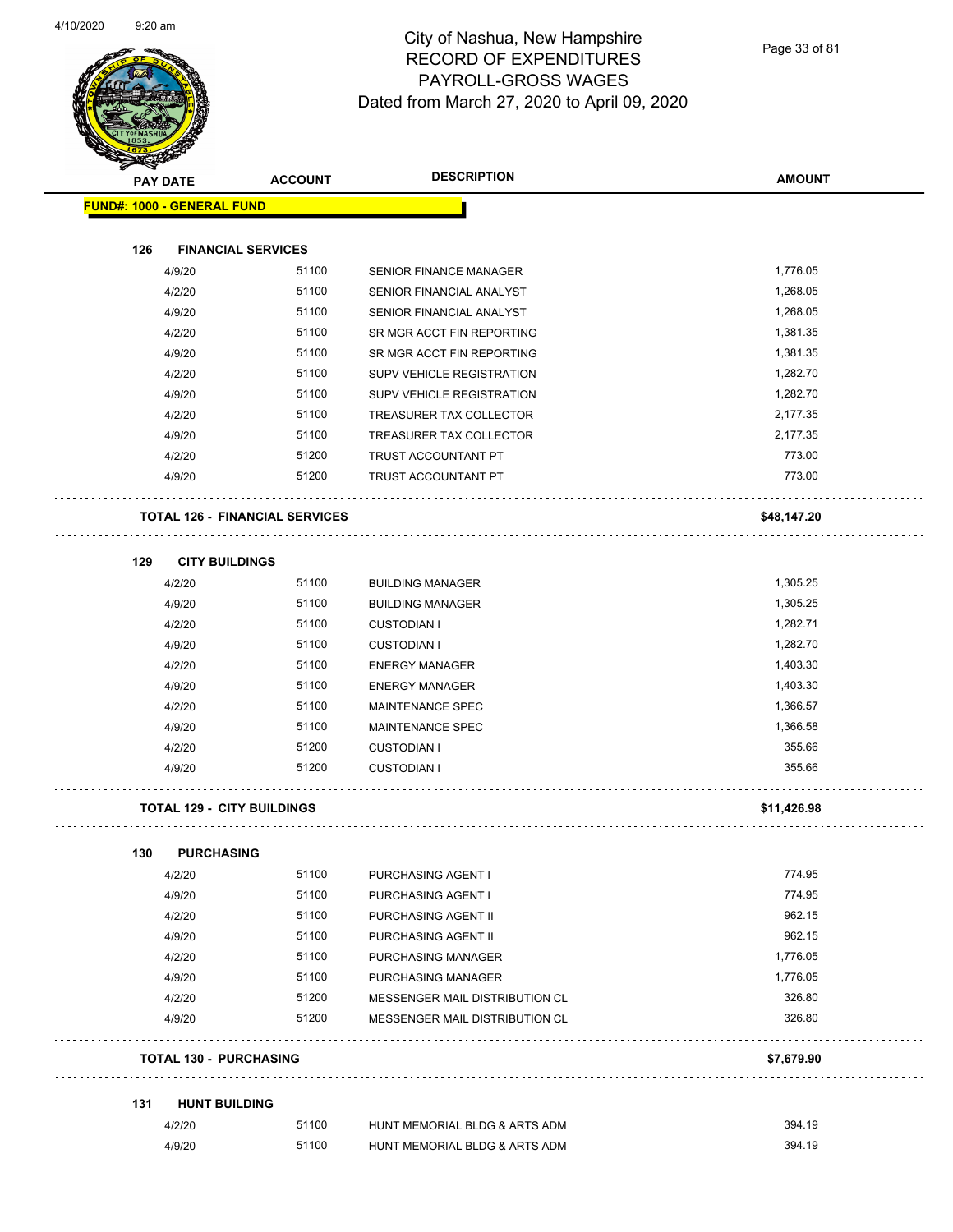

Page 34 of 81

|     | <b>PAY DATE</b>                      | <b>ACCOUNT</b>                             | <b>DESCRIPTION</b>            | <b>AMOUNT</b> |
|-----|--------------------------------------|--------------------------------------------|-------------------------------|---------------|
|     | <b>FUND#: 1000 - GENERAL FUND</b>    |                                            |                               |               |
|     | <b>TOTAL 131 - HUNT BUILDING</b>     |                                            |                               | \$788.38      |
| 132 | <b>ASSESSING</b>                     |                                            |                               |               |
|     | 4/2/20                               | 51100                                      | ASSESSING ADMIN SPEC II CSR   | 1,498.35      |
|     | 4/9/20                               | 51100                                      | ASSESSING ADMIN SPEC II CSR   | 1,498.35      |
|     | 4/2/20                               | 51100                                      | ASSESSING ADMIN SPEC III CSR  | 1,020.05      |
|     | 4/9/20                               | 51100                                      | ASSESSING ADMIN SPEC III CSR  | 1,020.05      |
|     | 4/2/20                               | 51100                                      | ASSESSOR I                    | 813.45        |
|     | 4/9/20                               | 51100                                      | ASSESSOR I                    | 813.45        |
|     | 4/2/20                               | 51100                                      | ASSESSOR II                   | 1,171.15      |
|     | 4/9/20                               | 51100                                      | ASSESSOR II                   | 1,171.15      |
|     | 4/2/20                               | 51100                                      | ASSESSOR III                  | 2,518.80      |
|     | 4/9/20                               | 51100                                      | ASSESSOR III                  | 2,518.80      |
|     | 4/2/20                               | 51100                                      | DEPARTMENT COORDINATOR        | 806.75        |
|     | 4/9/20                               | 51100                                      | DEPARTMENT COORDINATOR        | 806.75        |
|     | <b>TOTAL 132 - ASSESSING</b>         |                                            |                               | \$15,657.10   |
| 134 | GIS                                  |                                            |                               |               |
|     | 4/2/20                               | 51100                                      | <b>GIS TECHNICIAN II</b>      | 1,199.70      |
|     | 4/9/20                               | 51100                                      | <b>GIS TECHNICIAN II</b>      | 1,199.70      |
|     | <b>TOTAL 134 - GIS</b>               |                                            |                               | \$2,399.40    |
| 142 | <b>WOODLAWN CEMETERY</b>             |                                            |                               |               |
|     | 4/2/20                               | 51100                                      | <b>GROUNDSKEEPER CEMETERY</b> | 1,480.05      |
|     | 4/9/20                               | 51100                                      | <b>GROUNDSKEEPER CEMETERY</b> | 1,480.03      |
|     | 4/2/20                               | 51100                                      | SUBFOREMAN CEMETERY           | 901.25        |
|     | 4/9/20                               | 51100                                      | SUBFOREMAN CEMETERY           | 901.25        |
|     | 4/2/20                               | 51100                                      | SUPERINTENDENT CEMETERY I     | 1,263.75      |
|     | 4/9/20                               | 51100                                      | SUPERINTENDENT CEMETERY I     | 1,263.75      |
|     | <b>TOTAL 142 - WOODLAWN CEMETERY</b> |                                            |                               | \$7,290.08    |
| 144 |                                      | <b>EDGEWOOD &amp; SUBURBAN CEMETERIES</b>  |                               |               |
|     | 4/2/20                               | 51100                                      | <b>GROUNDSKEEPER CEMETERY</b> | 1,286.27      |
|     | 4/9/20                               | 51100                                      | <b>GROUNDSKEEPER CEMETERY</b> | 1,286.27      |
|     | 4/2/20                               | 51100                                      | SUBFOREMAN CEMETERY           | 778.65        |
|     | 4/9/20                               | 51100                                      | SUBFOREMAN CEMETERY           | 778.66        |
|     | 4/2/20                               | 51100                                      | SUPERINTENDENT CEMETERY II    | 1,282.70      |
|     | 4/9/20                               | 51100                                      | SUPERINTENDENT CEMETERY II    | 1,282.70      |
|     |                                      |                                            |                               |               |
|     |                                      | TOTAL 144 - EDGEWOOD & SUBURBAN CEMETERIES |                               | \$6,695.25    |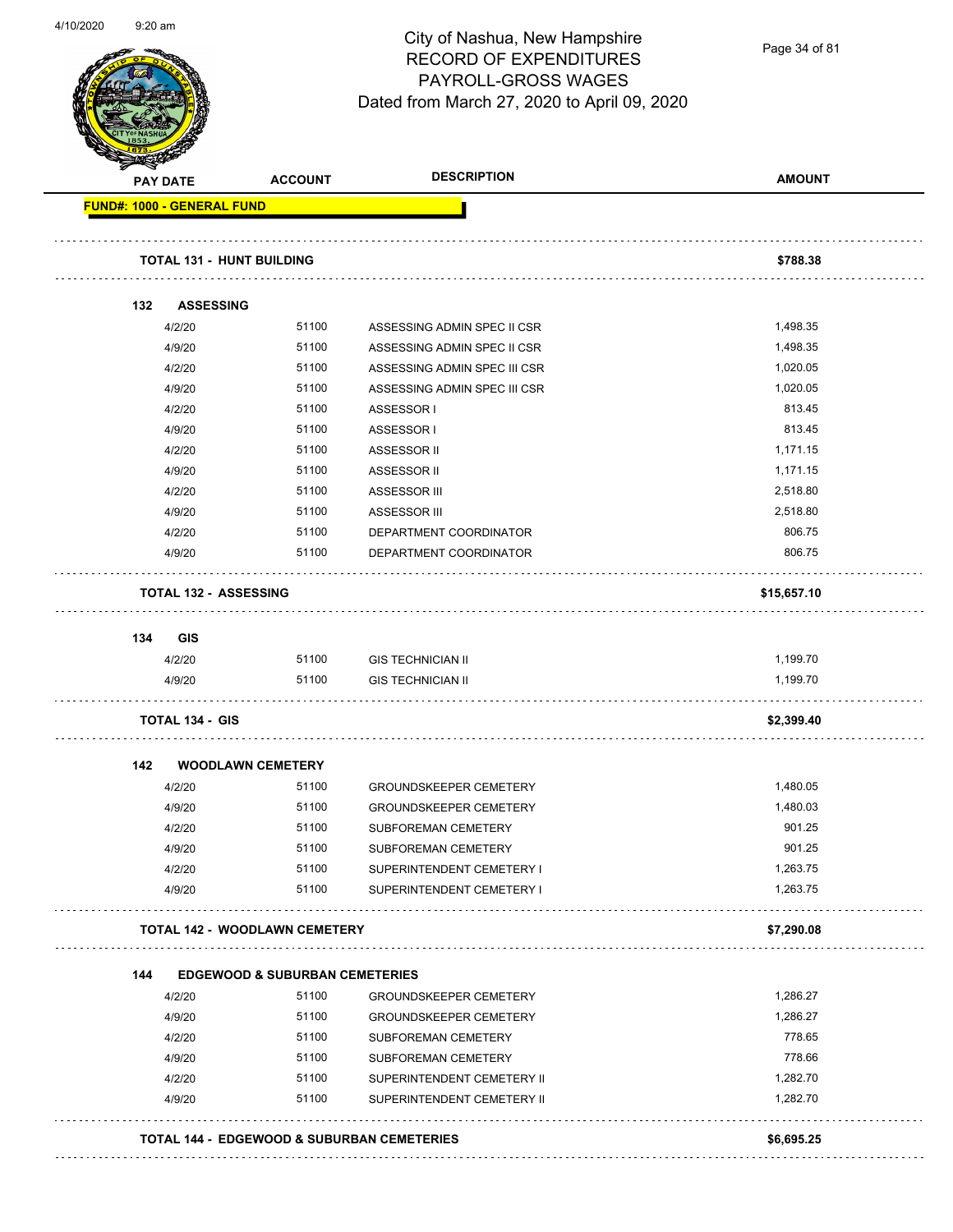

|     | <b>PAY DATE</b>                    | <b>ACCOUNT</b> | <b>DESCRIPTION</b>                   | <b>AMOUNT</b> |
|-----|------------------------------------|----------------|--------------------------------------|---------------|
|     | <u> FUND#: 1000 - GENERAL FUND</u> |                |                                      |               |
|     |                                    |                |                                      |               |
| 150 | <b>POLICE</b>                      |                |                                      |               |
|     | 4/2/20                             | 51100          | <b>1ST YEAR OFFICERS</b>             | 2,104.80      |
|     | 4/9/20                             | 51100          | <b>1ST YEAR OFFICERS</b>             | 2,104.80      |
|     | 4/2/20                             | 51100          | 1ST YR OFFICERS CERTIFIED SPEC       | 1,099.90      |
|     | 4/9/20                             | 51100          | 1ST YR OFFICERS CERTIFIED SPEC       | 1,099.89      |
|     | 4/2/20                             | 51100          | 1st YR SPECIAL OFFICER CERTIFIED II  | 6,006.00      |
|     | 4/9/20                             | 51100          | 1st YR SPECIAL OFFICER CERTIFIED II  | 7,150.00      |
|     | 4/2/20                             | 51100          | <b>ACCOUNT CLERK III</b>             | 2,333.76      |
|     | 4/9/20                             | 51100          | <b>ACCOUNT CLERK III</b>             | 2,333.76      |
|     | 4/2/20                             | 51100          | ADMIN ASSISTANT I DETECTIVES         | 2,172.83      |
|     | 4/9/20                             | 51100          | ADMIN ASSISTANT I DETECTIVES         | 2,172.83      |
|     | 4/2/20                             | 51100          | ADMIN ASSISTANT I LEGAL              | 774.05        |
|     | 4/9/20                             | 51100          | ADMIN ASSISTANT I LEGAL              | 774.06        |
|     | 4/2/20                             | 51100          | ADMIN ASSISTANT II LEGAL             | 784.24        |
|     | 4/9/20                             | 51100          | ADMIN ASSISTANT II LEGAL             | 784.25        |
|     | 4/2/20                             | 51100          | ADMIN ASSISTANT III PROF STANDARDS   | 983.25        |
|     | 4/9/20                             | 51100          | ADMIN ASSISTANT III PROF STANDARDS   | 983.25        |
|     | 4/2/20                             | 51100          | ADMIN ASSISTANT III SERVICES         | 810.60        |
|     | 4/9/20                             | 51100          | ADMIN ASSISTANT III SERVICES         | 810.60        |
|     | 4/2/20                             | 51100          | ADMIN ASSISTANT IV UNIFORM FIELD OPS | 853.00        |
|     | 4/9/20                             | 51100          | ADMIN ASSISTANT IV UNIFORM FIELD OPS | 853.01        |
|     | 4/2/20                             | 51100          | ADMIN SUPERVISOR DETECTIVES          | 994.15        |
|     | 4/9/20                             | 51100          | ADMIN SUPERVISOR DETECTIVES          | 994.15        |
|     | 4/2/20                             | 51100          | ADMINISTRATIVE PROJECT SPEC          | 1,315.60      |
|     | 4/9/20                             | 51100          | ADMINISTRATIVE PROJECT SPEC          | 1,315.60      |
|     | 4/2/20                             | 51100          | ANIMAL CONTROL OFFICER               | 1,028.90      |
|     | 4/9/20                             | 51100          | ANIMAL CONTROL OFFICER               | 1,028.90      |
|     | 4/2/20                             | 51100          | ASSISTANT RECORDS MANAGER            | 1,082.90      |
|     | 4/9/20                             | 51100          | ASSISTANT RECORDS MANAGER            | 1,082.90      |
|     | 4/2/20                             | 51100          | AUTO MECHANIC 1ST CLASS              | 1,755.19      |
|     | 4/9/20                             | 51100          | <b>AUTO MECHANIC 1ST CLASS</b>       | 1,755.21      |
|     | 4/2/20                             | 51100          | <b>BUILDING MAINTENANCE SUPV</b>     | 1,082.90      |
|     | 4/9/20                             | 51100          | <b>BUILDING MAINTENANCE SUPV</b>     | 1,082.91      |
|     | 4/2/20                             | 51100          | CAPTAIN                              | 16,638.30     |
|     | 4/9/20                             | 51100          | <b>CAPTAIN</b>                       | 16,638.30     |
|     | 4/2/20                             | 51100          | CHIEF OF POLICE                      | 2,928.65      |
|     | 4/9/20                             | 51100          | CHIEF OF POLICE                      | 2,928.65      |
|     | 4/2/20                             | 51100          | COMM TECH ALL DESIGNATIONS           | 8,723.93      |
|     | 4/9/20                             | 51100          | COMM TECH ALL DESIGNATIONS           | 8,718.18      |
|     | 4/2/20                             | 51100          | COMMUNITY POLICE COORD CEMD          | 1,426.20      |
|     | 4/9/20                             | 51100          | COMMUNITY POLICE COORD CEMD          | 1,426.20      |
|     | 4/2/20                             | 51100          | <b>CRIME ANALYST</b>                 | 1,096.70      |
|     | 4/9/20                             | 51100          | <b>CRIME ANALYST</b>                 | 1,096.70      |
|     | 4/2/20                             | 51100          | <b>CUSTODIAN III</b>                 | 2,384.50      |
|     | 4/9/20                             | 51100          | <b>CUSTODIAN III</b>                 | 2,384.50      |
|     |                                    |                |                                      |               |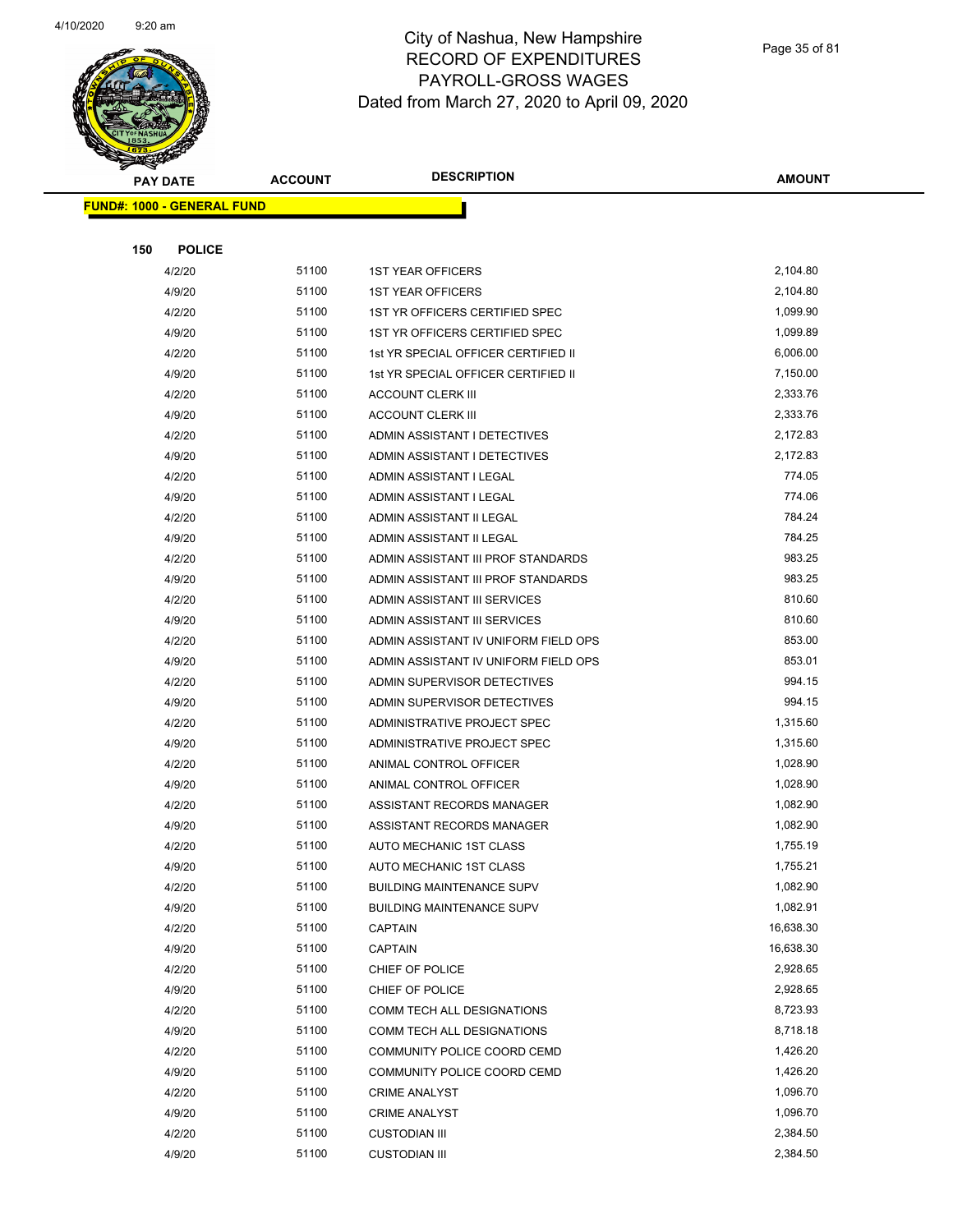

|     | <b>PAY DATE</b>                   | <b>ACCOUNT</b> | <b>DESCRIPTION</b>                      | AMOUNT     |
|-----|-----------------------------------|----------------|-----------------------------------------|------------|
|     | <b>FUND#: 1000 - GENERAL FUND</b> |                |                                         |            |
|     |                                   |                |                                         |            |
| 150 | <b>POLICE</b>                     |                |                                         |            |
|     | 4/2/20                            | 51100          | DEPUTY CHIEF OF POLICE                  | 5,307.80   |
|     | 4/9/20                            | 51100          | DEPUTY CHIEF OF POLICE                  | 5,307.80   |
|     | 4/2/20                            | 51100          | DETENTION SPEC                          | 2,719.30   |
|     | 4/9/20                            | 51100          | DETENTION SPEC                          | 2,719.30   |
|     | 4/2/20                            | 51100          | DISPATCHERS ALL DESIGNATIONS            | 2,347.12   |
|     | 4/9/20                            | 51100          | DISPATCHERS ALL DESIGNATIONS            | 2,347.12   |
|     | 4/2/20                            | 51100          | FLEET MAINTENANCE ASST SUPV             | 1,014.40   |
|     | 4/9/20                            | 51100          | FLEET MAINTENANCE ASST SUPV             | 1,014.40   |
|     | 4/2/20                            | 51100          | IT MANAGER/SOFTWARE SPECIALIST          | 1,819.90   |
|     | 4/9/20                            | 51100          | IT MANAGER/SOFTWARE SPECIALIST          | 1,819.90   |
|     | 4/2/20                            | 51100          | IT PROGRAMS ADMIN & INSTRUCTOR          | 1,139.00   |
|     | 4/9/20                            | 51100          | IT PROGRAMS ADMIN & INSTRUCTOR          | 1,139.00   |
|     | 4/2/20                            | 51100          | LIEUTENANT                              | 18,227.10  |
|     | 4/9/20                            | 51100          | LIEUTENANT                              | 18,251.58  |
|     | 4/2/20                            | 51100          | NPD BUSINESS COORDINATOR                | 1,138.10   |
|     | 4/9/20                            | 51100          | NPD BUSINESS COORDINATOR                | 1,138.10   |
|     | 4/2/20                            | 51100          | NPD BUSINESS MANAGER                    | 1,802.00   |
|     | 4/9/20                            | 51100          | NPD BUSINESS MANAGER                    | 1,802.00   |
|     | 4/2/20                            | 51100          | NPD NETWORK ADMINISTRATOR               | 1,450.75   |
|     | 4/9/20                            | 51100          | NPD NETWORK ADMINISTRATOR               | 1,450.75   |
|     | 4/2/20                            | 51100          | PARALEGAL                               | 871.08     |
|     | 4/9/20                            | 51100          | PARALEGAL                               | 871.10     |
|     | 4/2/20                            | 51100          | PATROLMAN ALL RANKS                     | 172,491.25 |
|     | 4/9/20                            | 51100          | PATROLMAN ALL RANKS                     | 173,779.04 |
|     | 4/2/20                            | 51100          | POLICE ATTORNEY                         | 3,098.78   |
|     | 4/9/20                            | 51100          | POLICE ATTORNEY                         | 3,098.78   |
|     | 4/2/20                            | 51100          | RECORDS & COMMUNICATIONS MGR            | 1,673.90   |
|     | 4/9/20                            | 51100          | <b>RECORDS &amp; COMMUNICATIONS MGR</b> | 1,673.90   |
|     | 4/2/20                            | 51100          | <b>RECORDS TECHNICIAN I</b>             | 2,098.07   |
|     | 4/9/20                            | 51100          | RECORDS TECHNICIAN I                    | 2,098.08   |
|     | 4/2/20                            | 51100          | RECORDS TECHNICIAN II                   | 909.93     |
|     | 4/9/20                            | 51100          | RECORDS TECHNICIAN II                   | 909.91     |
|     | 4/2/20                            | 51100          | <b>SERGEANT</b>                         | 44,539.13  |
|     | 4/9/20                            | 51100          | <b>SERGEANT</b>                         | 44,538.11  |
|     | 4/2/20                            | 51100          | <b>SHIFT LEADER</b>                     | 2,185.00   |
|     | 4/9/20                            | 51100          | SHIFT LEADER                            | 2,185.01   |
|     | 4/2/20                            | 51100          | <b>SUPV POLICE FLEET</b>                | 1,375.84   |
|     | 4/9/20                            | 51100          | <b>SUPV POLICE FLEET</b>                | 1,375.85   |
|     | 4/2/20                            | 51200          | <b>ACCREDITATION MANAGER</b>            | 1,151.84   |
|     | 4/9/20                            | 51200          | <b>ACCREDITATION MANAGER</b>            | 1,151.84   |
|     | 4/2/20                            | 51200          | SENIOR RELATIONS SPECIALIST             | 739.92     |
|     | 4/9/20                            | 51200          | SENIOR RELATIONS SPECIALIST             | 739.90     |
|     | 4/9/20                            | 51300          | 1ST YR OFFICERS CERTIFIED SPEC          | 41.25      |
|     | 4/2/20                            | 51300          | COMM TECH ALL DESIGNATIONS              | 670.22     |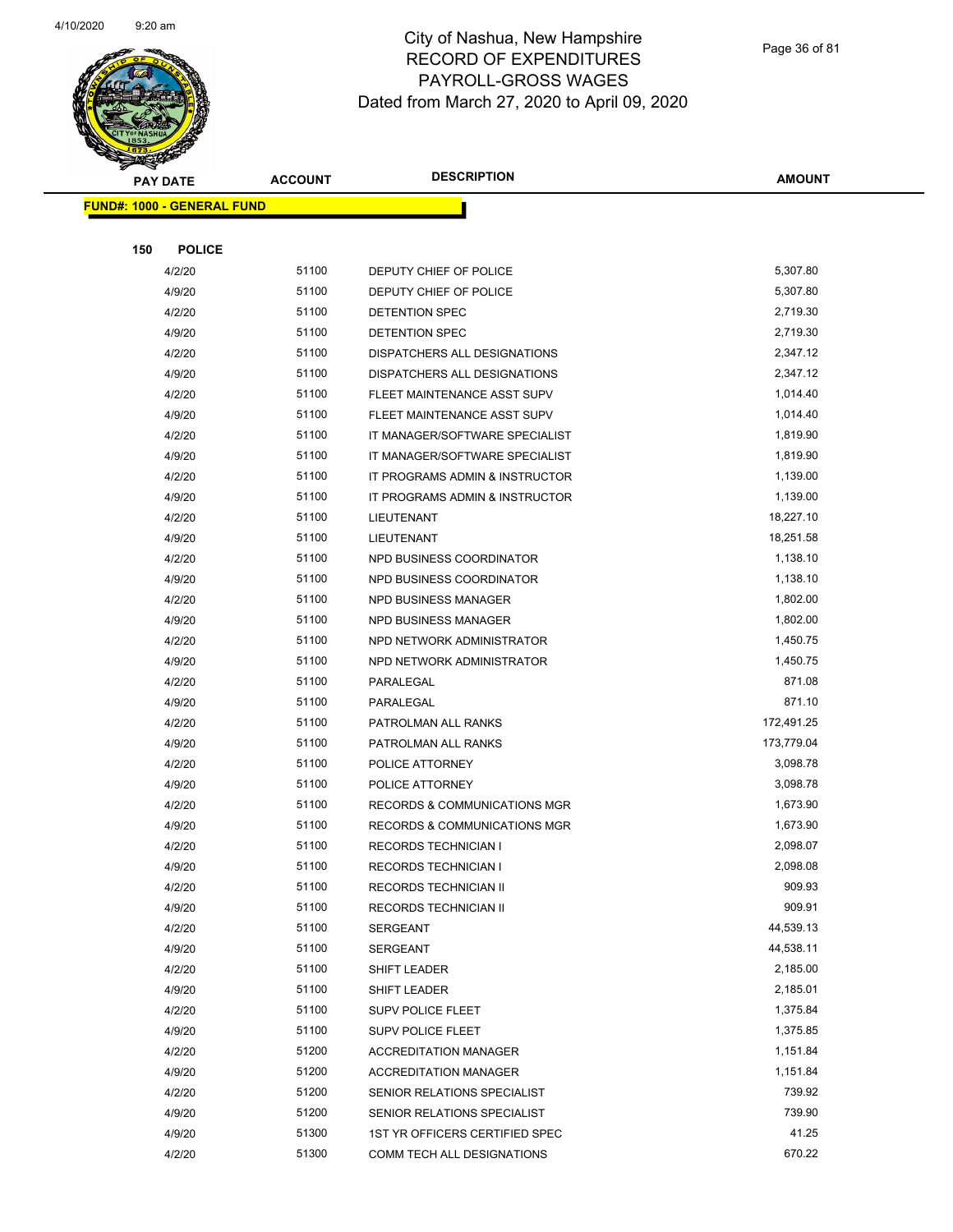

| ទ<br>$\blacktriangleleft$ .<br><b>PAY DATE</b> | <b>ACCOUNT</b> | <b>DESCRIPTION</b>             | <b>AMOUNT</b> |  |  |  |
|------------------------------------------------|----------------|--------------------------------|---------------|--|--|--|
| <b>FUND#: 1000 - GENERAL FUND</b>              |                |                                |               |  |  |  |
|                                                |                |                                |               |  |  |  |
| 150<br><b>POLICE</b>                           |                |                                |               |  |  |  |
| 4/9/20                                         | 51300          | COMM TECH ALL DESIGNATIONS     | 111.26        |  |  |  |
| 4/2/20                                         | 51300          | DETENTION SPEC                 | 280.35        |  |  |  |
| 4/9/20                                         | 51300          | DISPATCHERS ALL DESIGNATIONS   | 466.12        |  |  |  |
| 4/2/20                                         | 51300          | PATROLMAN ALL RANKS            | 2,339.09      |  |  |  |
| 4/9/20                                         | 51300          | PATROLMAN ALL RANKS            | 5,150.59      |  |  |  |
| 4/2/20                                         | 51300          | <b>SHIFT LEADER</b>            | 317.61        |  |  |  |
| 4/9/20                                         | 51309          | 1ST YR OFFICERS CERTIFIED SPEC | 371.21        |  |  |  |
| 4/2/20                                         | 51315          | PATROLMAN ALL RANKS            | 524.00        |  |  |  |
| 4/9/20                                         | 51315          | PATROLMAN ALL RANKS            | 305.82        |  |  |  |
| 4/2/20                                         | 51322          | PATROLMAN ALL RANKS            | 2,863.96      |  |  |  |
| 4/9/20                                         | 51322          | PATROLMAN ALL RANKS            | 634.44        |  |  |  |
| 4/2/20                                         | 51322          | <b>SERGEANT</b>                | 354.09        |  |  |  |
| 4/9/20                                         | 51322          | <b>SERGEANT</b>                | 70.24         |  |  |  |
| 4/2/20                                         | 51330          | COMM TECH ALL DESIGNATIONS     | 890.12        |  |  |  |
| 4/9/20                                         | 51330          | COMM TECH ALL DESIGNATIONS     | 199.94        |  |  |  |
| 4/2/20                                         | 51330          | DISPATCHERS ALL DESIGNATIONS   | 502.28        |  |  |  |
| 4/9/20                                         | 51330          | DISPATCHERS ALL DESIGNATIONS   | 456.45        |  |  |  |
| 4/2/20                                         | 51330          | PATROLMAN ALL RANKS            | 5,084.42      |  |  |  |
| 4/9/20                                         | 51330          | PATROLMAN ALL RANKS            | 5,791.91      |  |  |  |
| 4/9/20                                         | 51600          | LIEUTENANT                     | 875.00        |  |  |  |
| 4/2/20                                         | 51600          | PATROLMAN ALL RANKS            | 1,900.00      |  |  |  |
| 4/9/20                                         | 51600          | PATROLMAN ALL RANKS            | 2,550.00      |  |  |  |
| 4/2/20                                         | 51600          | <b>SERGEANT</b>                | 1,600.00      |  |  |  |
| 4/2/20                                         | 52800          | EDUCATIONAL ASSISTANCE         | 1,800.00      |  |  |  |
| 4/9/20                                         | 52800          | EDUCATIONAL ASSISTANCE         | 984.75        |  |  |  |
| 4/9/20                                         | 52802          | <b>HIRING INCENTIVES</b>       | 500.00        |  |  |  |
| 4/9/20                                         | 52809          | <b>WELLNESS PROGRAM</b>        | 200.00        |  |  |  |
| 4/9/20                                         | 61107          | <b>CLOTHING &amp; UNIFORMS</b> | 130.00        |  |  |  |
| <b>TOTAL 150 - POLICE</b>                      |                |                                | \$693,375.80  |  |  |  |
|                                                |                |                                |               |  |  |  |

| 152 | FIRE |
|-----|------|

v.

 $\bar{\tau}$  .

| 4/2/20 | 51100 | ADMINISTRATIVE ASSISTANT II    | 2.378.65  |
|--------|-------|--------------------------------|-----------|
| 4/9/20 | 51100 | ADMINISTRATIVE ASSISTANT II    | 2.378.66  |
| 4/2/20 | 51100 | <b>ASST FIRE CHIEF</b>         | 2,525.92  |
| 4/9/20 | 51100 | <b>ASST FIRE CHIEF</b>         | 2,525.92  |
| 4/2/20 | 51100 | ASST SUPERINTENDENT FIRE ALARM | 1,629.56  |
| 4/9/20 | 51100 | ASST SUPERINTENDENT FIRE ALARM | 1.629.56  |
| 4/2/20 | 51100 | ASST SUPERINTENDENT FIRE FLEET | 1.527.64  |
| 4/9/20 | 51100 | ASST SUPERINTENDENT FIRE FLEET | 1.527.64  |
| 4/2/20 | 51100 | ASST SUPERINTENDENT PREVENTION | 3.308.24  |
| 4/9/20 | 51100 | ASST SUPERINTENDENT PREVENTION | 3.308.24  |
| 4/2/20 | 51100 | <b>CAPTAIN</b>                 | 11.465.85 |
| 4/9/20 | 51100 | <b>CAPTAIN</b>                 | 11.465.85 |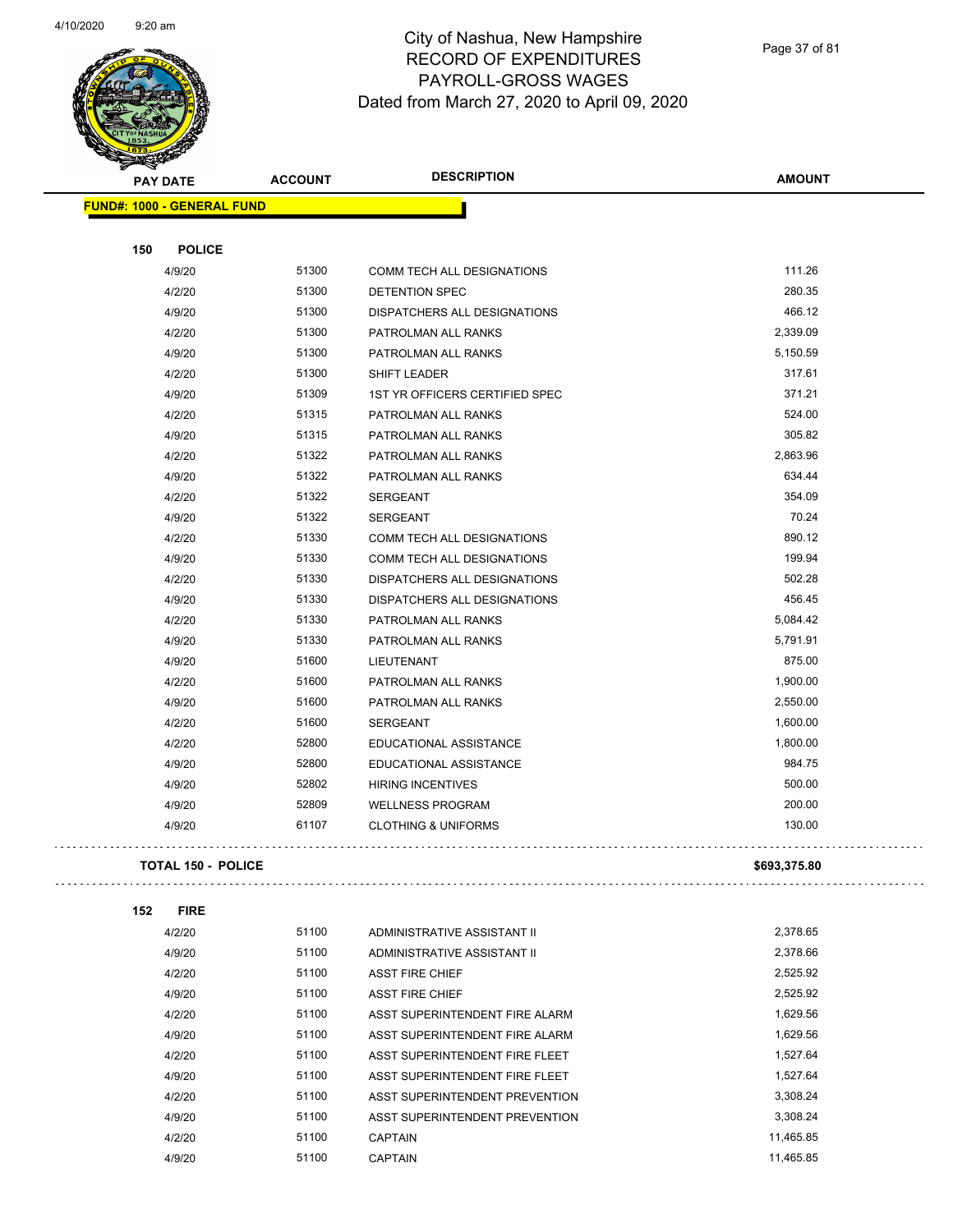

|     | <b>PAY DATE</b>                   | <b>ACCOUNT</b> | <b>DESCRIPTION</b>                  | <b>AMOUNT</b> |
|-----|-----------------------------------|----------------|-------------------------------------|---------------|
|     | <b>FUND#: 1000 - GENERAL FUND</b> |                |                                     |               |
|     |                                   |                |                                     |               |
| 152 | <b>FIRE</b>                       |                |                                     |               |
|     | 4/2/20                            | 51100          | <b>CAPTAIN FIRE TRAINING SAFETY</b> | 1,837.03      |
|     | 4/9/20                            | 51100          | CAPTAIN FIRE TRAINING SAFETY        | 1,799.60      |
|     | 4/2/20                            | 51100          | DEPUTY FIRE CHIEF                   | 8,805.54      |
|     | 4/9/20                            | 51100          | DEPUTY FIRE CHIEF                   | 8,805.54      |
|     | 4/2/20                            | 51100          | <b>EXEC ASST BUSINESS COORD</b>     | 888.00        |
|     | 4/9/20                            | 51100          | <b>EXEC ASST BUSINESS COORD</b>     | 888.00        |
|     | 4/2/20                            | 51100          | <b>FIRE CHIEF</b>                   | 2,762.72      |
|     | 4/9/20                            | 51100          | <b>FIRE CHIEF</b>                   | 2,762.72      |
|     | 4/2/20                            | 51100          | FIRE DISPATCH ALL RANKS             | 12,085.66     |
|     | 4/9/20                            | 51100          | FIRE DISPATCH ALL RANKS             | 11,909.87     |
|     | 4/2/20                            | 51100          | FIRE DISPATCHER CLERK TRAINER       | 1,191.71      |
|     | 4/9/20                            | 51100          | FIRE DISPATCHER CLERK TRAINER       | 1,331.92      |
|     | 4/2/20                            | 51100          | <b>FIRE LIEUTENANT</b>              | 40,966.51     |
|     | 4/9/20                            | 51100          | <b>FIRE LIEUTENANT</b>              | 40,998.43     |
|     | 4/2/20                            | 51100          | <b>FIRE MECHANIC</b>                | 1,368.08      |
|     | 4/9/20                            | 51100          | <b>FIRE MECHANIC</b>                | 1,368.08      |
|     | 4/2/20                            | 51100          | FIRE TRAINING OFFICER               | 1,645.88      |
|     | 4/9/20                            | 51100          | <b>FIRE TRAINING OFFICER</b>        | 1,645.88      |
|     | 4/2/20                            | 51100          | <b>FIREFIGHTERS ALL RANKS</b>       | 132,006.63    |
|     | 4/9/20                            | 51100          | <b>FIREFIGHTERS ALL RANKS</b>       | 132,006.54    |
|     | 4/2/20                            | 51100          | SUPERINTENDENT FIRE ALARM           | 1,908.30      |
|     | 4/9/20                            | 51100          | SUPERINTENDENT FIRE ALARM           | 1,835.72      |
|     | 4/2/20                            | 51100          | SUPERINTENDENT FIRE FLEET           | 1,799.56      |
|     | 4/9/20                            | 51100          | SUPERINTENDENT FIRE FLEET           | 1,799.56      |
|     | 4/2/20                            | 51100          | SUPERINTENDENT FIRE PREVENTION      | 1,817.56      |
|     | 4/9/20                            | 51100          | SUPERINTENDENT FIRE PREVENTION      | 1,817.56      |
|     | 4/2/20                            | 51300          | ASST SUPERINTENDENT PREVENTION      | 535.55        |
|     | 4/2/20                            | 51300          | <b>CAPTAIN</b>                      | 2,840.24      |
|     | 4/9/20                            | 51300          | CAPTAIN                             | 2,895.00      |
|     | 4/2/20                            | 51300          | CAPTAIN FIRE TRAINING SAFETY        | 1,653.62      |
|     | 4/9/20                            | 51300          | CAPTAIN FIRE TRAINING SAFETY        | 922.54        |
|     | 4/2/20                            | 51300          | DEPUTY FIRE CHIEF                   | 3,366.31      |
|     | 4/9/20                            | 51300          | DEPUTY FIRE CHIEF                   | 2,299.39      |
|     | 4/2/20                            | 51300          | FIRE DISPATCH ALL RANKS             | 1,288.14      |
|     | 4/2/20                            | 51300          | FIRE LIEUTENANT                     | 107.35        |
|     | 4/9/20                            | 51300          | FIRE LIEUTENANT                     | 8.73          |
|     | 4/2/20                            | 51300          | <b>FIRE MECHANIC</b>                | 230.86        |
|     | 4/2/20                            | 51300          | <b>FIREFIGHTERS ALL RANKS</b>       | 1,541.62      |
|     | 4/9/20                            | 51300          | FIREFIGHTERS ALL RANKS              | 1,971.94      |
|     | 4/2/20                            | 51300          | SUPERINTENDENT FIRE ALARM           | 215.06        |
|     | 4/9/20                            | 51300          | SUPERINTENDENT FIRE ALARM           | 1,075.28      |
|     | 4/2/20                            | 51300          | SUPERINTENDENT FIRE FLEET           | 307.47        |
|     | 4/2/20                            | 51330          | CAPTAIN                             | 790.66        |
|     | 4/9/20                            | 51330          | CAPTAIN                             | 448.31        |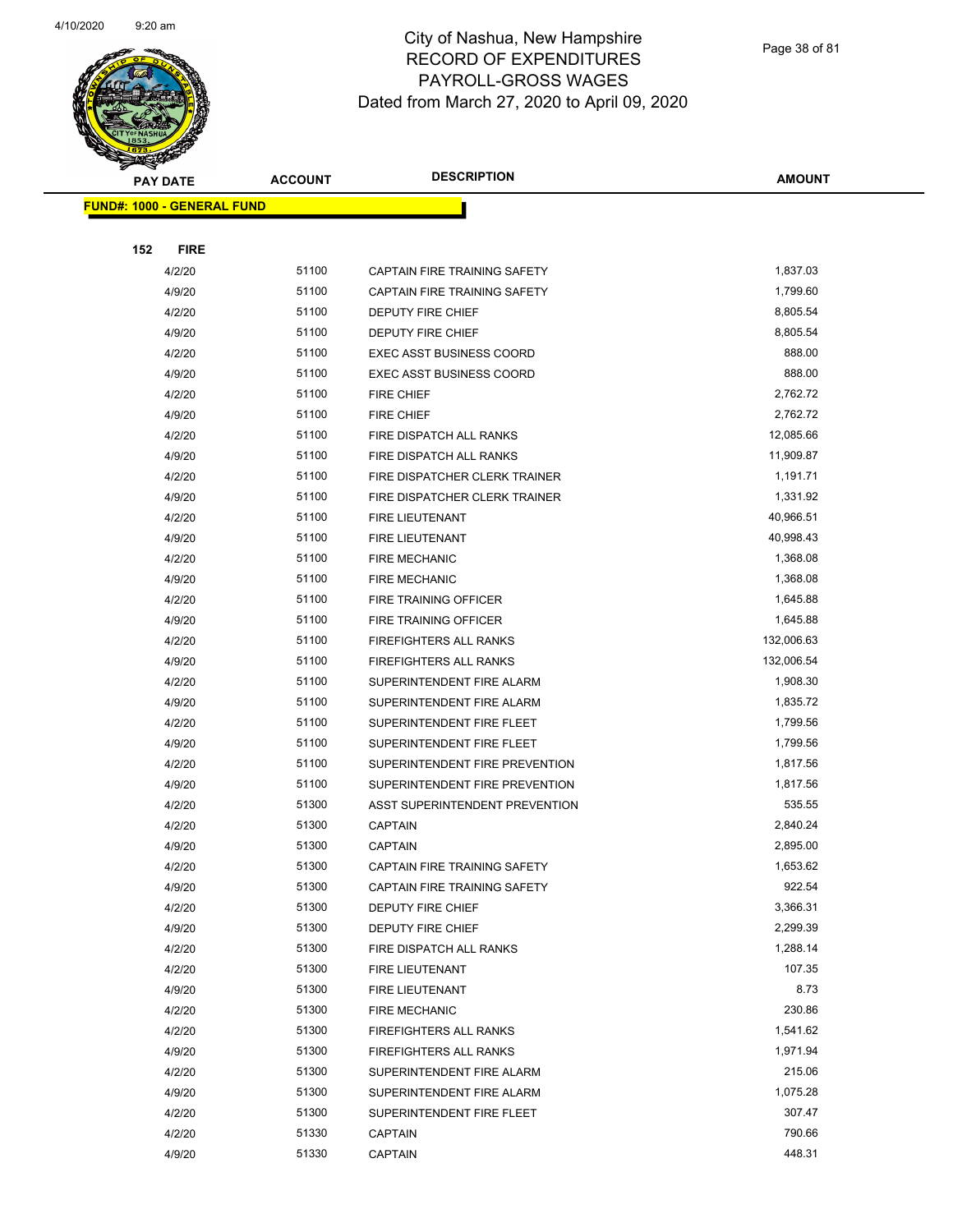

Page 39 of 81

| <b>STATERS</b> |                                   |                |                                |               |
|----------------|-----------------------------------|----------------|--------------------------------|---------------|
|                | <b>PAY DATE</b>                   | <b>ACCOUNT</b> | <b>DESCRIPTION</b>             | <b>AMOUNT</b> |
|                | <b>FUND#: 1000 - GENERAL FUND</b> |                |                                |               |
|                |                                   |                |                                |               |
| 152            | <b>FIRE</b>                       |                |                                |               |
|                | 4/2/20                            | 51330          | DEPUTY FIRE CHIEF              | 1,022.99      |
|                | 4/9/20                            | 51330          | DEPUTY FIRE CHIEF              | 1,049.84      |
|                | 4/2/20                            | 51330          | FIRE DISPATCH ALL RANKS        | 638.18        |
|                | 4/9/20                            | 51330          | FIRE DISPATCH ALL RANKS        | 623.02        |
|                | 4/2/20                            | 51330          | FIRE LIEUTENANT                | 1,625.01      |
|                | 4/9/20                            | 51330          | <b>FIRE LIEUTENANT</b>         | 3,232.80      |
|                | 4/2/20                            | 51330          | FIREFIGHTERS ALL RANKS         | 5,175.25      |
|                | 4/9/20                            | 51330          | FIREFIGHTERS ALL RANKS         | 7,060.94      |
|                | 4/2/20                            | 51650          | <b>CAPTAIN</b>                 | 1,896.08      |
|                | 4/9/20                            | 51650          | <b>CAPTAIN</b>                 | 948.81        |
|                | 4/2/20                            | 51650          | <b>DEPUTY FIRE CHIEF</b>       | 2,584.40      |
|                | 4/9/20                            | 51650          | <b>DEPUTY FIRE CHIEF</b>       | 2,652.22      |
|                | 4/2/20                            | 51650          | <b>FIRE LIEUTENANT</b>         | 4,212.93      |
|                | 4/9/20                            | 51650          | FIRE LIEUTENANT                | 7,669.99      |
|                | 4/2/20                            | 51650          | <b>FIREFIGHTERS ALL RANKS</b>  | 14,611.81     |
|                | 4/9/20                            | 51650          | FIREFIGHTERS ALL RANKS         | 18,900.15     |
|                | 4/2/20                            | 51700          | ASST SUPERINTENDENT FIRE ALARM | 20.37         |
|                | 4/9/20                            | 51700          | ASST SUPERINTENDENT FIRE ALARM | 20.37         |
|                | 4/2/20                            | 51700          | ASST SUPERINTENDENT PREVENTION | 41.35         |
|                | 4/9/20                            | 51700          | ASST SUPERINTENDENT PREVENTION | 41.35         |
|                | 4/2/20                            | 51700          | CAPTAIN                        | 296.89        |
|                | 4/9/20                            | 51700          | <b>CAPTAIN</b>                 | 296.89        |
|                | 4/2/20                            | 51700          | CAPTAIN FIRE TRAINING SAFETY   | 22.49         |
|                | 4/9/20                            | 51700          | CAPTAIN FIRE TRAINING SAFETY   | 22.49         |
|                | 4/2/20                            | 51700          | FIRE DISPATCH ALL RANKS        | 14.98         |
|                | 4/9/20                            | 51700          | FIRE DISPATCH ALL RANKS        | 14.98         |
|                | 4/2/20                            | 51700          | FIRE DISPATCHER CLERK TRAINER  | 17.53         |
|                | 4/9/20                            | 51700          | FIRE DISPATCHER CLERK TRAINER  | 17.53         |
|                | 4/2/20                            | 51700          | FIRE LIEUTENANT                | 1,270.82      |
|                | 4/9/20                            | 51700          | FIRE LIEUTENANT                | 1,270.82      |
|                | 4/2/20                            | 51700          | FIRE TRAINING OFFICER          | 20.57         |
|                | 4/9/20                            | 51700          | FIRE TRAINING OFFICER          | 20.57         |
|                | 4/2/20                            | 51700          | FIREFIGHTERS ALL RANKS         | 2,893.25      |
|                | 4/9/20                            | 51700          | FIREFIGHTERS ALL RANKS         | 2,893.25      |
|                | 4/2/20                            | 51700          | SUPERINTENDENT FIRE ALARM      | 22.95         |
|                | 4/9/20                            | 51700          | SUPERINTENDENT FIRE ALARM      | 22.95         |
|                | 4/2/20                            | 51700          | SUPERINTENDENT FIRE FLEET      | 22.49         |
|                | 4/9/20                            | 51700          | SUPERINTENDENT FIRE FLEET      | 22.49         |
|                | 4/2/20                            | 51700          | SUPERINTENDENT FIRE PREVENTION | 22.72         |
|                | 4/9/20                            | 51700          | SUPERINTENDENT FIRE PREVENTION | 22.72         |
|                | <b>TOTAL 152 - FIRE</b>           |                |                                | \$569,459.64  |
|                |                                   |                |                                |               |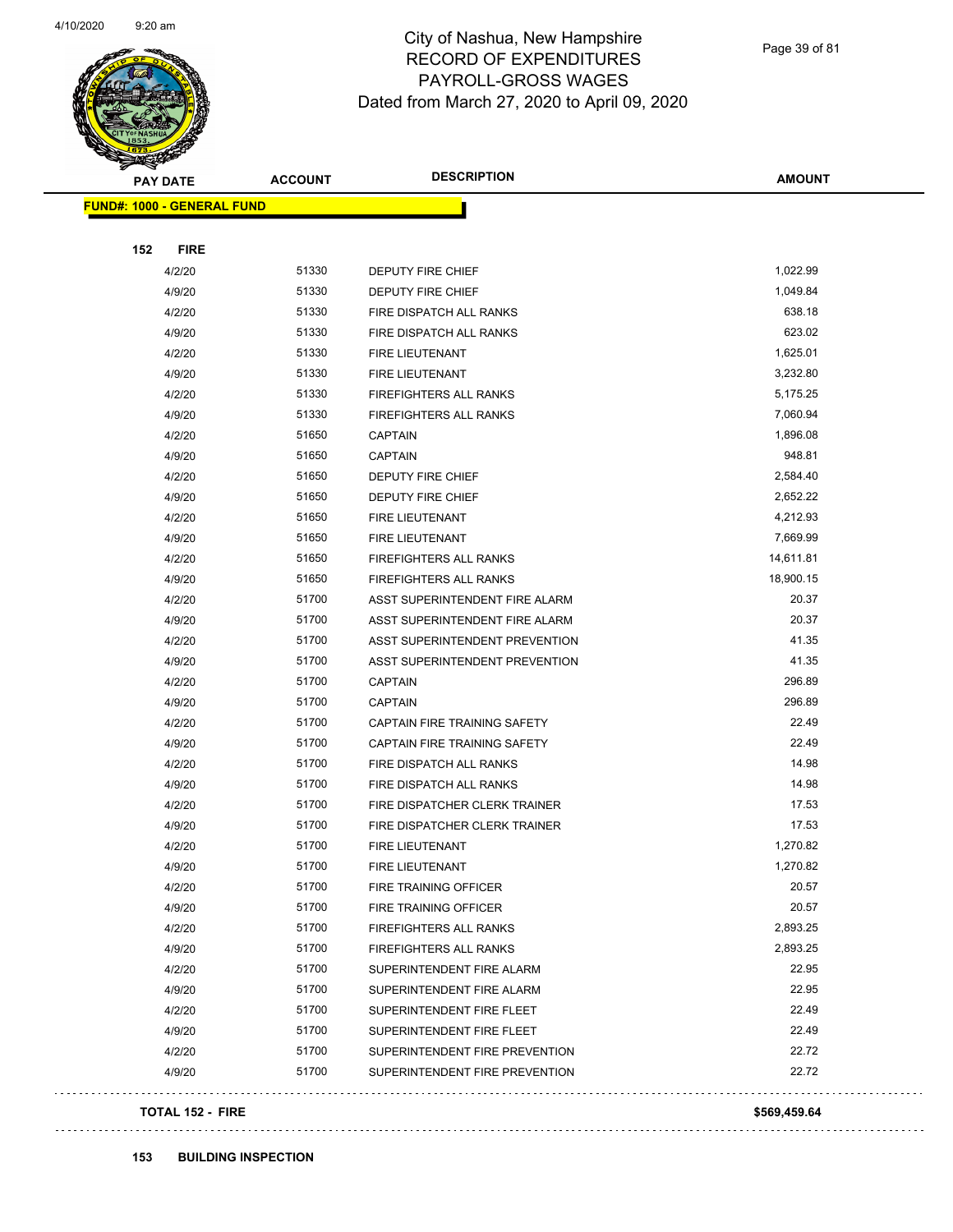

Page 40 of 81

| <b>PAY DATE</b>                   | <b>ACCOUNT</b>                             | <b>DESCRIPTION</b>                    | <b>AMOUNT</b> |
|-----------------------------------|--------------------------------------------|---------------------------------------|---------------|
| <b>FUND#: 1000 - GENERAL FUND</b> |                                            |                                       |               |
|                                   |                                            |                                       |               |
| 153                               | <b>BUILDING INSPECTION</b>                 |                                       |               |
| 4/2/20                            | 51100                                      | <b>BLD INSP ASST PLANS EXAMINER</b>   | 1,069.30      |
| 4/9/20                            | 51100                                      | <b>BLD INSP ASST PLANS EXAMINER</b>   | 1,069.30      |
| 4/2/20                            | 51100                                      | <b>BUILDING AND UTILITIES INSPCTR</b> | 3,713.43      |
| 4/9/20                            | 51100                                      | <b>BUILDING AND UTILITIES INSPCTR</b> | 3,713.46      |
| 4/2/20                            | 51100                                      | <b>BUILDING DEPARTMENT MANAGER</b>    | 1,677.35      |
| 4/9/20                            | 51100                                      | <b>BUILDING DEPARTMENT MANAGER</b>    | 1,677.35      |
| 4/2/20                            | 51100                                      | PERMIT TECHNICIAN I                   | 1,315.65      |
| 4/9/20                            | 51100                                      | PERMIT TECHNICIAN I                   | 1,315.65      |
| 4/2/20                            | 51100                                      | <b>PLANS EXAMINER</b>                 | 1,298.65      |
| 4/9/20                            | 51100                                      | <b>PLANS EXAMINER</b>                 | 1,298.65      |
|                                   | <b>TOTAL 153 - BUILDING INSPECTION</b>     |                                       | \$18,148.79   |
| 155                               | <b>CODE ENFORCEMENT</b>                    |                                       |               |
| 4/2/20                            | 51100                                      | CODE ENFORCEMENT OFFICER II           | 2,810.18      |
| 4/9/20                            | 51100                                      | <b>CODE ENFORCEMENT OFFICER II</b>    | 2,822.44      |
| 4/2/20                            | 51100                                      | MGR CODE ENFORCEMENT DEPT             | 1,607.75      |
| 4/9/20                            | 51100                                      | MGR CODE ENFORCEMENT DEPT             | 1,607.75      |
|                                   |                                            |                                       |               |
|                                   | <b>TOTAL 155 - CODE ENFORCEMENT</b>        |                                       | \$8,848.12    |
|                                   |                                            |                                       |               |
| 156                               | <b>EMERGENCY MANAGEMENT</b>                |                                       |               |
| 4/2/20                            | 51100                                      | <b>EMERGENCY MANAGEMENT DIRECTOR</b>  | 1,776.05      |
| 4/9/20                            | 51100                                      | <b>EMERGENCY MANAGEMENT DIRECTOR</b>  | 1,776.05      |
| 4/2/20                            | 51200                                      | EMERGENCY MANAGEMENT COORDINAT        | 759.09        |
| 4/9/20                            | 51200                                      | EMERGENCY MANAGEMENT COORDINAT        | 893.05        |
| 4/2/20                            | 51300                                      | EMERGENCY MANAGEMENT COORDINAT        | 485.60        |
| 4/9/20                            | 51300                                      | EMERGENCY MANAGEMENT COORDINAT        | 184.19        |
|                                   | <b>TOTAL 156 - EMERGENCY MANAGEMENT</b>    |                                       | \$5,874.03    |
| 157                               | <b>CITYWIDE COMMUNICATIONS</b>             |                                       |               |
| 4/2/20                            | 51100                                      | <b>COMM SYS ENGR TECH</b>             | 1,702.75      |
| 4/9/20                            | 51100                                      | <b>COMM SYS ENGR TECH</b>             | 1,702.75      |
| 4/2/20                            | 51200                                      | RADIO SYSTEMS MANAGER                 | 1,444.92      |
| 4/9/20                            | 51200                                      | <b>RADIO SYSTEMS MANAGER</b>          | 1,444.92      |
|                                   | <b>TOTAL 157 - CITYWIDE COMMUNICATIONS</b> |                                       | \$6,295.34    |
| 160                               | <b>PW-ADMIN &amp; ENGINEERING</b>          |                                       |               |
| 4/2/20                            | 51100                                      | ADMINISTRATIVE ASSISTANT II           | 786.85        |
|                                   |                                            |                                       |               |
| 4/9/20                            | 51100                                      | ADMINISTRATIVE ASSISTANT II           | 786.85        |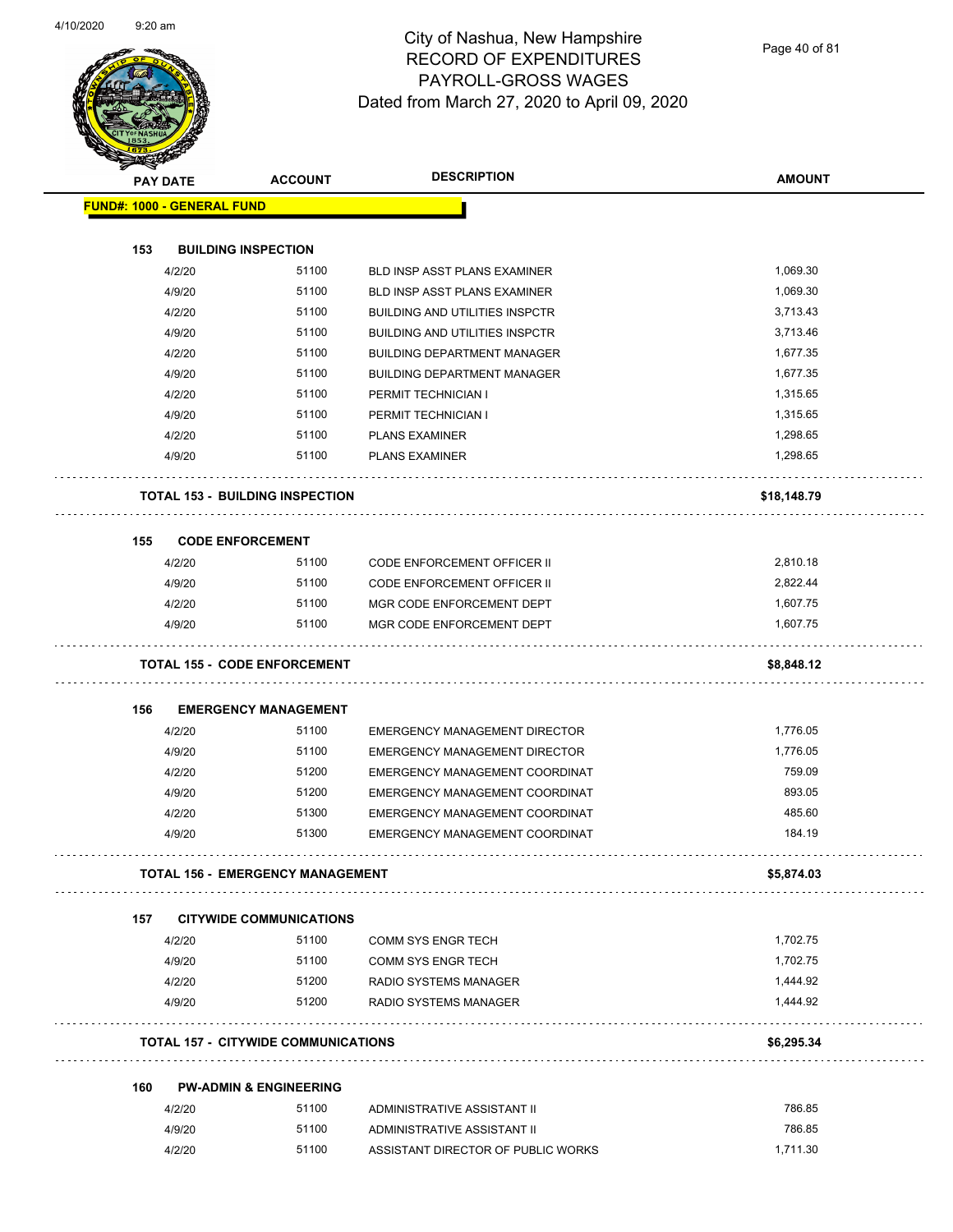$\bar{z}$ 



# City of Nashua, New Hampshire RECORD OF EXPENDITURES PAYROLL-GROSS WAGES Dated from March 27, 2020 to April 09, 2020

| <b>PAY DATE</b>                               | <b>ACCOUNT</b> | <b>DESCRIPTION</b>                 | <b>AMOUNT</b> |
|-----------------------------------------------|----------------|------------------------------------|---------------|
| <b>FUND#: 1000 - GENERAL FUND</b>             |                |                                    |               |
| 160<br><b>PW-ADMIN &amp; ENGINEERING</b>      |                |                                    |               |
| 4/9/20                                        | 51100          | ASSISTANT DIRECTOR OF PUBLIC WORKS | 1,711.30      |
| 4/2/20                                        | 51100          | <b>CITY ENGINEER</b>               | 1,167.60      |
| 4/9/20                                        | 51100          | <b>CITY ENGINEER</b>               | 1,167.60      |
| 4/2/20                                        | 51100          | <b>CITY SURVEYOR</b>               | 1,257.20      |
| 4/9/20                                        | 51100          | <b>CITY SURVEYOR</b>               | 1,257.20      |
| 4/2/20                                        | 51100          | DEPUTY CITY ENGINEER               | 780.45        |
| 4/9/20                                        | 51100          | DEPUTY CITY ENGINEER               | 780.45        |
| 4/2/20                                        | 51100          | DIRECTOR PUBLIC WORKS              | 1,933.90      |
| 4/9/20                                        | 51100          | DIRECTOR PUBLIC WORKS              | 1,933.90      |
| 4/2/20                                        | 51100          | <b>DIVISION OPERATIONS MANAGER</b> | 1,546.45      |
| 4/9/20                                        | 51100          | DIVISION OPERATIONS MANAGER        | 1,546.45      |
| 4/2/20                                        | 51100          | DPW CONTRACT ADMINISTRATOR         | 372.85        |
| 4/9/20                                        | 51100          | DPW CONTRACT ADMINISTRATOR         | 372.86        |
| 4/2/20                                        | 51100          | <b>ENGINEERING INSPECTOR</b>       | 2,093.65      |
| 4/9/20                                        | 51100          | <b>ENGINEERING INSPECTOR</b>       | 2,093.65      |
| 4/2/20                                        | 51100          | <b>EXECUTIVE ASSISTANT</b>         | 810.85        |
| 4/9/20                                        | 51100          | <b>EXECUTIVE ASSISTANT</b>         | 810.85        |
| 4/2/20                                        | 51100          | <b>GIS SPECIALIST</b>              | 479.75        |
| 4/9/20                                        | 51100          | <b>GIS SPECIALIST</b>              | 479.75        |
| 4/2/20                                        | 51100          | PUBLIC RELATIONS ADMINISTRATOR     | 752.95        |
| 4/9/20                                        | 51100          | PUBLIC RELATIONS ADMINISTRATOR     | 752.95        |
| 4/2/20                                        | 51100          | <b>SENIOR STAFF ENGINEER</b>       | 1,796.00      |
| 4/9/20                                        | 51100          | <b>SENIOR STAFF ENGINEER</b>       | 1,795.99      |
| 4/2/20                                        | 51100          | <b>SENIOR TRAFFIC ENGINEER</b>     | 1,776.05      |
| 4/9/20                                        | 51100          | SENIOR TRAFFIC ENGINEER            | 1,776.05      |
| 4/2/20                                        | 51100          | <b>STAFF ENGINEER</b>              | 562.30        |
| 4/9/20                                        | 51100          | <b>STAFF ENGINEER</b>              | 562.30        |
| 4/2/20                                        | 51100          | STREET CONSTRUCTION ENGINEER       | 1,480.05      |
| 4/9/20                                        | 51100          | STREET CONSTRUCTION ENGINEER       | 1,480.05      |
| 4/2/20                                        | 51300          | DIVISION OPERATIONS MANAGER        | 57.99         |
| 4/9/20                                        | 51300          | <b>ENGINEERING INSPECTOR</b>       | 99.11         |
| <b>TOTAL 160 - PW-ADMIN &amp; ENGINEERING</b> |                |                                    | \$38,773.50   |
| 161<br><b>STREETS</b>                         |                |                                    |               |
| 4/2/20                                        | 51100          | ADMINISTRATIVE ASSISTANT II        | 822.90        |
| 4/9/20                                        | 51100          | ADMINISTRATIVE ASSISTANT II        | 822.90        |
| 4/2/20                                        | 51100          | AUTO MECH 1ST CLASS NIGHTS         | 4,330.43      |
| 4/9/20                                        | 51100          | AUTO MECH 1ST CLASS NIGHTS         | 4,329.60      |
| 4/2/20                                        | 51100          | AUTO MECH 2ND CLASS                | 2,159.92      |
| 4/9/20                                        | 51100          | AUTO MECH 2ND CLASS                | 1,959.20      |
| 4/2/20                                        | 51100          | AUTO MECHANIC 1ST CLASS            | 3,229.20      |
| 4/9/20                                        | 51100          | AUTO MECHANIC 1ST CLASS            | 3,229.20      |
|                                               |                |                                    |               |

4/2/20 51100 EQUIP OPR STREET REPAIR 6,875.20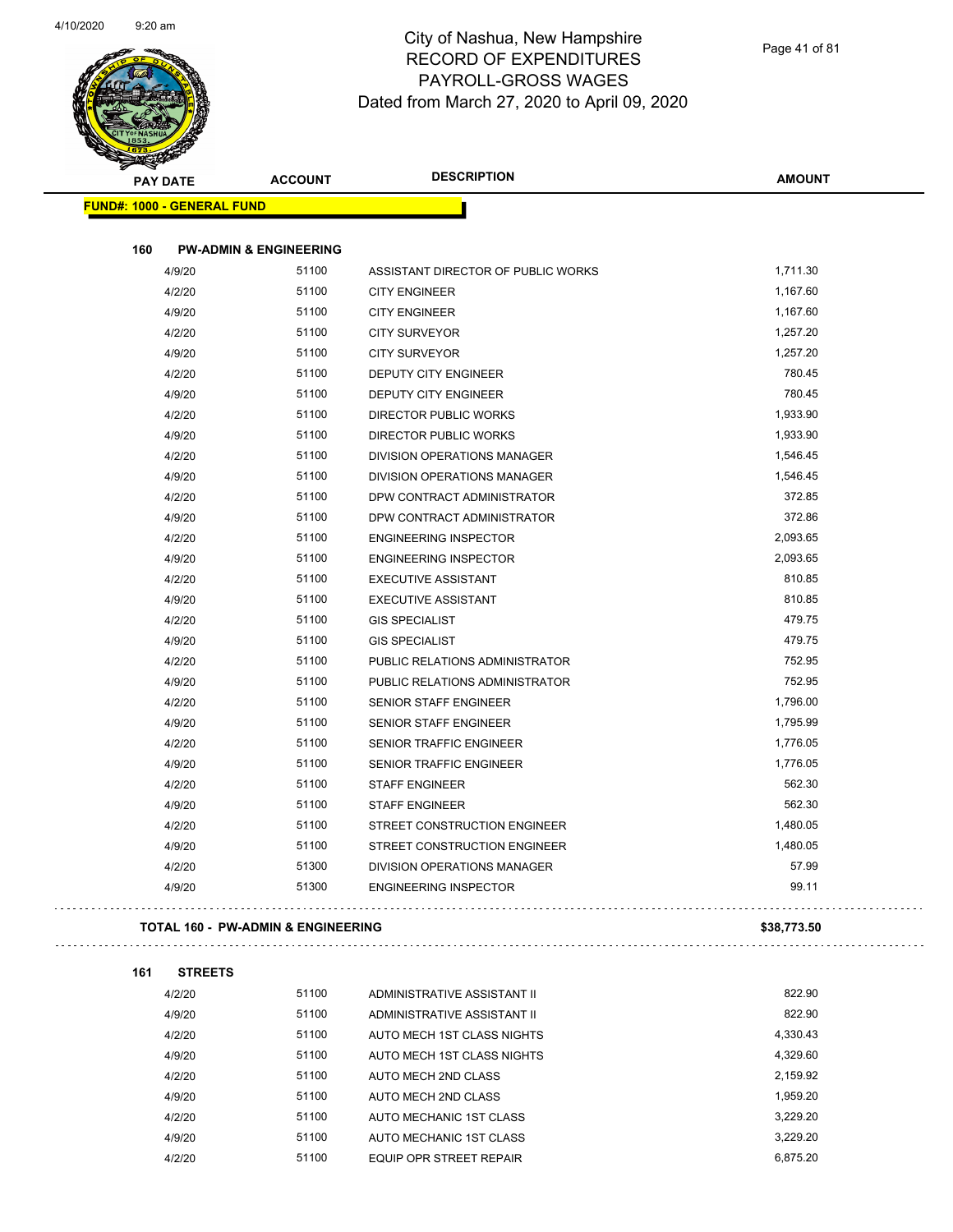

Page 42 of 81

| <b>FUND#: 1000 - GENERAL FUND</b> |                |                                                             |                    |
|-----------------------------------|----------------|-------------------------------------------------------------|--------------------|
|                                   |                |                                                             |                    |
| 161<br><b>STREETS</b>             |                |                                                             |                    |
| 4/9/20                            | 51100          | <b>EQUIP OPR STREET REPAIR</b>                              | 6,875.20           |
| 4/2/20                            | 51100          | FLEET MAINTENANCE FOREMAN                                   | 1,324.60           |
| 4/9/20                            | 51100          | FLEET MAINTENANCE FOREMAN                                   | 1,324.60           |
| 4/2/20                            | 51100          | FLEET MANAGER STREET DEPT                                   | 1,207.70           |
| 4/9/20                            | 51100          | FLEET MANAGER STREET DEPT                                   | 1,207.70           |
| 4/2/20                            | 51100          | FOREMAN LABOR STREET                                        | 2,649.20           |
| 4/9/20                            | 51100          | <b>FOREMAN LABOR STREET</b>                                 | 2,649.20           |
| 4/2/20                            | 51100          | <b>MASON PIPELAYER</b>                                      | 3,759.20           |
| 4/9/20                            | 51100          | <b>MASON PIPELAYER</b>                                      | 3,759.20           |
| 4/2/20                            | 51100          | OPERATIONS SUPERVISOR                                       | 1,116.34           |
| 4/9/20                            | 51100          | OPERATIONS SUPERVISOR                                       | 1,116.35           |
| 4/2/20                            | 51100          | <b>SIGN MAINTENANCE</b>                                     | 2,610.72           |
| 4/9/20                            | 51100          | <b>SIGN MAINTENANCE</b>                                     | 2,867.13           |
| 4/2/20                            | 51100          | STOREKEEPER PWD                                             | 1,027.95           |
| 4/9/20                            | 51100          | STOREKEEPER PWD                                             | 1,027.95           |
| 4/2/20                            | 51100          | <b>STREET FOREMAN</b>                                       | 2,649.19           |
| 4/9/20                            | 51100          | <b>STREET FOREMAN</b>                                       | 2,649.20           |
| 4/2/20                            | 51100          | SUPERINTENDENT OF STREETS                                   | 1,973.35           |
| 4/9/20                            | 51100          | SUPERINTENDENT OF STREETS                                   | 1,973.35           |
| 4/2/20                            | 51100          | <b>TRAFFIC FOREMAN</b>                                      | 1,351.10           |
| 4/9/20                            | 51100          | <b>TRAFFIC FOREMAN</b>                                      | 1,351.10           |
| 4/2/20                            | 51100          | <b>TRAFFIC TECHNICIAN I</b>                                 | 2,231.20           |
| 4/9/20                            | 51100          | TRAFFIC TECHNICIAN I                                        | 2,231.20           |
| 4/2/20                            | 51100          | TRUCK DRIVER STREET REPAIR                                  | 13,977.19          |
| 4/9/20                            | 51100          | TRUCK DRIVER STREET REPAIR                                  | 14,094.82          |
| 4/2/20                            | 51100          | <b>WELDER FIRST CLASS</b>                                   | 1,060.80           |
| 4/9/20                            | 51100          | <b>WELDER FIRST CLASS</b>                                   | 1,060.80           |
| 4/2/20                            | 51300          | AUTO MECH 1ST CLASS NIGHTS                                  | 1,193.48           |
| 4/9/20                            | 51300          | AUTO MECH 1ST CLASS NIGHTS                                  | 242.22             |
| 4/2/20                            | 51300          | AUTO MECH 2ND CLASS                                         | 1,002.70           |
| 4/2/20                            | 51300          | AUTO MECHANIC 1ST CLASS                                     | 1,192.42           |
| 4/2/20                            | 51300          | AUTOMATED TRASH COLLECTION OPR                              | 1,853.12           |
| 4/2/20                            | 51300          | <b>COLLECTION EQUIP OPR</b>                                 | 3,428.21           |
| 4/2/20                            | 51300          | COLLECTION EQUIP OPR LANDFILL                               | 1,203.85           |
| 4/2/20                            | 51300<br>51300 | DIVISION OPERATIONS MANAGER                                 | 797.39<br>3,357.39 |
| 4/2/20                            | 51300          | EQUIP OPR STREET REPAIR<br><b>EQUIPMENT OPERATOR, PARKS</b> | 572.36             |
| 4/2/20                            | 51300          |                                                             | 2,652.70           |
| 4/2/20<br>4/2/20                  | 51300          | EQUIPMENT OPR LANDFILL<br>FLEET MAINTENANCE FOREMAN         | 298.03             |
| 4/9/20                            | 51300          | FLEET MAINTENANCE FOREMAN                                   | 596.07             |
| 4/2/20                            | 51300          | FOREMAN LABOR PARK                                          | 2,284.93           |
| 4/2/20                            | 51300          | FOREMAN LABOR STREET                                        | 1,788.20           |
| 4/2/20                            | 51300          | <b>GROUNDSKEEPER MAINTENANCE</b>                            | 3,838.14           |
| 4/2/20                            | 51300          | <b>GROUNDSMAN I</b>                                         | 1,077.56           |
|                                   |                |                                                             |                    |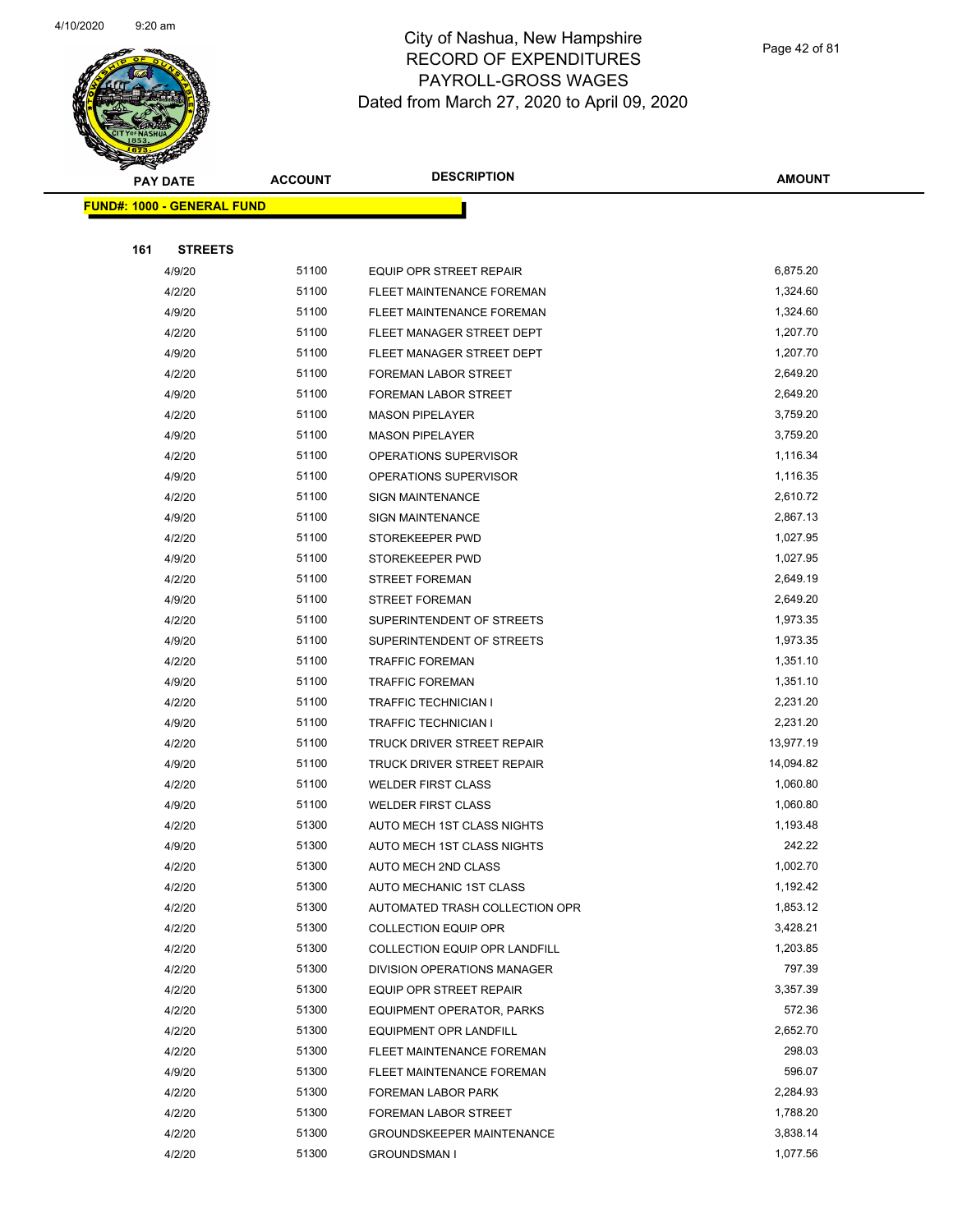

Page 43 of 81

|     | <b>PAY DATE</b>                       | <b>ACCOUNT</b> | <b>DESCRIPTION</b>                     | <b>AMOUNT</b> |
|-----|---------------------------------------|----------------|----------------------------------------|---------------|
|     | <b>FUND#: 1000 - GENERAL FUND</b>     |                |                                        |               |
| 161 | <b>STREETS</b>                        |                |                                        |               |
|     | 4/2/20                                | 51300          | <b>LEAD GROUNDSMAN</b>                 | 696.13        |
|     | 4/2/20                                | 51300          | <b>MASON PIPELAYER</b>                 | 1,933.78      |
|     | 4/9/20                                | 51300          | <b>MASON PIPELAYER</b>                 | 35.13         |
|     | 4/2/20                                | 51300          | MECHANIC WWTP 1ST CLASS                | 879.89        |
|     | 4/2/20                                | 51300          | OPERATIONS SUPERVISOR                  | 763.98        |
|     | 4/2/20                                | 51300          | <b>SIGN MAINTENANCE</b>                | 1,255.33      |
|     | 4/9/20                                | 51300          | <b>SIGN MAINTENANCE</b>                | 176.25        |
|     | 4/2/20                                | 51300          | SOLID WASTE FOREMAN                    | 1,316.31      |
|     | 4/9/20                                | 51300          | SOLID WASTE FOREMAN                    | 37.26         |
|     | 4/2/20                                | 51300          | STELLOS STADIUM ATTENDANT              | 571.20        |
|     | 4/2/20                                | 51300          | STOREKEEPER PWD                        | 481.85        |
|     | 4/2/20                                | 51300          | <b>STREET FOREMAN</b>                  | 1,539.84      |
|     | 4/2/20                                | 51300          | <b>TRAFFIC TECHNICIAN I</b>            | 809.93        |
|     | 4/9/20                                | 51300          | <b>TRAFFIC TECHNICIAN I</b>            | 426.79        |
|     | 4/2/20                                | 51300          | <b>TRUCK DRIVER STREET REPAIR</b>      | 6,506.26      |
|     | 4/2/20                                | 51300          | <b>WASTEWATER FOREMAN</b>              | 571.24        |
|     | 4/2/20                                | 51300          | <b>WELDER FIRST CLASS</b>              | 659.35        |
| 166 | <b>PARKING OPERATIONS</b>             | 51100          |                                        |               |
|     | 4/2/20                                |                | PARKING MAINTENANCE                    | 1,333.10      |
|     | 4/9/20                                | 51100          | PARKING MAINTENANCE<br>PARKING MANAGER | 1,333.09      |
|     |                                       |                |                                        |               |
|     | 4/2/20                                | 51100          |                                        | 947.55        |
|     | 4/9/20                                | 51100          | PARKING MANAGER                        | 947.55        |
|     | <b>TOTAL 166 - PARKING OPERATIONS</b> |                |                                        | \$4,561.29    |
| 171 | <b>COMMUNITY SERVICES</b>             |                |                                        |               |
|     | 4/2/20                                | 51100          | DIRECTOR HEALTH AND COMM SVS           | 2,030.45      |
|     | 4/9/20                                | 51100          | DIRECTOR HEALTH AND COMM SVS           | 2,030.45      |
|     | 4/2/20                                | 51100          | <b>EPIDEMIOLOGIST</b>                  | 1,084.10      |
|     | 4/9/20                                | 51100          | <b>EPIDEMIOLOGIST</b>                  | 1,084.10      |
|     | 4/2/20                                | 51100          | <b>HEALTH PROGRAM SPEC</b>             | 973.00        |
|     | 4/9/20                                | 51100          | <b>HEALTH PROGRAM SPEC</b>             | 973.00        |
|     | 4/9/20                                | 51300          | PROGRAM ASSISTANT COMMUNITY HEALTH     | 50.37         |
|     | <b>TOTAL 171 - COMMUNITY SERVICES</b> |                |                                        | \$8,225.47    |
| 172 | <b>COMMUNITY HEALTH</b>               |                |                                        |               |
|     | 4/2/20                                | 51100          | ADMINISTRATIVE ASSISTANT II            | 842.71        |
|     | 4/9/20                                | 51100          | ADMINISTRATIVE ASSISTANT II            | 842.72        |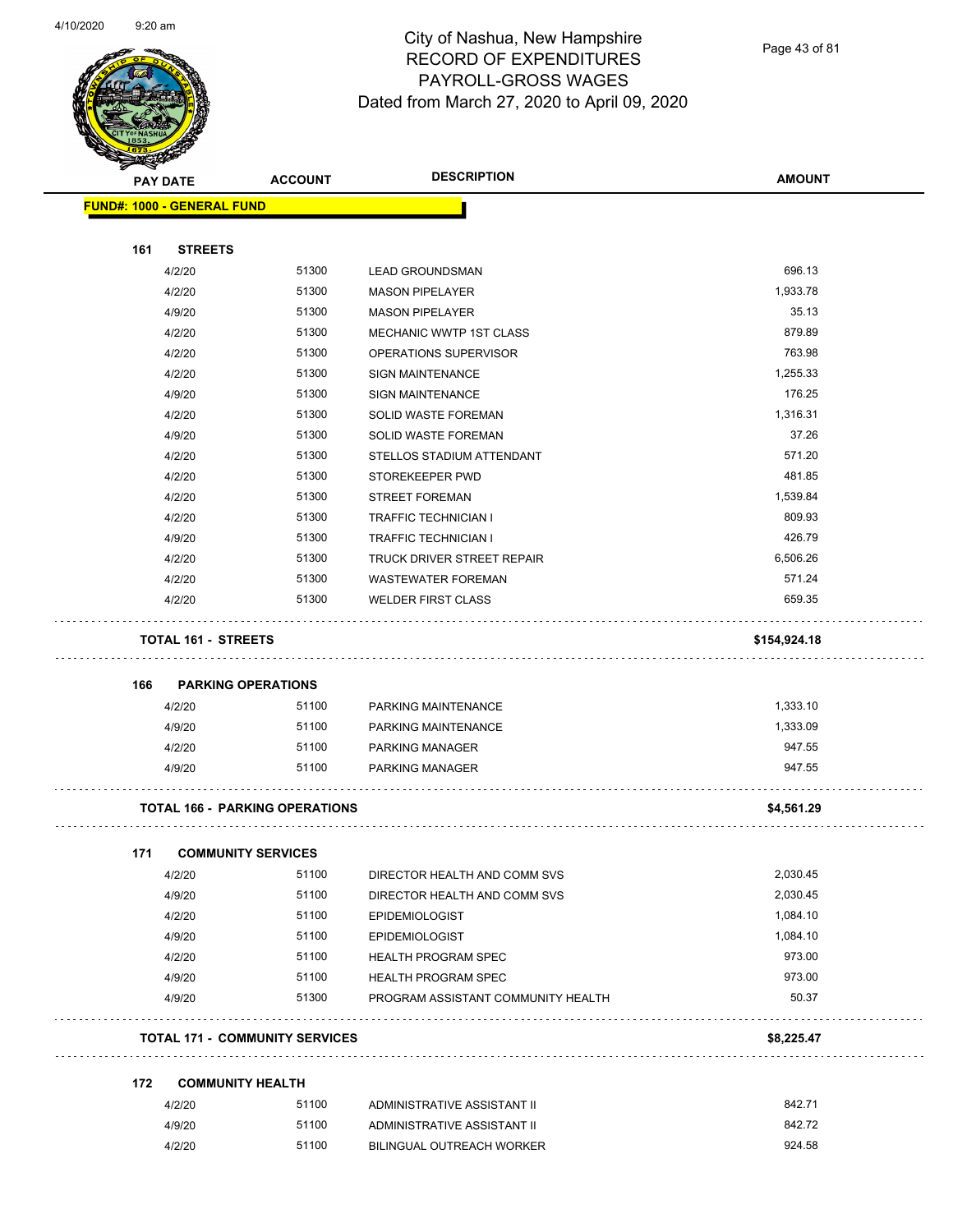

Page 44 of 81

| <b>PAY DATE</b>                   |                         | <b>ACCOUNT</b>                          | <b>DESCRIPTION</b>               | <b>AMOUNT</b> |
|-----------------------------------|-------------------------|-----------------------------------------|----------------------------------|---------------|
| <b>FUND#: 1000 - GENERAL FUND</b> |                         |                                         |                                  |               |
|                                   |                         |                                         |                                  |               |
| 172                               | <b>COMMUNITY HEALTH</b> |                                         |                                  |               |
|                                   | 4/9/20                  | 51100                                   | BILINGUAL OUTREACH WORKER        | 924.58        |
|                                   | 4/2/20                  | 51100                                   | CHIEF PUBLIC HEALTH NURSE        | 1,612.80      |
|                                   | 4/9/20                  | 51100                                   | CHIEF PUBLIC HEALTH NURSE        | 1,612.80      |
|                                   | 4/2/20                  | 51100                                   | PUB HEALTH NURSE                 | 3,654.10      |
|                                   | 4/9/20                  | 51100                                   | PUB HEALTH NURSE                 | 3,654.10      |
|                                   | 4/9/20                  | 51300                                   | ADMINISTRATIVE ASSISTANT II      | 63.21         |
|                                   | 4/2/20                  | 51300                                   | BILINGUAL OUTREACH WORKER        | 138.69        |
|                                   | 4/9/20                  | 51300                                   | <b>BILINGUAL OUTREACH WORKER</b> | 69.35         |
|                                   | 4/2/20                  | 51412                                   | NURSE PER DIEM (PRACTIONER)      | 174.25        |
|                                   | 4/9/20                  | 51412                                   | NURSE PER DIEM (PRACTIONER)      | 215.25        |
|                                   | 4/2/20                  | 51412                                   | PUB HEALTH NURSE                 | 302.70        |
|                                   | 4/9/20                  | 51412                                   | PUB HEALTH NURSE                 | 250.80        |
|                                   |                         | <b>TOTAL 172 - COMMUNITY HEALTH</b>     |                                  | \$15,282.64   |
| 173                               |                         | <b>ENVIRONMENTAL HEALTH</b>             |                                  |               |
|                                   | 4/2/20                  | 51100                                   | DEP HEALTH OFFICER/LAB DIRECTOR  | 1,239.00      |
|                                   | 4/9/20                  | 51100                                   | DEP HEALTH OFFICER/LAB DIRECTOR  | 1,239.00      |
|                                   | 4/2/20                  | 51100                                   | ENVIRONMENTAL HEALTH SPEC        | 2,541.86      |
|                                   | 4/9/20                  | 51100                                   | ENVIRONMENTAL HEALTH SPEC        | 2,735.55      |
|                                   | 4/2/20                  | 51100                                   | ENVIRONMENTAL TECH OFFICE MGR    | 1,085.35      |
|                                   | 4/9/20                  | 51100                                   | ENVIRONMENTAL TECH OFFICE MGR    | 1,085.35      |
|                                   | 4/2/20                  | 51100                                   | MANAGER ENVIRONMENTAL HEALTH     | 1,677.35      |
|                                   | 4/9/20                  | 51100                                   | MANAGER ENVIRONMENTAL HEALTH     | 1,677.35      |
|                                   | 4/2/20                  | 51300                                   | ENVIRONMENTAL HEALTH SPEC        | 465.36        |
|                                   | 4/9/20                  | 51300                                   | ENVIRONMENTAL HEALTH SPEC        | 206.18        |
|                                   | 4/2/20                  | 51300                                   | ENVIRONMENTAL TECH OFFICE MGR    | 10.17         |
|                                   | 4/9/20                  | 51300                                   | ENVIRONMENTAL TECH OFFICE MGR    | 376.48        |
|                                   |                         | <b>TOTAL 173 - ENVIRONMENTAL HEALTH</b> |                                  | \$14,339.00   |
| 174                               |                         | <b>WELFARE ADMINISTRATION</b>           |                                  |               |
|                                   | 4/2/20                  | 51100                                   | CASE TECHNICIAN WELFARE          | 2,633.95      |
|                                   | 4/9/20                  | 51100                                   | CASE TECHNICIAN WELFARE          | 2,633.95      |
|                                   | 4/2/20                  | 51100                                   | <b>INTAKE WORKER</b>             | 849.40        |
|                                   | 4/9/20                  | 51100                                   | <b>INTAKE WORKER</b>             | 849.40        |
|                                   | 4/2/20                  | 51100                                   | SENIOR CASE TECHNICIAN           | 1,011.95      |
|                                   | 4/9/20                  | 51100                                   | SENIOR CASE TECHNICIAN           | 1,011.95      |
|                                   | 4/2/20                  | 51100                                   | <b>WELFARE OFFICER</b>           | 1,776.05      |
|                                   | 4/9/20                  | 51100                                   | <b>WELFARE OFFICER</b>           | 1,776.05      |
|                                   | 4/2/20                  | 51300                                   | CASE TECHNICIAN WELFARE          | 131.41        |
|                                   | 4/9/20                  | 51300                                   | CASE TECHNICIAN WELFARE          | 513.81        |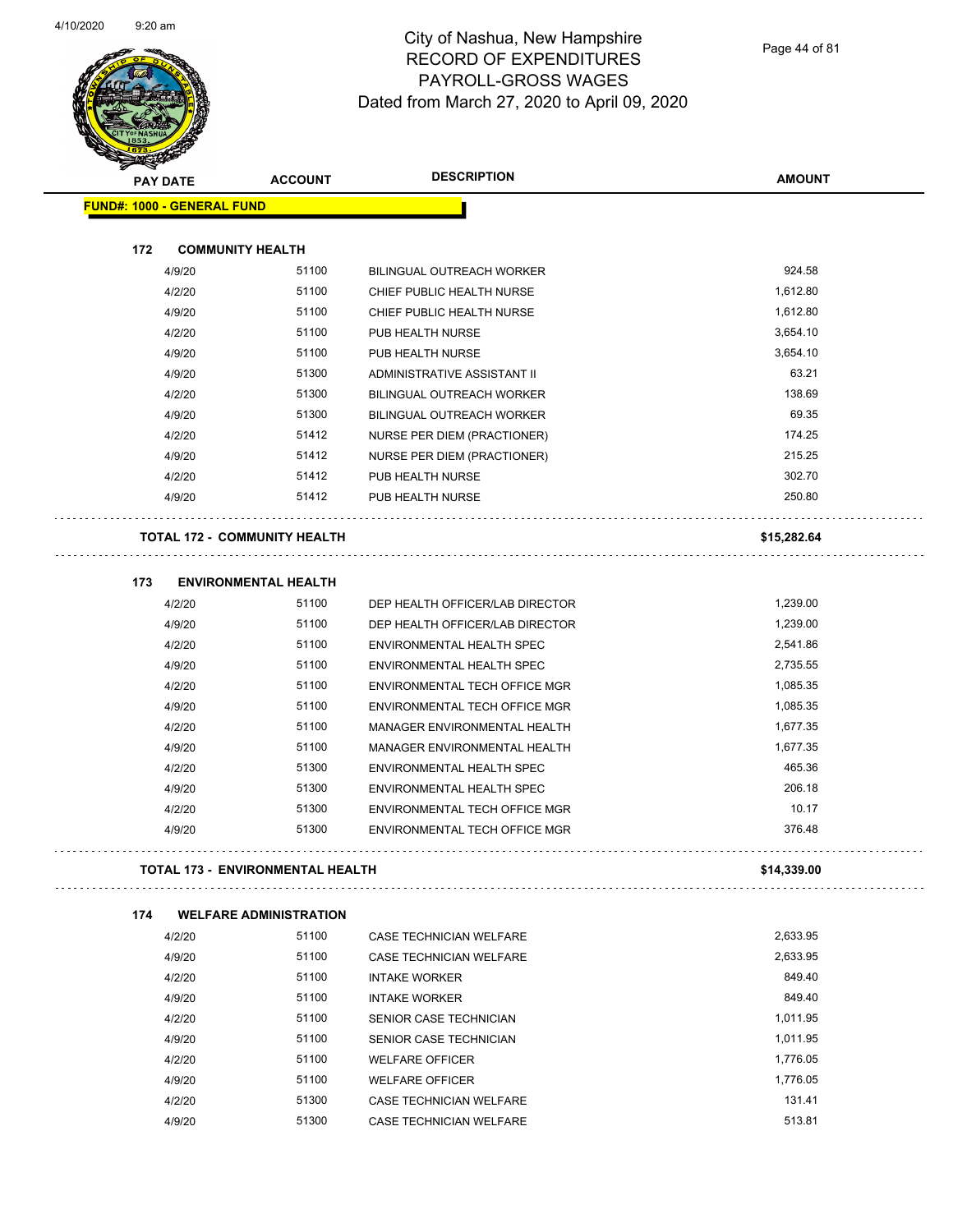Page 45 of 81

| <b>PAY DATE</b>                   | <b>ACCOUNT</b>                            | <b>DESCRIPTION</b>               | <b>AMOUNT</b> |
|-----------------------------------|-------------------------------------------|----------------------------------|---------------|
| <b>FUND#: 1000 - GENERAL FUND</b> |                                           |                                  |               |
|                                   | <b>TOTAL 174 - WELFARE ADMINISTRATION</b> |                                  | \$13,187.92   |
|                                   |                                           |                                  |               |
| 177                               | <b>PARKS &amp; RECREATION</b>             |                                  |               |
| 4/2/20                            | 51100                                     | ADMINISTRATIVE ASSISTANT II      | 860.15        |
| 4/9/20                            | 51100                                     | ADMINISTRATIVE ASSISTANT II      | 860.15        |
| 4/2/20                            | 51100                                     | EQUIPMENT OPERATOR, PARKS        | 979.60        |
| 4/9/20                            | 51100                                     | EQUIPMENT OPERATOR, PARKS        | 979.60        |
| 4/2/20                            | 51100                                     | FOREMAN LABOR PARK               | 3,973.80      |
| 4/9/20                            | 51100                                     | FOREMAN LABOR PARK               | 3,973.79      |
| 4/2/20                            | 51100                                     | <b>GROUNDSKEEPER MAINTENANCE</b> | 7,026.60      |
| 4/9/20                            | 51100                                     | <b>GROUNDSKEEPER MAINTENANCE</b> | 7,114.80      |
| 4/2/20                            | 51100                                     | <b>GROUNDSMAN I</b>              | 5,126.40      |
| 4/9/20                            | 51100                                     | <b>GROUNDSMAN I</b>              | 5,126.40      |
| 4/2/20                            | 51100                                     | <b>GROUNDSMAN II</b>             | 882.00        |
| 4/9/20                            | 51100                                     | <b>GROUNDSMAN II</b>             | 882.00        |
| 4/2/20                            | 51100                                     | <b>LEAD GROUNDSMAN</b>           | 1,981.62      |
| 4/9/20                            | 51100                                     | <b>LEAD GROUNDSMAN</b>           | 1,981.60      |
| 4/2/20                            | 51100                                     | PROGRAM COORDINATOR              | 390.90        |
| 4/9/20                            | 51100                                     | PROGRAM COORDINATOR              | 390.90        |
| 4/2/20                            | 51100                                     | RECREATION PROGRAM MANAGER       | 1,092.80      |
| 4/9/20                            | 51100                                     | RECREATION PROGRAM MANAGER       | 1,092.80      |
| 4/2/20                            | 51100                                     | STELLOS STADIUM ATTENDANT        | 979.60        |
| 4/9/20                            | 51100                                     | STELLOS STADIUM ATTENDANT        | 979.60        |
| 4/2/20                            | 51100                                     | SUPERINTENDENT OF PARKS RECR     | 1,973.35      |
| 4/9/20                            | 51100                                     | SUPERINTENDENT OF PARKS RECR     | 1,973.35      |
| 4/2/20                            | 51300                                     | <b>FOREMAN LABOR PARK</b>        | 1,142.43      |
| 4/9/20                            | 51300                                     | <b>FOREMAN LABOR PARK</b>        | 546.37        |
| 4/2/20                            | 51300                                     | GROUNDSKEEPER MAINTENANCE        | 540.44        |
| 4/9/20                            | 51300                                     | <b>GROUNDSKEEPER MAINTENANCE</b> | 77.67         |
| 4/2/20                            | 51300                                     | <b>GROUNDSMAN I</b>              | 683.42        |
| 4/9/20                            | 51300                                     | <b>GROUNDSMAN I</b>              | 63.57         |
| 4/2/20                            | 51420                                     | <b>GAME OFFICIALS</b>            | 50.00         |
|                                   |                                           |                                  |               |
|                                   | <b>TOTAL 177 - PARKS &amp; RECREATION</b> |                                  | \$53,725.71   |
|                                   |                                           |                                  |               |
| 179<br><b>LIBRARY</b><br>4/2/20   | 51100                                     | ASSISTANT DIRECTOR LIBRARY       | 1,655.50      |
|                                   | 51100                                     |                                  | 1,655.50      |
| 4/9/20                            |                                           | ASSISTANT DIRECTOR LIBRARY       |               |
| 4/2/20                            | 51100                                     | ASSISTANT LIBRARIAN CIRCULATIO   | 1,084.10      |
| 4/9/20                            | 51100                                     | ASSISTANT LIBRARIAN CIRCULATIO   | 1,084.10      |
| 4/9/20                            | 51100                                     | ASSISTANT LIBRARIAN TECH SVS     | 819.52        |
| 4/2/20                            | 51100                                     | ASSISTANT LIBRARIAN YOUTH SERV   | 868.90        |
| 4/9/20                            | 51100                                     | ASSISTANT LIBRARIAN YOUTH SERV   | 868.90        |
| 4/2/20                            | 51100                                     | <b>DIRECTOR LIBRARY</b>          | 2,210.20      |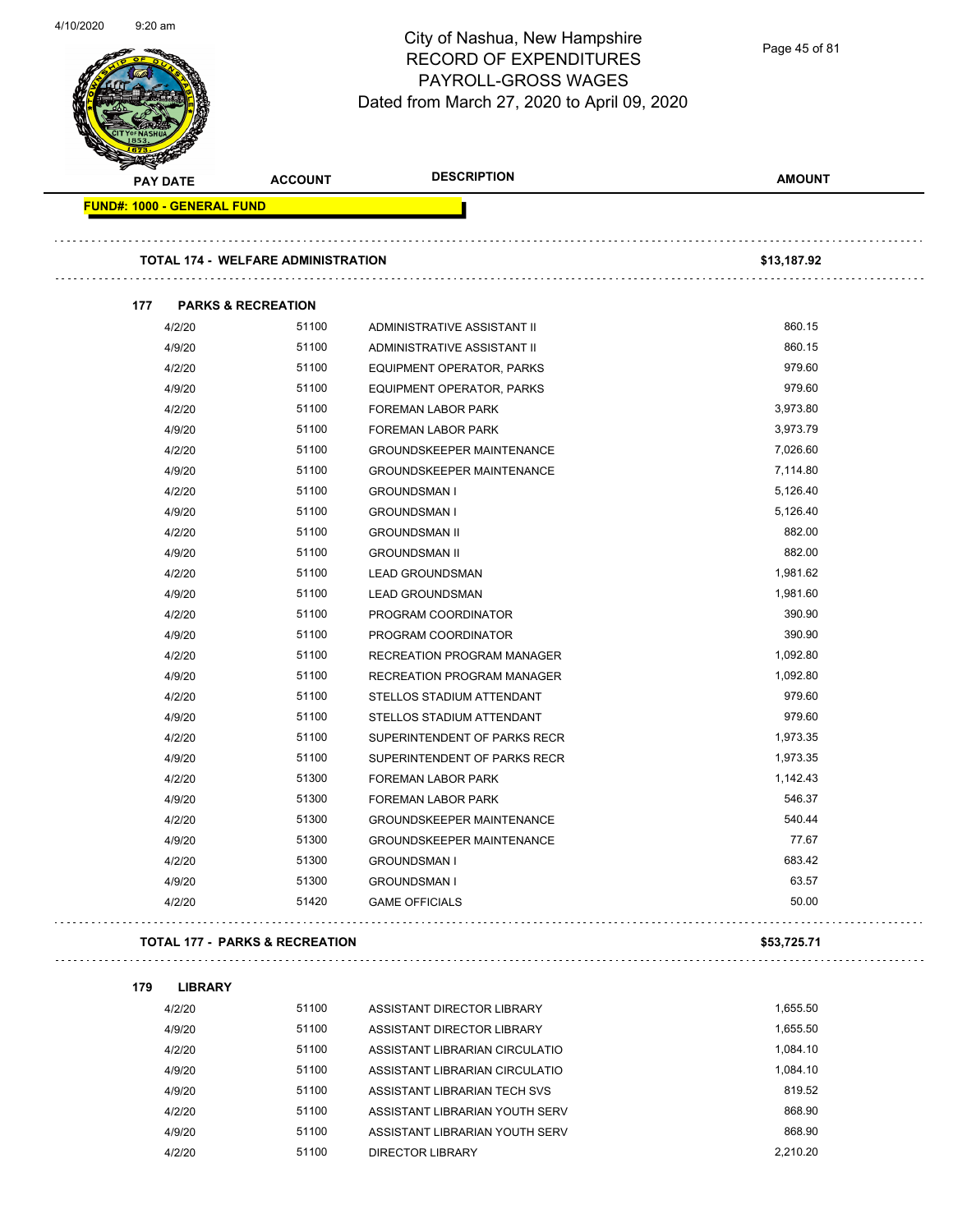

| æ.  | <b>PAY DATE</b>                   | <b>ACCOUNT</b> | <b>DESCRIPTION</b>                | <b>AMOUNT</b> |
|-----|-----------------------------------|----------------|-----------------------------------|---------------|
|     | <b>FUND#: 1000 - GENERAL FUND</b> |                |                                   |               |
|     |                                   |                |                                   |               |
| 179 | <b>LIBRARY</b>                    |                |                                   |               |
|     | 4/9/20                            | 51100          | <b>DIRECTOR LIBRARY</b>           | 2,210.20      |
|     | 4/2/20                            | 51100          | EXECUTIVE ASST OFFICE MANAGER     | 927.61        |
|     | 4/9/20                            | 51100          | EXECUTIVE ASST OFFICE MANAGER     | 927.61        |
|     | 4/2/20                            | 51100          | IT COORDINATOR                    | 962.94        |
|     | 4/9/20                            | 51100          | IT COORDINATOR                    | 962.93        |
|     | 4/2/20                            | 51100          | JANITOR                           | 552.00        |
|     | 4/9/20                            | 51100          | <b>JANITOR</b>                    | 552.00        |
|     | 4/2/20                            | 51100          | LIBRARIAN ADULT SERVICES          | 921.95        |
|     | 4/9/20                            | 51100          | LIBRARIAN ADULT SERVICES          | 921.96        |
|     | 4/2/20                            | 51100          | <b>LIBRARIAN CIRCULATION</b>      | 1,117.35      |
|     | 4/9/20                            | 51100          | <b>LIBRARIAN CIRCULATION</b>      | 1,117.36      |
|     | 4/2/20                            | 51100          | <b>LIBRARIAN OUTREACH SVS</b>     | 1,029.61      |
|     | 4/9/20                            | 51100          | LIBRARIAN OUTREACH SVS            | 1,113.09      |
|     | 4/2/20                            | 51100          | <b>LIBRARIAN TECH SERVICES</b>    | 1,155.30      |
|     | 4/9/20                            | 51100          | <b>LIBRARIAN TECH SERVICES</b>    | 1,155.30      |
|     | 4/2/20                            | 51100          | <b>LIBRARIAN YOUTH SERVICES</b>   | 1,657.93      |
|     | 4/9/20                            | 51100          | LIBRARIAN YOUTH SERVICES          | 1,657.93      |
|     | 4/2/20                            | 51100          | LIBRARY ASSISTANT CIRCULATION     | 6,267.47      |
|     | 4/9/20                            | 51100          | LIBRARY ASSISTANT CIRCULATION     | 6,714.93      |
|     | 4/2/20                            | 51100          | LIBRARY ASSISTANT MEDIA SERVIC    | 787.50        |
|     | 4/9/20                            | 51100          | LIBRARY ASSISTANT MEDIA SERVIC    | 787.50        |
|     | 4/2/20                            | 51100          | LIBRARY ASSISTANT TECH SVS        | 787.50        |
|     | 4/9/20                            | 51100          | LIBRARY ASSISTANT TECH SVS        | 787.50        |
|     | 4/2/20                            | 51100          | LIBRARY ASSISTANT YOUTH SERVIC    | 2,116.15      |
|     | 4/9/20                            | 51100          | LIBRARY ASSISTANT YOUTH SERVIC    | 2,116.15      |
|     | 4/2/20                            | 51100          | <b>MAINTENANCE SUPV</b>           | 949.45        |
|     | 4/9/20                            | 51100          | <b>MAINTENANCE SUPV</b>           | 949.45        |
|     | 4/2/20                            | 51100          | PAGE & COLLECTION COORDINATOR     | 935.80        |
|     | 4/9/20                            | 51100          | PAGE & COLLECTION COORDINATOR     | 935.80        |
|     | 4/2/20                            | 51100          | REFERENCE LIBRARIAN ADULT SERV    | 3,676.47      |
|     | 4/9/20                            | 51100          | REFERENCE LIBRARIAN ADULT SERV    | 3,319.74      |
|     | 4/2/20                            | 51100          | REFERENCE LIBRARIAN TECH SVS      | 842.50        |
|     | 4/9/20                            | 51100          | REFERENCE LIBRARIAN TECH SVS      | 842.50        |
|     | 4/2/20                            | 51100          | <b>SECURITY LIBRARY</b>           | 660.00        |
|     | 4/9/20                            | 51100          | <b>SECURITY LIBRARY</b>           | 660.00        |
|     | 4/2/20                            | 51200          | <b>JANITOR</b>                    | 255.35        |
|     | 4/9/20                            | 51200          | JANITOR                           | 255.35        |
|     | 4/2/20                            | 51200          | LIBRARY ASSISTANT TECH SVS        | 462.90        |
|     | 4/9/20                            | 51200          | <b>LIBRARY ASSISTANT TECH SVS</b> | 462.90        |
|     | 4/2/20                            | 51200          | <b>LIBRARY PAGE</b>               | 1,164.50      |
|     | 4/9/20                            | 51200          | <b>LIBRARY PAGE</b>               | 1,265.38      |
|     | 4/2/20                            | 51200          | REFERENCE LIBRARIAN ADULT SERV    | 482.76        |
|     | 4/9/20                            | 51200          | REFERENCE LIBRARIAN ADULT SERV    | 482.76        |
|     | 4/2/20                            | 51200          | <b>SECURITY LIBRARY</b>           | 398.39        |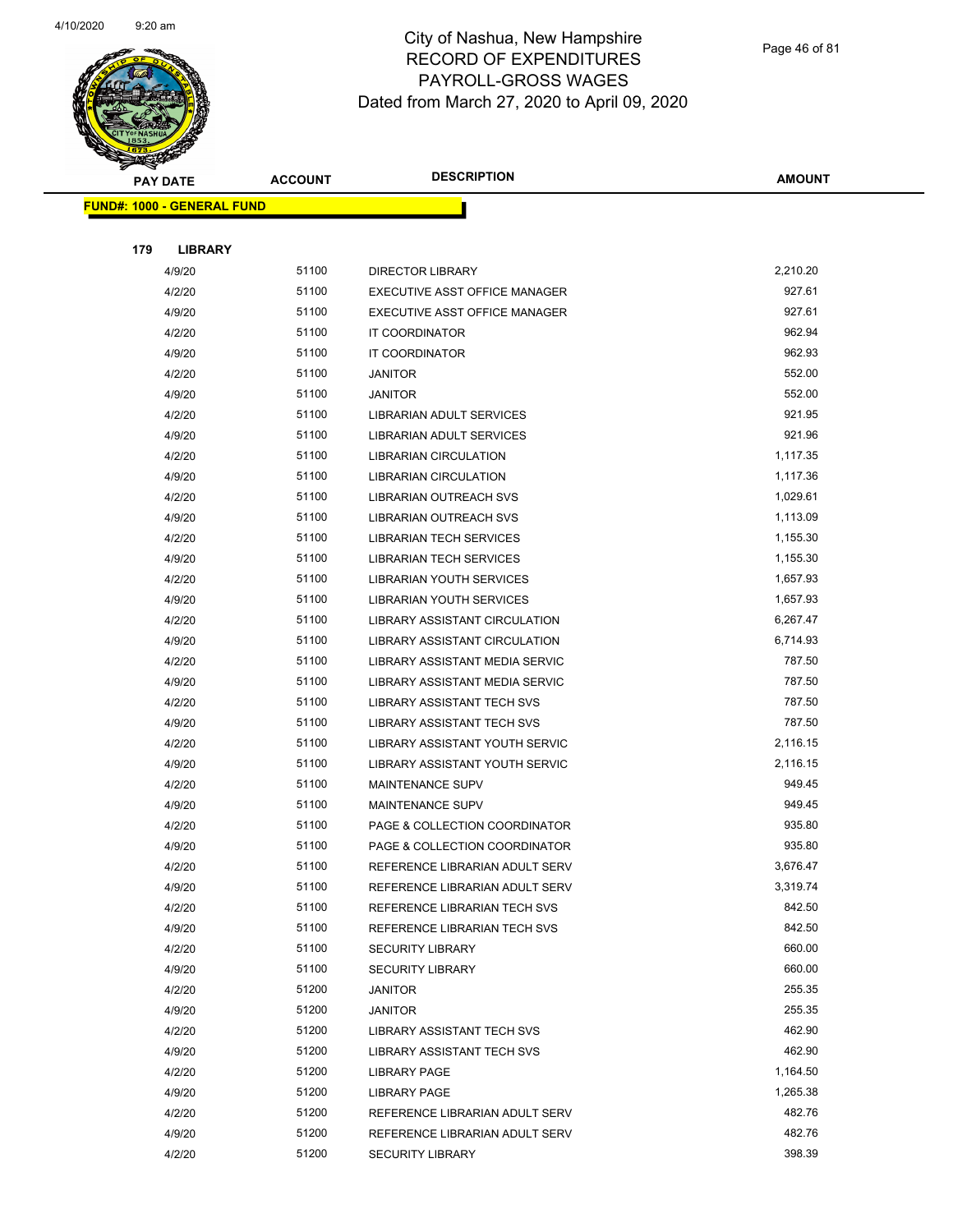

Page 47 of 81

|     | <b>PAY DATE</b>                          | <b>ACCOUNT</b>               | <b>DESCRIPTION</b>                                     | <b>AMOUNT</b>    |
|-----|------------------------------------------|------------------------------|--------------------------------------------------------|------------------|
|     | <b>FUND#: 1000 - GENERAL FUND</b>        |                              |                                                        |                  |
| 179 | <b>LIBRARY</b>                           |                              |                                                        |                  |
|     | 4/9/20                                   | 51200                        | <b>SECURITY LIBRARY</b>                                | 398.39           |
|     | 4/2/20                                   | 51300                        | <b>LIBRARIAN OUTREACH SVS</b>                          | 125.22           |
|     | <b>TOTAL 179 - LIBRARY</b>               |                              |                                                        | \$69,080.10      |
| 181 |                                          | <b>COMMUNITY DEVELOPMENT</b> |                                                        |                  |
|     | 4/2/20                                   | 51100                        | ADMINISTRATIVE ASSISTANT II                            | 786.85           |
|     | 4/9/20                                   | 51100                        | ADMINISTRATIVE ASSISTANT II                            | 786.82           |
|     | 4/2/20                                   | 51100                        | DIRECTOR COMMUNITY DEVELOPMENT                         | 2,427.25         |
|     | 4/9/20                                   | 51100                        | DIRECTOR COMMUNITY DEVELOPMENT                         | 2,427.25         |
|     | 4/2/20                                   | 51100                        | <b>TRANSPORTATION PLANNER</b>                          | 1,313.35         |
|     | 4/9/20                                   | 51100                        | <b>TRANSPORTATION PLANNER</b>                          | 1,313.35         |
|     | 4/2/20                                   | 51100                        | <b>WATERWAYS MANAGER</b>                               | 1,612.80         |
|     | 4/9/20                                   | 51100                        | <b>WATERWAYS MANAGER</b>                               | 1,612.80         |
|     | 4/2/20                                   | 51200                        | ADMINISTRATIVE ASSISTANT I                             | 390.64           |
|     | 4/9/20                                   | 51200                        | ADMINISTRATIVE ASSISTANT I                             | 390.64           |
|     | 4/2/20                                   | 51400                        | <b>INTERN</b>                                          | 100.00           |
|     | 4/9/20                                   | 51400                        | <b>INTERN</b>                                          | 100.00           |
|     | <b>TOTAL 181 - COMMUNITY DEVELOPMENT</b> |                              |                                                        | \$13,261.75      |
| 182 | <b>PLANNING AND ZONING</b>               |                              |                                                        |                  |
|     | 4/2/20                                   | 51100                        | <b>COMMUNICATION SPEC</b>                              | 57.00            |
|     | 4/9/20                                   | 51100                        | <b>COMMUNICATION SPEC</b>                              | 57.00            |
|     | 4/2/20                                   | 51100                        | DEPARTMENT COORDINATOR                                 | 1,048.50         |
|     | 4/9/20                                   | 51100                        | DEPARTMENT COORDINATOR                                 | 1,048.53         |
|     | 4/2/20                                   | 51100                        | <b>DEPUTY PLANNING MANAGER</b>                         | 2,861.15         |
|     | 4/9/20                                   | 51100                        | DEPUTY PLANNING MANAGER                                | 2,861.15         |
|     | 4/2/20                                   | 51100                        | PLANNER I                                              | 1,918.15         |
|     |                                          |                              | PLANNER I                                              |                  |
|     |                                          |                              |                                                        |                  |
|     | 4/9/20                                   | 51100                        |                                                        | 1,918.15         |
|     | 4/2/20<br>4/9/20                         | 51100<br>51100               | ZONING COORDINATOR<br>ZONING COORDINATOR               | 839.34<br>839.32 |
|     | <b>TOTAL 182 - PLANNING AND ZONING</b>   |                              |                                                        | \$13,448.29      |
| 183 |                                          | <b>ECONOMIC DEVELOPMENT</b>  |                                                        |                  |
|     | 4/2/20                                   | 51100                        | DWNTWN SPCLST & OED PGRM COOR                          | 920.90           |
|     | 4/9/20                                   | 51100                        | DWNTWN SPCLST & OED PGRM COOR                          | 920.90           |
|     |                                          | 51100                        |                                                        | 2,202.85         |
|     | 4/2/20<br>4/9/20                         | 51100                        | ECONOMIC DEV DIRECTOR                                  | 2,202.85         |
|     | 4/2/20                                   | 51100                        | ECONOMIC DEV DIRECTOR<br>HUNT MEMORIAL BLDG & ARTS ADM | 394.20           |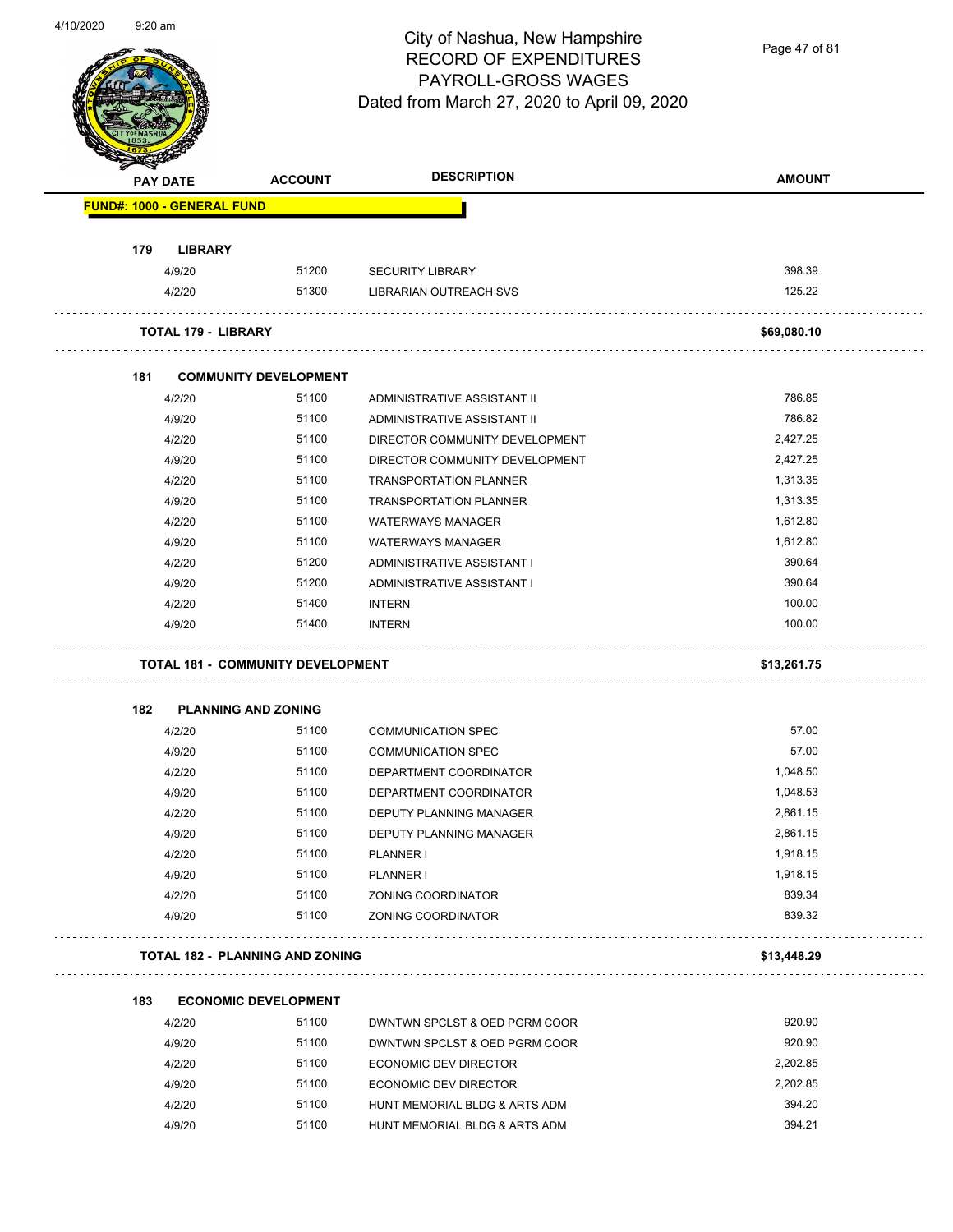Page 48 of 81

| 191 | <b>FUND#: 1000 - GENERAL FUND</b><br><b>TOTAL 183 - ECONOMIC DEVELOPMENT</b><br><b>SCHOOL</b><br>4/9/20<br>51100<br>51100<br>4/2/20<br>51100<br>4/9/20<br>51100<br>4/9/20<br>4/9/20<br>51100<br>51100<br>4/9/20 | 21 CENTURY COORDINATOR<br><b>7PAR CTE NHN</b><br><b>7PAR CTE NHN</b><br>ASSISTANT DIRECTOR BUSINESS | \$7,035.91<br>2,380.06<br>445.94<br>445.94 |
|-----|-----------------------------------------------------------------------------------------------------------------------------------------------------------------------------------------------------------------|-----------------------------------------------------------------------------------------------------|--------------------------------------------|
|     |                                                                                                                                                                                                                 |                                                                                                     |                                            |
|     |                                                                                                                                                                                                                 |                                                                                                     |                                            |
|     |                                                                                                                                                                                                                 |                                                                                                     |                                            |
|     |                                                                                                                                                                                                                 |                                                                                                     |                                            |
|     |                                                                                                                                                                                                                 |                                                                                                     |                                            |
|     |                                                                                                                                                                                                                 |                                                                                                     |                                            |
|     |                                                                                                                                                                                                                 |                                                                                                     |                                            |
|     |                                                                                                                                                                                                                 |                                                                                                     | 3,219.60                                   |
|     |                                                                                                                                                                                                                 | ASSISTANT PRINCIPAL AMH                                                                             | 1,581.72                                   |
|     |                                                                                                                                                                                                                 | ASSISTANT PRINCIPAL BIC                                                                             | 2,875.00                                   |
|     | 51100<br>4/9/20                                                                                                                                                                                                 | ASSISTANT PRINCIPAL BIR                                                                             | 1,509.61                                   |
|     | 51100<br>4/9/20                                                                                                                                                                                                 | ASSISTANT PRINCIPAL BRO                                                                             | 3,357.70                                   |
|     | 51100<br>4/9/20                                                                                                                                                                                                 | ASSISTANT PRINCIPAL CHARL                                                                           | 3,292.96                                   |
|     | 51100<br>4/9/20                                                                                                                                                                                                 | ASSISTANT PRINCIPAL DR CRSP                                                                         | 1,646.48                                   |
|     | 4/9/20<br>51100                                                                                                                                                                                                 | ASSISTANT PRINCIPAL ELM                                                                             | 6,769.24                                   |
|     | 51100<br>4/9/20                                                                                                                                                                                                 | ASSISTANT PRINCIPAL FES                                                                             | 2,875.00                                   |
|     | 51100<br>4/9/20                                                                                                                                                                                                 | ASSISTANT PRINCIPAL FMS                                                                             | 3,288.49                                   |
|     | 51100<br>4/9/20                                                                                                                                                                                                 | ASSISTANT PRINCIPAL LEDGE                                                                           | 3,292.94                                   |
|     | 4/9/20<br>51100                                                                                                                                                                                                 | ASSISTANT PRINCIPAL MDE                                                                             | 3,115.39                                   |
|     | 4/9/20<br>51100                                                                                                                                                                                                 | ASSISTANT PRINCIPAL MTP                                                                             | 1,437.50                                   |
|     | 51100<br>4/9/20                                                                                                                                                                                                 | ASSISTANT PRINCIPAL NHN                                                                             | 13,806.42                                  |
|     | 51100<br>4/9/20                                                                                                                                                                                                 | ASSISTANT PRINCIPAL NHS                                                                             | 13,884.62                                  |
|     | 51100<br>4/9/20                                                                                                                                                                                                 | ASSISTANT PRINCIPAL SHE                                                                             | 1,461.55                                   |
|     | 51100<br>4/9/20                                                                                                                                                                                                 | ASSISTANT SUPERINTENDENT                                                                            | 9,051.62                                   |
|     | 4/9/20<br>51100                                                                                                                                                                                                 | ASST DIRECTOR PLANT OPS                                                                             | 4,913.30                                   |
|     | 4/9/20<br>51100                                                                                                                                                                                                 | <b>ASST DIRECTOR SPED</b>                                                                           | 6,623.10                                   |
|     | 51100<br>4/9/20                                                                                                                                                                                                 | ASST SYSTEMS ADMIN FULL YEAR                                                                        | 17,537.60                                  |
|     | 51100<br>4/9/20                                                                                                                                                                                                 | ATTENDANCE OFFICER                                                                                  | 2,543.79                                   |
|     | 51100<br>4/9/20                                                                                                                                                                                                 | BRENTWOOD COORDINATOR                                                                               | 2,779.29                                   |
|     | 4/9/20<br>51100                                                                                                                                                                                                 | CAREER CENTER COORD NHS                                                                             | 1,557.20                                   |
|     | 51100<br>4/9/20                                                                                                                                                                                                 | CHIEF OPERATING OFFICER                                                                             | 4,431.80                                   |
|     | 51100<br>4/2/20                                                                                                                                                                                                 | CLERICAL ACADEMY NHN                                                                                | 3,269.94                                   |
|     | 51100<br>4/9/20                                                                                                                                                                                                 | CLERICAL ACADEMY NHN                                                                                | 3,130.89                                   |
|     | 51100<br>4/2/20                                                                                                                                                                                                 | CLERICAL ACADEMY NHS                                                                                | 3,093.76                                   |
|     | 4/9/20<br>51100                                                                                                                                                                                                 | CLERICAL ACADEMY NHS                                                                                | 3,093.76                                   |
|     | 4/2/20<br>51100                                                                                                                                                                                                 | <b>CLERICAL ASST SUPER SUP</b>                                                                      | 1,423.21                                   |
|     | 51100<br>4/9/20                                                                                                                                                                                                 | <b>CLERICAL ASST SUPER SUP</b>                                                                      | 1,423.21                                   |
|     | 51100<br>4/2/20                                                                                                                                                                                                 | CLERICAL ATHLETIC NHN                                                                               | 815.63                                     |
|     | 51100<br>4/9/20                                                                                                                                                                                                 | CLERICAL ATHLETIC NHN                                                                               | 815.63                                     |
|     | 4/2/20<br>51100                                                                                                                                                                                                 | CLERICAL ATHLETIC NHS                                                                               | 731.25                                     |
|     | 51100<br>4/9/20                                                                                                                                                                                                 | <b>CLERICAL ATHLETIC NHS</b>                                                                        | 731.25                                     |
|     | 51100<br>4/2/20                                                                                                                                                                                                 | <b>CLERICAL BUSINESS</b>                                                                            | 3,319.18                                   |
|     | 51100<br>4/9/20                                                                                                                                                                                                 | <b>CLERICAL BUSINESS</b>                                                                            | 3,319.17                                   |
|     | 51100<br>4/2/20                                                                                                                                                                                                 | CLERICAL CHIEF OP OFFICER SUP                                                                       | 756.68                                     |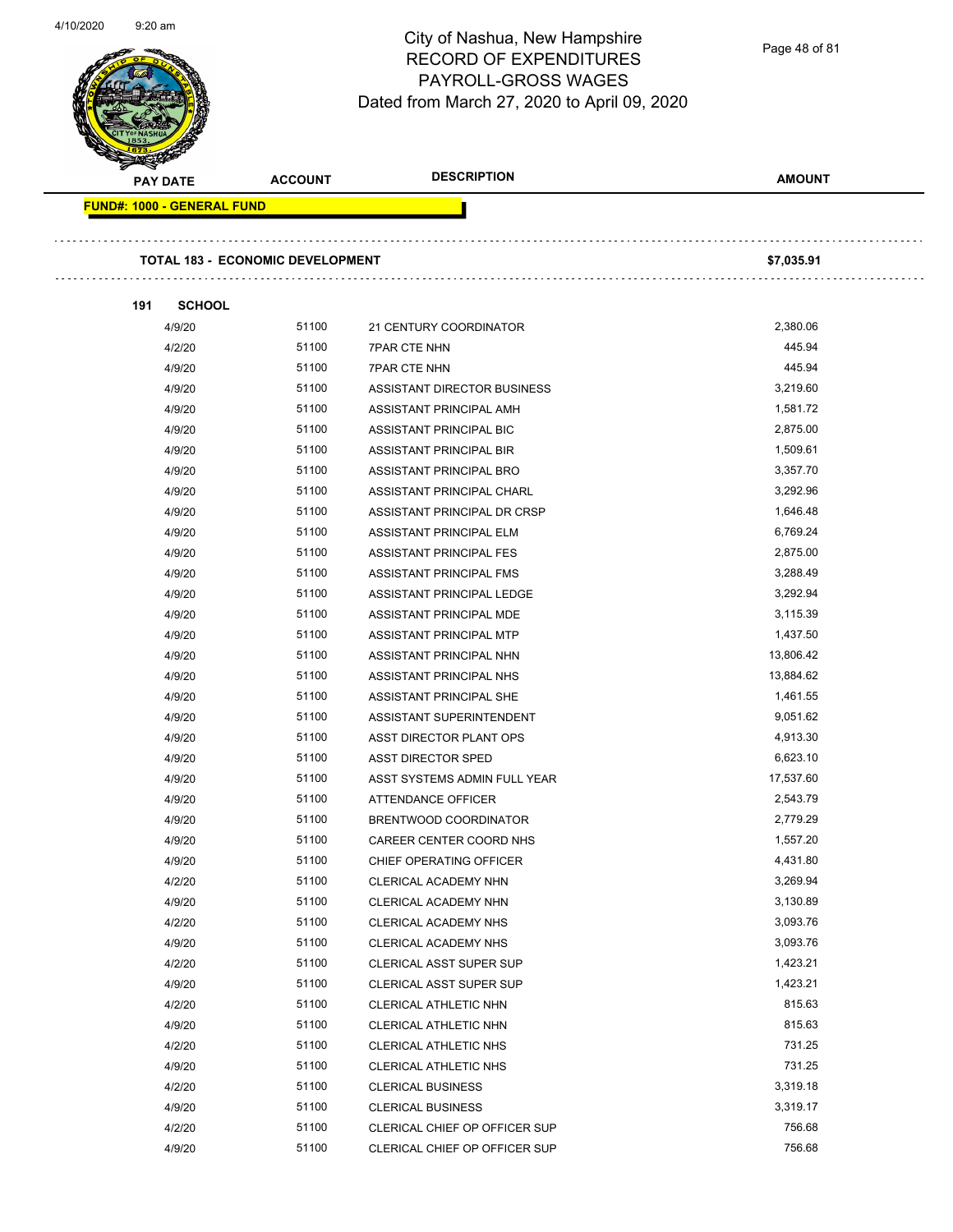

Page 49 of 81

|     | <b>PAY DATE</b>                   | <b>ACCOUNT</b> | <b>DESCRIPTION</b>              | <b>AMOUNT</b> |
|-----|-----------------------------------|----------------|---------------------------------|---------------|
|     | <b>FUND#: 1000 - GENERAL FUND</b> |                |                                 |               |
|     |                                   |                |                                 |               |
| 191 | <b>SCHOOL</b>                     |                |                                 |               |
|     | 4/2/20                            | 51100          | CLERICAL CTE NHN                | 695.25        |
|     | 4/9/20                            | 51100          | CLERICAL CTE NHN                | 695.25        |
|     | 4/2/20                            | 51100          | <b>CLERICAL CTE NHS</b>         | 695.25        |
|     | 4/9/20                            | 51100          | <b>CLERICAL CTE NHS</b>         | 695.25        |
|     | 4/2/20                            | 51100          | <b>CLERICAL GUIDANCE ELM</b>    | 695.25        |
|     | 4/9/20                            | 51100          | <b>CLERICAL GUIDANCE ELM</b>    | 695.25        |
|     | 4/2/20                            | 51100          | CLERICAL GUIDANCE NHN           | 2,206.13      |
|     | 4/9/20                            | 51100          | CLERICAL GUIDANCE NHN           | 2,067.08      |
|     | 4/2/20                            | 51100          | <b>CLERICAL GUIDANCE NHS</b>    | 2,034.00      |
|     | 4/9/20                            | 51100          | CLERICAL GUIDANCE NHS           | 2,034.00      |
|     | 4/2/20                            | 51100          | <b>CLERICAL HUMAN RESOURCES</b> | 1,566.00      |
|     | 4/9/20                            | 51100          | <b>CLERICAL HUMAN RESOURCES</b> | 1,615.26      |
|     | 4/2/20                            | 51100          | <b>CLERICAL PAYROLL SUP</b>     | 1,532.30      |
|     | 4/9/20                            | 51100          | <b>CLERICAL PAYROLL SUP</b>     | 1,532.29      |
|     | 4/2/20                            | 51100          | <b>CLERICAL PLANT OPS</b>       | 766.15        |
|     | 4/9/20                            | 51100          | <b>CLERICAL PLANT OPS</b>       | 766.15        |
|     | 4/2/20                            | 51100          | <b>CLERICAL PRINCIPAL AMH</b>   | 1,497.38      |
|     | 4/9/20                            | 51100          | <b>CLERICAL PRINCIPAL AMH</b>   | 1,497.38      |
|     | 4/2/20                            | 51100          | <b>CLERICAL PRINCIPAL BIC</b>   | 1,546.88      |
|     | 4/9/20                            | 51100          | CLERICAL PRINCIPAL BIC          | 1,546.88      |
|     | 4/2/20                            | 51100          | <b>CLERICAL PRINCIPAL BIR</b>   | 1,631.26      |
|     | 4/9/20                            | 51100          | <b>CLERICAL PRINCIPAL BIR</b>   | 1,631.26      |
|     | 4/2/20                            | 51100          | <b>CLERICAL PRINCIPAL BRO</b>   | 1,546.88      |
|     | 4/9/20                            | 51100          | <b>CLERICAL PRINCIPAL BRO</b>   | 1,546.88      |
|     | 4/2/20                            | 51100          | CLERICAL PRINCIPAL CHA          | 1,532.26      |
|     | 4/9/20                            | 51100          | CLERICAL PRINCIPAL CHA          | 1,532.26      |
|     | 4/2/20                            | 51100          | <b>CLERICAL PRINCIPAL DRC</b>   | 1,499.63      |
|     | 4/9/20                            | 51100          | CLERICAL PRINCIPAL DRC          | 1,499.63      |
|     | 4/2/20                            | 51100          | <b>CLERICAL PRINCIPAL ELM</b>   | 2,795.18      |
|     | 4/9/20                            | 51100          | CLERICAL PRINCIPAL ELM          | 2,795.18      |
|     | 4/2/20                            | 51100          | <b>CLERICAL PRINCIPAL FES</b>   | 1,499.63      |
|     | 4/9/20                            | 51100          | <b>CLERICAL PRINCIPAL FES</b>   | 1,499.63      |
|     | 4/2/20                            | 51100          | <b>CLERICAL PRINCIPAL FMS</b>   | 2,351.26      |
|     | 4/9/20                            | 51100          | <b>CLERICAL PRINCIPAL FMS</b>   | 2,351.26      |
|     | 4/2/20                            | 51100          | <b>CLERICAL PRINCIPAL LDG</b>   | 1,461.38      |
|     | 4/9/20                            | 51100          | CLERICAL PRINCIPAL LDG          | 1,461.38      |
|     | 4/2/20                            | 51100          | CLERICAL PRINCIPAL MDE          | 1,570.51      |
|     | 4/9/20                            | 51100          | CLERICAL PRINCIPAL MDE          | 1,570.51      |
|     | 4/2/20                            | 51100          | <b>CLERICAL PRINCIPAL MTP</b>   | 1,535.63      |
|     | 4/9/20                            | 51100          | CLERICAL PRINCIPAL MTP          | 1,535.63      |
|     | 4/2/20                            | 51100          | CLERICAL PRINCIPAL NHN          | 2,192.63      |
|     | 4/9/20                            | 51100          | CLERICAL PRINCIPAL NHN          | 2,192.63      |
|     | 4/2/20                            | 51100          | CLERICAL PRINCIPAL NHS          | 2,175.00      |
|     | 4/9/20                            | 51100          | <b>CLERICAL PRINCIPAL NHS</b>   | 2,175.00      |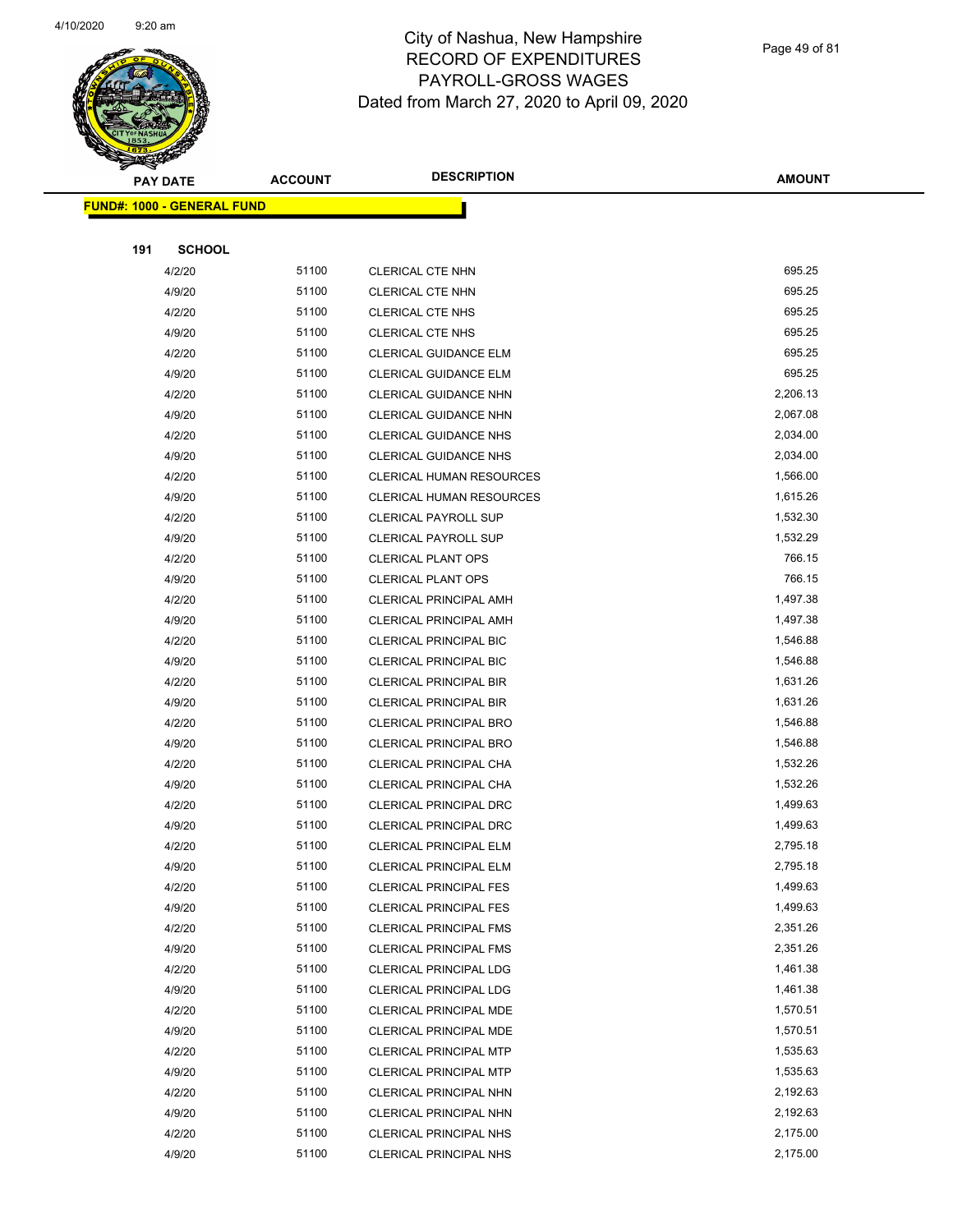

Page 50 of 81

|     | <b>PAY DATE</b>                   | <b>ACCOUNT</b> | <b>DESCRIPTION</b>                  |               |
|-----|-----------------------------------|----------------|-------------------------------------|---------------|
|     |                                   |                |                                     | <b>AMOUNT</b> |
|     | <b>FUND#: 1000 - GENERAL FUND</b> |                |                                     |               |
|     |                                   |                |                                     |               |
| 191 | <b>SCHOOL</b>                     |                |                                     |               |
|     | 4/2/20                            | 51100          | CLERICAL PRINCIPAL NSE              | 1,510.88      |
|     | 4/9/20                            | 51100          | <b>CLERICAL PRINCIPAL NSE</b>       | 1,510.88      |
|     | 4/2/20                            | 51100          | <b>CLERICAL PRINCIPAL PMS</b>       | 1,426.50      |
|     | 4/9/20                            | 51100          | <b>CLERICAL PRINCIPAL PMS</b>       | 1,426.50      |
|     | 4/2/20                            | 51100          | <b>CLERICAL PRINCIPAL SHE</b>       | 1,546.88      |
|     | 4/9/20                            | 51100          | CLERICAL PRINCIPAL SHE              | 1,546.88      |
|     | 4/2/20                            | 51100          | CLERICAL RECEPTIONIST NHN           | 815.63        |
|     | 4/9/20                            | 51100          | CLERICAL RECEPTIONIST NHN           | 815.63        |
|     | 4/2/20                            | 51100          | CLERICAL RECEPTIONIST NHS           | 695.25        |
|     | 4/9/20                            | 51100          | CLERICAL RECEPTIONIST NHS           | 695.25        |
|     | 4/2/20                            | 51100          | CLERICAL SPECIAL ED NHN             | 731.25        |
|     | 4/9/20                            | 51100          | CLERICAL SPECIAL ED NHN             | 731.25        |
|     | 4/2/20                            | 51100          | CLERICAL SPECIAL ED NHS             | 731.25        |
|     | 4/9/20                            | 51100          | CLERICAL SPECIAL ED NHS             | 731.25        |
|     | 4/2/20                            | 51100          | CLERICAL SPECIAL ED SUP             | 1,426.50      |
|     | 4/9/20                            | 51100          | CLERICAL SPECIAL ED SUP             | 1,426.50      |
|     | 4/2/20                            | 51100          | <b>CLERICAL STUDENT SERV SUP</b>    | 843.32        |
|     | 4/9/20                            | 51100          | <b>CLERICAL STUDENT SERV SUP</b>    | 843.32        |
|     | 4/2/20                            | 51100          | CLERICAL SUPERINTENDANT HRLY        | 799.12        |
|     | 4/9/20                            | 51100          | <b>CLERICAL SUPERINTENDANT HRLY</b> | 799.11        |
|     | 4/9/20                            | 51100          | <b>CLERICAL SUPERINTENDANT SUP</b>  | 1,894.52      |
|     | 4/2/20                            | 51100          | <b>CUSTODIAN AMH</b>                | 1,457.03      |
|     | 4/9/20                            | 51100          | <b>CUSTODIAN AMH</b>                | 1,192.12      |
|     | 4/2/20                            | 51100          | <b>CUSTODIAN ASST HEAD ELM</b>      | 832.40        |
|     | 4/9/20                            | 51100          | <b>CUSTODIAN ASST HEAD ELM</b>      | 832.40        |
|     | 4/2/20                            | 51100          | <b>CUSTODIAN ASST HEAD FMS</b>      | 338.15        |
|     | 4/9/20                            | 51100          | <b>CUSTODIAN ASST HEAD FMS</b>      | 338.15        |
|     | 4/2/20                            | 51100          | <b>CUSTODIAN ASST HEAD NHN</b>      | 1,672.81      |
|     | 4/9/20                            | 51100          | CUSTODIAN ASST HEAD NHN             | 1,672.81      |
|     | 4/2/20                            | 51100          | <b>CUSTODIAN ASST HEAD NHS</b>      | 1,672.81      |
|     | 4/9/20                            | 51100          | <b>CUSTODIAN ASST HEAD NHS</b>      | 1,672.82      |
|     | 4/2/20                            | 51100          | <b>CUSTODIAN ASST HEAD PMS</b>      | 832.40        |
|     | 4/9/20                            | 51100          | <b>CUSTODIAN ASST HEAD PMS</b>      | 832.40        |
|     | 4/2/20                            | 51100          | <b>CUSTODIAN BIC</b>                | 730.80        |
|     | 4/9/20                            | 51100          | <b>CUSTODIAN BIC</b>                | 1,213.15      |
|     | 4/2/20                            | 51100          | <b>CUSTODIAN BIR</b>                | 730.80        |
|     | 4/9/20                            | 51100          | <b>CUSTODIAN BIR</b>                | 730.80        |
|     | 4/2/20                            | 51100          | <b>CUSTODIAN BRO</b>                | 730.80        |
|     | 4/9/20                            | 51100          | <b>CUSTODIAN BRO</b>                | 730.80        |
|     | 4/2/20                            | 51100          | <b>CUSTODIAN CHA</b>                | 1,461.61      |
|     | 4/9/20                            | 51100          | <b>CUSTODIAN CHA</b>                | 1,457.03      |
|     | 4/2/20                            | 51100          | <b>CUSTODIAN DRC</b>                | 1,027.70      |
|     | 4/9/20                            | 51100          | <b>CUSTODIAN DRC</b>                | 1,027.70      |
|     | 4/2/20                            | 51100          | <b>CUSTODIAN ELM</b>                | 5,210.00      |
|     |                                   |                |                                     |               |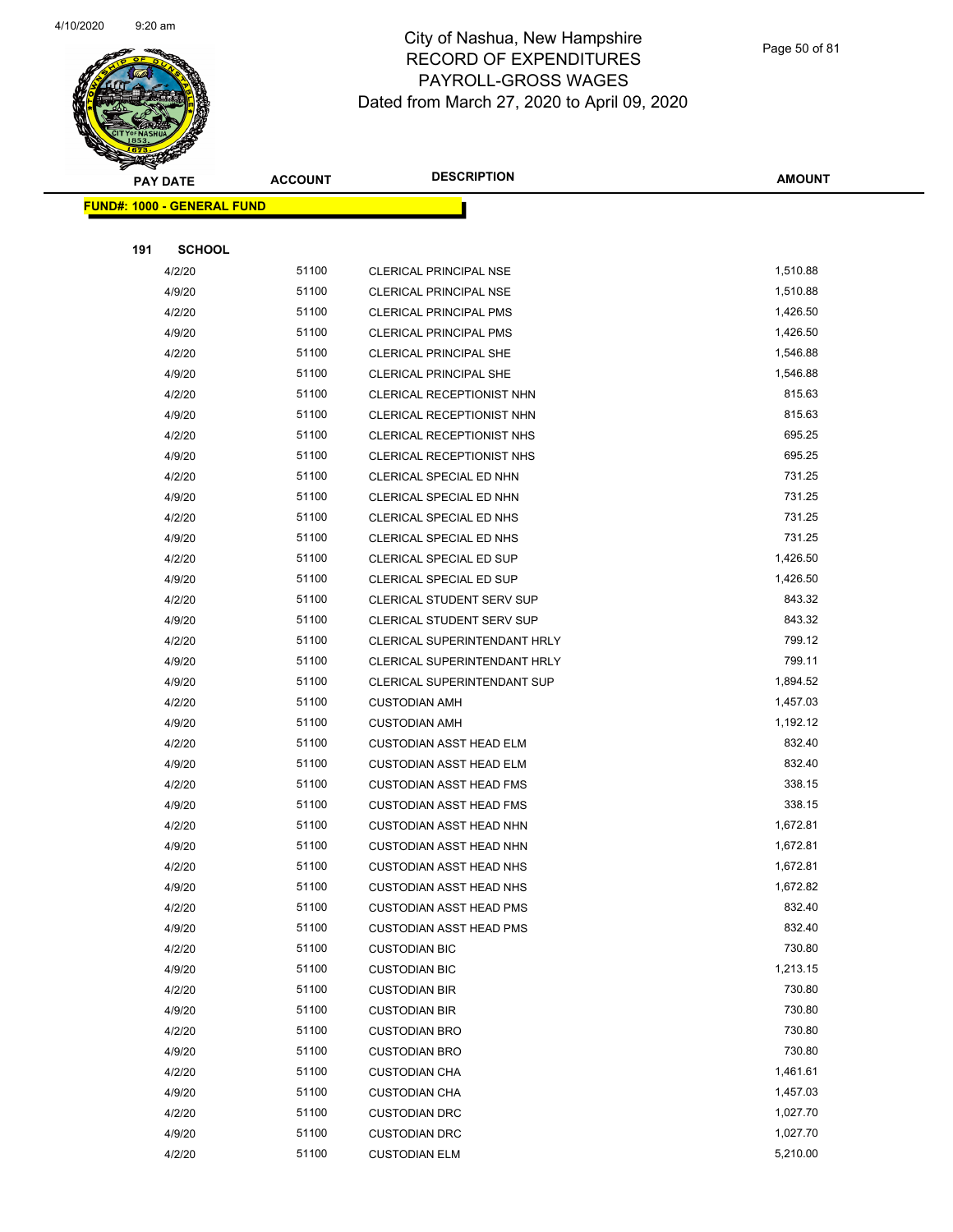

|     | <b>PAY DATE</b>                    | <b>ACCOUNT</b> | <b>DESCRIPTION</b>        | <b>AMOUNT</b> |
|-----|------------------------------------|----------------|---------------------------|---------------|
|     | <u> FUND#: 1000 - GENERAL FUND</u> |                |                           |               |
|     |                                    |                |                           |               |
| 191 | <b>SCHOOL</b>                      |                |                           |               |
|     | 4/9/20                             | 51100          | <b>CUSTODIAN ELM</b>      | 4,881.14      |
|     | 4/2/20                             | 51100          | <b>CUSTODIAN FES</b>      | 1,461.61      |
|     | 4/9/20                             | 51100          | <b>CUSTODIAN FES</b>      | 1,461.60      |
|     | 4/2/20                             | 51100          | <b>CUSTODIAN FMS</b>      | 2,923.21      |
|     | 4/9/20                             | 51100          | <b>CUSTODIAN FMS</b>      | 2,923.21      |
|     | 4/2/20                             | 51100          | <b>CUSTODIAN HEAD AMH</b> | 832.40        |
|     | 4/9/20                             | 51100          | <b>CUSTODIAN HEAD AMH</b> | 832.40        |
|     | 4/2/20                             | 51100          | <b>CUSTODIAN HEAD BIC</b> | 832.40        |
|     | 4/9/20                             | 51100          | <b>CUSTODIAN HEAD BIC</b> | 832.40        |
|     | 4/2/20                             | 51100          | <b>CUSTODIAN HEAD BIR</b> | 832.40        |
|     | 4/9/20                             | 51100          | <b>CUSTODIAN HEAD BIR</b> | 832.40        |
|     | 4/2/20                             | 51100          | <b>CUSTODIAN HEAD BRO</b> | 832.40        |
|     | 4/9/20                             | 51100          | <b>CUSTODIAN HEAD BRO</b> | 832.40        |
|     | 4/2/20                             | 51100          | <b>CUSTODIAN HEAD CHA</b> | 832.40        |
|     | 4/9/20                             | 51100          | <b>CUSTODIAN HEAD CHA</b> | 832.40        |
|     | 4/2/20                             | 51100          | <b>CUSTODIAN HEAD DRC</b> | 832.40        |
|     | 4/9/20                             | 51100          | <b>CUSTODIAN HEAD DRC</b> | 832.40        |
|     | 4/2/20                             | 51100          | <b>CUSTODIAN HEAD ELM</b> | 986.40        |
|     | 4/9/20                             | 51100          | <b>CUSTODIAN HEAD ELM</b> | 986.40        |
|     | 4/2/20                             | 51100          | <b>CUSTODIAN HEAD FES</b> | 832.40        |
|     | 4/9/20                             | 51100          | <b>CUSTODIAN HEAD FES</b> | 832.40        |
|     | 4/2/20                             | 51100          | <b>CUSTODIAN HEAD FMS</b> | 986.40        |
|     | 4/9/20                             | 51100          | <b>CUSTODIAN HEAD FMS</b> | 986.40        |
|     | 4/2/20                             | 51100          | <b>CUSTODIAN HEAD LDG</b> | 832.40        |
|     | 4/9/20                             | 51100          | <b>CUSTODIAN HEAD LDG</b> | 832.40        |
|     | 4/2/20                             | 51100          | <b>CUSTODIAN HEAD MDE</b> | 832.40        |
|     | 4/9/20                             | 51100          | <b>CUSTODIAN HEAD MDE</b> | 832.40        |
|     | 4/2/20                             | 51100          | <b>CUSTODIAN HEAD MTP</b> | 832.41        |
|     | 4/9/20                             | 51100          | <b>CUSTODIAN HEAD MTP</b> | 832.40        |
|     | 4/2/20                             | 51100          | <b>CUSTODIAN HEAD NHN</b> | 992.00        |
|     | 4/9/20                             | 51100          | <b>CUSTODIAN HEAD NHN</b> | 992.00        |
|     | 4/2/20                             | 51100          | <b>CUSTODIAN HEAD NHS</b> | 992.00        |
|     | 4/9/20                             | 51100          | <b>CUSTODIAN HEAD NHS</b> | 992.00        |
|     | 4/2/20                             | 51100          | <b>CUSTODIAN HEAD NSE</b> | 832.40        |
|     | 4/9/20                             | 51100          | <b>CUSTODIAN HEAD NSE</b> | 832.40        |
|     | 4/2/20                             | 51100          | <b>CUSTODIAN HEAD PMS</b> | 986.40        |
|     | 4/9/20                             | 51100          | <b>CUSTODIAN HEAD PMS</b> | 986.40        |
|     | 4/2/20                             | 51100          | <b>CUSTODIAN HEAD SHE</b> | 832.40        |
|     | 4/9/20                             | 51100          | <b>CUSTODIAN HEAD SHE</b> | 832.40        |
|     | 4/2/20                             | 51100          | <b>CUSTODIAN LDG</b>      | 1,402.22      |
|     | 4/9/20                             | 51100          | <b>CUSTODIAN LDG</b>      | 1,457.03      |
|     | 4/2/20                             | 51100          | <b>CUSTODIAN MDE</b>      | 1,461.61      |
|     | 4/9/20                             | 51100          | <b>CUSTODIAN MDE</b>      | 1,461.60      |
|     | 4/2/20                             | 51100          | <b>CUSTODIAN MTP</b>      | 1,461.60      |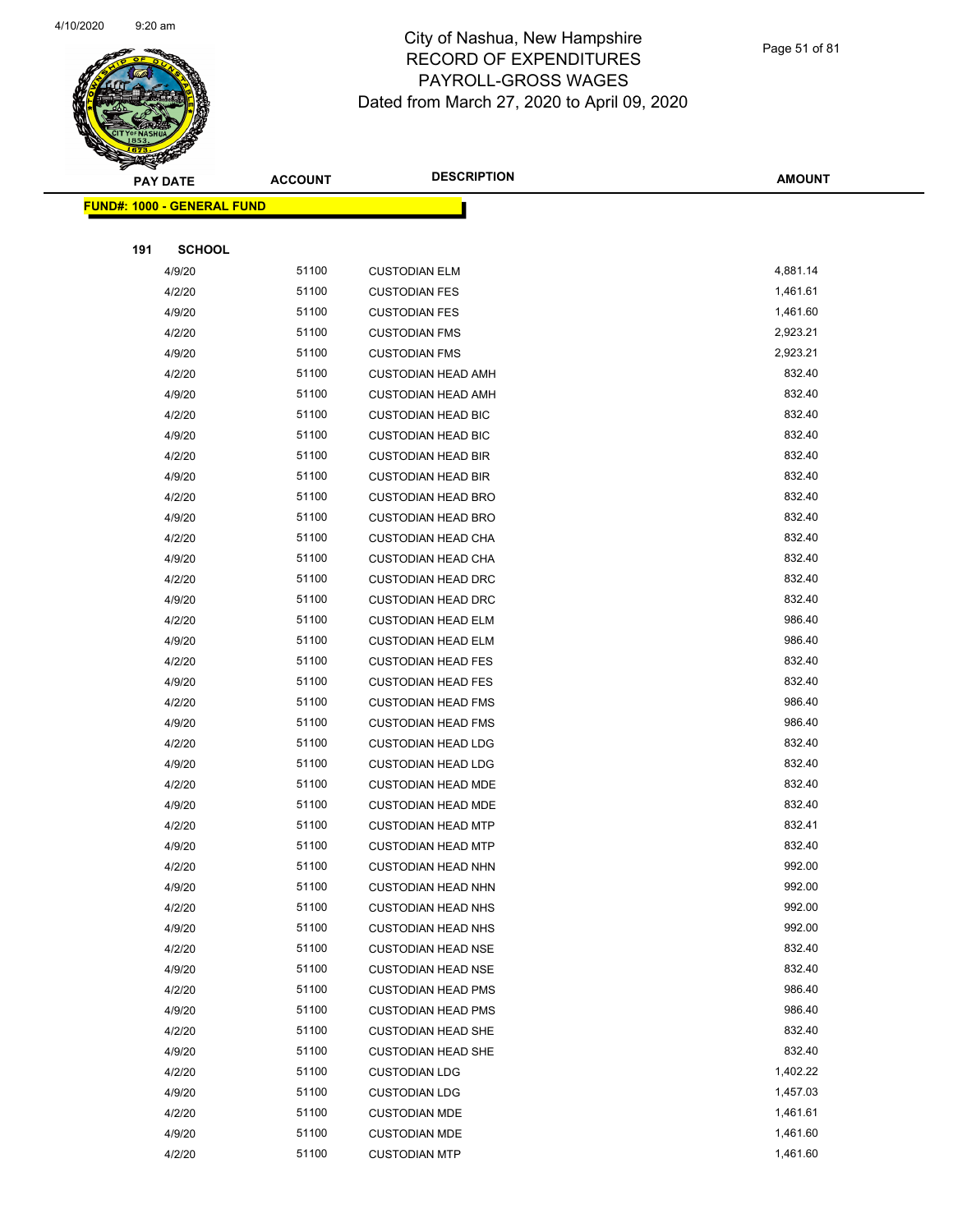

Page 52 of 81

|     | <b>PAY DATE</b>                   | <b>ACCOUNT</b> | <b>DESCRIPTION</b>                         | <b>AMOUNT</b>    |
|-----|-----------------------------------|----------------|--------------------------------------------|------------------|
|     | <b>FUND#: 1000 - GENERAL FUND</b> |                |                                            |                  |
|     |                                   |                |                                            |                  |
| 191 | <b>SCHOOL</b>                     |                |                                            |                  |
|     | 4/9/20                            | 51100          | <b>CUSTODIAN MTP</b>                       | 1,461.60         |
|     | 4/2/20                            | 51100          | <b>CUSTODIAN NHN</b>                       | 9,062.00         |
|     | 4/9/20                            | 51100          | <b>CUSTODIAN NHN</b>                       | 8,765.08         |
|     | 4/2/20                            | 51100          | <b>CUSTODIAN NHS</b>                       | 10,085.80        |
|     | 4/9/20                            | 51100          | <b>CUSTODIAN NHS</b>                       | 10,085.96        |
|     | 4/2/20                            | 51100          | <b>CUSTODIAN NSE</b>                       | 1,461.60         |
|     | 4/9/20                            | 51100          | <b>CUSTODIAN NSE</b>                       | 1,461.60         |
|     | 4/2/20                            | 51100          | <b>CUSTODIAN PMS</b>                       | 2,192.40         |
|     | 4/9/20                            | 51100          | <b>CUSTODIAN PMS</b>                       | 2,192.40         |
|     | 4/2/20                            | 51100          | <b>CUSTODIAN SHE</b>                       | 1,461.60         |
|     | 4/9/20                            | 51100          | <b>CUSTODIAN SHE</b>                       | 1,461.60         |
|     | 4/9/20                            | 51100          | <b>CUSTODIAN SUPERVISOR WPO</b>            | 4,112.60         |
|     | 4/2/20                            | 51100          | <b>CUSTODIAN WID</b>                       | 1,461.60         |
|     | 4/9/20                            | 51100          | <b>CUSTODIAN WID</b>                       | 1,461.60         |
|     | 4/9/20                            | 51100          | DATA ANALYST                               | 3,213.00         |
|     | 4/9/20                            | 51100          | <b>DIRECTOR ATHLETICS</b>                  | 3,855.50         |
|     | 4/9/20                            | 51100          | DIRECTOR COM GRANTS                        | 2,528.66         |
|     | 4/9/20                            | 51100          | <b>DIRECTOR GUIDANCE</b>                   | 6,845.10         |
|     | 4/9/20                            | 51100          | DIRECTOR HUMAN RESOURCES                   | 3,508.10         |
|     | 4/9/20                            | 51100          | DIRECTOR PLANT OPS                         | 4,002.20         |
|     | 4/9/20                            | 51100          | DIRECTOR SPECIAL ED                        | 3,745.20         |
|     | 4/9/20                            | 51100          | DIRECTOR STUDENT SERVICES                  | 3,515.37         |
|     | 4/9/20                            | 51100          | DIRECTOR TECHNOLOGY                        | 3,755.91         |
|     | 4/9/20                            | 51100          | DIRECTOR TRANSPORTATION                    | 3,346.46         |
|     | 4/9/20                            | 51100          | DIRECTOR VOCATIONAL                        | 3,390.40         |
|     | 4/2/20                            | 51100          | E-BLOCK TECHNICAL PARA                     | 709.80           |
|     | 4/9/20                            | 51100          | E-BLOCK TECHNICAL PARA                     | 659.10           |
|     | 4/9/20                            | 51100          | ELL COMMUNICATIONS COORDINATOR             | 2,172.00         |
|     | 4/9/20                            | 51100          | ELL OUTREACH WORKER                        | 1,766.06         |
|     | 4/2/20                            | 51100          | ELL OUTREACH WORKER HOURLY                 | 375.00           |
|     | 4/9/20                            | 51100<br>51100 | ELL OUTREACH WORKER HOURLY                 | 375.00<br>657.80 |
|     | 4/2/20<br>4/9/20                  | 51100          | <b>GRANT WRITER</b><br><b>GRANT WRITER</b> | 657.80           |
|     | 4/9/20                            | 51100          | <b>GUIDANCE COUNSELOR AMH</b>              | 2,403.60         |
|     | 4/9/20                            | 51100          | <b>GUIDANCE COUNSELOR BIC</b>              | 2,064.70         |
|     | 4/9/20                            | 51100          | <b>GUIDANCE COUNSELOR BIR</b>              | 3,015.80         |
|     | 4/9/20                            | 51100          | GUIDANCE COUNSELOR BRO                     | 1,980.50         |
|     | 4/9/20                            | 51100          | GUIDANCE COUNSELOR CHA                     | 3,015.80         |
|     | 4/9/20                            | 51100          | <b>GUIDANCE COUNSELOR DRC</b>              | 2,923.70         |
|     | 4/9/20                            | 51100          | <b>GUIDANCE COUNSELOR ELM</b>              | 13,680.20        |
|     | 4/9/20                            | 51100          | <b>GUIDANCE COUNSELOR FES</b>              | 2,923.70         |
|     | 4/9/20                            | 51100          | <b>GUIDANCE COUNSELOR FMS</b>              | 6,875.20         |
|     | 4/9/20                            | 51100          | GUIDANCE COUNSELOR LDG                     | 3,015.80         |
|     | 4/9/20                            | 51100          | <b>GUIDANCE COUNSELOR MDE</b>              | 2,895.10         |
|     |                                   |                |                                            |                  |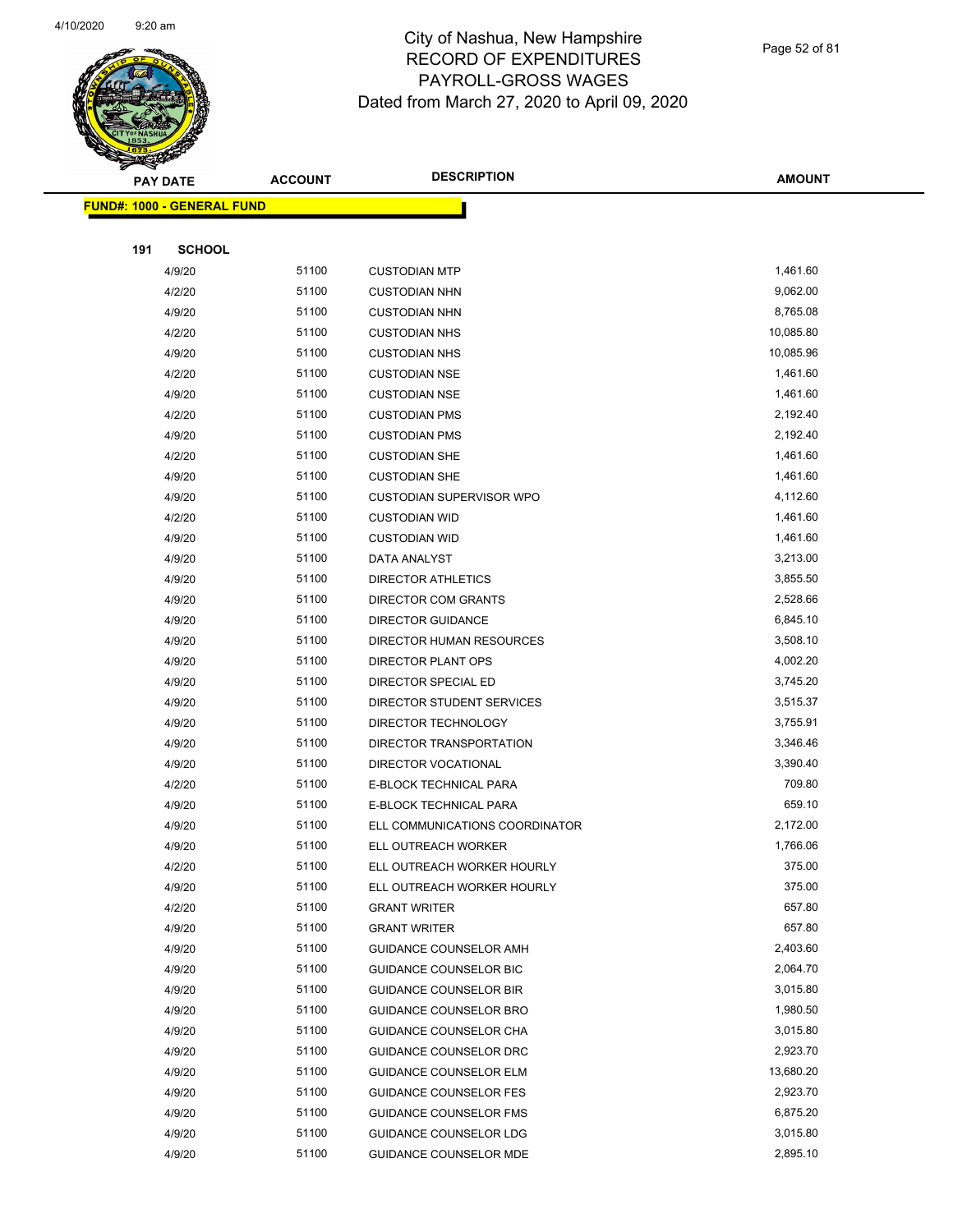

|     | <b>PAY DATE</b>                    | <b>ACCOUNT</b> | <b>DESCRIPTION</b>            | <b>AMOUNT</b> |
|-----|------------------------------------|----------------|-------------------------------|---------------|
|     | <u> FUND#: 1000 - GENERAL FUND</u> |                |                               |               |
|     |                                    |                |                               |               |
| 191 | <b>SCHOOL</b>                      |                |                               |               |
|     | 4/9/20                             | 51100          | <b>GUIDANCE COUNSELOR MTP</b> | 2,923.70      |
|     | 4/9/20                             | 51100          | GUIDANCE COUNSELOR NHN        | 16,438.10     |
|     | 4/9/20                             | 51100          | GUIDANCE COUNSELOR NHS        | 16,665.60     |
|     | 4/9/20                             | 51100          | <b>GUIDANCE COUNSELOR NSE</b> | 2,923.70      |
|     | 4/9/20                             | 51100          | <b>GUIDANCE COUNSELOR PMS</b> | 8,286.60      |
|     | 4/9/20                             | 51100          | GUIDANCE COUNSELOR SHE        | 2,923.70      |
|     | 4/9/20                             | 51100          | JOB DEVELOPER SPED NHN        | 3,015.80      |
|     | 4/9/20                             | 51100          | LIBRARIAN AMH                 | 1,989.50      |
|     | 4/9/20                             | 51100          | <b>LIBRARIAN BIC</b>          | 1,904.30      |
|     | 4/9/20                             | 51100          | LIBRARIAN BIR                 | 2,187.10      |
|     | 4/9/20                             | 51100          | <b>LIBRARIAN BRO</b>          | 2,204.20      |
|     | 4/9/20                             | 51100          | LIBRARIAN CHA                 | 3,015.80      |
|     | 4/9/20                             | 51100          | LIBRARIAN DRC                 | 2,250.50      |
|     | 4/9/20                             | 51100          | LIBRARIAN ELM                 | 2,107.10      |
|     | 4/9/20                             | 51100          | <b>LIBRARIAN FES</b>          | 2,923.70      |
|     | 4/9/20                             | 51100          | <b>LIBRARIAN FMS</b>          | 3,015.80      |
|     | 4/9/20                             | 51100          | <b>LIBRARIAN LDG</b>          | 2,426.70      |
|     | 4/9/20                             | 51100          | <b>LIBRARIAN MDE</b>          | 2,895.10      |
|     | 4/9/20                             | 51100          | <b>LIBRARIAN MTP</b>          | 1,429.50      |
|     | 4/9/20                             | 51100          | LIBRARIAN NHN                 | 4,926.70      |
|     | 4/9/20                             | 51100          | <b>LIBRARIAN NHS</b>          | 5,984.70      |
|     | 4/9/20                             | 51100          | <b>LIBRARIAN NSE</b>          | 2,895.10      |
|     | 4/9/20                             | 51100          | LIBRARIAN PMS                 | 2,040.00      |
|     | 4/9/20                             | 51100          | <b>LIBRARIAN SHE</b>          | 2,923.70      |
|     | 4/9/20                             | 51100          | LICENSED PRACTICAL NURSE ELM  | 1,485.30      |
|     | 4/9/20                             | 51100          | LICENSED PRACTICAL NURSE FMS  | 1,459.70      |
|     | 4/2/20                             | 51100          | MAINTENANCE ALARM WPO         | 1,017.60      |
|     | 4/9/20                             | 51100          | MAINTENANCE ALARM WPO         | 1,017.60      |
|     | 4/2/20                             | 51100          | MAINTENANCE CARPENTER WPO     | 1,025.60      |
|     | 4/9/20                             | 51100          | MAINTENANCE CARPENTER WPO     | 1,025.60      |
|     | 4/2/20                             | 51100          | MAINTENANCE ELECTRICIAN WPO   | 2,142.40      |
|     | 4/9/20                             | 51100          | MAINTENANCE ELECTRICIAN WPO   | 2,142.40      |
|     | 4/2/20                             | 51100          | MAINTENANCE GRDS FORMEN WPO   | 1,025.60      |
|     | 4/9/20                             | 51100          | MAINTENANCE GRDS FORMEN WPO   | 1,025.60      |
|     | 4/2/20                             | 51100          | MAINTENANCE GROUNDS WPO       | 4,353.60      |
|     | 4/9/20                             | 51100          | MAINTENANCE GROUNDS WPO       | 4,353.60      |
|     | 4/2/20                             | 51100          | MAINTENANCE HVAC WPO          | 6,300.01      |
|     | 4/9/20                             | 51100          | MAINTENANCE HVAC WPO          | 6,011.26      |
|     | 4/2/20                             | 51100          | MAINTENANCE MESSENGER WPO     | 986.40        |
|     | 4/9/20                             | 51100          | MAINTENANCE MESSENGER WPO     | 986.40        |
|     | 4/2/20                             | 51100          | MAINTENANCE PLUMBER WPO       | 1,075.20      |
|     | 4/9/20                             | 51100          | MAINTENANCE PLUMBER WPO       | 1,075.20      |
|     | 4/2/20                             | 51100          | MAINTENANCE TRADES WPO        | 3,143.84      |
|     | 4/9/20                             | 51100          | MAINTENANCE TRADES WPO        | 2,996.61      |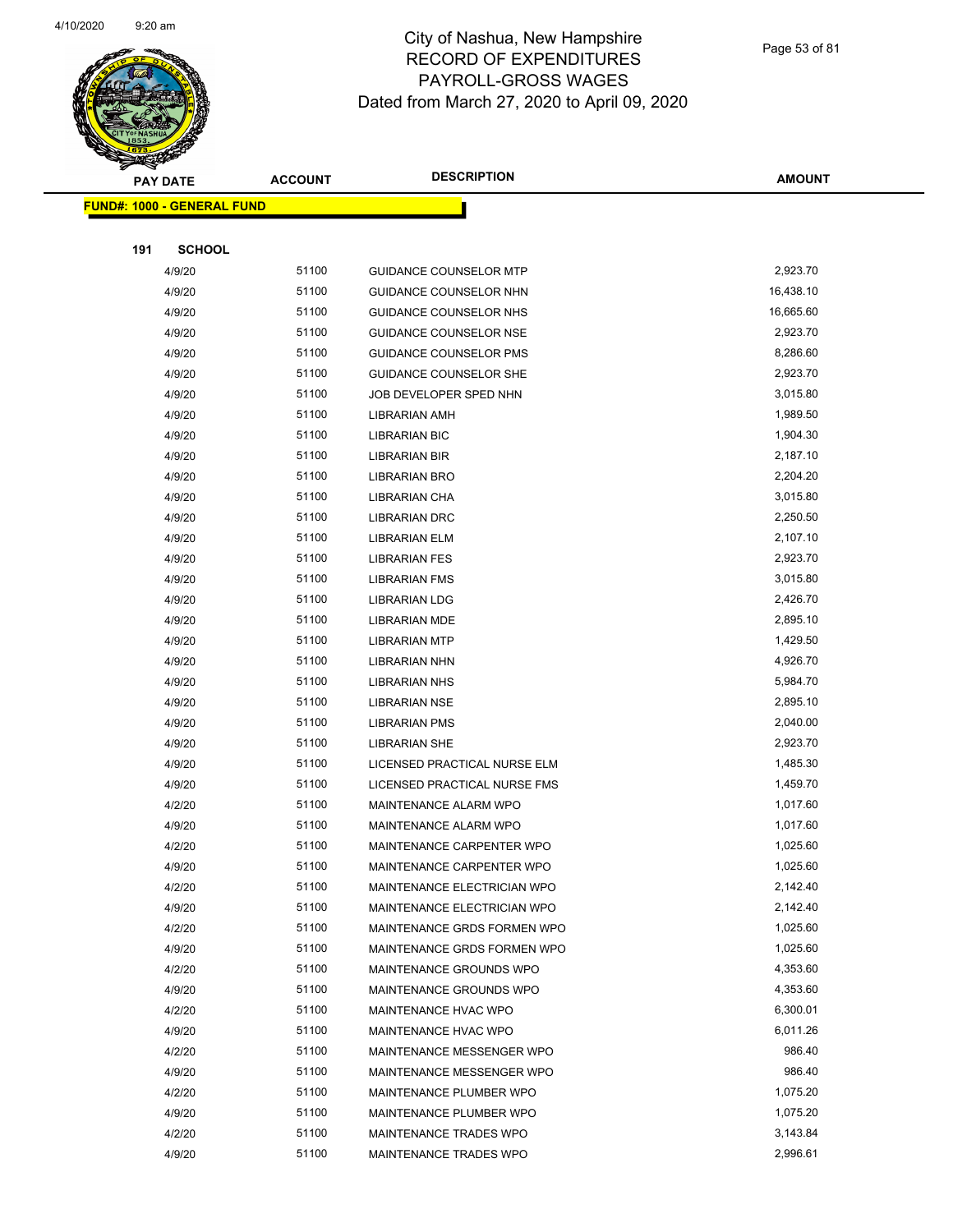

Page 54 of 81

|     | <b>PAY DATE</b>                   | <b>ACCOUNT</b> | <b>DESCRIPTION</b>             | <b>AMOUNT</b> |
|-----|-----------------------------------|----------------|--------------------------------|---------------|
|     | <b>FUND#: 1000 - GENERAL FUND</b> |                |                                |               |
|     |                                   |                |                                |               |
| 191 | <b>SCHOOL</b>                     |                |                                |               |
|     | 4/9/20                            | 51100          | <b>MARKETING TEACHER NHS</b>   | 2,838.30      |
|     | 4/9/20                            | 51100          | <b>NURSE AMH</b>               | 2,739.61      |
|     | 4/9/20                            | 51100          | <b>NURSE BIC</b>               | 2,739.60      |
|     | 4/9/20                            | 51100          | <b>NURSE BIR</b>               | 2,712.90      |
|     | 4/9/20                            | 51100          | <b>NURSE BRO</b>               | 2,739.61      |
|     | 4/9/20                            | 51100          | <b>NURSE CHA</b>               | 1,776.20      |
|     | 4/9/20                            | 51100          | <b>NURSE DRC</b>               | 2,739.60      |
|     | 4/9/20                            | 51100          | <b>NURSE ELM</b>               | 3,237.70      |
|     | 4/9/20                            | 51100          | <b>NURSE FES</b>               | 1,906.80      |
|     | 4/9/20                            | 51100          | <b>NURSE FMS</b>               | 1,768.90      |
|     | 4/9/20                            | 51100          | <b>NURSE LDG</b>               | 2,594.20      |
|     | 4/9/20                            | 51100          | <b>NURSE MDE</b>               | 2,253.50      |
|     | 4/9/20                            | 51100          | <b>NURSE MTP</b>               | 1,858.10      |
|     | 4/9/20                            | 51100          | <b>NURSE NHN</b>               | 3,513.80      |
|     | 4/9/20                            | 51100          | <b>NURSE NHS</b>               | 4,302.90      |
|     | 4/9/20                            | 51100          | <b>NURSE NSE</b>               | 2,739.60      |
|     | 4/9/20                            | 51100          | <b>NURSE PMS</b>               | 3,199.60      |
|     | 4/9/20                            | 51100          | <b>NURSE SHE</b>               | 1,833.00      |
|     | 4/9/20                            | 51100          | OFFICE MANAGER BUSINESS        | 2,705.90      |
|     | 4/9/20                            | 51100          | OFFICE MANAGER HUMAN RESOURCES | 2,038.48      |
|     | 4/9/20                            | 51100          | OFFICE MANAGER SPED            | 2,052.10      |
|     | 4/9/20                            | 51100          | OUT DISTRICT COORDINATOR       | 2,951.90      |
|     | 4/2/20                            | 51100          | PARA PRE SCHOOL BIR            | 799.20        |
|     | 4/9/20                            | 51100          | PARA PRE SCHOOL BIR            | 799.20        |
|     | 4/2/20                            | 51100          | PARA ALT AMH                   | 617.40        |
|     | 4/9/20                            | 51100          | PARA ALT AMH                   | 617.40        |
|     | 4/2/20                            | 51100          | PARA ALT FMS                   | 633.75        |
|     | 4/9/20                            | 51100          | PARA ALT FMS                   | 633.75        |
|     | 4/2/20                            | 51100          | PARA ALT LDG                   | 506.68        |
|     | 4/9/20                            | 51100          | PARA ALT LDG                   | 506.68        |
|     | 4/2/20                            | 51100          | PARA ALT MTP                   | 428.10        |
|     | 4/9/20                            | 51100          | PARA ALT MTP                   | 428.10        |
|     | 4/2/20                            | 51100          | PARA ALT PMS                   | 445.94        |
|     | 4/9/20                            | 51100          | PARA ALT PMS                   | 445.94        |
|     | 4/2/20                            | 51100          | PARA DW SPEC ED AMH            | 11,409.47     |
|     | 4/9/20                            | 51100          | PARA DW SPEC ED AMH            | 11,409.47     |
|     | 4/2/20                            | 51100          | PARA DW SPEC ED BIR            | 2,175.60      |
|     | 4/9/20                            | 51100          | PARA DW SPEC ED BIR            | 2,175.60      |
|     | 4/2/20                            | 51100          | PARA DW SPEC ED BRO            | 6,159.75      |
|     | 4/9/20                            | 51100          | PARA DW SPEC ED BRO            | 6,159.75      |
|     | 4/2/20                            | 51100          | PARA DW SPEC ED CHA            | 10,722.76     |
|     | 4/9/20                            | 51100          | PARA DW SPEC ED CHA            | 11,223.26     |
|     | 4/2/20                            | 51100          | PARA DW SPEC ED DRC            | 439.80        |
|     | 4/9/20                            | 51100          | PARA DW SPEC ED DRC            | 439.80        |
|     |                                   |                |                                |               |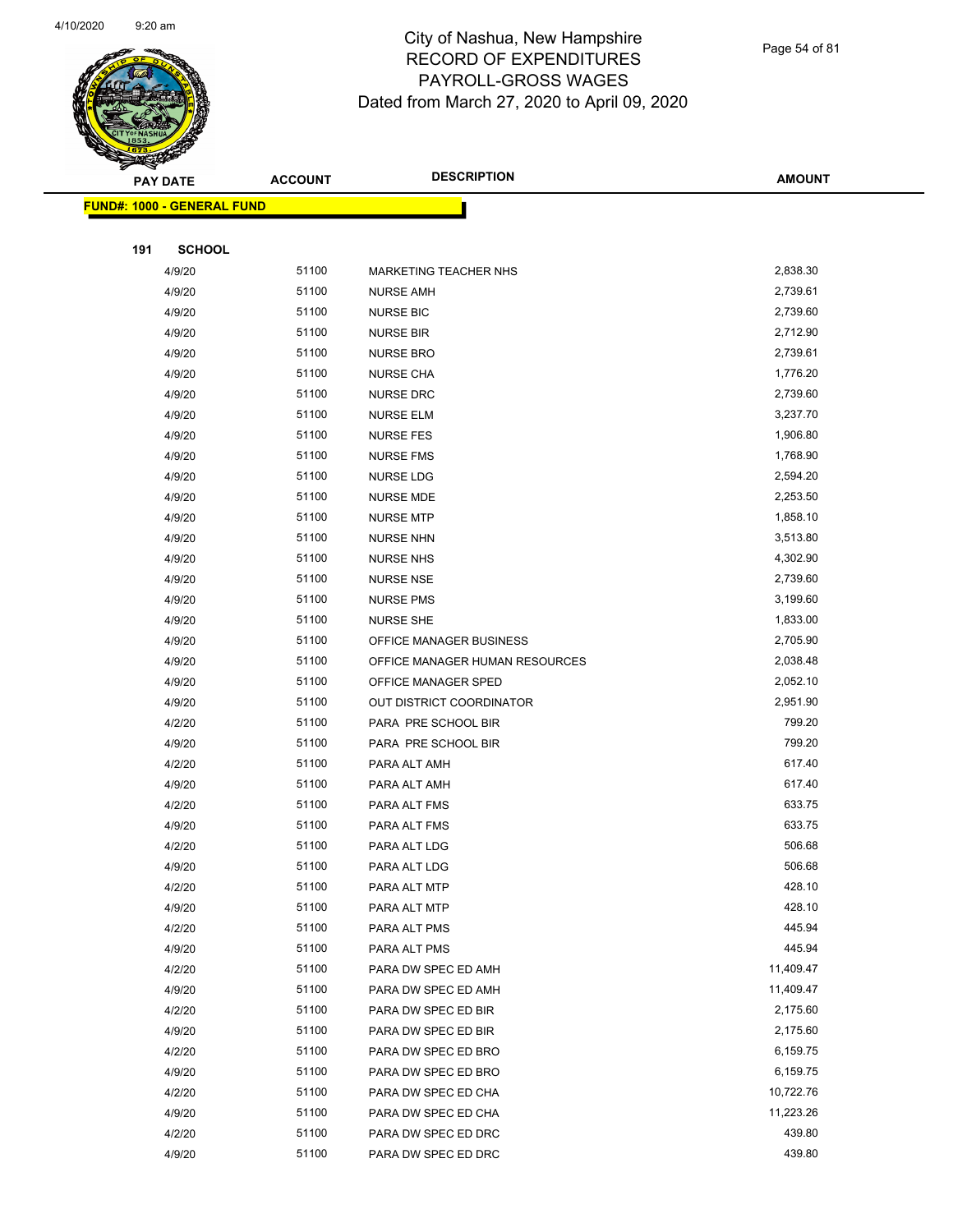

Page 55 of 81

| <b>PAY DATE</b> |                                    | <b>ACCOUNT</b> | <b>DESCRIPTION</b>  | <b>AMOUNT</b> |
|-----------------|------------------------------------|----------------|---------------------|---------------|
|                 | <u> FUND#: 1000 - GENERAL FUND</u> |                |                     |               |
|                 |                                    |                |                     |               |
| 191             | <b>SCHOOL</b>                      |                |                     |               |
|                 | 4/2/20                             | 51100          | PARA DW SPEC ED FMS | 9,518.11      |
|                 | 4/9/20                             | 51100          | PARA DW SPEC ED FMS | 9,876.74      |
|                 | 4/2/20                             | 51100          | PARA DW SPEC ED LDG | 630.00        |
|                 | 4/9/20                             | 51100          | PARA DW SPEC ED LDG | 630.00        |
|                 | 4/2/20                             | 51100          | PARA DW SPEC ED MDE | 8,830.21      |
|                 | 4/9/20                             | 51100          | PARA DW SPEC ED MDE | 9,731.41      |
|                 | 4/2/20                             | 51100          | PARA DW SPEC ED MTP | 506.68        |
|                 | 4/9/20                             | 51100          | PARA DW SPEC ED MTP | 506.68        |
|                 | 4/2/20                             | 51100          | PARA DW SPEC ED NHN | 5,016.58      |
|                 | 4/9/20                             | 51100          | PARA DW SPEC ED NHN | 5,016.58      |
|                 | 4/2/20                             | 51100          | PARA DW SPEC ED NHS | 7,124.92      |
|                 | 4/9/20                             | 51100          | PARA DW SPEC ED NHS | 7,124.92      |
|                 | 4/2/20                             | 51100          | PARA DW SPEC ED NSE | 4,043.10      |
|                 | 4/9/20                             | 51100          | PARA DW SPEC ED NSE | 4,043.10      |
|                 | 4/2/20                             | 51100          | PARA DW SPEC ED PMS | 1,797.59      |
|                 | 4/9/20                             | 51100          | PARA DW SPEC ED PMS | 1,797.59      |
|                 | 4/2/20                             | 51100          | PARA DW SPEC ED SHE | 11,730.70     |
|                 | 4/9/20                             | 51100          | PARA DW SPEC ED SHE | 11,254.25     |
|                 | 4/2/20                             | 51100          | PARA DW SPEC ED WID | 549.00        |
|                 | 4/9/20                             | 51100          | PARA DW SPEC ED WID | 549.00        |
|                 | 4/2/20                             | 51100          | PARA DW SPEC ELM    | 8,688.66      |
|                 | 4/9/20                             | 51100          | PARA DW SPEC ELM    | 8,181.98      |
|                 | 4/2/20                             | 51100          | PARA ELL BIR        | 594.90        |
|                 | 4/9/20                             | 51100          | PARA ELL BIR        | 594.90        |
|                 | 4/2/20                             | 51100          | PARA ELL DRC        | 594.90        |
|                 | 4/9/20                             | 51100          | PARA ELL DRC        | 594.90        |
|                 | 4/2/20                             | 51100          | PARA ELL ELM        | 865.62        |
|                 | 4/9/20                             | 51100          | PARA ELL ELM        | 865.62        |
|                 | 4/2/20                             | 51100          | PARA ELL FES        | 578.10        |
|                 | 4/9/20                             | 51100          | PARA ELL FES        | 578.10        |
|                 | 4/2/20                             | 51100          | PARA ELL FMS        | 450.13        |
|                 | 4/9/20                             | 51100          | PARA ELL FMS        | 450.13        |
|                 | 4/2/20                             | 51100          | PARA ELL LDG        | 1,189.80      |
|                 | 4/9/20                             | 51100          | PARA ELL LDG        | 1,189.80      |
|                 | 4/2/20                             | 51100          | PARA ELL MTP        | 454.20        |
|                 | 4/9/20                             | 51100          | PARA ELL MTP        | 454.20        |
|                 | 4/2/20                             | 51100          | PARA ELL SHE        | 644.48        |
|                 | 4/9/20                             | 51100          | PARA ELL SHE        | 644.48        |
|                 | 4/2/20                             | 51100          | PARA INST AMH       | 2,238.90      |
|                 | 4/9/20                             | 51100          | PARA INST AMH       | 2,238.90      |
|                 | 4/2/20                             | 51100          | PARA INST BIC       | 4,756.20      |
|                 | 4/9/20                             | 51100          | PARA INST BIC       | 4,756.20      |
|                 | 4/2/20                             | 51100          | PARA INST BIR       | 3,780.30      |
|                 | 4/9/20                             | 51100          | PARA INST BIR       | 3,780.30      |
|                 |                                    |                |                     |               |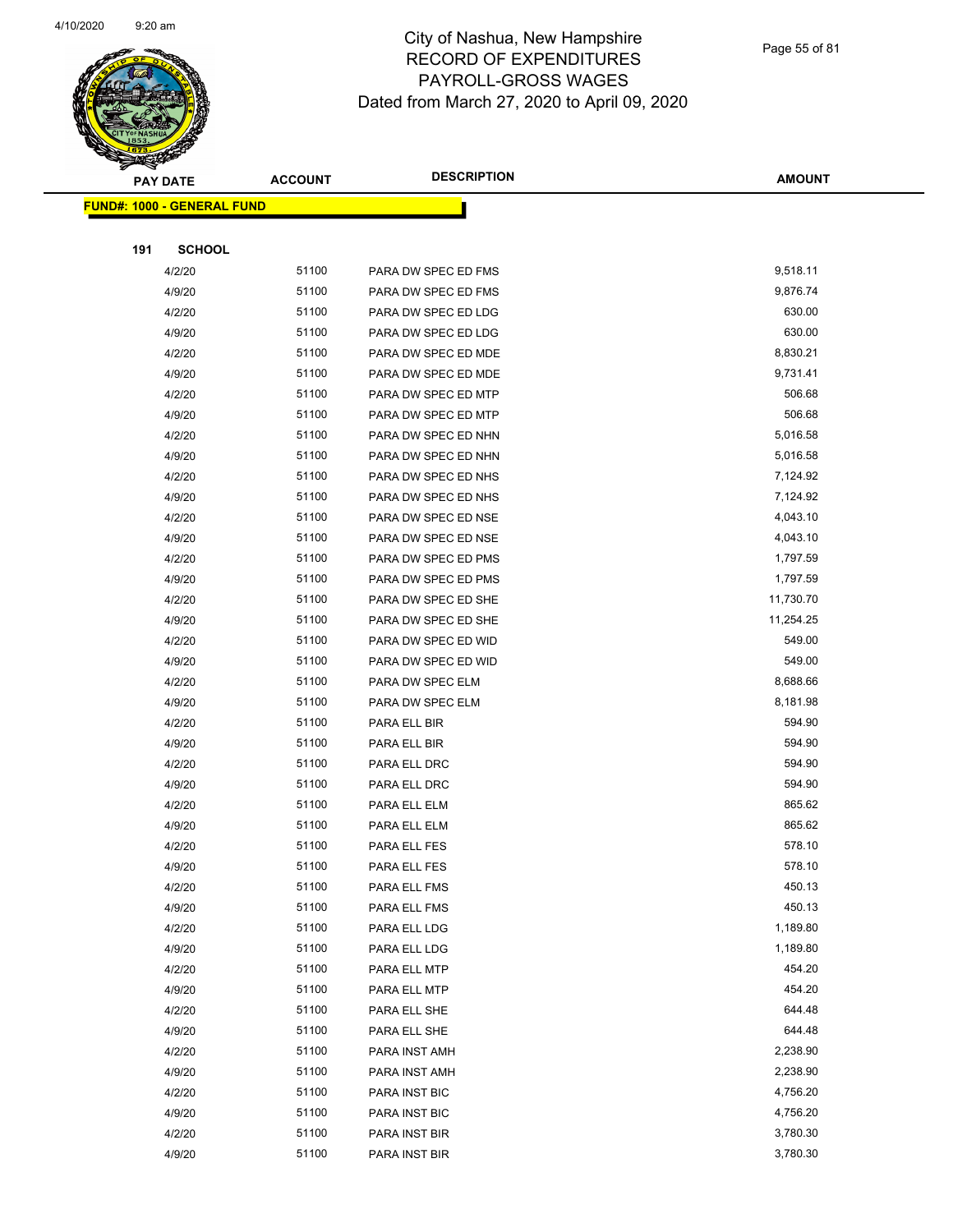

|     | <b>PAY DATE</b>                    | <b>ACCOUNT</b> | <b>DESCRIPTION</b> | <b>AMOUNT</b> |
|-----|------------------------------------|----------------|--------------------|---------------|
|     | <u> FUND#: 1000 - GENERAL FUND</u> |                |                    |               |
|     |                                    |                |                    |               |
| 191 | <b>SCHOOL</b>                      |                |                    |               |
|     | 4/2/20                             | 51100          | PARA INST BRO      | 2,882.10      |
|     | 4/9/20                             | 51100          | PARA INST BRO      | 2,882.10      |
|     | 4/2/20                             | 51100          | PARA INST CHA      | 4,479.15      |
|     | 4/9/20                             | 51100          | PARA INST CHA      | 4,479.15      |
|     | 4/2/20                             | 51100          | PARA INST DRC      | 3,585.00      |
|     | 4/9/20                             | 51100          | PARA INST DRC      | 3,585.00      |
|     | 4/2/20                             | 51100          | PARA INST ELM      | 6,042.96      |
|     | 4/9/20                             | 51100          | PARA INST ELM      | 6,042.96      |
|     | 4/2/20                             | 51100          | PARA INST FES      | 5,458.50      |
|     | 4/9/20                             | 51100          | PARA INST FES      | 5,458.50      |
|     | 4/2/20                             | 51100          | PARA INST FMS      | 4,451.43      |
|     | 4/9/20                             | 51100          | PARA INST FMS      | 4,451.43      |
|     | 4/2/20                             | 51100          | PARA INST LDG      | 4,771.99      |
|     | 4/9/20                             | 51100          | PARA INST LDG      | 4,771.99      |
|     | 4/2/20                             | 51100          | PARA INST MDE      | 3,834.00      |
|     | 4/9/20                             | 51100          | PARA INST MDE      | 3,834.00      |
|     | 4/2/20                             | 51100          | PARA INST MTP      | 3,773.20      |
|     | 4/9/20                             | 51100          | PARA INST MTP      | 3,773.20      |
|     | 4/2/20                             | 51100          | PARA INST NHN      | 1,690.93      |
|     | 4/9/20                             | 51100          | PARA INST NHN      | 1,690.93      |
|     | 4/2/20                             | 51100          | PARA INST NHS      | 2,295.00      |
|     | 4/9/20                             | 51100          | PARA INST NHS      | 2,295.00      |
|     | 4/2/20                             | 51100          | PARA INST NSE      | 4,497.60      |
|     | 4/9/20                             | 51100          | PARA INST NSE      | 4,497.60      |
|     | 4/2/20                             | 51100          | PARA INST PMS      | 4,895.81      |
|     | 4/9/20                             | 51100          | PARA INST PMS      | 4,801.61      |
|     | 4/2/20                             | 51100          | PARA INST SHE      | 3,216.15      |
|     | 4/9/20                             | 51100          | PARA INST SHE      | 3,216.15      |
|     | 4/2/20                             | 51100          | PARA JOB COACH     | 518.40        |
|     | 4/9/20                             | 51100          | PARA JOB COACH     | 518.40        |
|     | 4/2/20                             | 51100          | PARA KIND AMH      | 1,088.40      |
|     | 4/9/20                             | 51100          | PARA KIND AMH      | 1,088.40      |
|     | 4/2/20                             | 51100          | PARA KIND BIC      | 831.00        |
|     | 4/9/20                             | 51100          | PARA KIND BIC      | 831.00        |
|     | 4/2/20                             | 51100          | PARA KIND BIR      | 332.40        |
|     | 4/9/20                             | 51100          | PARA KIND BIR      | 332.40        |
|     | 4/2/20                             | 51100          | PARA KIND BRO      | 594.90        |
|     | 4/9/20                             | 51100          | PARA KIND BRO      | 594.90        |
|     | 4/2/20                             | 51100          | PARA KIND CHA      | 921.60        |
|     | 4/9/20                             | 51100          | PARA KIND CHA      | 921.60        |
|     | 4/2/20                             | 51100          | PARA KIND DRC      | 590.70        |
|     | 4/9/20                             | 51100          | PARA KIND DRC      | 590.70        |
|     | 4/2/20                             | 51100          | PARA KIND FES      | 1,108.81      |
|     | 4/9/20                             | 51100          | PARA KIND FES      | 1,108.81      |
|     |                                    |                |                    |               |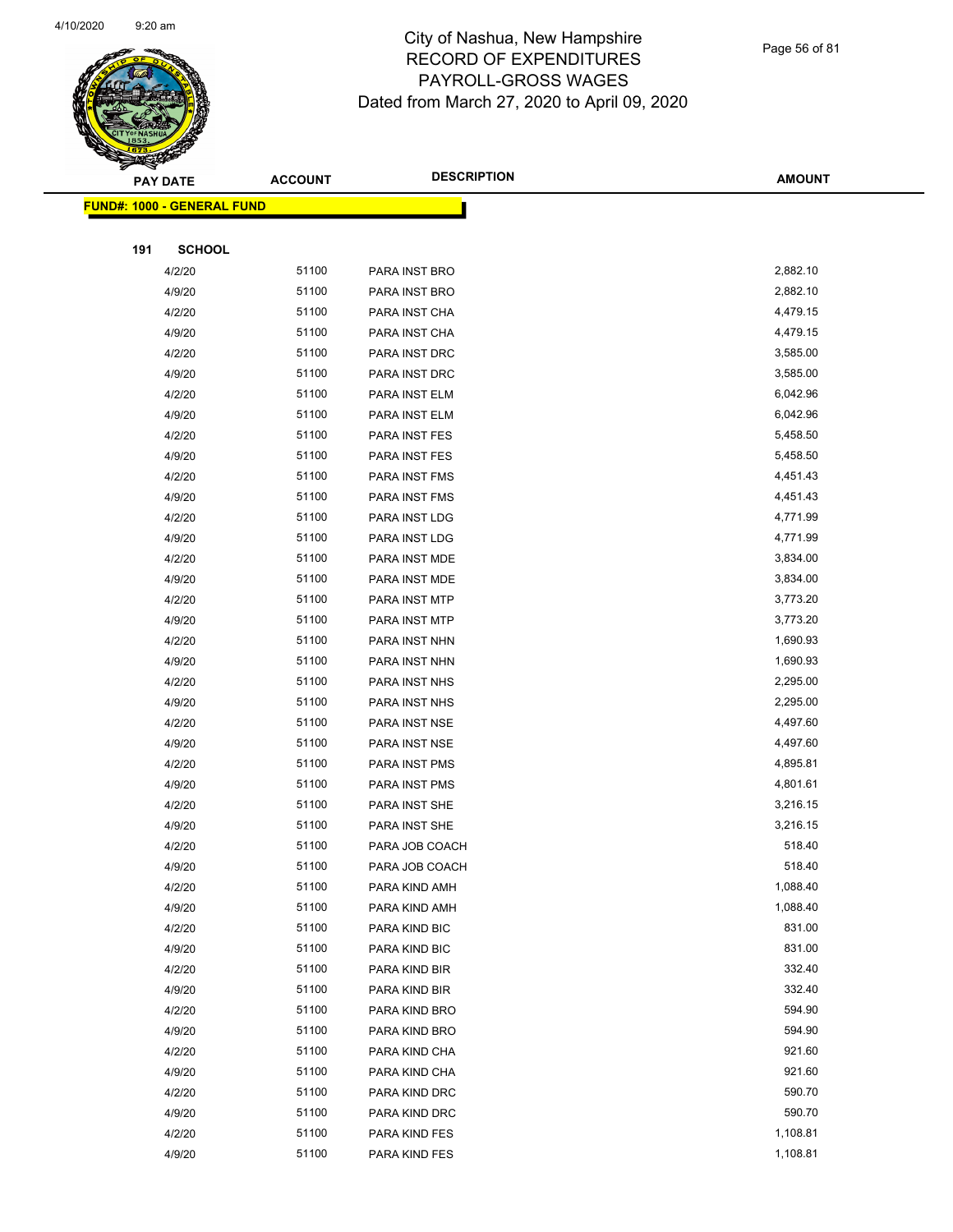

| <b>PAY DATE</b> |                                    | <b>ACCOUNT</b> | <b>DESCRIPTION</b>    | <b>AMOUNT</b> |
|-----------------|------------------------------------|----------------|-----------------------|---------------|
|                 | <u> FUND#: 1000 - GENERAL FUND</u> |                |                       |               |
|                 |                                    |                |                       |               |
| 191             | <b>SCHOOL</b>                      |                |                       |               |
|                 | 4/2/20                             | 51100          | PARA KIND LDG         | 1,214.59      |
|                 | 4/9/20                             | 51100          | PARA KIND LDG         | 1,214.59      |
|                 | 4/2/20                             | 51100          | PARA KIND MDE         | 1,182.00      |
|                 | 4/9/20                             | 51100          | PARA KIND MDE         | 1,182.00      |
|                 | 4/2/20                             | 51100          | PARA KIND MTP         | 415.50        |
|                 | 4/9/20                             | 51100          | PARA KIND MTP         | 415.50        |
|                 | 4/2/20                             | 51100          | PARA KIND NSE         | 594.90        |
|                 | 4/9/20                             | 51100          | PARA KIND NSE         | 594.90        |
|                 | 4/2/20                             | 51100          | PARA KIND SHE         | 1,298.32      |
|                 | 4/9/20                             | 51100          | PARA KIND SHE         | 1,298.32      |
|                 | 4/2/20                             | 51100          | PARA LIB NHN          | 301.95        |
|                 | 4/9/20                             | 51100          | PARA LIB NHN          | 301.95        |
|                 | 4/2/20                             | 51100          | PARA LIB NHS          | 207.75        |
|                 | 4/9/20                             | 51100          | PARA LIB NHS          | 207.75        |
|                 | 4/2/20                             | 51100          | PARA MEDIA NHN        | 684.45        |
|                 | 4/9/20                             | 51100          | PARA MEDIA NHN        | 684.45        |
|                 | 4/2/20                             | 51100          | PARA MEDIA NHS        | 1,108.69      |
|                 | 4/9/20                             | 51100          | PARA MEDIA NHS        | 1,108.69      |
|                 | 4/2/20                             | 51100          | PARA PRE SCH BIC      | 870.72        |
|                 | 4/9/20                             | 51100          | PARA PRE SCH BIC      | 870.72        |
|                 | 4/2/20                             | 51100          | PARA PRE SCH BRO      | 5,385.36      |
|                 | 4/9/20                             | 51100          | PARA PRE SCH BRO      | 6,626.76      |
|                 | 4/2/20                             | 51100          | PARA PRE SCH MTP      | 703.68        |
|                 | 4/9/20                             | 51100          | PARA PRE SCH MTP      | 703.68        |
|                 | 4/2/20                             | 51100          | PARA PRE SCH NSE      | 1,165.80      |
|                 | 4/9/20                             | 51100          | PARA PRE SCH NSE      | 1,165.80      |
|                 | 4/2/20                             | 51100          | PARA READ ELM         | 619.69        |
|                 | 4/9/20                             | 51100          | PARA READ ELM         | 619.69        |
|                 | 4/2/20                             | 51100          | PARA SCI NHN          | 633.75        |
|                 | 4/9/20                             | 51100          | PARA SCI NHN          | 633.75        |
|                 | 4/2/20                             | 51100          | PARA SCI NHS          | 633.75        |
|                 | 4/9/20                             | 51100          | PARA SCI NHS          | 633.75        |
|                 | 4/2/20                             | 51100          | PARA SPED FES         | 467.70        |
|                 | 4/9/20                             | 51100          | PARA SPED FES         | 467.70        |
|                 | 4/2/20                             | 51100          | PARA VOC NHS          | 457.19        |
|                 | 4/9/20                             | 51100          | PARA VOC NHS          | 457.19        |
|                 | 4/9/20                             | 51100          | PEER COACH            | 7,905.80      |
|                 | 4/9/20                             | 51100          | PRESCHOOL COORDINATOR | 2,562.50      |
|                 | 4/9/20                             | 51100          | PRINCIPAL AMH         | 3,979.40      |
|                 | 4/9/20                             | 51100          | PRINCIPAL BIC         | 3,815.70      |
|                 | 4/9/20                             | 51100          | PRINCIPAL BIR         | 3,966.33      |
|                 | 4/9/20                             | 51100          | PRINCIPAL BRO         | 3,709.97      |
|                 | 4/9/20                             | 51100          | PRINCIPAL CHA         | 3,912.82      |
|                 | 4/9/20                             | 51100          | PRINCIPAL DRC         | 3,798.09      |
|                 |                                    |                |                       |               |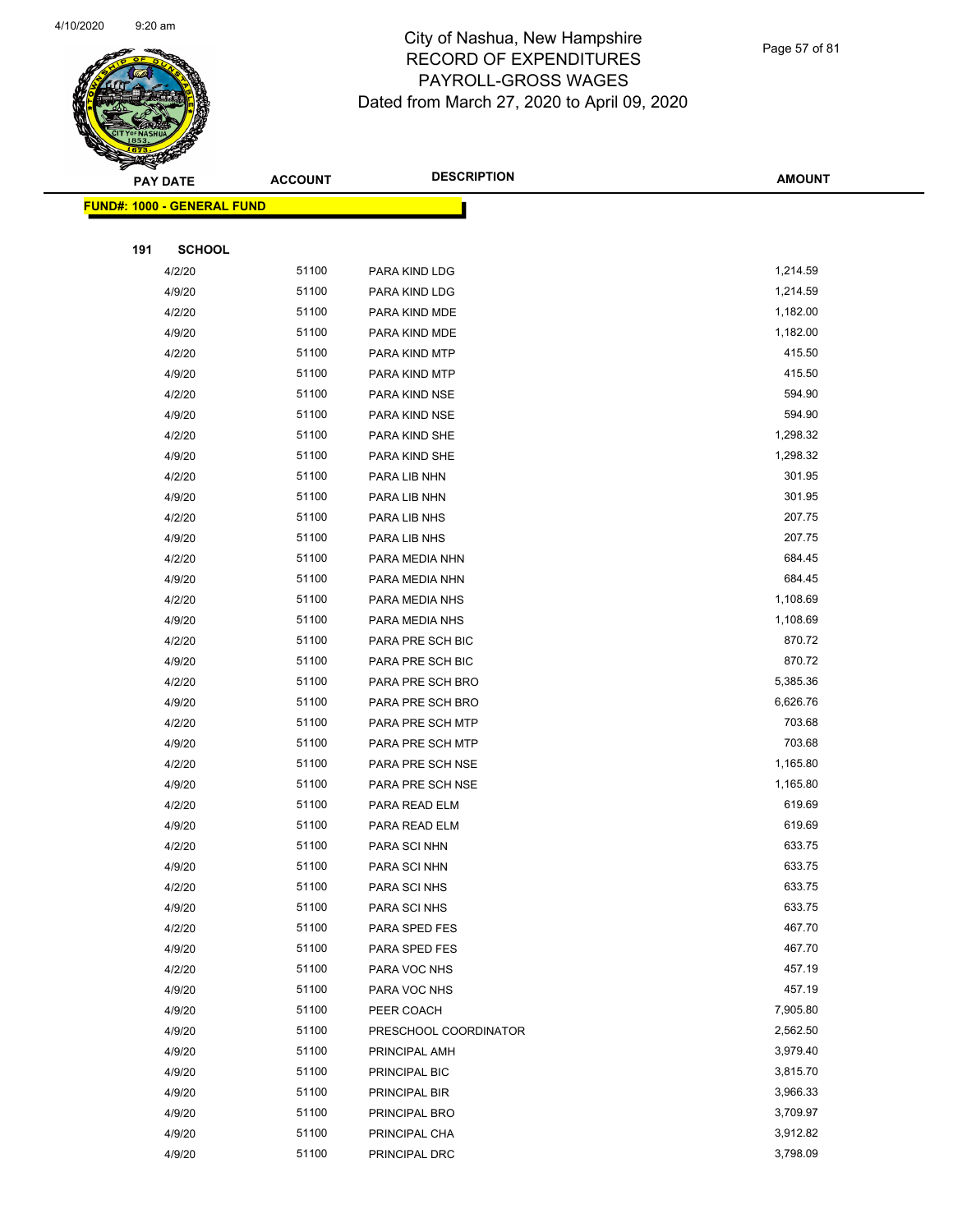

|     | <b>PAY DATE</b>                   | <b>ACCOUNT</b> | <b>DESCRIPTION</b>          | <b>AMOUNT</b> |
|-----|-----------------------------------|----------------|-----------------------------|---------------|
|     | <b>FUND#: 1000 - GENERAL FUND</b> |                |                             |               |
|     |                                   |                |                             |               |
| 191 | <b>SCHOOL</b>                     |                |                             |               |
|     | 4/9/20                            | 51100          | PRINCIPAL ELM               | 3,849.38      |
|     | 4/9/20                            | 51100          | PRINCIPAL FES               | 3,841.33      |
|     | 4/9/20                            | 51100          | PRINCIPAL FMS               | 4,035.89      |
|     | 4/9/20                            | 51100          | PRINCIPAL LDG               | 4,023.08      |
|     | 4/9/20                            | 51100          | PRINCIPAL MDE               | 3,858.98      |
|     | 4/9/20                            | 51100          | PRINCIPAL MTP               | 3,903.83      |
|     | 4/9/20                            | 51100          | PRINCIPAL NHN               | 4,057.70      |
|     | 4/9/20                            | 51100          | PRINCIPAL NHS               | 4,288.47      |
|     | 4/9/20                            | 51100          | PRINCIPAL NSE               | 3,850.96      |
|     | 4/9/20                            | 51100          | PRINCIPAL PMS               | 3,817.31      |
|     | 4/9/20                            | 51100          | PRINCIPAL SHE               | 3,692.31      |
|     | 4/9/20                            | 51100          | SCHOOL PSYCHOLOGIST WID     | 41,004.40     |
|     | 4/9/20                            | 51100          | SCHOOL PSYCHOLOGY INTERN    | 1,272.80      |
|     | 4/2/20                            | 51100          | SECURITY MONITOR NHN        | 2,192.40      |
|     | 4/9/20                            | 51100          | SECURITY MONITOR NHN        | 2,192.40      |
|     | 4/2/20                            | 51100          | SECURITY MONITOR NHS        | 2,923.20      |
|     | 4/9/20                            | 51100          | SECURITY MONITOR NHS        | 2,923.20      |
|     | 4/2/20                            | 51100          | SIGN LANGUAGE INTERPRETER   | 7,800.26      |
|     | 4/9/20                            | 51100          | SIGN LANGUAGE INTERPRETER   | 7,800.26      |
|     | 4/9/20                            | 51100          | SOCIAL WORKER               | 4,031.00      |
|     | 4/9/20                            | 51100          | SOCIAL WORKER FMS           | 2,923.70      |
|     | 4/9/20                            | 51100          | SPEECH LANG PATHOLOGIST WID | 59,004.39     |
|     | 4/2/20                            | 51100          | SPEECH LANGUAGE ASST        | 734.05        |
|     | 4/9/20                            | 51100          | SPEECH LANGUAGE ASST        | 734.05        |
|     | 4/9/20                            | 51100          | STUDENT ACTIVITY COORD NHN  | 1,120.30      |
|     | 4/9/20                            | 51100          | SUPERINTENDENT              | 6,228.46      |
|     | 4/9/20                            | 51100          | SYSTEMS ADMIN FULL YEAR     | 8,256.60      |
|     | 4/9/20                            | 51100          | <b>TEACHER ART AMH</b>      | 2,739.60      |
|     | 4/9/20                            | 51100          | <b>TEACHER ART BIC</b>      | 2,187.10      |
|     | 4/9/20                            | 51100          | TEACHER ART BIR             | 2,923.70      |
|     | 4/9/20                            | 51100          | TEACHER ART CHA             | 2,123.50      |
|     | 4/2/20                            | 51100          | TEACHER ART DRC             | (82.78)       |
|     | 4/9/20                            | 51100          | TEACHER ART DRC             | 1,636.95      |
|     | 4/9/20                            | 51100          | <b>TEACHER ART ELM</b>      | 4,904.20      |
|     | 4/9/20                            | 51100          | <b>TEACHER ART FES</b>      | 1,708.70      |
|     | 4/9/20                            | 51100          | <b>TEACHER ART LDG</b>      | 2,739.60      |
|     | 4/9/20                            | 51100          | <b>TEACHER ART MDE</b>      | 2,064.70      |
|     | 4/9/20                            | 51100          | <b>TEACHER ART MTP</b>      | 2,923.70      |
|     | 4/9/20                            | 51100          | <b>TEACHER ART NHN</b>      | 10,902.80     |
|     | 4/9/20                            | 51100          | TEACHER ART NHS             | 10,702.50     |
|     | 4/9/20                            | 51100          | <b>TEACHER ART NSE</b>      | 3,015.80      |
|     | 4/9/20                            | 51100          | <b>TEACHER ART PMS</b>      | 4,062.40      |
|     | 4/9/20                            | 51100          | TEACHER ART SHE             | 2,594.20      |
|     | 4/9/20                            | 51100          | TEACHER AUTO NHN            | 2,739.60      |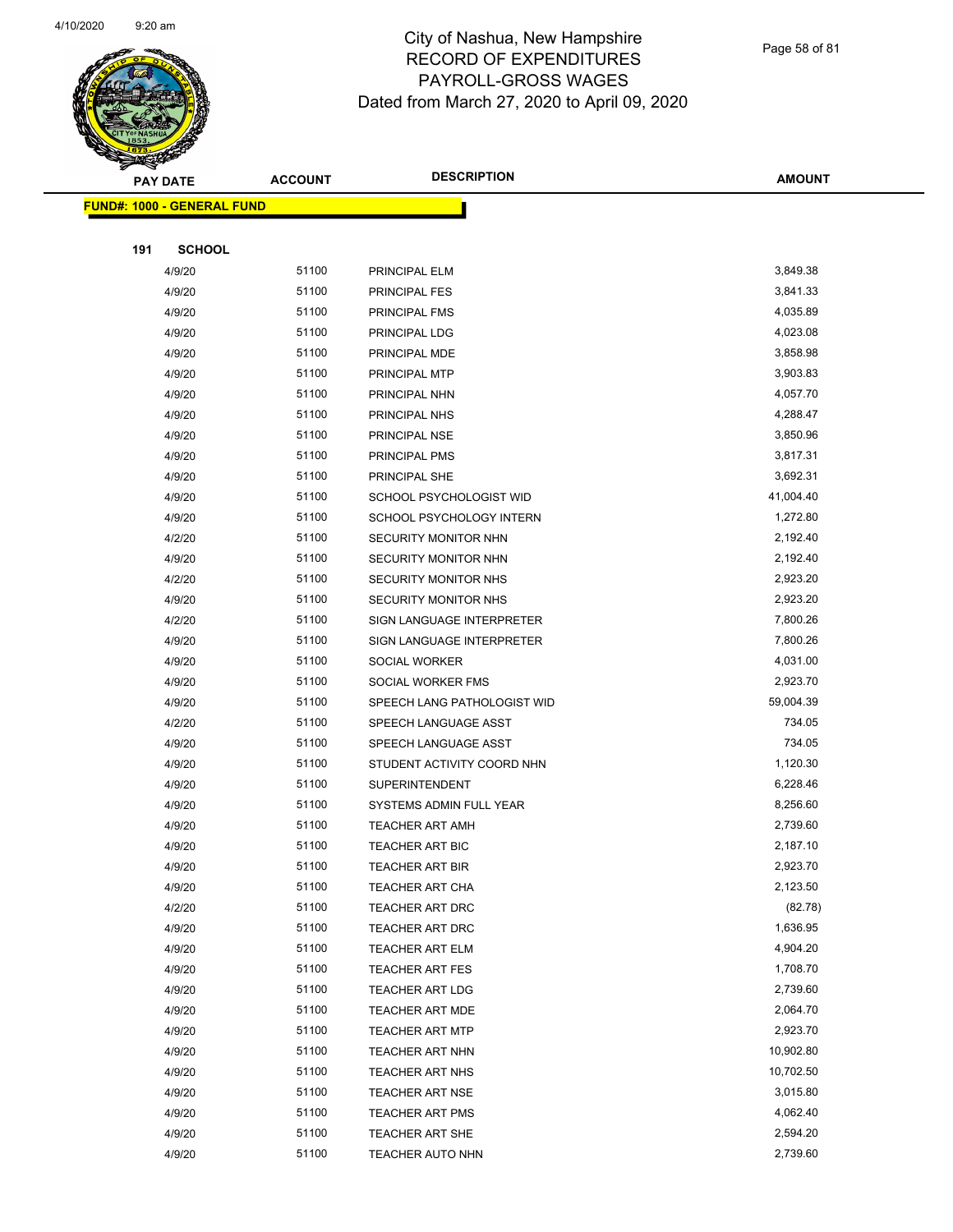

Page 59 of 81

| <b>PAY DATE</b>                   | <b>ACCOUNT</b> | <b>DESCRIPTION</b>                                       | <b>AMOUNT</b>          |
|-----------------------------------|----------------|----------------------------------------------------------|------------------------|
| <b>FUND#: 1000 - GENERAL FUND</b> |                |                                                          |                        |
|                                   |                |                                                          |                        |
| 191<br><b>SCHOOL</b>              |                |                                                          |                        |
| 4/9/20                            | 51100          | <b>TEACHER BEHAVIOR SPEC WID</b>                         | 13,756.30              |
| 4/9/20                            | 51100          | TEACHER BIO TEC NHN                                      | 2,498.80               |
| 4/9/20                            | 51100          | TEACHER BUILD CONST NHS                                  | 2,739.60               |
| 4/9/20                            | 51100          | <b>TEACHER BUSINESS NHN</b>                              | 6,031.60               |
| 4/9/20                            | 51100          | <b>TEACHER BUSINESS NHS</b>                              | 11,506.50              |
| 4/9/20                            | 51100          | TEACHER COMPUTER ELM                                     | 3,664.50               |
| 4/9/20                            | 51100          | TEACHER COMPUTER FMS                                     | 5,399.70               |
| 4/9/20                            | 51100          | TEACHER COMPUTER NHN                                     | 5,423.10               |
| 4/9/20                            | 51100          | TEACHER COMPUTER NHS                                     | 1,599.80               |
| 4/9/20                            | 51100          | TEACHER COMPUTER PMS                                     | 4,720.50               |
| 4/9/20                            | 51100          | TEACHER COSMETOLOGY NHN                                  | 4,404.00               |
| 4/9/20                            | 51100          | TEACHER CULINARY NHN                                     | 5,543.60               |
| 4/9/20                            | 51100          | TEACHER DEAF NSE                                         | 4,767.90               |
| 4/9/20                            | 51100          | TEACHER DEAF WID                                         | 7,465.80               |
| 4/9/20                            | 51100          | <b>TEACHER DWSE AMH</b>                                  | 2,923.70               |
| 4/9/20                            | 51100          | TEACHER DWSE BIR                                         | 4,804.30               |
| 4/9/20                            | 51100          | <b>TEACHER DWSE BRO</b>                                  | 3,015.80               |
| 4/9/20                            | 51100          | <b>TEACHER DWSE CHA</b>                                  | 1,775.50               |
| 4/9/20                            | 51100          | <b>TEACHER DWSE ELM</b>                                  | 15,065.90              |
| 4/9/20                            | 51100          | <b>TEACHER DWSE FMS</b>                                  | 5,051.00               |
| 4/9/20                            | 51100          | TEACHER DWSE MDE                                         | 3,896.80               |
| 4/9/20                            | 51100          | TEACHER DWSE NHS                                         | 2,924.90               |
| 4/9/20                            | 51100          | TEACHER DWSE SHE                                         | 5,741.00               |
| 4/9/20                            | 51100          | <b>TEACHER ECE NHS</b>                                   | 5,847.40               |
| 4/9/20                            | 51100          | TEACHER ELECTRICAL NHS                                   | 2,739.60               |
| 4/9/20                            | 51100          | <b>TEACHER ELL AMH</b>                                   | 2,255.30               |
| 4/9/20                            | 51100          | TEACHER ELL BIC                                          | 3,931.80               |
| 4/9/20                            | 51100          | TEACHER ELL BIR                                          | 2,923.70               |
| 4/9/20                            | 51100          | TEACHER ELL DRC                                          | 5,755.30               |
| 4/9/20                            | 51100          | TEACHER ELL ELM                                          | 7,870.80               |
| 4/9/20                            | 51100          | TEACHER ELL FES                                          | 7,683.00               |
| 4/9/20                            | 51100          | <b>TEACHER ELL FMS</b>                                   | 1,904.30               |
| 4/9/20                            | 51100          | TEACHER ELL LDG                                          | 6,191.60               |
| 4/9/20                            | 51100          | <b>TEACHER ELL MTP</b>                                   | 2,923.70               |
| 4/9/20                            | 51100          | TEACHER ELL NHN                                          | 9,384.80               |
| 4/9/20                            | 51100          | TEACHER ELL NHS                                          | 11,234.40              |
| 4/9/20                            | 51100          | <b>TEACHER ELL PMS</b>                                   | 4,152.40               |
| 4/9/20                            | 51100          | TEACHER ELL SHE                                          | 2,055.30               |
| 4/9/20                            | 51100          | TEACHER ENGINEER NHS                                     | 3,455.30               |
| 4/9/20                            | 51100<br>51100 | <b>TEACHER ENGLISH ELM</b>                               | 28,419.20<br>16,688.70 |
| 4/9/20<br>4/9/20                  | 51100          | <b>TEACHER ENGLISH FMS</b><br><b>TEACHER ENGLISH NHN</b> | 44,925.00              |
| 4/9/20                            | 51100          | <b>TEACHER ENGLISH NHS</b>                               | 44,753.54              |
| 4/9/20                            | 51100          | <b>TEACHER ENGLISH PMS</b>                               | 16,286.10              |
|                                   |                |                                                          |                        |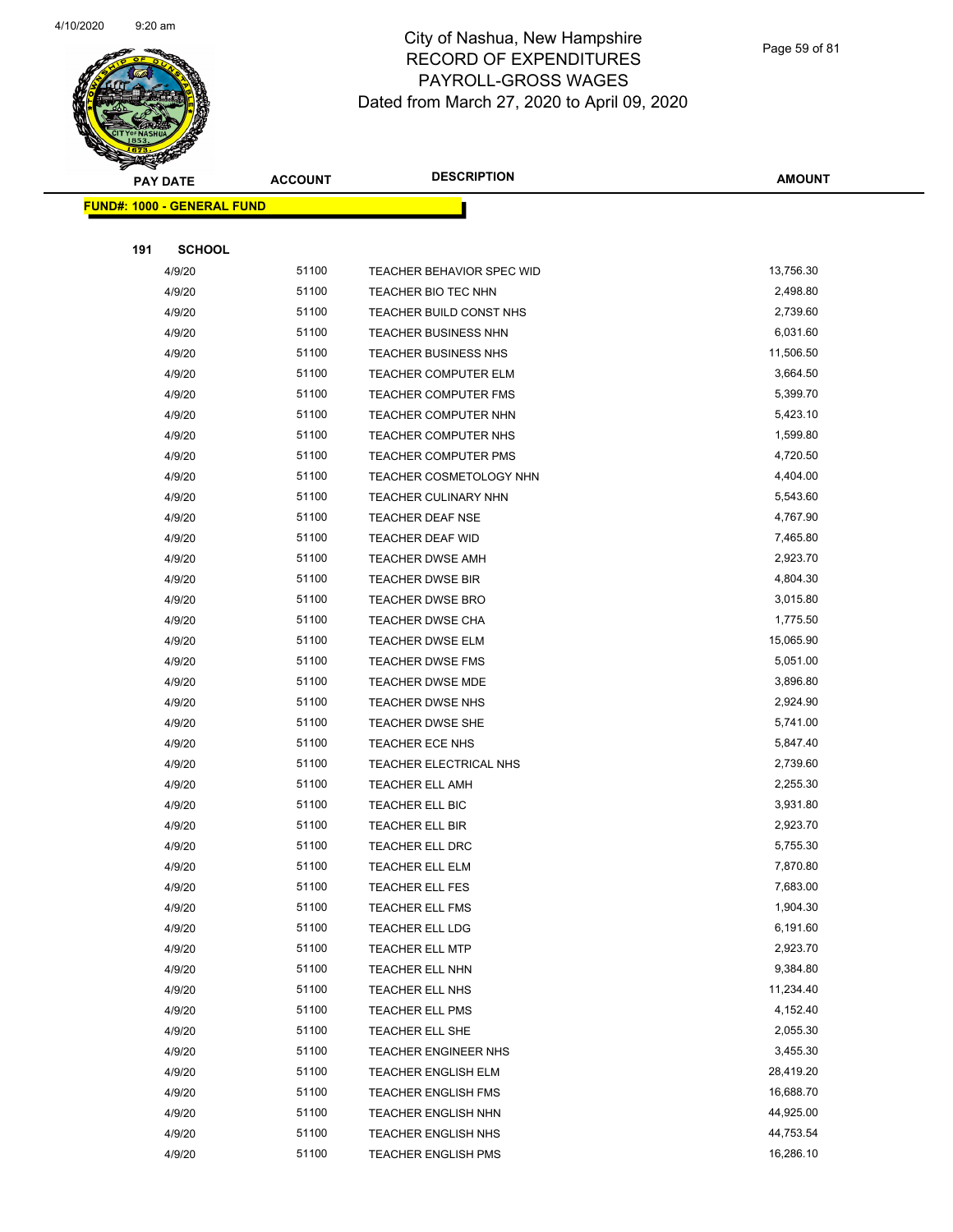

Page 60 of 81

| <b>PAY DATE</b> |                                   | <b>ACCOUNT</b> | <b>DESCRIPTION</b>              | <b>AMOUNT</b> |
|-----------------|-----------------------------------|----------------|---------------------------------|---------------|
|                 | <b>FUND#: 1000 - GENERAL FUND</b> |                |                                 |               |
|                 |                                   |                |                                 |               |
| 191             | <b>SCHOOL</b>                     |                |                                 |               |
|                 | 4/9/20                            | 51100          | TEACHER FACS ELM                | 2,204.20      |
|                 | 4/9/20                            | 51100          | <b>TEACHER FACS FMS</b>         | 4,756.70      |
|                 | 4/9/20                            | 51100          | <b>TEACHER FACS NHN</b>         | 7,805.60      |
|                 | 4/9/20                            | 51100          | <b>TEACHER FACS NHS</b>         | 7,587.70      |
|                 | 4/9/20                            | 51100          | <b>TEACHER FACS PMS</b>         | 3,463.80      |
|                 | 4/9/20                            | 51100          | TEACHER FOREIGN LANG ELM        | 6,031.60      |
|                 | 4/9/20                            | 51100          | TEACHER FOREIGN LANG FMS        | 2,923.70      |
|                 | 4/9/20                            | 51100          | TEACHER FOREIGN LANG NHN        | 14,433.30     |
|                 | 4/9/20                            | 51100          | TEACHER FOREIGN LANG NHS        | 18,623.00     |
|                 | 4/9/20                            | 51100          | <b>TEACHER FOREIGN LANG PMS</b> | 5,851.80      |
|                 | 4/9/20                            | 51100          | <b>TEACHER GR1 AMH</b>          | 6,179.00      |
|                 | 4/9/20                            | 51100          | <b>TEACHER GR1 BIC</b>          | 9,792.20      |
|                 | 4/9/20                            | 51100          | <b>TEACHER GR1 BIR</b>          | 9,482.30      |
|                 | 4/9/20                            | 51100          | <b>TEACHER GR1 BRO</b>          | 5,636.60      |
|                 | 4/9/20                            | 51100          | TEACHER GR1 CHA                 | 10,185.10     |
|                 | 4/9/20                            | 51100          | <b>TEACHER GR1 DRC</b>          | 5,426.00      |
|                 | 4/9/20                            | 51100          | <b>TEACHER GR1 FES</b>          | 8,918.00      |
|                 | 4/9/20                            | 51100          | <b>TEACHER GR1 LDG</b>          | 7,220.50      |
|                 | 4/9/20                            | 51100          | <b>TEACHER GR1 MDE</b>          | 7,882.70      |
|                 | 4/9/20                            | 51100          | <b>TEACHER GR1 MTP</b>          | 6,658.90      |
|                 | 4/9/20                            | 51100          | <b>TEACHER GR1 NSE</b>          | 7,651.80      |
|                 | 4/9/20                            | 51100          | <b>TEACHER GR1 SHE</b>          | 8,715.80      |
|                 | 4/9/20                            | 51100          | <b>TEACHER GR2 AMH</b>          | 5,927.20      |
|                 | 4/9/20                            | 51100          | TEACHER GR2 BIC                 | 10,470.80     |
|                 | 4/9/20                            | 51100          | <b>TEACHER GR2 BIR</b>          | 10,552.30     |
|                 | 4/9/20                            | 51100          | TEACHER GR2 BRO                 | 7,527.60      |
|                 | 4/9/20                            | 51100          | TEACHER GR2 CHA                 | 7,349.10      |
|                 | 4/9/20                            | 51100          | <b>TEACHER GR2 DRC</b>          | 5,061.10      |
|                 | 4/9/20                            | 51100          | <b>TEACHER GR2 FES</b>          | 11,221.70     |
|                 | 4/9/20                            | 51100          | <b>TEACHER GR2 LDG</b>          | 7,476.40      |
|                 | 4/9/20                            | 51100          | <b>TEACHER GR2 MDE</b>          | 10,138.00     |
|                 | 4/9/20                            | 51100          | <b>TEACHER GR2 MTP</b>          | 7,175.50      |
|                 | 4/9/20                            | 51100          | <b>TEACHER GR2 NSE</b>          | 5,479.20      |
|                 | 4/9/20                            | 51100          | TEACHER GR2 SHE                 | 6,784.80      |
|                 | 4/9/20                            | 51100          | <b>TEACHER GR3 AMH</b>          | 4,727.30      |
|                 | 4/9/20                            | 51100          | TEACHER GR3 BIC                 | 5,419.90      |
|                 | 4/9/20                            | 51100          | <b>TEACHER GR3 BIR</b>          | 6,739.70      |
|                 | 4/9/20                            | 51100          | <b>TEACHER GR3 BRO</b>          | 5,663.30      |
|                 | 4/9/20                            | 51100          | <b>TEACHER GR3 CHA</b>          | 9,502.10      |
|                 | 4/9/20                            | 51100          | <b>TEACHER GR3 DRC</b>          | 7,602.00      |
|                 | 4/9/20                            | 51100          | TEACHER GR3 FES                 | 9,519.60      |
|                 | 4/9/20                            | 51100          | <b>TEACHER GR3 LDG</b>          | 10,524.72     |
|                 | 4/9/20                            | 51100          | <b>TEACHER GR3 MDE</b>          | 10,159.00     |
|                 | 4/9/20                            | 51100          | <b>TEACHER GR3 MTP</b>          | 6,793.80      |
|                 |                                   |                |                                 |               |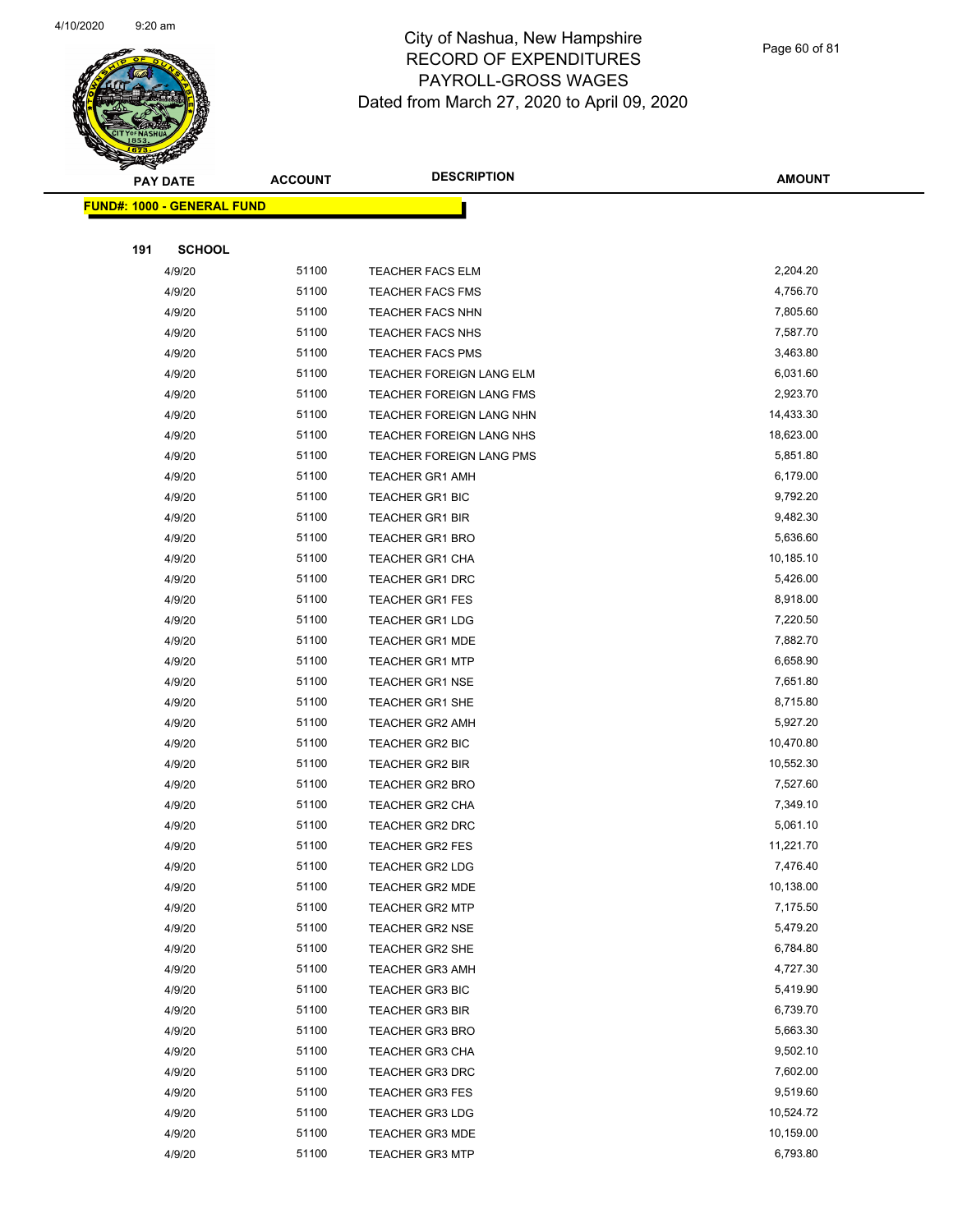

| <b>PAY DATE</b>                    | <b>ACCOUNT</b> | <b>DESCRIPTION</b>            | <b>AMOUNT</b> |
|------------------------------------|----------------|-------------------------------|---------------|
| <u> FUND#: 1000 - GENERAL FUND</u> |                |                               |               |
|                                    |                |                               |               |
| 191<br><b>SCHOOL</b>               |                |                               |               |
| 4/9/20                             | 51100          | <b>TEACHER GR3 NSE</b>        | 7,730.70      |
| 4/9/20                             | 51100          | TEACHER GR3 SHE               | 7,492.20      |
| 4/9/20                             | 51100          | <b>TEACHER GR4 AMH</b>        | 4,167.63      |
| 4/9/20                             | 51100          | <b>TEACHER GR4 BIC</b>        | 13,448.20     |
| 4/9/20                             | 51100          | <b>TEACHER GR4 BIR</b>        | 6,210.20      |
| 4/9/20                             | 51100          | <b>TEACHER GR4 BRO</b>        | 5,376.20      |
| 4/9/20                             | 51100          | <b>TEACHER GR4 CHA</b>        | 10,807.20     |
| 4/9/20                             | 51100          | <b>TEACHER GR4 DRC</b>        | 8,881.20      |
| 4/9/20                             | 51100          | <b>TEACHER GR4 FES</b>        | 8,608.80      |
| 4/9/20                             | 51100          | <b>TEACHER GR4 LDG</b>        | 8,541.60      |
| 4/9/20                             | 51100          | <b>TEACHER GR4 MDE</b>        | 10,152.80     |
| 4/9/20                             | 51100          | <b>TEACHER GR4 MTP</b>        | 6,962.20      |
| 4/9/20                             | 51100          | <b>TEACHER GR4 NSE</b>        | 6,978.50      |
| 4/9/20                             | 51100          | <b>TEACHER GR4 SHE</b>        | 6,539.70      |
| 4/9/20                             | 51100          | <b>TEACHER GR5 AMH</b>        | 5,663.30      |
| 4/9/20                             | 51100          | <b>TEACHER GR5 BIC</b>        | 8,968.60      |
| 4/9/20                             | 51100          | <b>TEACHER GR5 BIR</b>        | 9,965.30      |
| 4/9/20                             | 51100          | <b>TEACHER GR5 BRO</b>        | 5,847.40      |
| 4/9/20                             | 51100          | <b>TEACHER GR5 CHA</b>        | 11,095.50     |
| 4/9/20                             | 51100          | <b>TEACHER GR5 DRC</b>        | 4,305.40      |
| 4/9/20                             | 51100          | <b>TEACHER GR5 FES</b>        | 8,919.60      |
| 4/9/20                             | 51100          | <b>TEACHER GR5 LDG</b>        | 9,724.50      |
| 4/9/20                             | 51100          | <b>TEACHER GR5 MDE</b>        | 10,142.80     |
| 4/9/20                             | 51100          | <b>TEACHER GR5 MTP</b>        | 6,704.60      |
| 4/9/20                             | 51100          | <b>TEACHER GR5 NSE</b>        | 8,679.00      |
| 4/9/20                             | 51100          | <b>TEACHER GR5 SHE</b>        | 7,473.70      |
| 4/9/20                             | 51100          | <b>TEACHER GR6 ELM</b>        | 31,774.80     |
| 4/9/20                             | 51100          | <b>TEACHER GR6 FMS</b>        | 25,598.40     |
| 4/9/20                             | 51100          | <b>TEACHER GR6 PMS</b>        | 19,717.90     |
| 4/9/20                             | 51100          | <b>TEACHER GRAPH NHS</b>      | 3,533.50      |
| 4/9/20                             | 51100          | <b>TEACHER GRAPHICS NHN</b>   | 6,216.60      |
| 4/9/20                             | 51100          | TEACHER HEALTH NHN            | 5,300.90      |
| 4/9/20                             | 51100          | <b>TEACHER HEALTH NHS</b>     | 2,739.60      |
| 4/9/20                             | 51100          | TEACHER HEALTHOC NHS          | 5,135.30      |
| 4/9/20                             | 51100          | TEACHER HVAC NHS              | 1,989.50      |
| 4/9/20                             | 51100          | TEACHER IN SCH SUSPENSION ELM | 1,844.20      |
| 4/9/20                             | 51100          | TEACHER IN SCH SUSPENSION NHN | 5,399.70      |
| 4/9/20                             | 51100          | TEACHER IN SCH SUSPENSION NHS | 1,844.30      |
| 4/9/20                             | 51100          | <b>TEACHER KIND AMH</b>       | 8,441.60      |
| 4/9/20                             | 51100          | <b>TEACHER KIND BIC</b>       | 10,491.30     |
| 4/9/20                             | 51100          | TEACHER KIND BIR              | 7,316.70      |
| 4/9/20                             | 51100          | <b>TEACHER KIND BRO</b>       | 5,755.40      |
| 4/9/20                             | 51100          | <b>TEACHER KIND CHA</b>       | 6,879.50      |
| 4/9/20                             | 51100          | <b>TEACHER KIND DRC</b>       | 10,032.10     |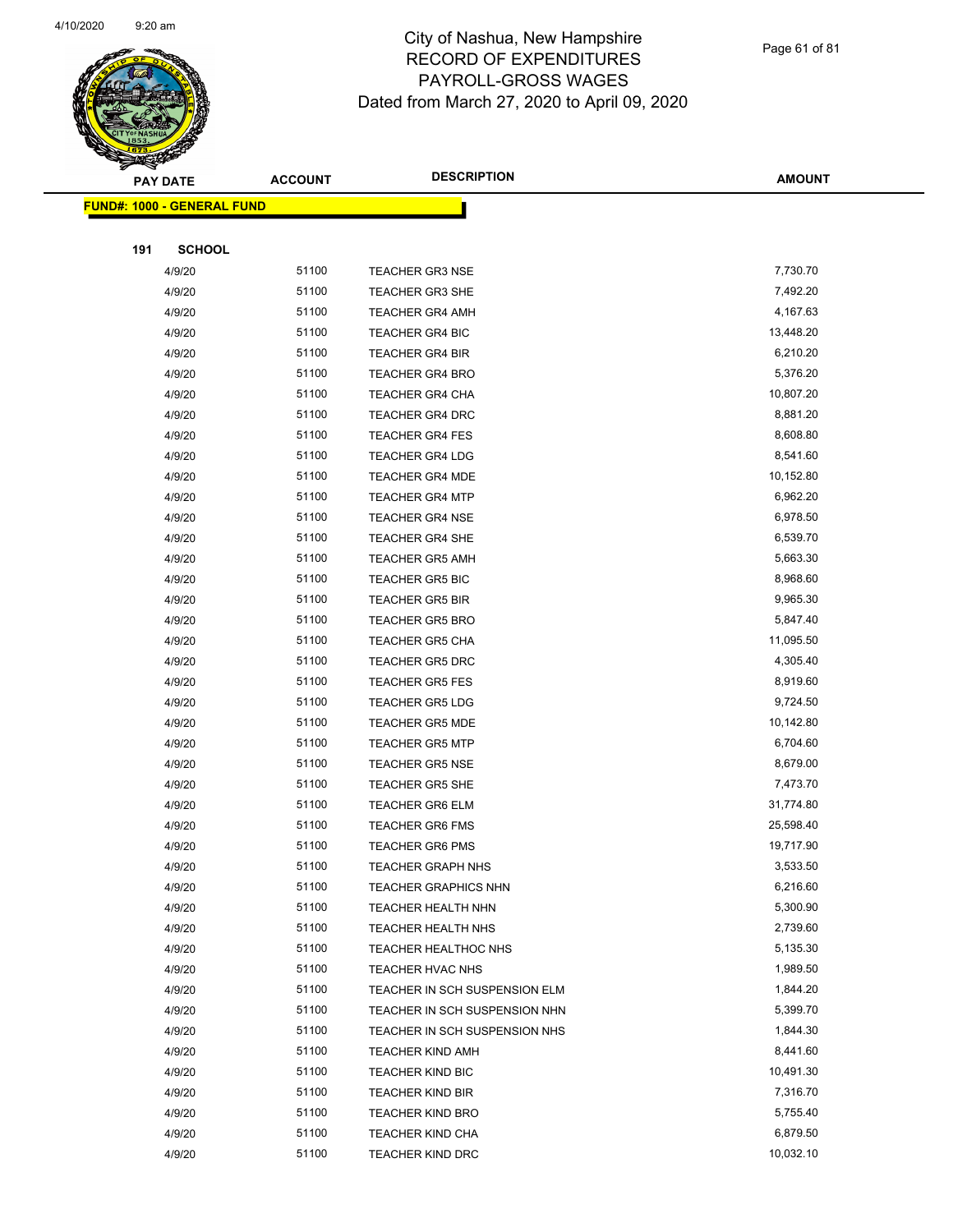

| <b>PAY DATE</b> |                                    | <b>ACCOUNT</b> | <b>DESCRIPTION</b>       | <b>AMOUNT</b> |
|-----------------|------------------------------------|----------------|--------------------------|---------------|
|                 | <u> FUND#: 1000 - GENERAL FUND</u> |                |                          |               |
|                 |                                    |                |                          |               |
| 191             | <b>SCHOOL</b>                      |                |                          |               |
|                 | 4/9/20                             | 51100          | <b>TEACHER KIND FES</b>  | 11,568.90     |
|                 | 4/9/20                             | 51100          | <b>TEACHER KIND LDG</b>  | 10,855.30     |
|                 | 4/9/20                             | 51100          | <b>TEACHER KIND MDE</b>  | 10,523.80     |
|                 | 4/9/20                             | 51100          | <b>TEACHER KIND MTP</b>  | 6,209.90      |
|                 | 4/9/20                             | 51100          | <b>TEACHER KIND NSE</b>  | 5,354.80      |
|                 | 4/9/20                             | 51100          | TEACHER KIND SHE         | 7,101.40      |
|                 | 4/9/20                             | 51100          | <b>TEACHER MATH ELM</b>  | 21,094.02     |
|                 | 4/9/20                             | 51100          | <b>TEACHER MATH FMS</b>  | 13,577.50     |
|                 | 4/9/20                             | 51100          | <b>TEACHER MATH NHN</b>  | 38,174.50     |
|                 | 4/9/20                             | 51100          | <b>TEACHER MATH NHS</b>  | 44,688.60     |
|                 | 4/9/20                             | 51100          | <b>TEACHER MATH PMS</b>  | 12,867.40     |
|                 | 4/9/20                             | 51100          | <b>TEACHER MUSIC AMH</b> | 1,858.10      |
|                 | 4/9/20                             | 51100          | <b>TEACHER MUSIC BIC</b> | 2,739.60      |
|                 | 4/9/20                             | 51100          | <b>TEACHER MUSIC BIR</b> | 1,768.90      |
|                 | 4/9/20                             | 51100          | <b>TEACHER MUSIC BRO</b> | 1,703.00      |
|                 | 4/9/20                             | 51100          | <b>TEACHER MUSIC CHA</b> | 2,923.70      |
|                 | 4/9/20                             | 51100          | <b>TEACHER MUSIC DRC</b> | 2,831.60      |
|                 | 4/9/20                             | 51100          | <b>TEACHER MUSIC ELM</b> | 4,699.70      |
|                 | 4/9/20                             | 51100          | <b>TEACHER MUSIC FES</b> | 1,708.70      |
|                 | 4/9/20                             | 51100          | <b>TEACHER MUSIC FMS</b> | 5,847.40      |
|                 | 4/9/20                             | 51100          | <b>TEACHER MUSIC LDG</b> | 1,587.80      |
|                 | 4/9/20                             | 51100          | <b>TEACHER MUSIC MDE</b> | 2,255.30      |
|                 | 4/9/20                             | 51100          | <b>TEACHER MUSIC NHN</b> | 4,767.90      |
|                 | 4/9/20                             | 51100          | <b>TEACHER MUSIC NHS</b> | 5,479.20      |
|                 | 4/9/20                             | 51100          | <b>TEACHER MUSIC NSE</b> | 2,665.30      |
|                 | 4/9/20                             | 51100          | <b>TEACHER MUSIC PMS</b> | 4,327.40      |
|                 | 4/9/20                             | 51100          | <b>TEACHER MUSIC SHE</b> | 1,689.20      |
|                 | 4/9/20                             | 51100          | TEACHER PE BIC           | 2,529.40      |
|                 | 4/9/20                             | 51100          | <b>TEACHER PE BIR</b>    | 3,015.80      |
|                 | 4/9/20                             | 51100          | <b>TEACHER PE BRO</b>    | 2,831.60      |
|                 | 4/9/20                             | 51100          | <b>TEACHER PE CHA</b>    | 2,712.90      |
|                 | 4/9/20                             | 51100          | TEACHER PE DRC           | 2,923.70      |
|                 | 4/9/20                             | 51100          | TEACHER PE ELM           | 9,690.80      |
|                 | 4/9/20                             | 51100          | TEACHER PE FES           | 1,768.90      |
|                 | 4/9/20                             | 51100          | <b>TEACHER PE FMS</b>    | 5,479.20      |
|                 | 4/9/20                             | 51100          | TEACHER PE LDG           | 2,051.20      |
|                 | 4/9/20                             | 51100          | <b>TEACHER PE MDE</b>    | 3,015.80      |
|                 | 4/9/20                             | 51100          | <b>TEACHER PE MTP</b>    | 2,033.80      |
|                 | 4/9/20                             | 51100          | TEACHER PE NHN           | 9,009.80      |
|                 | 4/9/20                             | 51100          | <b>TEACHER PE NHS</b>    | 9,794.70      |
|                 | 4/9/20                             | 51100          | TEACHER PE NSE           | 2,989.30      |
|                 | 4/9/20                             | 51100          | <b>TEACHER PE PMS</b>    | 3,792.00      |
|                 | 4/9/20                             | 51100          | TEACHER PE SHE           | 2,774.00      |
|                 | 4/9/20                             | 51100          | TEACHER PRE SCHOOL BIR   | 4,646.90      |
|                 |                                    |                |                          |               |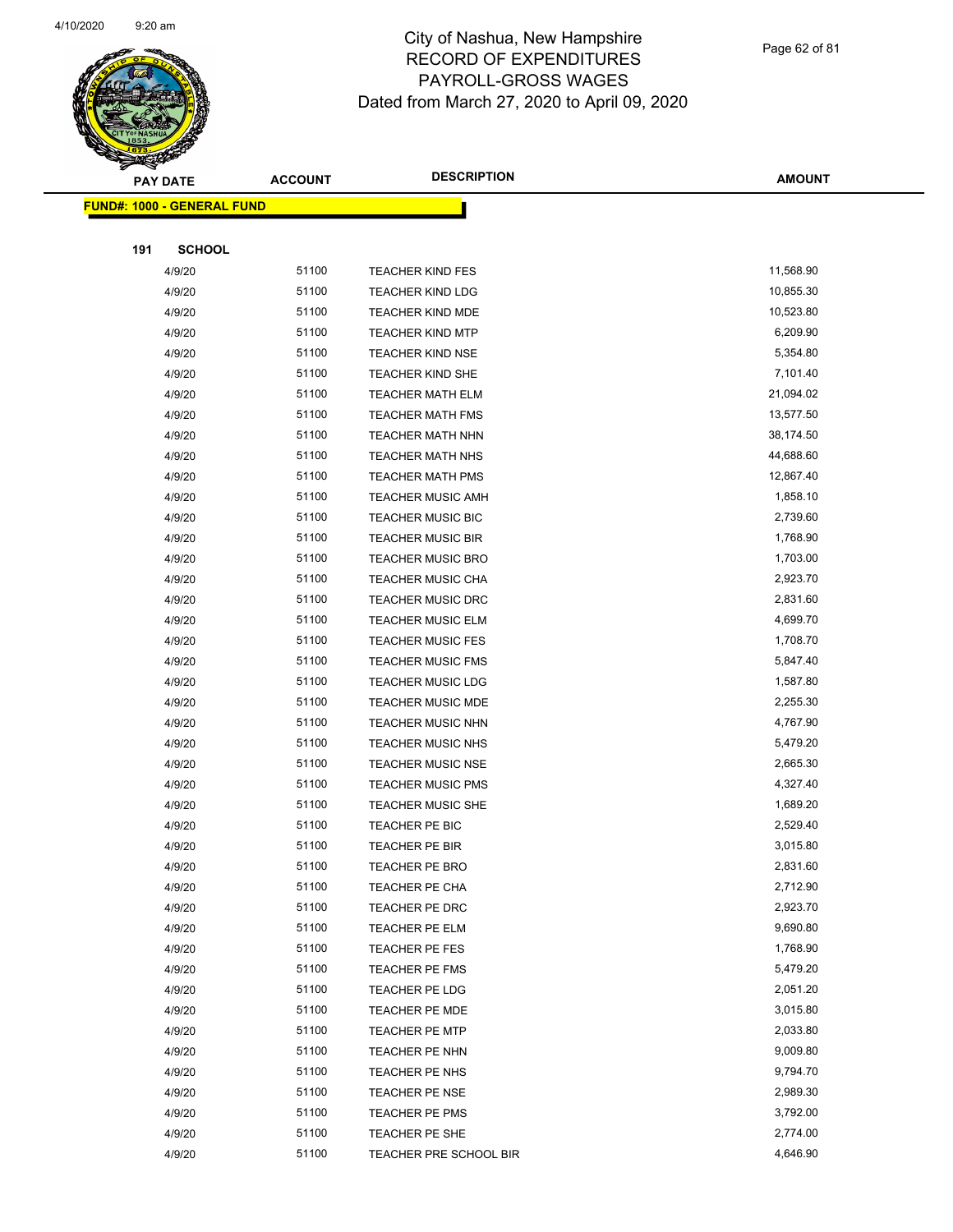

Page 63 of 81

| <b>PAY DATE</b>                   | <b>ACCOUNT</b> | <b>DESCRIPTION</b>           | <b>AMOUNT</b> |
|-----------------------------------|----------------|------------------------------|---------------|
| <b>FUND#: 1000 - GENERAL FUND</b> |                |                              |               |
|                                   |                |                              |               |
| 191<br><b>SCHOOL</b>              |                |                              |               |
| 4/9/20                            | 51100          | TEACHER PRESCHOOL BIC        | 5,755.30      |
| 4/9/20                            | 51100          | <b>TEACHER PRESCHOOL BRO</b> | 14,013.30     |
| 4/9/20                            | 51100          | <b>TEACHER PRESCHOOL MTP</b> | 1,768.90      |
| 4/9/20                            | 51100          | <b>TEACHER PRESCHOOL NSE</b> | 7,136.00      |
| 4/9/20                            | 51100          | <b>TEACHER READ AMH</b>      | 3,015.80      |
| 4/9/20                            | 51100          | TEACHER READ BIC             | 2,923.70      |
| 4/9/20                            | 51100          | <b>TEACHER READ BIR</b>      | 2,923.70      |
| 4/9/20                            | 51100          | TEACHER READ BRO             | 2,923.70      |
| 4/9/20                            | 51100          | TEACHER READ CHA             | 2,123.50      |
| 4/9/20                            | 51100          | TEACHER READ DRC             | 3,015.80      |
| 4/9/20                            | 51100          | TEACHER READ ELM             | 5,939.50      |
| 4/9/20                            | 51100          | <b>TEACHER READ FES</b>      | 2,923.70      |
| 4/9/20                            | 51100          | <b>TEACHER READ FMS</b>      | 2,923.70      |
| 4/9/20                            | 51100          | <b>TEACHER READ LDG</b>      | 3,564.10      |
| 4/9/20                            | 51100          | TEACHER READ MDE             | 2,923.70      |
| 4/9/20                            | 51100          | <b>TEACHER READ MTP</b>      | 2,426.70      |
| 4/9/20                            | 51100          | <b>TEACHER READ NHN</b>      | 1,989.50      |
| 4/9/20                            | 51100          | TEACHER READ NHS             | 2,923.70      |
| 4/9/20                            | 51100          | <b>TEACHER READ NSE</b>      | 2,627.80      |
| 4/9/20                            | 51100          | <b>TEACHER READ PMS</b>      | 5,179.00      |
| 4/9/20                            | 51100          | TEACHER READ SHE             | 2,923.70      |
| 4/9/20                            | 51100          | <b>TEACHER ROTC NHN</b>      | 2,204.20      |
| 4/9/20                            | 51100          | <b>TEACHER SCIENCE ELM</b>   | 25,513.40     |
| 4/9/20                            | 51100          | <b>TEACHER SCIENCE FMS</b>   | 9,549.10      |
| 4/9/20                            | 51100          | TEACHER SCIENCE NHN          | 30,570.00     |
| 4/9/20                            | 51100          | <b>TEACHER SCIENCE NHS</b>   | 40,313.48     |
| 4/9/20                            | 51100          | <b>TEACHER SCIENCE PMS</b>   | 10,924.50     |
| 4/9/20                            | 51100          | TEACHER SOCIAL STUDIES ELM   | 17,265.00     |
| 4/9/20                            | 51100          | TEACHER SOCIAL STUDIES FMS   | 12,669.20     |
| 4/9/20                            | 51100          | TEACHER SOCIAL STUDIES NHN   | 33,994.90     |
| 4/9/20                            | 51100          | TEACHER SOCIAL STUDIES NHS   | 42,521.20     |
| 4/9/20                            | 51100          | TEACHER SOCIAL STUDIES PMS   | 13,420.30     |
| 4/9/20                            | 51100          | <b>TEACHER SPED AMH</b>      | 8,355.60      |
| 4/9/20                            | 51100          | TEACHER SPED BIC             | 5,560.40      |
| 4/9/20                            | 51100          | <b>TEACHER SPED BIR</b>      | 5,663.30      |
| 4/9/20                            | 51100          | <b>TEACHER SPED BRO</b>      | 6,699.10      |
| 4/9/20                            | 51100          | TEACHER SPED CHA             | 8,073.40      |
| 4/9/20                            | 51100          | TEACHER SPED DRC             | 5,560.30      |
| 4/9/20                            | 51100          | <b>TEACHER SPED ELM</b>      | 12,371.20     |
| 4/9/20                            | 51100          | TEACHER SPED FES             | 3,620.20      |
| 4/9/20                            | 51100          | <b>TEACHER SPED FMS</b>      | 13,069.30     |
| 4/9/20                            | 51100          | <b>TEACHER SPED LDG</b>      | 6,650.96      |
| 4/9/20                            | 51100          | <b>TEACHER SPED MDE</b>      | 4,804.60      |
| 4/9/20                            | 51100          | <b>TEACHER SPED MTP</b>      | 3,947.30      |
|                                   |                |                              |               |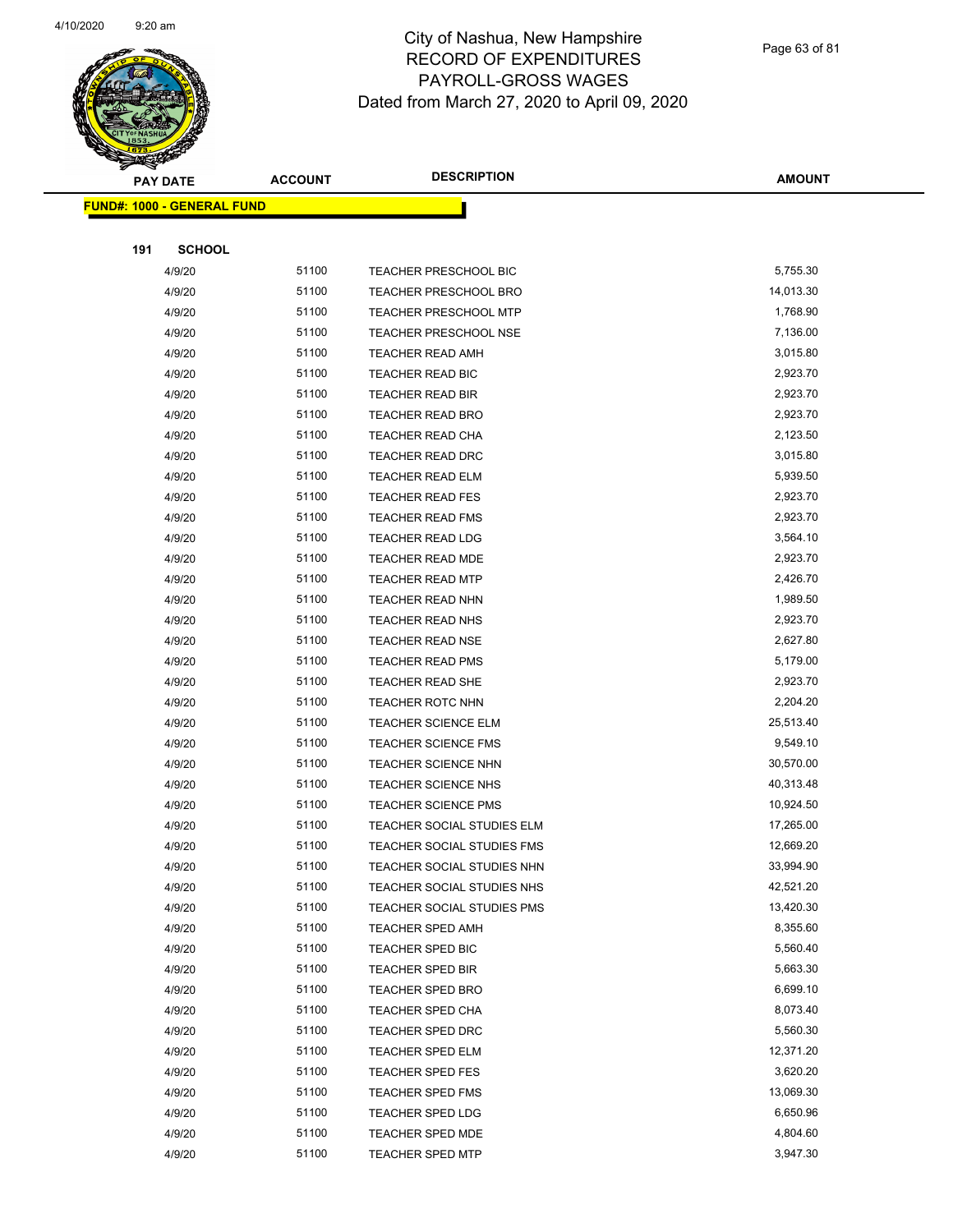

Page 64 of 81

| ☞<br>$\mathcal{A}$ . | <b>PAY DATE</b>                   | <b>ACCOUNT</b> | <b>DESCRIPTION</b>         | <b>AMOUNT</b> |
|----------------------|-----------------------------------|----------------|----------------------------|---------------|
|                      | <b>FUND#: 1000 - GENERAL FUND</b> |                |                            |               |
|                      |                                   |                |                            |               |
| 191                  | <b>SCHOOL</b>                     |                |                            |               |
|                      | 4/9/20                            | 51100          | <b>TEACHER SPED NHN</b>    | 22,773.10     |
|                      | 4/9/20                            | 51100          | <b>TEACHER SPED NHS</b>    | 34,869.90     |
|                      | 4/9/20                            | 51100          | <b>TEACHER SPED NSE</b>    | 1,641.20      |
|                      | 4/9/20                            | 51100          | <b>TEACHER SPED PMS</b>    | 12,561.40     |
|                      | 4/9/20                            | 51100          | <b>TEACHER SPED SHE</b>    | 7,400.10      |
|                      | 4/9/20                            | 51100          | TEACHER TECHED ELM         | 7,369.86      |
|                      | 4/9/20                            | 51100          | <b>TEACHER TECHED FMS</b>  | 1,776.20      |
|                      | 4/9/20                            | 51100          | <b>TEACHER TECHED NHN</b>  | 7,619.70      |
|                      | 4/9/20                            | 51100          | <b>TEACHER TECHED NHS</b>  | 11,418.70     |
|                      | 4/9/20                            | 51100          | <b>TEACHER TECHED PMS</b>  | 5,847.40      |
|                      | 4/9/20                            | 51100          | <b>TEACHER TV PROD NHS</b> | 2,923.70      |
|                      | 4/9/20                            | 51100          | <b>TEACHER VISION WID</b>  | 5,408.30      |
|                      | 4/2/20                            | 51100          | TECH INTERGRATION ASST AMH | 540.00        |
|                      | 4/9/20                            | 51100          | TECH INTERGRATION ASST AMH | 540.00        |
|                      | 4/2/20                            | 51100          | TECH INTERGRATION ASST BIC | 572.72        |
|                      | 4/9/20                            | 51100          | TECH INTERGRATION ASST BIC | 572.72        |
|                      | 4/2/20                            | 51100          | TECH INTERGRATION ASST CHA | 553.50        |
|                      | 4/9/20                            | 51100          | TECH INTERGRATION ASST CHA | 553.50        |
|                      | 4/2/20                            | 51100          | TECH INTERGRATION ASST FES | 666.51        |
|                      | 4/9/20                            | 51100          | TECH INTERGRATION ASST FES | 666.51        |
|                      | 4/2/20                            | 51100          | TECH INTERGRATION ASST LDG | 561.50        |
|                      | 4/9/20                            | 51100          | TECH INTERGRATION ASST LDG | 561.50        |
|                      | 4/2/20                            | 51100          | TECH INTERGRATION ASST MDE | 553.50        |
|                      | 4/9/20                            | 51100          | TECH INTERGRATION ASST MDE | 553.50        |
|                      | 4/2/20                            | 51100          | TECH INTERGRATION ASST MTP | 610.19        |
|                      | 4/9/20                            | 51100          | TECH INTERGRATION ASST MTP | 610.19        |
|                      | 4/2/20                            | 51100          | TECH INTERGRATION ASST SHE | 583.64        |
|                      | 4/9/20                            | 51100          | TECH INTERGRATION ASST SHE | 583.64        |
|                      | 4/2/20                            | 51200          | CLERICAL BOARD OF ED SUP   | 581.30        |
|                      | 4/9/20                            | 51200          | CLERICAL BOARD OF ED SUP   | 691.75        |
|                      | 4/2/20                            | 51200          | <b>CROSSING GUARD WPO</b>  | 2,558.41      |
|                      | 4/9/20                            | 51200          | <b>CROSSING GUARD WPO</b>  | 2,558.41      |
|                      | 4/9/20                            | 51200          | DIRECTOR ADULT ED          | 2,724.77      |
|                      | 4/2/20                            | 51200          | FOOD SERVICE ASST PT AMH   | 51.25         |
|                      | 4/9/20                            | 51200          | FOOD SERVICE ASST PT AMH   | 51.25         |
|                      | 4/2/20                            | 51200          | FOOD SERVICE ASST PT CHA   | 51.25         |
|                      | 4/9/20                            | 51200          | FOOD SERVICE ASST PT CHA   | 51.25         |
|                      | 4/2/20                            | 51200          | FOOD SERVICE ASST PT NHS   | 46.31         |
|                      | 4/9/20                            | 51200          | FOOD SERVICE ASST PT NHS   | 46.31         |
|                      | 4/9/20                            | 51200          | GUIDANCE COUNSELOR NHS     | 1,727.60      |
|                      | 4/2/20                            | 51200          | LUNCH MONITOR AMH          | 673.10        |
|                      | 4/9/20                            | 51200          | LUNCH MONITOR AMH          | 621.60        |
|                      | 4/2/20                            | 51200          | LUNCH MONITOR BIC          | 1,020.81      |
|                      | 4/9/20                            | 51200          | LUNCH MONITOR BIC          | 1,020.81      |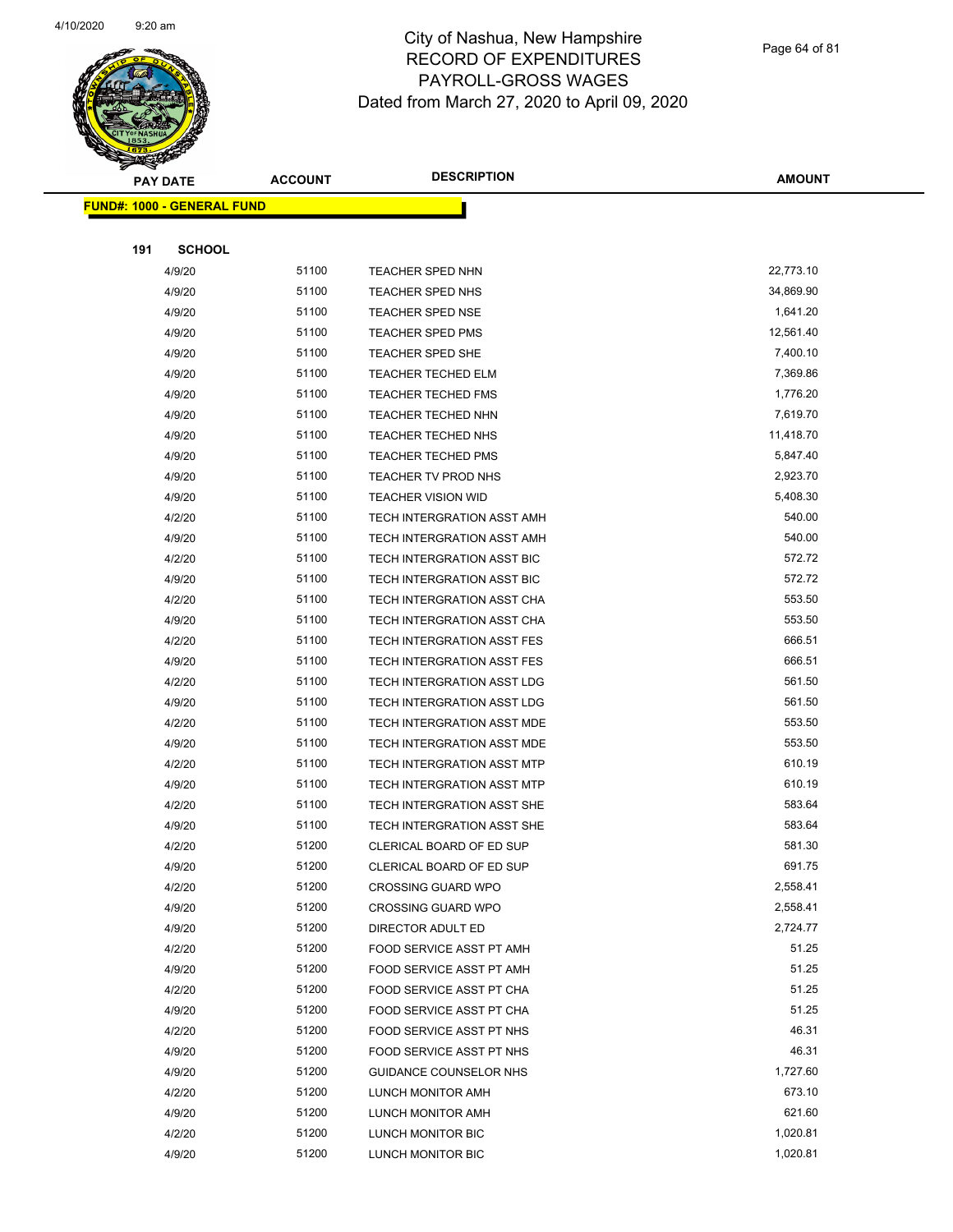

Page 65 of 81

|     | <b>PAY DATE</b>                   | <b>ACCOUNT</b> | <b>DESCRIPTION</b>       | <b>AMOUNT</b> |
|-----|-----------------------------------|----------------|--------------------------|---------------|
|     | <b>FUND#: 1000 - GENERAL FUND</b> |                |                          |               |
|     |                                   |                |                          |               |
| 191 | <b>SCHOOL</b>                     |                |                          |               |
|     | 4/2/20                            | 51200          | LUNCH MONITOR BIR        | 716.32        |
|     | 4/9/20                            | 51200          | LUNCH MONITOR BIR        | 429.20        |
|     | 4/2/20                            | 51200          | LUNCH MONITOR BRO        | 576.62        |
|     | 4/9/20                            | 51200          | LUNCH MONITOR BRO        | 542.28        |
|     | 4/2/20                            | 51200          | LUNCH MONITOR CHA        | 1,006.40      |
|     | 4/9/20                            | 51200          | LUNCH MONITOR CHA        | 888.00        |
|     | 4/2/20                            | 51200          | LUNCH MONITOR DRC        | 742.38        |
|     | 4/9/20                            | 51200          | LUNCH MONITOR DRC        | 601.48        |
|     | 4/2/20                            | 51200          | LUNCH MONITOR ELM        | 313.76        |
|     | 4/9/20                            | 51200          | LUNCH MONITOR ELM        | 162.80        |
|     | 4/2/20                            | 51200          | LUNCH MONITOR FES        | 1,063.55      |
|     | 4/9/20                            | 51200          | <b>LUNCH MONITOR FES</b> | 912.59        |
|     | 4/2/20                            | 51200          | <b>LUNCH MONITOR FMS</b> | 285.34        |
|     | 4/9/20                            | 51200          | <b>LUNCH MONITOR FMS</b> | 285.34        |
|     | 4/2/20                            | 51200          | <b>LUNCH MONITOR LDG</b> | 967.84        |
|     | 4/9/20                            | 51200          | LUNCH MONITOR LDG        | 964.88        |
|     | 4/2/20                            | 51200          | LUNCH MONITOR MDE        | 724.01        |
|     | 4/9/20                            | 51200          | LUNCH MONITOR MDE        | 976.80        |
|     | 4/2/20                            | 51200          | LUNCH MONITOR MTP        | 580.16        |
|     | 4/9/20                            | 51200          | LUNCH MONITOR MTP        | 473.60        |
|     | 4/2/20                            | 51200          | LUNCH MONITOR NHN        | 580.16        |
|     | 4/9/20                            | 51200          | LUNCH MONITOR NHN        | 444.00        |
|     | 4/2/20                            | 51200          | LUNCH MONITOR NHS        | 609.76        |
|     | 4/9/20                            | 51200          | LUNCH MONITOR NHS        | 458.80        |
|     | 4/2/20                            | 51200          | LUNCH MONITOR NSE        | 769.60        |
|     | 4/9/20                            | 51200          | LUNCH MONITOR NSE        | 592.00        |
|     | 4/2/20                            | 51200          | LUNCH MONITOR PMS        | 470.60        |
|     | 4/9/20                            | 51200          | LUNCH MONITOR PMS        | 334.44        |
|     | 4/2/20                            | 51200          | LUNCH MONITOR SHE        | 423.88        |
|     | 4/9/20                            | 51200          | LUNCH MONITOR SHE        | 455.84        |
|     | 4/2/20                            | 51200          | PARA PRE SCHOOL BIR      | 743.04        |
|     | 4/9/20                            | 51200          | PARA PRE SCHOOL BIR      | 743.04        |
|     | 4/2/20                            | 51200          | PARA DW SPEC ED BIR      | 881.08        |
|     | 4/9/20                            | 51200          | PARA DW SPEC ED BIR      | 881.08        |
|     | 4/2/20                            | 51200          | PARA DW SPEC ED MDE      | 462.00        |
|     | 4/9/20                            | 51200          | PARA DW SPEC ED MDE      | 462.00        |
|     | 4/2/20                            | 51200          | PARA DW SPEC ED NSE      | 25.63         |
|     | 4/9/20                            | 51200          | PARA DW SPEC ED NSE      | 25.63         |
|     | 4/2/20                            | 51200          | PARA ELL FES             | 38.44         |
|     | 4/9/20                            | 51200          | PARA ELL FES             | 38.44         |
|     | 4/2/20                            | 51200          | PARA INST AMH            | 910.96        |
|     | 4/9/20                            | 51200          | PARA INST AMH            | 970.45        |
|     | 4/2/20                            | 51200          | PARA INST BIC            | 433.82        |
|     | 4/9/20                            | 51200          | PARA INST BIC            | 433.82        |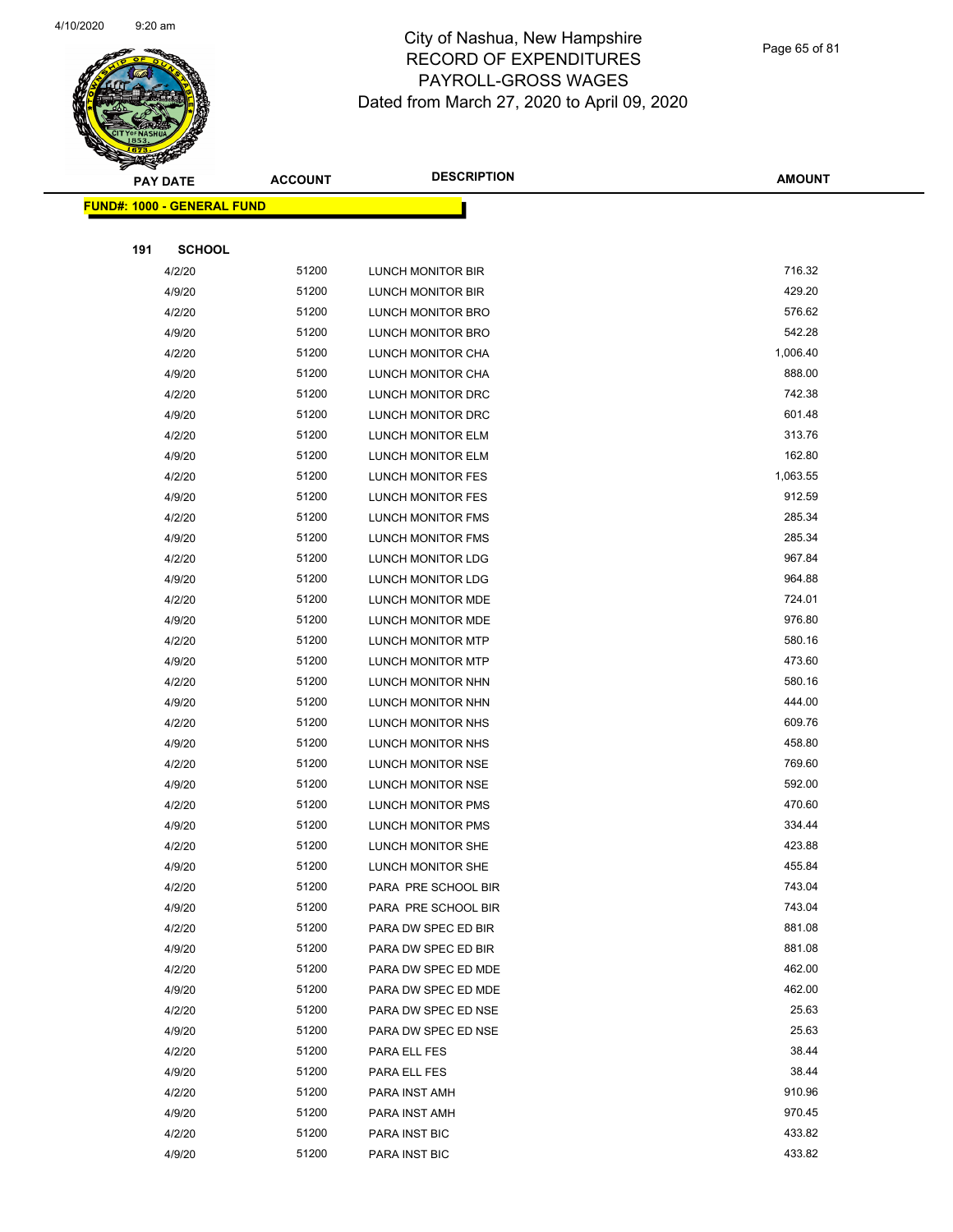

Page 66 of 81

|     | <b>PAY DATE</b>                    | <b>ACCOUNT</b> | <b>DESCRIPTION</b>          | <b>AMOUNT</b> |  |
|-----|------------------------------------|----------------|-----------------------------|---------------|--|
|     | <u> FUND#: 1000 - GENERAL FUND</u> |                |                             |               |  |
|     |                                    |                |                             |               |  |
| 191 | <b>SCHOOL</b>                      |                |                             |               |  |
|     | 4/2/20                             | 51200          | PARA INST BIR               | 25.63         |  |
|     | 4/9/20                             | 51200          | PARA INST BIR               | 25.63         |  |
|     | 4/2/20                             | 51200          | PARA INST DRC               | 71.76         |  |
|     | 4/9/20                             | 51200          | PARA INST DRC               | 71.76         |  |
|     | 4/2/20                             | 51200          | PARA INST FES               | 38.44         |  |
|     | 4/9/20                             | 51200          | PARA INST FES               | 38.44         |  |
|     | 4/2/20                             | 51200          | PARA INST LDG               | 12.81         |  |
|     | 4/9/20                             | 51200          | PARA INST LDG               | 12.81         |  |
|     | 4/2/20                             | 51200          | PARA INST MDE               | 12.81         |  |
|     | 4/9/20                             | 51200          | PARA INST MDE               | 12.81         |  |
|     | 4/2/20                             | 51200          | PARA INST NHN               | 315.04        |  |
|     | 4/9/20                             | 51200          | PARA INST NHN               | 315.04        |  |
|     | 4/2/20                             | 51200          | PARA INST SHE               | 166.20        |  |
|     | 4/9/20                             | 51200          | PARA INST SHE               | 166.20        |  |
|     | 4/2/20                             | 51200          | PARA LIB PMS                | 253.05        |  |
|     | 4/9/20                             | 51200          | PARA LIB PMS                | 253.05        |  |
|     | 4/2/20                             | 51200          | PARA PRE SCH BIC            | 1,642.56      |  |
|     | 4/9/20                             | 51200          | PARA PRE SCH BIC            | 1,642.56      |  |
|     | 4/2/20                             | 51200          | PARA PRE SCH BRO            | 3,670.75      |  |
|     | 4/9/20                             | 51200          | PARA PRE SCH BRO            | 3,670.75      |  |
|     | 4/2/20                             | 51200          | PARA PRE SCH NSE            | 4,400.88      |  |
|     | 4/9/20                             | 51200          | PARA PRE SCH NSE            | 4,262.28      |  |
|     | 4/2/20                             | 51200          | PARA TTI LDG                | 79.85         |  |
|     | 4/9/20                             | 51200          | PARA TTI LDG                | 79.85         |  |
|     | 4/9/20                             | 51200          | SCHOOL PSYCHOLOGIST WID     | 3,938.09      |  |
|     | 4/9/20                             | 51200          | SPEECH LANG PATHOLOGIST WID | 5,452.21      |  |
|     | 4/9/20                             | 51200          | STUDENT ACTIVITY COORD NHS  | 1,093.00      |  |
|     | 4/2/20                             | 51200          | <b>SUB CLERICAL</b>         | 695.50        |  |
|     | 4/9/20                             | 51200          | <b>SUB CLERICAL</b>         | 595.79        |  |
|     | 4/9/20                             | 51200          | <b>TEACHER ART FMS</b>      | 2,040.00      |  |
|     | 4/9/20                             | 51200          | <b>TEACHER ART NHS</b>      | 994.80        |  |
|     | 4/9/20                             | 51200          | TEACHER BIO TEC NHN         | 562.60        |  |
|     | 4/9/20                             | 51200          | TEACHER ELL NHS             | 793.90        |  |
|     | 4/9/20                             | 51200          | <b>TEACHER ENGLISH NHS</b>  | 2,184.90      |  |
|     | 4/9/20                             | 51200          | TEACHER FOREIGN LANG FMS    | 1,188.30      |  |
|     | 4/9/20                             | 51200          | <b>TEACHER MUSIC ELM</b>    | 1,972.90      |  |
|     | 4/9/20                             | 51200          | <b>TEACHER READ ELM</b>     | 1,727.60      |  |
|     | 4/9/20                             | 51200          | TEACHER SOCIAL STUDIES NHN  | 400.00        |  |
|     | 4/9/20                             | 51200          | <b>TEACHER SPED NHN</b>     | 1,809.50      |  |
|     | 4/9/20                             | 51200          | TEACHER SPED NHS            | 1,461.80      |  |
|     | 4/9/20                             | 51200          | <b>TEACHER TTI FES</b>      | (159.21)      |  |
|     | 4/9/20                             | 51200          | <b>TEACHER VISION WID</b>   | 818.82        |  |
|     | 4/2/20                             | 51300          | <b>CLERICAL PAYROLL SUP</b> | 53.64         |  |
|     | 4/9/20                             | 51300          | <b>CLERICAL PAYROLL SUP</b> | 107.26        |  |
|     |                                    |                |                             |               |  |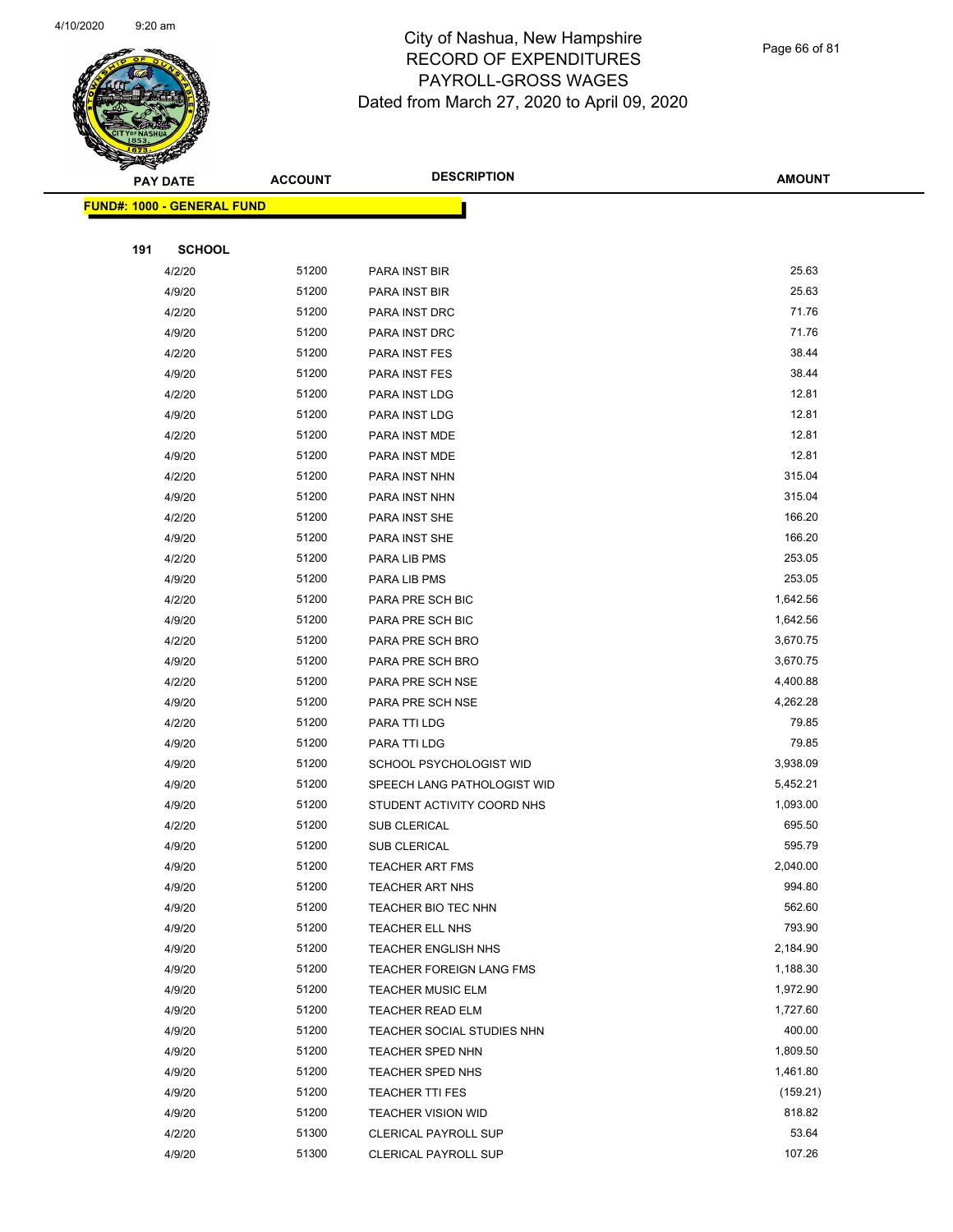

Page 67 of 81

| <b>PAY DATE</b> |                                   | <b>ACCOUNT</b> | <b>DESCRIPTION</b>            | <b>AMOUNT</b>        |
|-----------------|-----------------------------------|----------------|-------------------------------|----------------------|
|                 | <b>FUND#: 1000 - GENERAL FUND</b> |                |                               |                      |
|                 |                                   |                |                               |                      |
| 191             | <b>SCHOOL</b>                     |                |                               |                      |
|                 | 4/2/20                            | 51300          | <b>CLERICAL PLANT OPS</b>     | 130.25               |
|                 | 4/9/20                            | 51300          | <b>CLERICAL PLANT OPS</b>     | 30.66                |
|                 | 4/2/20                            | 51300          | CLERICAL SPECIAL ED SUP       | 21.59                |
|                 | 4/2/20                            | 51300          | <b>CUSTODIAN HEAD ELM</b>     | 36.99                |
|                 | 4/2/20                            | 51300          | <b>CUSTODIAN HEAD FES</b>     | 7.80                 |
|                 | 4/2/20                            | 51300          | <b>CUSTODIAN HEAD NHS</b>     | 344.10               |
|                 | 4/2/20                            | 51300          | MAINTENANCE ALARM WPO         | 228.96               |
|                 | 4/2/20                            | 51300          | MAINTENANCE ELECTRICIAN WPO   | 20.09                |
|                 | 4/9/20                            | 51300          | MAINTENANCE ELECTRICIAN WPO   | 1,164.96             |
|                 | 4/2/20                            | 51300          | MAINTENANCE GRDS FORMEN WPO   | 19.24                |
|                 | 4/2/20                            | 51300          | MAINTENANCE HVAC WPO          | 49.22                |
|                 | 4/9/20                            | 51300          | MAINTENANCE HVAC WPO          | 78.75                |
|                 | 4/2/20                            | 51300          | MAINTENANCE MESSENGER WPO     | 18.50                |
|                 | 4/9/20                            | 51300          | MAINTENANCE TRADES WPO        | 9.54                 |
|                 | 4/2/20                            | 51400          | <b>CUSTODIAN TEMP</b>         | 1,944.32             |
|                 | 4/9/20                            | 51400          | <b>CUSTODIAN TEMP</b>         | 2,083.20             |
|                 | 3/31/20                           | 51412          | HOME SCHOOL CORD TTI          | (670.00)             |
|                 | 4/2/20                            | 51412          | PARA DW SPEC ED AMH           | 41.00                |
|                 | 4/2/20                            | 51412          | PARA DW SPEC ELM              | 920.00               |
|                 | 4/9/20                            | 51412          | PARA DW SPEC ELM              | 1,750.00             |
|                 | 4/9/20                            | 51412          | PARA INST ELM                 | 190.00               |
|                 | 4/2/20                            | 51412          | PARA INST FMS                 | 875.00               |
|                 | 4/9/20                            | 51412          | PARA INST FMS                 | 875.00               |
|                 | 4/2/20                            | 51412          | PARA INST SHE                 | 148.00               |
|                 | 4/9/20                            | 51412          | PARA INST SHE                 | 148.00               |
|                 | 4/2/20                            | 51412          | PARA KIND AMH                 | 5.00                 |
|                 | 4/2/20                            | 51412          | PARA VOC NHS                  | 152.00               |
|                 | 4/2/20                            | 51412          | SUB CLERICAL                  | 58.50                |
|                 | 4/2/20                            | 51412          | <b>SUB PARA PROFESSIONAL</b>  | 1,305.43<br>1,305.43 |
|                 | 4/9/20                            | 51412<br>51412 | <b>SUB PARA PROFESSIONAL</b>  | 4,282.08             |
|                 | 4/2/20<br>4/9/20                  | 51412          | SUB TEACHER<br>SUB TEACHER    | 5,461.05             |
|                 | 4/2/20                            | 51412          | SUB TEACHER LONG TERM         | 8,750.00             |
|                 | 4/9/20                            | 51412          | SUB TEACHER LONG TERM         | 9,545.00             |
|                 | 4/9/20                            | 51650          | TEACHER SOCIAL STUDIES NHN    | 450.00               |
|                 | 4/9/20                            | 51700          | <b>GUIDANCE COUNSELOR BIR</b> | 69.23                |
|                 | 4/9/20                            | 51700          | <b>GUIDANCE COUNSELOR ELM</b> | 69.23                |
|                 | 4/9/20                            | 51700          | LIBRARIAN NHS                 | 81.81                |
|                 | 4/9/20                            | 51700          | <b>NURSE ELM</b>              | 81.81                |
|                 | 4/9/20                            | 51700          | SCHOOL PSYCHOLOGIST WID       | 69.23                |
|                 | 4/9/20                            | 51700          | SPEECH LANG PATHOLOGIST WID   | 69.23                |
|                 | 4/9/20                            | 51700          | TEACHER ART CHA               | 34.61                |
|                 | 4/9/20                            | 51700          | TEACHER ART NHS               | 34.61                |
|                 | 4/9/20                            | 51700          | <b>TEACHER BUSINESS NHS</b>   | 69.23                |
|                 |                                   |                |                               |                      |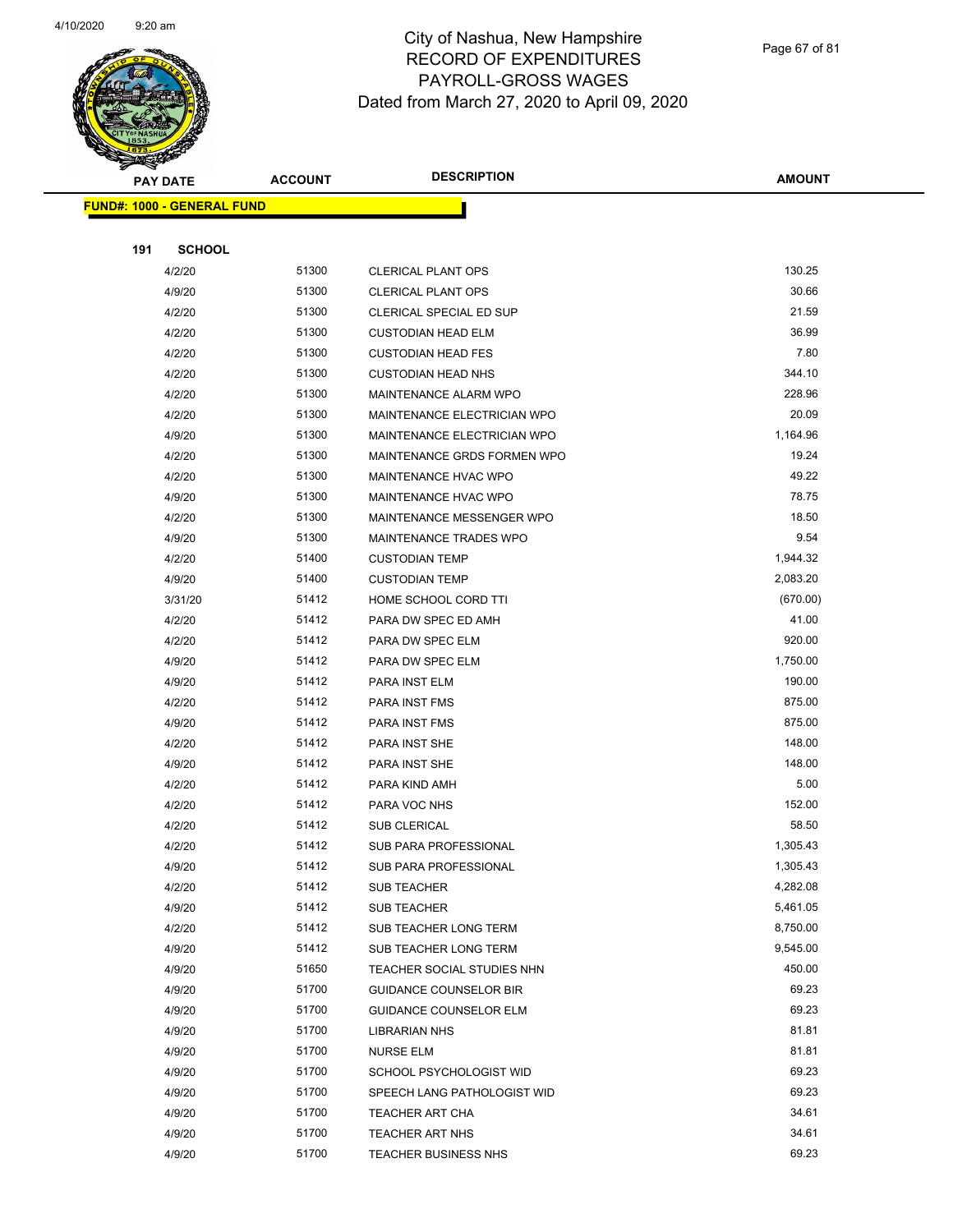

Page 68 of 81

| <b>PAY DATE</b>                   | <b>ACCOUNT</b> | <b>DESCRIPTION</b>              | <b>AMOUNT</b> |
|-----------------------------------|----------------|---------------------------------|---------------|
| <b>FUND#: 1000 - GENERAL FUND</b> |                |                                 |               |
|                                   |                |                                 |               |
| <b>SCHOOL</b><br>191              |                |                                 |               |
| 4/9/20                            | 51700          | TEACHER DWSE ELM                | 69.23         |
| 4/9/20                            | 51700          | <b>TEACHER ENGLISH NHN</b>      | 69.23         |
| 4/9/20                            | 51700          | TEACHER ENGLISH NHS             | 69.23         |
| 4/9/20                            | 51700          | <b>TEACHER FOREIGN LANG NHN</b> | 69.23         |
| 4/9/20                            | 51700          | <b>TEACHER FOREIGN LANG NHS</b> | 69.23         |
| 4/9/20                            | 51700          | <b>TEACHER GR6 ELM</b>          | 69.23         |
| 4/9/20                            | 51700          | <b>TEACHER GR6 FMS</b>          | 69.23         |
| 4/9/20                            | 51700          | <b>TEACHER GR6 PMS</b>          | 69.23         |
| 4/9/20                            | 51700          | <b>TEACHER MATH ELM</b>         | 81.81         |
| 4/9/20                            | 51700          | <b>TEACHER MATH FMS</b>         | 69.23         |
| 4/9/20                            | 51700          | <b>TEACHER MATH NHN</b>         | 69.23         |
| 4/9/20                            | 51700          | <b>TEACHER MATH NHS</b>         | 69.23         |
| 4/9/20                            | 51700          | <b>TEACHER MATH PMS</b>         | 69.23         |
| 4/9/20                            | 51700          | <b>TEACHER MUSIC FMS</b>        | 69.23         |
| 4/9/20                            | 51700          | TEACHER PE MDE                  | 34.61         |
| 4/9/20                            | 51700          | TEACHER PE NHN                  | 34.61         |
| 4/9/20                            | 51700          | TEACHER SCIENCE ELM             | 69.23         |
| 4/9/20                            | 51700          | <b>TEACHER SCIENCE FMS</b>      | 69.23         |
| 4/9/20                            | 51700          | TEACHER SCIENCE NHN             | 69.23         |
| 4/9/20                            | 51700          | TEACHER SCIENCE NHS             | 69.23         |
| 4/9/20                            | 51700          | <b>TEACHER SCIENCE PMS</b>      | 69.23         |
| 4/9/20                            | 51700          | TEACHER SOCIAL STUDIES ELM      | 69.23         |
| 4/9/20                            | 51700          | TEACHER SOCIAL STUDIES FMS      | 69.23         |
| 4/9/20                            | 51700          | TEACHER SOCIAL STUDIES NHN      | 69.23         |
| 4/9/20                            | 51700          | TEACHER SOCIAL STUDIES NHS      | 69.23         |
| 4/9/20                            | 51700          | TEACHER SOCIAL STUDIES PMS      | 69.23         |
| 4/9/20                            | 51700          | <b>TEACHER SPED NHN</b>         | 69.23         |
| 4/9/20                            | 51700          | TEACHER SPED NHS                | 69.23         |
| 4/9/20                            | 51700          | TEACHER TECHED NHN              | 69.23         |
| 4/9/20                            | 52800          | EDUCATIONAL ASSISTANCE          | 1,456.00      |
|                                   |                |                                 |               |

#### **TOTAL 191 - SCHOOL \$3,376,383.78**

 $\mathbb{R}^2$ 

. . . . . . . . . . . . . . . .

**TOTAL FUND 1000 - GENERAL FUND \$5,292,441.00** 

#### **FUND#: 2100 - FOOD SERVICES FUND**

| 4/2/20 | 51100 | CLERICAL FOOD SERVICE NHS    | 804.38   |
|--------|-------|------------------------------|----------|
| 4/9/20 | 51100 | CLERICAL FOOD SERVICE NHS    | 804.38   |
| 4/2/20 | 51100 | DELIVERY DRIVER FOOD SERVICE | 752.76   |
| 4/9/20 | 51100 | DELIVERY DRIVER FOOD SERVICE | 1.505.53 |
| 4/9/20 | 51100 | DIRECTOR FOOD SERVICE        | 2.956.72 |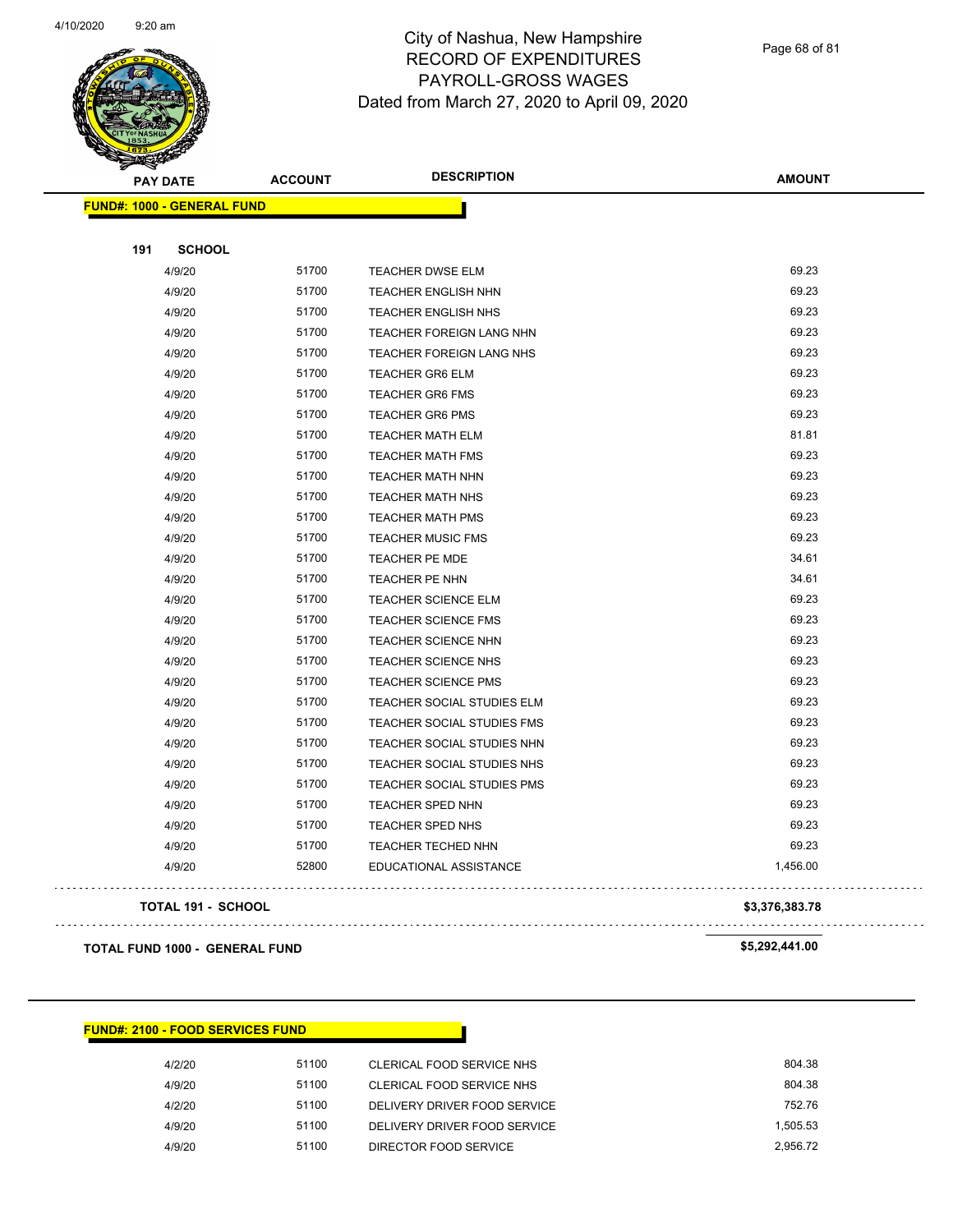

| <b>PAY DATE</b>                         | <b>ACCOUNT</b> | <b>DESCRIPTION</b>                   | AMOUNT    |
|-----------------------------------------|----------------|--------------------------------------|-----------|
| <b>FUND#: 2100 - FOOD SERVICES FUND</b> |                |                                      |           |
| 4/9/20                                  | 51100          | <b>FOOD SERVICE BUSINESS MANAGER</b> | 2,275.21  |
| 4/2/20                                  | 51100          | FOOD SERVICE COOK AMH                | 518.35    |
| 4/9/20                                  | 51100          | FOOD SERVICE COOK AMH                | 518.35    |
| 4/2/20                                  | 51100          | FOOD SERVICE COOK BIC                | 530.95    |
| 4/9/20                                  | 51100          | FOOD SERVICE COOK BIC                | 530.95    |
| 4/2/20                                  | 51100          | FOOD SERVICE COOK BIR                | 535.85    |
| 4/9/20                                  | 51100          | FOOD SERVICE COOK BIR                | 535.85    |
| 4/2/20                                  | 51100          | FOOD SERVICE COOK BRO                | 530.95    |
| 4/9/20                                  | 51100          | FOOD SERVICE COOK BRO                | 530.95    |
| 4/2/20                                  | 51100          | FOOD SERVICE COOK CHA                | 535.85    |
| 4/9/20                                  | 51100          | FOOD SERVICE COOK CHA                | 535.85    |
| 4/2/20                                  | 51100          | FOOD SERVICE COOK DRC                | 535.85    |
| 4/9/20                                  | 51100          | <b>FOOD SERVICE COOK DRC</b>         | 535.85    |
| 4/2/20                                  | 51100          | FOOD SERVICE COOK ELM                | 1,026.55  |
| 4/9/20                                  | 51100          | FOOD SERVICE COOK ELM                | 1,026.55  |
| 4/2/20                                  | 51100          | FOOD SERVICE COOK FES                | 535.85    |
| 4/9/20                                  | 51100          | FOOD SERVICE COOK FES                | 535.85    |
| 4/2/20                                  | 51100          | <b>FOOD SERVICE COOK FMS</b>         | 529.55    |
| 4/9/20                                  | 51100          | FOOD SERVICE COOK FMS                | 529.55    |
| 4/2/20                                  | 51100          | FOOD SERVICE COOK LDG                | 513.45    |
| 4/9/20                                  | 51100          | FOOD SERVICE COOK LDG                | 513.45    |
| 4/2/20                                  | 51100          | FOOD SERVICE COOK MDE                | 518.35    |
| 4/9/20                                  | 51100          | FOOD SERVICE COOK MDE                | 518.35    |
| 4/2/20                                  | 51100          | FOOD SERVICE COOK NHN                | 1,146.60  |
| 4/9/20                                  | 51100          | FOOD SERVICE COOK NHN                | 1,146.60  |
| 4/2/20                                  | 51100          | FOOD SERVICE COOK NHS                | 1,096.55  |
| 4/9/20                                  | 51100          | FOOD SERVICE COOK NHS                | 1,096.55  |
| 4/2/20                                  | 51100          | <b>FOOD SERVICE COOK NSE</b>         | 530.95    |
| 4/9/20                                  | 51100          | FOOD SERVICE COOK NSE                | 530.95    |
| 4/2/20                                  | 51100          | <b>FOOD SERVICE COOK PMS</b>         | 547.05    |
| 4/9/20                                  | 51100          | <b>FOOD SERVICE COOK PMS</b>         | 547.05    |
| 4/2/20                                  | 51100          | FOOD SERVICE COOK SHE                | 518.35    |
| 4/9/20                                  | 51100          | FOOD SERVICE COOK SHE                | 518.35    |
| 4/9/20                                  | 51100          | <b>FOOD SERVICE SITE CORD</b>        | 12,481.02 |
| 4/2/20                                  | 51100          | <b>FOOD SERVICECOOK MTP</b>          | 513.45    |
| 4/9/20                                  | 51100          | <b>FOOD SERVICECOOK MTP</b>          | 513.45    |
| 4/2/20                                  | 51200          | FOOD SERVICE ASST PT AMH             | 588.50    |
| 4/9/20                                  | 51200          | FOOD SERVICE ASST PT AMH             | 588.50    |
| 4/2/20                                  | 51200          | FOOD SERVICE ASST PT BIC             | 561.98    |
| 4/9/20                                  | 51200          | FOOD SERVICE ASST PT BIC             | 561.98    |
| 4/2/20                                  | 51200          | FOOD SERVICE ASST PT BIR             | 383.70    |
| 4/9/20                                  | 51200          | FOOD SERVICE ASST PT BIR             | 383.70    |
| 4/2/20                                  | 51200          | FOOD SERVICE ASST PT BRO             | 384.00    |
| 4/9/20                                  | 51200          | FOOD SERVICE ASST PT BRO             | 384.00    |
| 4/2/20                                  | 51200          | FOOD SERVICE ASST PT CHA             | 583.35    |
|                                         |                |                                      |           |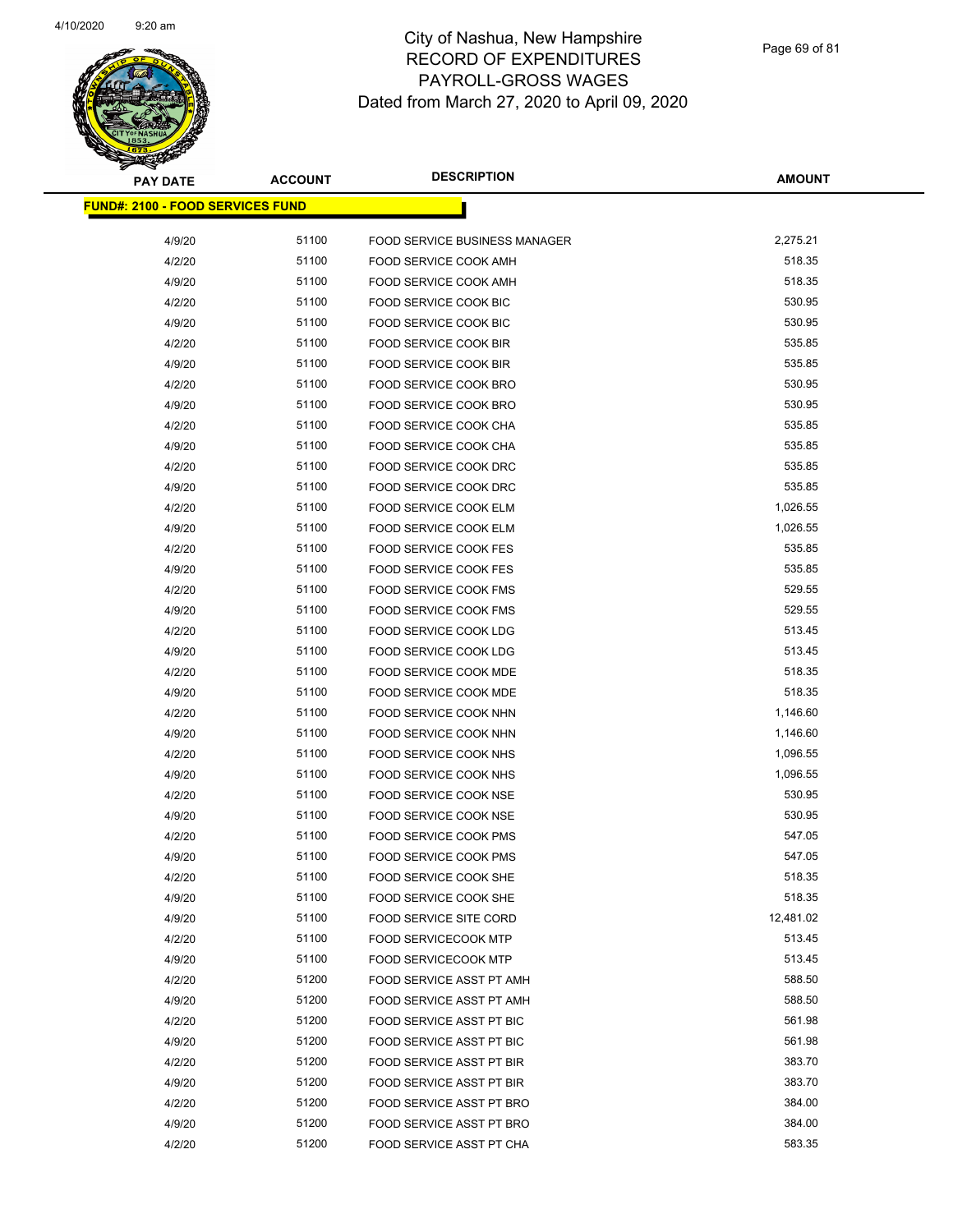

Page 70 of 81

| <b>PAY DATE</b>                             | <b>ACCOUNT</b> | <b>DESCRIPTION</b>              | <b>AMOUNT</b> |
|---------------------------------------------|----------------|---------------------------------|---------------|
| <b>FUND#: 2100 - FOOD SERVICES FUND</b>     |                |                                 |               |
|                                             |                |                                 | 583.35        |
| 4/9/20                                      | 51200          | FOOD SERVICE ASST PT CHA        | 967.84        |
| 4/2/20                                      | 51200          | FOOD SERVICE ASST PT DRC        |               |
| 4/9/20                                      | 51200          | FOOD SERVICE ASST PT DRC        | 967.84        |
| 4/2/20                                      | 51200          | FOOD SERVICE ASST PT ELM        | 1,771.54      |
| 4/9/20                                      | 51200          | <b>FOOD SERVICE ASST PT ELM</b> | 1,771.54      |
| 4/2/20                                      | 51200          | FOOD SERVICE ASST PT FES        | 983.21        |
| 4/9/20                                      | 51200          | FOOD SERVICE ASST PT FES        | 983.21        |
| 4/2/20                                      | 51200          | <b>FOOD SERVICE ASST PT FMS</b> | 2,366.23      |
| 4/9/20                                      | 51200          | <b>FOOD SERVICE ASST PT FMS</b> | 2,366.23      |
| 4/2/20                                      | 51200          | FOOD SERVICE ASST PT LDG        | 935.78        |
| 4/9/20                                      | 51200          | <b>FOOD SERVICE ASST PT LDG</b> | 935.78        |
| 4/2/20                                      | 51200          | <b>FOOD SERVICE ASST PT MDE</b> | 590.38        |
| 4/9/20                                      | 51200          | FOOD SERVICE ASST PT MDE        | 590.38        |
| 4/2/20                                      | 51200          | <b>FOOD SERVICE ASST PT MTP</b> | 537.69        |
| 4/9/20                                      | 51200          | <b>FOOD SERVICE ASST PT MTP</b> | 537.69        |
| 4/2/20                                      | 51200          | FOOD SERVICE ASST PT NHN        | 4,709.24      |
| 4/9/20                                      | 51200          | FOOD SERVICE ASST PT NHN        | 4,709.24      |
| 4/2/20                                      | 51200          | <b>FOOD SERVICE ASST PT NHS</b> | 4,570.07      |
| 4/9/20                                      | 51200          | FOOD SERVICE ASST PT NHS        | 4,616.15      |
| 4/2/20                                      | 51200          | FOOD SERVICE ASST PT NSE        | 355.85        |
| 4/9/20                                      | 51200          | <b>FOOD SERVICE ASST PT NSE</b> | 355.85        |
| 4/2/20                                      | 51200          | FOOD SERVICE ASST PT PMS        | 2,717.49      |
| 4/9/20                                      | 51200          | <b>FOOD SERVICE ASST PT PMS</b> | 2,668.63      |
| 4/2/20                                      | 51200          | FOOD SERVICE ASST PT SHE        | 597.80        |
| 4/9/20                                      | 51200          | FOOD SERVICE ASST PT SHE        | 597.80        |
| <b>TOTAL FUND 2100 - FOOD SERVICES FUND</b> |                |                                 | \$90,115.52   |

| 4/2/20                                          | 51100 | CLERICAL ADULT ED NHN | 804.38     |
|-------------------------------------------------|-------|-----------------------|------------|
| 4/9/20                                          | 51100 | CLERICAL ADULT ED NHN | 804.38     |
| <b>TOTAL FUND 2207 - ADULT ED/CONTINUING ED</b> |       |                       | \$1,608.76 |

| 4/9/20                            | 51100 | PANTHER PRESCHOOL DIRECTOR | 1.123.60   |
|-----------------------------------|-------|----------------------------|------------|
| <b>TOTAL FUND 2252 - DAY CARE</b> |       |                            | \$1,123.60 |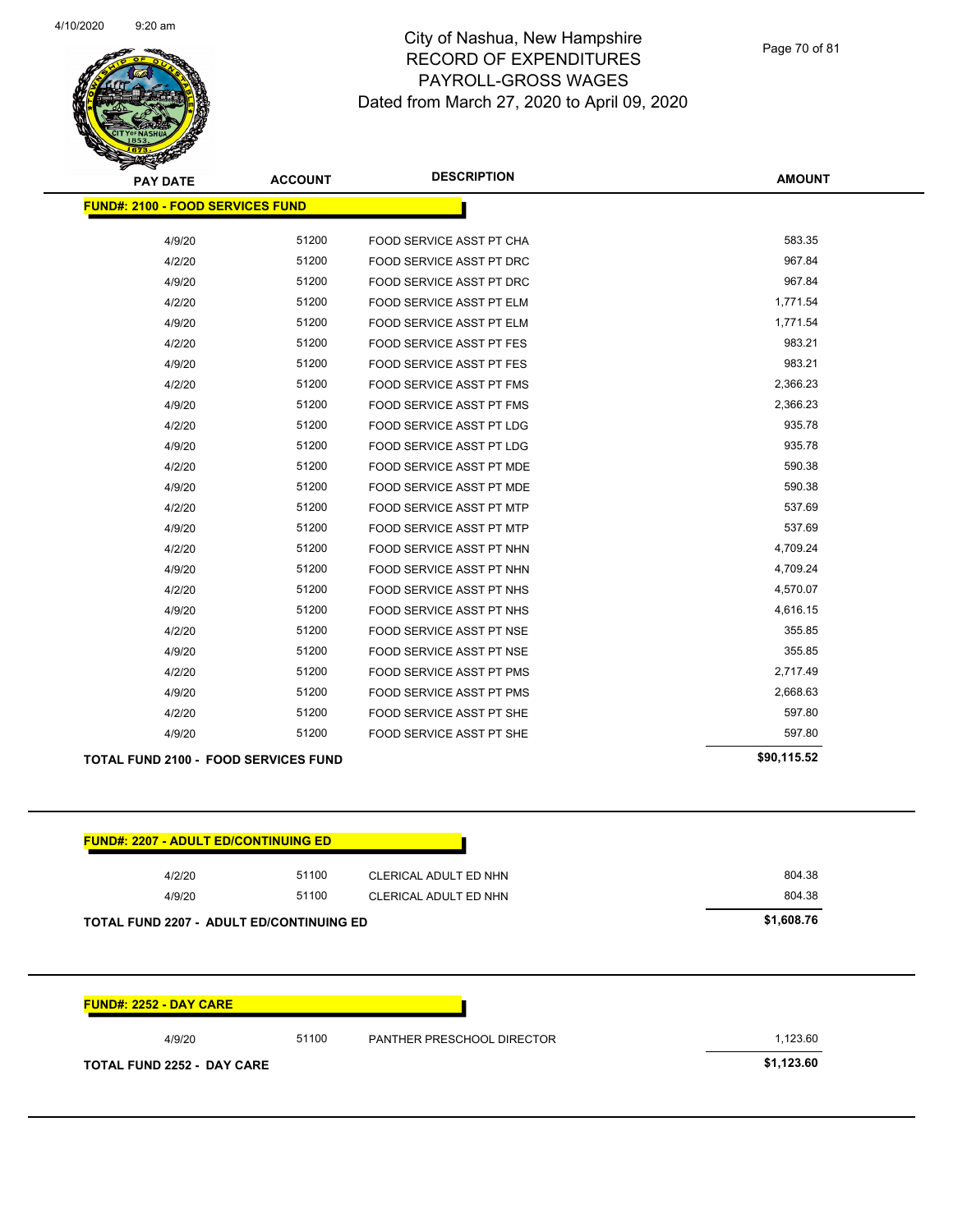

Page 71 of 81

| $\sim$<br><b>PAY DATE</b>                 | <b>ACCOUNT</b> | <b>DESCRIPTION</b>  | <b>AMOUNT</b> |
|-------------------------------------------|----------------|---------------------|---------------|
| <b>FUND#: 2257 - SPECIAL ED LOCAL</b>     |                |                     |               |
| 4/2/20                                    | 51100          | PARA DW SPEC ED NHS | 458.13        |
| 4/9/20                                    | 51100          | PARA DW SPEC ED NHS | 458.13        |
| 4/2/20                                    | 51100          | PARA DW SPEC ED WID | 476.45        |
| 4/9/20                                    | 51100          | PARA DW SPEC ED WID | 476.45        |
| <b>TOTAL FUND 2257 - SPECIAL ED LOCAL</b> |                |                     | \$1,869.16    |

| <b>FUND#: 2503 - PARKS &amp; REC PROGRAMS FUND</b>     |       |                     |          |
|--------------------------------------------------------|-------|---------------------|----------|
| 4/2/20                                                 | 51100 | PROGRAM COORDINATOR | 390.95   |
| 4/9/20                                                 | 51100 | PROGRAM COORDINATOR | 390.95   |
| <b>TOTAL FUND 2503 - PARKS &amp; REC PROGRAMS FUND</b> |       |                     | \$781.90 |

| <b>TOTAL FUND 2505 - PEG ACCESS CHANNELS FUND</b> |       |                               | \$6,737.15 |
|---------------------------------------------------|-------|-------------------------------|------------|
| 4/9/20                                            | 51200 | <b>VIDEOGRAPHER</b>           | 1,177.50   |
| 4/2/20                                            | 51200 | <b>VIDEOGRAPHER</b>           | 626.25     |
| 4/9/20                                            | 51100 | PEG PROGRAM MANAGER           | 1.282.70   |
| 4/2/20                                            | 51100 | PEG PROGRAM MANAGER           | 1,282.70   |
| 4/9/20                                            | 51100 | ECHANNEL ACCESS ADMINISTRATOR | 1,184.00   |
| 4/2/20                                            | 51100 | ECHANNEL ACCESS ADMINISTRATOR | 1,184.00   |

| <b>TOTAL FUND 3050 - POLICE GRANTS FUND</b> |       |                            | \$4,740.18 |
|---------------------------------------------|-------|----------------------------|------------|
| 4/9/20                                      | 51100 | PATROLMAN ALL RANKS        | 1.440.95   |
| 4/2/20                                      | 51100 | PATROLMAN ALL RANKS        | 1,440.95   |
| 4/9/20                                      | 51100 | DOMESTIC VIOLENCE ADVOCATE | 929.13     |
| 4/2/20                                      | 51100 | DOMESTIC VIOLENCE ADVOCATE | 929.15     |

#### **FUND#: 3068 - COMMUNITY SERVICES GRANTS FUND**

| 4/2/20 | 51100 | COMMUNITY SERVICES PROGRAM ADMINISTRATIVE ASSIS | 824.55 |
|--------|-------|-------------------------------------------------|--------|
| 4/9/20 | 51100 | COMMUNITY SERVICES PROGRAM ADMINISTRATIVE ASSIS | 824.55 |
| 4/2/20 | 51100 | <b>EPIDEMIOLOGIST</b>                           | 154.90 |
| 4/9/20 | 51100 | <b>EPIDEMIOLOGIST</b>                           | 154.90 |
| 4/2/20 | 51100 | PROGRAM ASSISTANT COMMUNITY HEALTH              | 223.76 |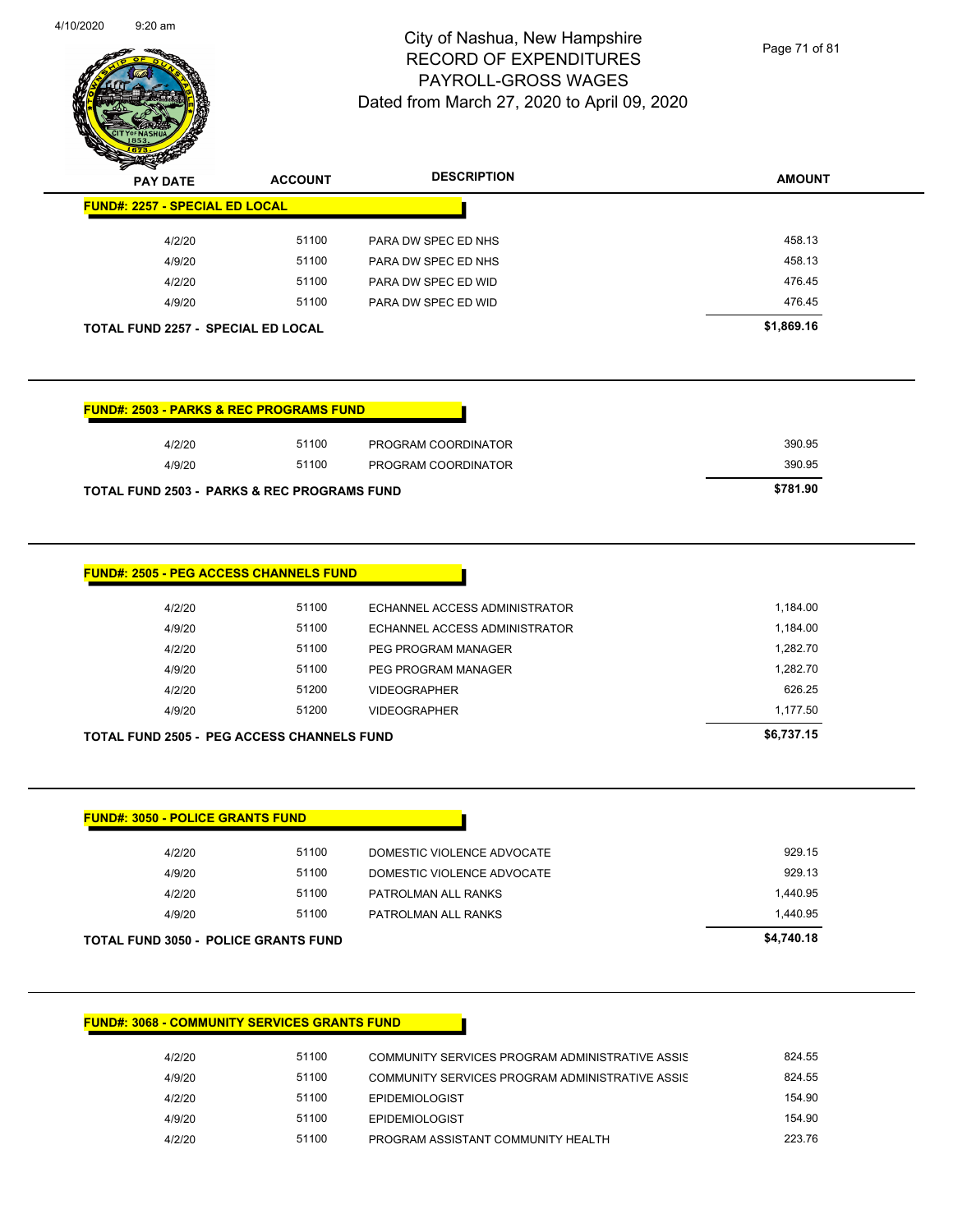

Page 72 of 81

| <b>PAY DATE</b>                                         | <b>ACCOUNT</b> | <b>DESCRIPTION</b>                 | <b>AMOUNT</b> |
|---------------------------------------------------------|----------------|------------------------------------|---------------|
| <b>FUND#: 3068 - COMMUNITY SERVICES GRANTS FUND</b>     |                |                                    |               |
| 4/9/20                                                  | 51100          | PROGRAM ASSISTANT COMMUNITY HEALTH | 223.78        |
| 4/9/20                                                  | 51100          | PUB HEALTH NET SVS COORD           | 1,392.50      |
| 4/2/20                                                  | 51100          | PUB HEALTH NURSE                   | 228.00        |
| 4/9/20                                                  | 51100          | PUB HEALTH NURSE                   | 228.00        |
| 4/2/20                                                  | 51100          | PUB HEALTH PREPAREDNESS COORD      | 1,233.30      |
| 4/9/20                                                  | 51100          | PUB HEALTH PREPAREDNESS COORD      | 1.233.30      |
| 4/2/20                                                  | 51100          | SMP PROGRAM COORDINATOR            | 1,030.95      |
| 4/9/20                                                  | 51100          | SMP PROGRAM COORDINATOR            | 1,030.95      |
| 4/9/20                                                  | 51300          | PROGRAM ASSISTANT COMMUNITY HEALTH | 10.47         |
| <b>TOTAL FUND 3068 - COMMUNITY SERVICES GRANTS FUND</b> |                |                                    | \$8,793.91    |

#### **FUND#: 3070 - COMMUNITY HEALTH GRANTS FUND**

| <b>TOTAL FUND 3070 - COMMUNITY HEALTH GRANTS FUND</b> |                                    |        |  |  |
|-------------------------------------------------------|------------------------------------|--------|--|--|
| 51412                                                 | NURSE PER DIEM (PRACTIONER)        | 123.00 |  |  |
| 51412                                                 | NURSE PER DIEM (PRACTIONER)        | 123.00 |  |  |
| 51300                                                 | PROGRAM ASSISTANT COMMUNITY HEALTH | 31.50  |  |  |
| 51100                                                 | PUB HEALTH NURSE                   | 912.15 |  |  |
| 51100                                                 | PUB HEALTH NURSE                   | 912.15 |  |  |
| 51100                                                 | PROGRAM ASSISTANT COMMUNITY HEALTH | 671.70 |  |  |
| 51100                                                 | PROGRAM ASSISTANT COMMUNITY HEALTH | 671.73 |  |  |
|                                                       |                                    |        |  |  |

#### **FUND#: 3090 - URBAN PROGRAM GRANTS FUND**

| 4/2/20 | 51100 | CODE ENFORCEMENT OFFICER II    | 476.28   |
|--------|-------|--------------------------------|----------|
| 4/9/20 | 51100 | CODE ENFORCEMENT OFFICER II    | 488.50   |
| 4/2/20 | 51100 | <b>GRANT MGMT SPECIALIST</b>   | 1,103.65 |
| 4/9/20 | 51100 | <b>GRANT MGMT SPECIALIST</b>   | 1,103.65 |
| 4/2/20 | 51100 | <b>MANAGER URBAN PROGRAMS</b>  | 1,677.35 |
| 4/9/20 | 51100 | <b>MANAGER URBAN PROGRAMS</b>  | 1,677.35 |
| 4/2/20 | 51100 | PROGRAM COORDINATOR LP&HH      | 1,282.35 |
| 4/9/20 | 51100 | PROGRAM COORDINATOR LP&HH      | 1,282.35 |
| 4/2/20 | 51100 | PROJECT ADMINISTRATOR          | 1,334.15 |
| 4/9/20 | 51100 | PROJECT ADMINISTRATOR          | 1,334.15 |
| 4/2/20 | 51100 | PROJECT ADMINISTRATOR LP&HH    | 1,257.20 |
| 4/9/20 | 51100 | PROJECT ADMINISTRATOR LP&HH    | 1,257.20 |
| 4/2/20 | 51100 | PROJECT SPECIALIST URBAN PROGR | 1,196.35 |
| 4/9/20 | 51100 | PROJECT SPECIALIST URBAN PROGR | 1.196.35 |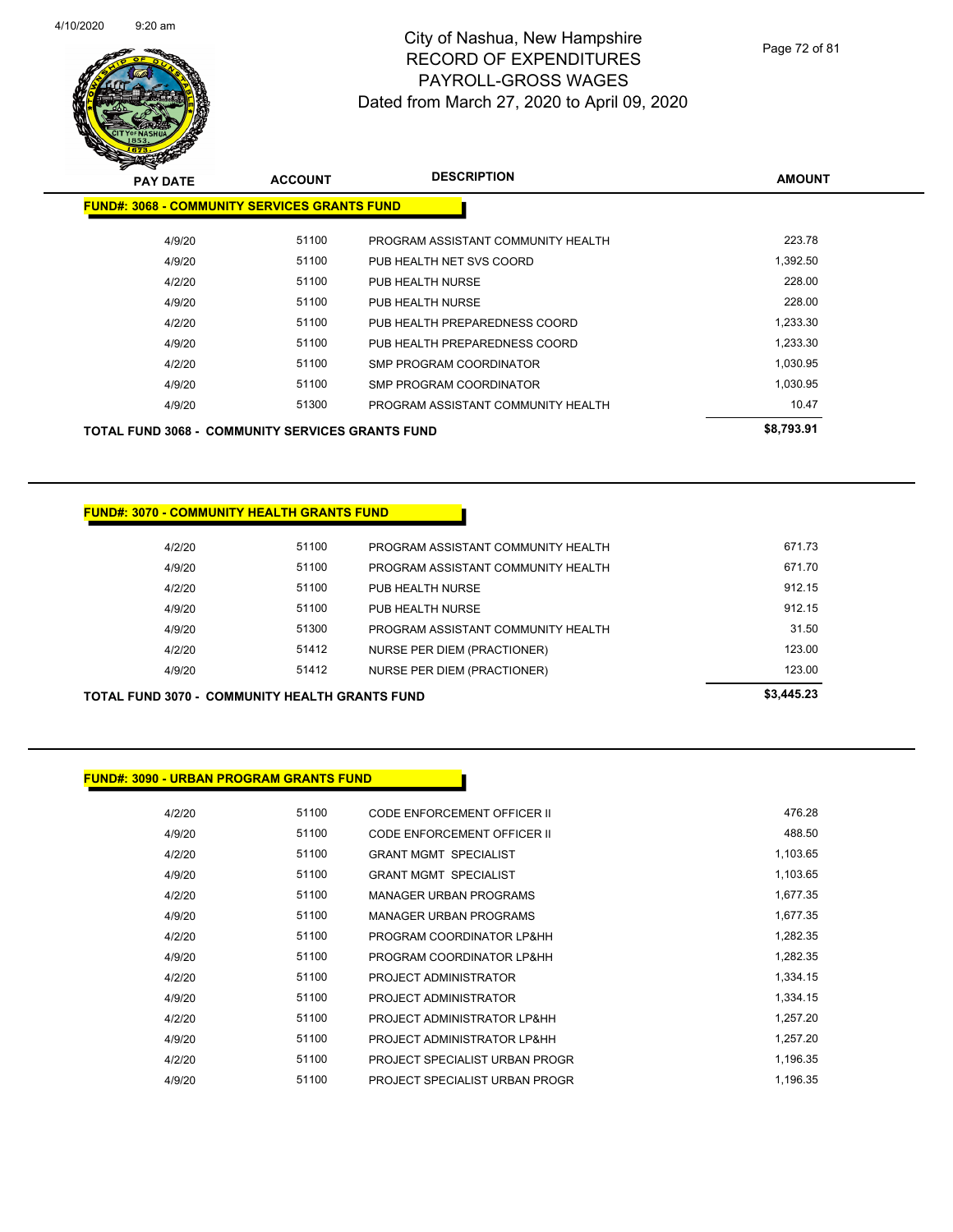

Page 73 of 81

|                                          | TOTAL FUND 3090 - URBAN PROGRAM GRANTS FUND  |                                       | \$16,666.88 |
|------------------------------------------|----------------------------------------------|---------------------------------------|-------------|
|                                          |                                              |                                       |             |
|                                          |                                              |                                       |             |
|                                          |                                              |                                       |             |
| <b>FUND#: 3120 - TRANSIT GRANTS FUND</b> |                                              |                                       |             |
| 4/2/20                                   | 51100                                        | <b>COMMUNICATION SPEC</b>             | 1,083.15    |
| 4/9/20                                   | 51100                                        | <b>COMMUNICATION SPEC</b>             | 1,083.15    |
| 4/2/20                                   | 51100                                        | <b>TRANSIT FINANCE COORDINATOR</b>    | 1,831.20    |
| 4/9/20                                   | 51100                                        | <b>TRANSIT FINANCE COORDINATOR</b>    | 1,308.00    |
| 4/2/20                                   | 51100                                        | <b>TRANSIT FLEET FACILITIES SUPV</b>  | 1,103.65    |
| 4/9/20                                   | 51100                                        | <b>TRANSIT FLEET FACILITIES SUPV</b>  | 1,103.65    |
| 4/2/20                                   | 51100                                        | <b>TRANSIT MECHANICS</b>              | 2,001.62    |
| 4/9/20                                   | 51100                                        | <b>TRANSIT MECHANICS</b>              | 2,001.67    |
| 4/2/20                                   | 51100                                        | <b>TRANSIT OPERATIONS COORDINATOR</b> | 990.91      |
| 4/9/20                                   | 51100                                        | TRANSIT OPERATIONS COORDINATOR        | 990.90      |
| 4/2/20                                   | 51100                                        | <b>TRANSIT UTILITY SERVICE WORKER</b> | 1,473.63    |
| 4/9/20                                   | 51100                                        | <b>TRANSIT UTILITY SERVICE WORKER</b> | 1,470.87    |
| 4/2/20                                   | 51100                                        | <b>TRANSPORTATION DEPT MANAGER</b>    | 1,776.05    |
| 4/9/20                                   | 51100                                        | TRANSPORTATION DEPT MANAGER           | 1,776.05    |
| 4/2/20                                   | 51300                                        | <b>TRANSIT MECHANICS</b>              | 122.26      |
| 4/2/20                                   | 51300                                        | <b>TRANSIT OPERATIONS COORDINATOR</b> | 37.16       |
| 4/9/20                                   | 51300                                        | TRANSIT OPERATIONS COORDINATOR        | 92.90       |
| 4/2/20                                   | 51300                                        | <b>TRANSIT UTILITY SERVICE WORKER</b> | 48.28       |
| 4/2/20                                   | 61107                                        | <b>CLOTHING &amp; UNIFORMS</b>        | 76.23       |
|                                          | <b>TOTAL FUND 3120 - TRANSIT GRANTS FUND</b> |                                       | \$20,371.33 |

#### **FUND#: 3800 - SCHOOL GRANTS FUND**

4/9/20 51100 21 CENTURY ASST COORDINATOR 1,971.15 4/9/20 51100 21 CENTURY ELEM MFAM RES COORD 8,146.10 4/9/20 51100 ASSISTANT PRINCIPAL AMH 4/9/20 51100 ASSISTANT PRINCIPAL BIR 1,509.62 4/9/20 51100 ASSISTANT PRINCIPAL DR CRSP 1,646.49 4/9/20 51100 ASSISTANT PRINCIPAL MTP 4/9/20 51100 ASSISTANT PRINCIPAL SHE 1,461.53 4/2/20 51100 CLERICAL 21 CENTURY 804.38 4/9/20 51100 CLERICAL 21 CENTURY 804.38 4/9/20 51100 DIRECTOR TITLE 1 3,329.41 4/2/20 51100 ELL OUTREACH WORKER HOURLY 750.00 4/9/20 51100 ELL OUTREACH WORKER HOURLY 750.00 4/2/20 51100 HOMELESS LIASION 1,446.38 4/9/20 51100 HOMELESS LIASION 1,446.38 4/9/20 51100 INTRUCTIONAL LEADER FES 3,074.40 4/9/20 51100 LICENSED PRACTICAL NURSE NHS 1,681.80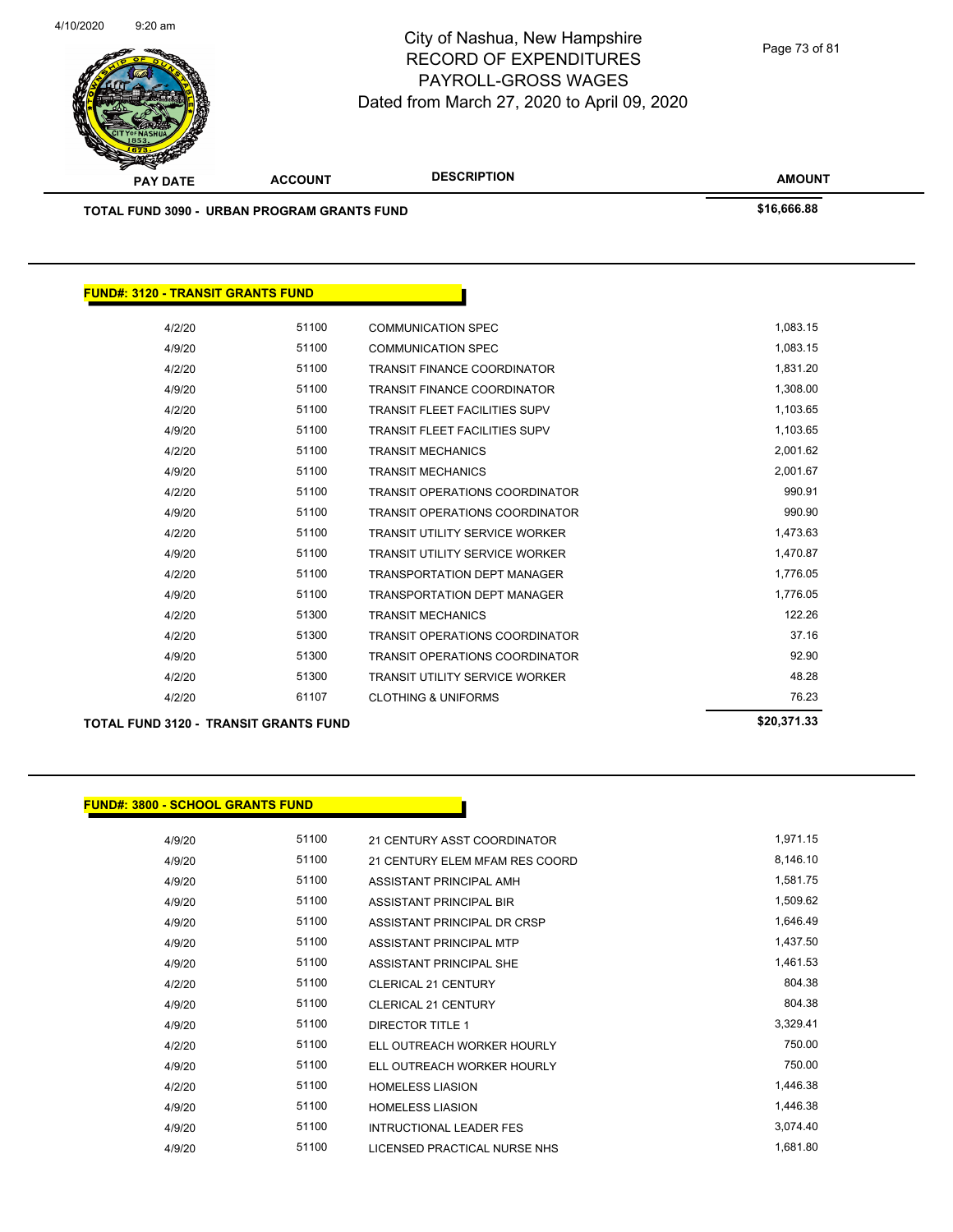

Page 74 of 81

| <b>PAY DATE</b>                         | <b>ACCOUNT</b> | <b>DESCRIPTION</b>         | <b>AMOUNT</b> |
|-----------------------------------------|----------------|----------------------------|---------------|
| <b>FUND#: 3800 - SCHOOL GRANTS FUND</b> |                |                            |               |
|                                         |                |                            |               |
| 4/9/20                                  | 51100          | OFFICE MANAGER TITLE 1     | 1,583.79      |
| 4/2/20                                  | 51100          | <b>PARA INST SHE</b>       | 445.65        |
| 4/9/20                                  | 51100          | <b>PARA INST SHE</b>       | 445.65        |
| 4/2/20                                  | 51100          | PARA TTI AMH               | 1,309.03      |
| 4/9/20                                  | 51100          | PARA TTI AMH               | 893.53        |
| 4/2/20                                  | 51100          | PARA TTI LDG               | 4,187.10      |
| 4/9/20                                  | 51100          | PARA TTI LDG               | 4,187.10      |
| 4/2/20                                  | 51100          | PARA TTI MTP               | 3,817.50      |
| 4/9/20                                  | 51100          | PARA TTI MTP               | 3,817.50      |
| 4/2/20                                  | 51100          | PARA TTI NURSERY           | 1,083.60      |
| 4/9/20                                  | 51100          | PARA TTI NURSERY           | 1,083.60      |
| 4/9/20                                  | 51100          | PEER COACH                 | 15,616.40     |
| 4/2/20                                  | 51100          | SIGN LANGUAGE INTERPRETER  | 1,120.00      |
| 4/9/20                                  | 51100          | SIGN LANGUAGE INTERPRETER  | 1,120.00      |
| 4/9/20                                  | 51100          | SOCIAL WORKER              | 9,076.60      |
| 4/9/20                                  | 51100          | TEACHER BEHAVIOR SPEC WID  | 2,923.70      |
| 4/9/20                                  | 51100          | <b>TEACHER DWSE BRO</b>    | 1,833.00      |
| 4/9/20                                  | 51100          | <b>TEACHER DWSE CHA</b>    | 4,091.40      |
| 4/9/20                                  | 51100          | TEACHER DWSE ELM           | 1,858.10      |
| 4/9/20                                  | 51100          | <b>TEACHER DWSE NHS</b>    | 4,968.20      |
| 4/9/20                                  | 51100          | TEACHER PRESCHOOL NHS      | 2,712.90      |
| 4/9/20                                  | 51100          | TEACHER SPED AMH           | 2,123.50      |
| 4/9/20                                  | 51100          | TEACHER SPED BIC           | 2,123.10      |
| 4/9/20                                  | 51100          | TEACHER SPED BRO           | 1,736.80      |
| 4/9/20                                  | 51100          | <b>TEACHER SPED DRC</b>    | 1,844.20      |
| 4/9/20                                  | 51100          | TEACHER SPED ELM           | 3,574.40      |
| 4/9/20                                  | 51100          | <b>TEACHER SPED FES</b>    | 3,308.70      |
| 4/9/20                                  | 51100          | <b>TEACHER SPED FMS</b>    | 1,736.80      |
| 4/9/20                                  | 51100          | <b>TEACHER SPED LDG</b>    | 1,835.61      |
| 4/9/20                                  | 51100          | <b>TEACHER SPED MDE</b>    | 4,031.00      |
| 4/9/20                                  | 51100          | <b>TEACHER SPED NHN</b>    | 11,370.00     |
| 4/9/20                                  | 51100          | <b>TEACHER SPED NHS</b>    | 6,402.90      |
| 4/9/20                                  | 51100          | <b>TEACHER SPED NSE</b>    | 6,564.50      |
| 4/9/20                                  | 51100          | <b>TEACHER SPED PMS</b>    | 3,962.40      |
| 4/9/20                                  | 51100          | TEACHER TECHED NHN         | 346.00        |
| 4/2/20                                  | 51100          | TITLE ONE PARA FES         | 2,220.00      |
| 4/9/20                                  | 51100          | TITLE ONE PARA FES         | 2,220.00      |
| 4/2/20                                  | 51100          | TTI PARA SHE               | 450.13        |
| 4/9/20                                  | 51100          | TTI PARA SHE               | 450.13        |
| 4/2/20                                  | 51200          | ELL OUTREACH WORKER HOURLY | 275.00        |
| 4/9/20                                  | 51200          | ELL OUTREACH WORKER HOURLY | 550.00        |
| 4/2/20                                  | 51200          | <b>FAMILY LIAISON</b>      | 375.00        |
| 4/9/20                                  | 51200          | <b>FAMILY LIAISON</b>      | 375.00        |
| 4/2/20                                  | 51200          | HOME SCHOOL CORD TTI       | 4,313.56      |
| 4/9/20                                  | 51200          | HOME SCHOOL CORD TTI       | 5,572.67      |
|                                         |                |                            |               |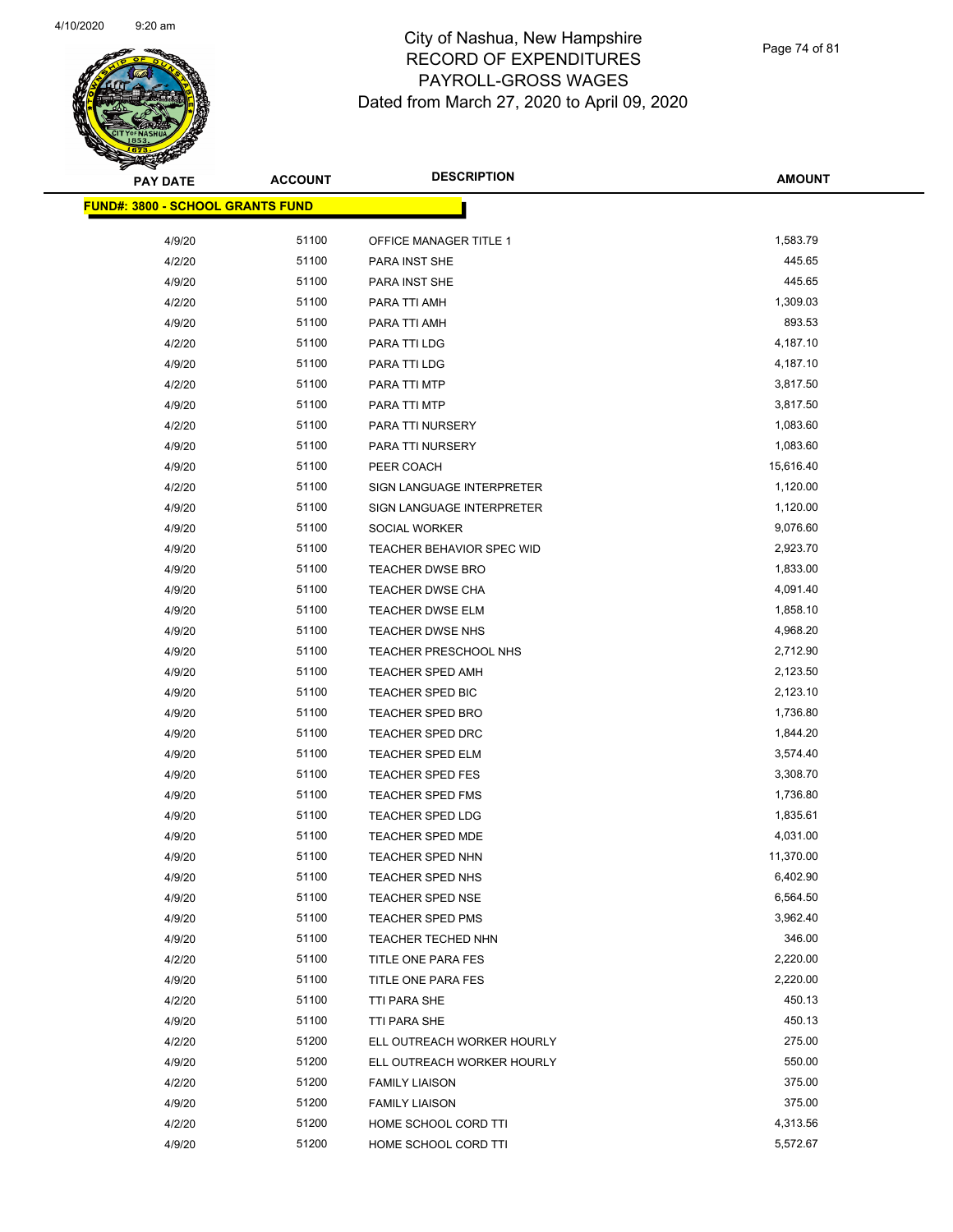

Page 75 of 81

| <b>PAY DATE</b>                             | <b>ACCOUNT</b> | <b>DESCRIPTION</b>          | <b>AMOUNT</b> |
|---------------------------------------------|----------------|-----------------------------|---------------|
| <b>FUND#: 3800 - SCHOOL GRANTS FUND</b>     |                |                             |               |
| 4/9/20                                      | 51200          | <b>INTERPRETER</b>          | 375.00        |
| 4/9/20                                      | 51200          | LUNCH MONITOR NHN           | 118.75        |
| 4/9/20                                      | 51200          | <b>TEACHER TTI AMH</b>      | 10,383.59     |
| 4/9/20                                      | 51200          | <b>TEACHER TTI BIR</b>      | 2,412.61      |
| 4/9/20                                      | 51200          | <b>TEACHER TTI FES</b>      | 1,408.50      |
| 4/9/20                                      | 51200          | <b>TEACHER TTI LDG</b>      | 11,765.00     |
| 4/9/20                                      | 51200          | <b>TEACHER TTI MTP</b>      | 10,507.61     |
| 4/9/20                                      | 51200          | <b>TEACHER TTI NURSERY</b>  | 4,675.80      |
| 4/9/20                                      | 51200          | TEACHER TTI SHE             | 2,338.99      |
| 4/9/20                                      | 51200          | <b>TEACHER TTIDRC</b>       | 6,294.00      |
| 4/9/20                                      | 51200          | TITLE ONE TUTOR             | 475.00        |
| 4/9/20                                      | 51650          | ADULT ED DIPOLMA TEACHER    | 800.00        |
| 4/9/20                                      | 51650          | ASSISTANT PRINCIPAL NHS     | 150.00        |
| 4/9/20                                      | 51650          | <b>DIRECTOR GUIDANCE</b>    | 100.00        |
| 4/9/20                                      | 51650          | GUIDANCE COUNSELOR NHN      | 200.00        |
| 4/9/20                                      | 51650          | GUIDANCE COUNSELOR NHS      | 400.00        |
| 4/9/20                                      | 51650          | <b>INTERPRETER</b>          | 368.75        |
| 4/9/20                                      | 51650          | LIBRARIAN NHN               | 50.00         |
| 4/9/20                                      | 51650          | <b>LIBRARIAN NHS</b>        | 50.00         |
| 4/9/20                                      | 51650          | <b>TEACHER COMPUTER NHN</b> | 200.00        |
| 4/9/20                                      | 51650          | TEACHER ELL NHS             | 200.00        |
| 4/9/20                                      | 51650          | TEACHER ENGLISH NHN         | 400.00        |
| 4/9/20                                      | 51650          | TEACHER ENGLISH NHS         | 550.00        |
| 4/9/20                                      | 51650          | <b>TEACHER MATH NHS</b>     | 1,325.00      |
| 4/9/20                                      | 51650          | TEACHER SCIENCE NHN         | 400.00        |
| 4/9/20                                      | 51650          | TEACHER SCIENCE NHS         | 400.00        |
| 4/9/20                                      | 51650          | TEACHER SOCIAL STUDIES NHN  | 500.00        |
| 4/9/20                                      | 51650          | TEACHER SOCIAL STUDIES NHS  | 1,000.00      |
| 4/9/20                                      | 51650          | <b>TEACHER SPED AMH</b>     | 225.00        |
| 4/9/20                                      | 51650          | <b>TEACHER SPED NHN</b>     | 200.00        |
| 4/9/20                                      | 51650          | TEACHER SPED NHS            | 1,400.00      |
| 4/9/20                                      | 51700          | TEACHER DWSE ELM            | 57.69         |
| <b>TOTAL FUND 3800 - SCHOOL GRANTS FUND</b> |                |                             | \$227,508.31  |

| <b>FUND#: 4005 - TRAFFIC VIOLATIONS FUND</b> |       |                                  |  |
|----------------------------------------------|-------|----------------------------------|--|
| 4/2/20                                       | 51100 | <b>MVR CLERK I</b>               |  |
| 4/9/20                                       | 51100 | <b>MVR CLERK I</b>               |  |
| 4/2/20                                       | 51100 | <b>MVR CLERK II</b>              |  |
| 4/9/20                                       | 51100 | <b>MVR CLERK II</b>              |  |
| 4/2/20                                       | 51100 | ORDINANCE VIOLATIONS COORDINATOR |  |
| 4/9/20                                       | 51100 | ORDINANCE VIOLATIONS COORDINATOR |  |
| 4/2/20                                       | 51100 | <b>PARKING MANAGER</b>           |  |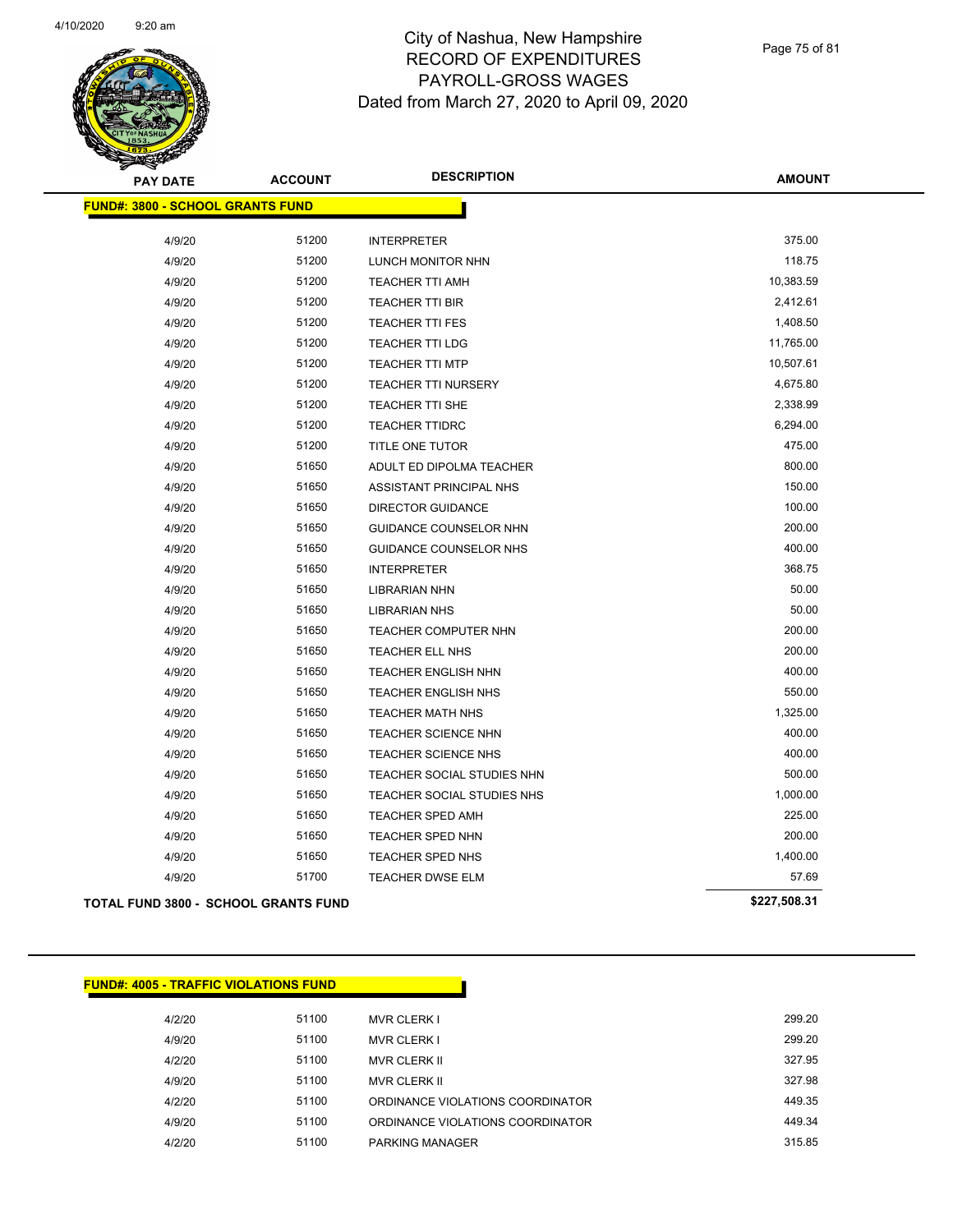

Page 76 of 81

| $\mathbf{z}$<br>-<br><b>PAY DATE</b>             | <b>ACCOUNT</b> | <b>DESCRIPTION</b>             | <b>AMOUNT</b> |
|--------------------------------------------------|----------------|--------------------------------|---------------|
| <b>FUND#: 4005 - TRAFFIC VIOLATIONS FUND</b>     |                |                                |               |
| 4/9/20                                           | 51100          | <b>PARKING MANAGER</b>         | 315.85        |
| 4/2/20                                           | 51200          | <b>MVR CLERK I</b>             | 598.35        |
| 4/9/20                                           | 51200          | <b>MVR CLERK I</b>             | 598.35        |
| 4/2/20                                           | 51200          | PARKING ENFORCEMENT SPECIALIST | 1,192.21      |
| 4/9/20                                           | 51200          | PARKING ENFORCEMENT SPECIALIST | 1,332.03      |
| <b>TOTAL FUND 4005 - TRAFFIC VIOLATIONS FUND</b> |                |                                | \$6,505.66    |

| <b>FUND#: 4010 - MOTOR VEHICLE ADMIN FUND</b>     |       |                    |
|---------------------------------------------------|-------|--------------------|
| 4/2/20                                            | 51100 | <b>MVR CLERK I</b> |
| 4/9/20                                            | 51100 | <b>MVR CLERK I</b> |
| <b>TOTAL FUND 4010 - MOTOR VEHICLE ADMIN FUND</b> |       |                    |

| 4/9/20 | 51712 | SERGEANT            | 1,359.45 |
|--------|-------|---------------------|----------|
| 4/2/20 | 51712 | SERGEANT            | 2,647.35 |
| 4/9/20 | 51712 | PATROLMAN ALL RANKS | 1,240.20 |
| 4/2/20 | 51712 | PATROLMAN ALL RANKS | 1,836.45 |
| 4/9/20 | 51710 | PATROLMAN ALL RANKS | 2,082.84 |
| 4/2/20 | 51710 | PATROLMAN ALL RANKS | 4,043.16 |

| 4/2/20 | 51300 | PATROLMAN ALL RANKS | 1,841.87 |
|--------|-------|---------------------|----------|
| 4/9/20 | 51300 | PATROLMAN ALL RANKS | 858.94   |
| 4/2/20 | 51300 | <b>SERGEANT</b>     | 140.59   |
| 4/9/20 | 51300 | <b>SERGEANT</b>     | 35.15    |

| <b>FUND#: 4600 - ECON DEV-GREATER NASHUA RLF</b> |       |                               |        |
|--------------------------------------------------|-------|-------------------------------|--------|
| 4/2/20                                           | 51100 | DWNTWN SPCLST & OED PGRM COOR | 197.35 |
| 4/9/20                                           | 51100 | DWNTWN SPCLST & OED PGRM COOR | 197.35 |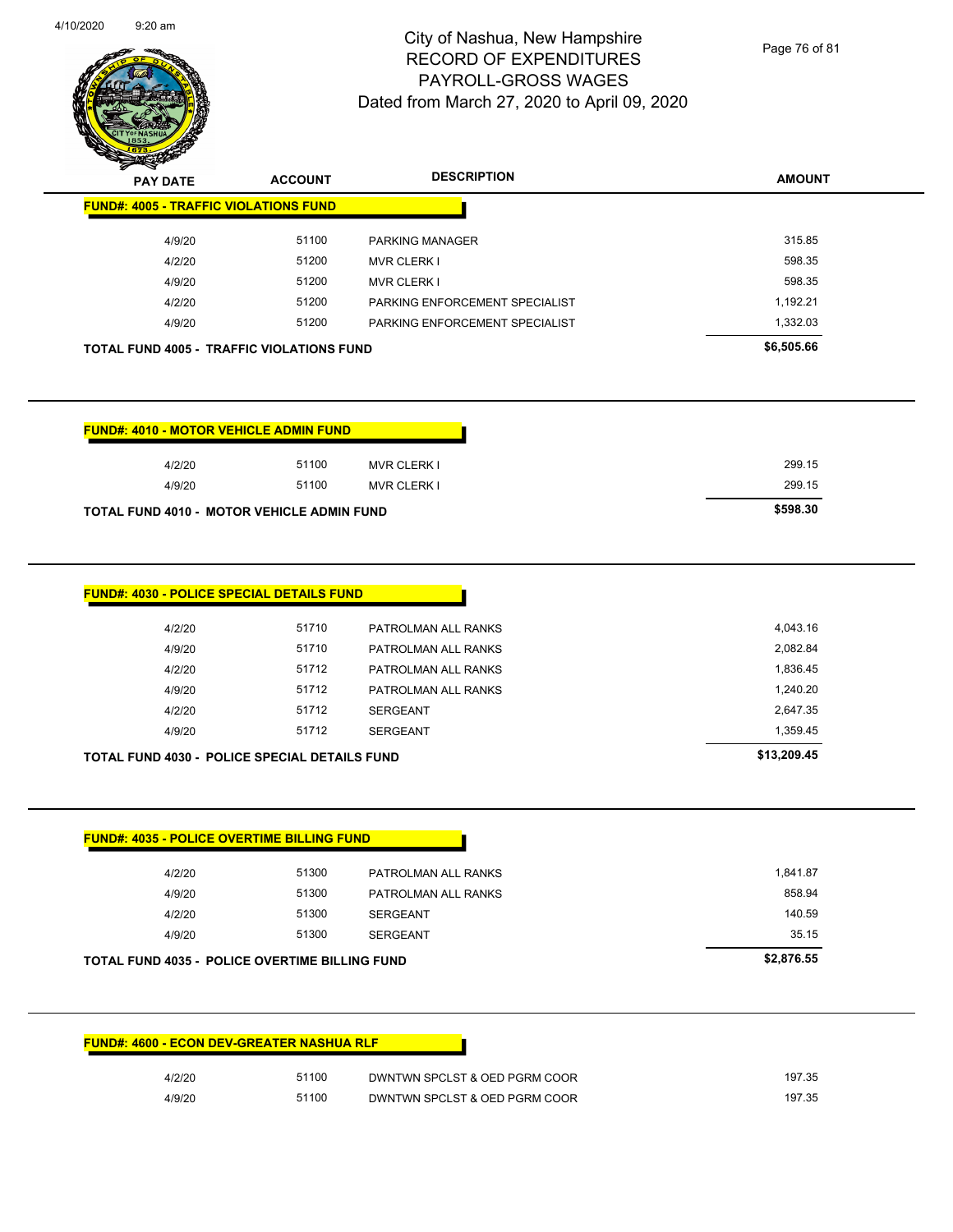

| <b>TOTAL FUND 4610 - ECON DEV-BROWNFIELDS RLF</b> |       |                               | \$394.70 |
|---------------------------------------------------|-------|-------------------------------|----------|
| 4/9/20                                            | 51100 | DWNTWN SPCLST & OED PGRM COOR | 197.35   |
| 4/2/20                                            | 51100 | DWNTWN SPCLST & OED PGRM COOR | 197.35   |

#### **FUND#: 6000 - SOLID WASTE FUND**

| 4/2/20 | 51100 | ADMINISTRATIVE ASSISTANT II          | 1,637.55 |
|--------|-------|--------------------------------------|----------|
| 4/9/20 | 51100 | ADMINISTRATIVE ASSISTANT II          | 1,637.55 |
| 4/2/20 | 51100 | ASSISTANT DIRECTOR OF PUBLIC WORKS   | 213.90   |
| 4/9/20 | 51100 | ASSISTANT DIRECTOR OF PUBLIC WORKS   | 213.90   |
| 4/2/20 | 51100 | AUTOMATED TRASH COLLECTION OPR       | 4,898.00 |
| 4/9/20 | 51100 | AUTOMATED TRASH COLLECTION OPR       | 4,898.00 |
| 4/2/20 | 51100 | <b>CITY ENGINEER</b>                 | 350.25   |
| 4/9/20 | 51100 | <b>CITY ENGINEER</b>                 | 350.25   |
| 4/2/20 | 51100 | <b>COLLECTION EQUIP OPR</b>          | 8,348.24 |
| 4/9/20 | 51100 | <b>COLLECTION EQUIP OPR</b>          | 8,358.88 |
| 4/2/20 | 51100 | <b>COLLECTION EQUIP OPR LANDFILL</b> | 1,940.80 |
| 4/9/20 | 51100 | <b>COLLECTION EQUIP OPR LANDFILL</b> | 1,940.80 |
| 4/2/20 | 51100 | DEP TREASURER TAX COLLECTOR          | 266.40   |
| 4/9/20 | 51100 | DEP TREASURER TAX COLLECTOR          | 266.40   |
| 4/2/20 | 51100 | <b>DEPUTY CITY ENGINEER</b>          | 86.70    |
| 4/9/20 | 51100 | <b>DEPUTY CITY ENGINEER</b>          | 86.70    |
| 4/2/20 | 51100 | DIRECTOR PUBLIC WORKS                | 276.30   |
| 4/9/20 | 51100 | DIRECTOR PUBLIC WORKS                | 276.30   |
| 4/2/20 | 51100 | DPW BILLING ACCOUNTANT               | 509.80   |
| 4/9/20 | 51100 | DPW BILLING ACCOUNTANT               | 509.80   |
| 4/2/20 | 51100 | DPW COLLECTIONS SPEC III             | 414.80   |
| 4/9/20 | 51100 | DPW COLLECTIONS SPEC III             | 414.80   |
| 4/2/20 | 51100 | DPW CONTRACT ADMINISTRATOR           | 124.30   |
| 4/9/20 | 51100 | DPW CONTRACT ADMINISTRATOR           | 124.28   |
| 4/2/20 | 51100 | <b>ENVIRONMENTAL ENGINEER</b>        | 1,565.25 |
| 4/9/20 | 51100 | <b>ENVIRONMENTAL ENGINEER</b>        | 1,565.25 |
| 4/2/20 | 51100 | <b>EQUIPMENT OPR LANDFILL</b>        | 5,916.00 |
| 4/9/20 | 51100 | <b>EQUIPMENT OPR LANDFILL</b>        | 5,916.00 |
| 4/2/20 | 51100 | <b>EXECUTIVE ASSISTANT</b>           | 173.75   |
| 4/9/20 | 51100 | <b>EXECUTIVE ASSISTANT</b>           | 173.75   |
| 4/2/20 | 51100 | FINANCE AND ADMIN MANAGER            | 444.00   |
| 4/9/20 | 51100 | <b>FINANCE AND ADMIN MANAGER</b>     | 444.00   |
| 4/2/20 | 51100 | FLEET MANAGER STREET DEPT            | 352.25   |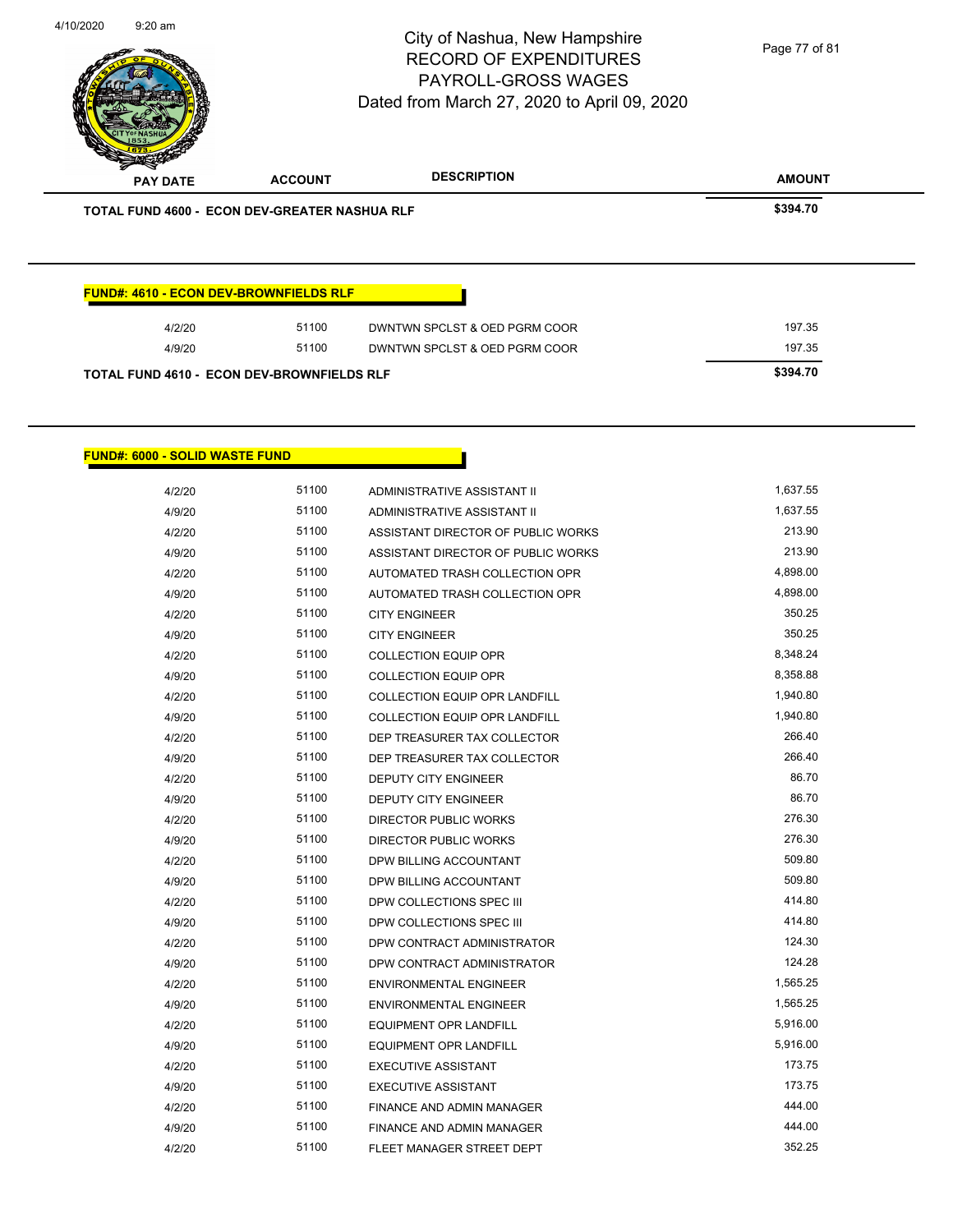

Page 78 of 81

| <b>PAY DATE</b>                           | <b>ACCOUNT</b> | <b>DESCRIPTION</b>                   | <b>AMOUNT</b> |
|-------------------------------------------|----------------|--------------------------------------|---------------|
| <b>FUND#: 6000 - SOLID WASTE FUND</b>     |                |                                      |               |
| 4/9/20                                    | 51100          | FLEET MANAGER STREET DEPT            | 352.25        |
| 4/2/20                                    | 51100          | LICENSED SCALE OPERATOR              | 1,760.76      |
| 4/9/20                                    | 51100          | LICENSED SCALE OPERATOR              | 1,760.76      |
| 4/2/20                                    | 51100          | PUBLIC RELATIONS ADMINISTRATOR       | 173.75        |
| 4/9/20                                    | 51100          | PUBLIC RELATIONS ADMINISTRATOR       | 173.75        |
| 4/2/20                                    | 51100          | RECYCLING COORDINATOR                | 1,218.50      |
| 4/9/20                                    | 51100          | RECYCLING COORDINATOR                | 1,218.50      |
| 4/2/20                                    | 51100          | <b>SENIOR STAFF ENGINEER</b>         | 152.00        |
| 4/9/20                                    | 51100          | <b>SENIOR STAFF ENGINEER</b>         | 152.00        |
| 4/2/20                                    | 51100          | SOLID WASTE FOREMAN                  | 2,384.28      |
| 4/9/20                                    | 51100          | SOLID WASTE FOREMAN                  | 2,649.20      |
| 4/2/20                                    | 51100          | SOLID WASTE TECHNICIAN               | 1,184.00      |
| 4/9/20                                    | 51100          | SOLID WASTE TECHNICIAN               | 1,184.00      |
| 4/2/20                                    | 51100          | SR MGR ACCT FIN REPORTING            | 197.30        |
| 4/9/20                                    | 51100          | SR MGR ACCT FIN REPORTING            | 197.30        |
| 4/2/20                                    | 51100          | SUPERINTENDENT OF SOLID WASTE        | 1,907.15      |
| 4/9/20                                    | 51100          | SUPERINTENDENT OF SOLID WASTE        | 1,907.15      |
| 4/2/20                                    | 51300          | ADMINISTRATIVE ASSISTANT II          | 32.90         |
| 4/9/20                                    | 51300          | ADMINISTRATIVE ASSISTANT II          | 41.13         |
| 4/2/20                                    | 51300          | AUTOMATED TRASH COLLECTION OPR       | 469.01        |
| 4/9/20                                    | 51300          | AUTOMATED TRASH COLLECTION OPR       | 93.70         |
| 4/2/20                                    | 51300          | <b>COLLECTION EQUIP OPR</b>          | 454.47        |
| 4/9/20                                    | 51300          | COLLECTION EQUIP OPR                 | 501.24        |
| 4/9/20                                    | 51300          | <b>COLLECTION EQUIP OPR LANDFILL</b> | 186.30        |
| 4/2/20                                    | 51300          | <b>EQUIPMENT OPR LANDFILL</b>        | 646.46        |
| 4/9/20                                    | 51300          | EQUIPMENT OPR LANDFILL               | 681.82        |
| 4/2/20                                    | 51300          | LICENSED SCALE OPERATOR              | 616.81        |
| 4/9/20                                    | 51300          | LICENSED SCALE OPERATOR              | 333.42        |
| 4/9/20                                    | 51300          | SOLID WASTE FOREMAN                  | 1,105.22      |
| <b>TOTAL FUND 6000 - SOLID WASTE FUND</b> |                |                                      | \$78,430.08   |

#### **FUND#: 6200 - WASTEWATER FUND**

| 4/2/20 | 51100 | ADMINISTRATIVE ASSISTANT II        | 760.20   |
|--------|-------|------------------------------------|----------|
| 4/9/20 | 51100 | ADMINISTRATIVE ASSISTANT II        | 760.20   |
| 4/2/20 | 51100 | ANALYTICAL CHEMIST                 | 880.50   |
| 4/9/20 | 51100 | ANALYTICAL CHEMIST                 | 880.50   |
| 4/2/20 | 51100 | ASSISTANT DIRECTOR OF PUBLIC WORKS | 213.95   |
| 4/9/20 | 51100 | ASSISTANT DIRECTOR OF PUBLIC WORKS | 213.95   |
| 4/2/20 | 51100 | <b>CITY ENGINEER</b>               | 817.30   |
| 4/9/20 | 51100 | <b>CITY ENGINEER</b>               | 817.30   |
| 4/2/20 | 51100 | COLLECTION SYSTEMS OPERATOR        | 1.077.56 |
| 4/9/20 | 51100 | COLLECTION SYSTEMS OPERATOR        | 1.077.56 |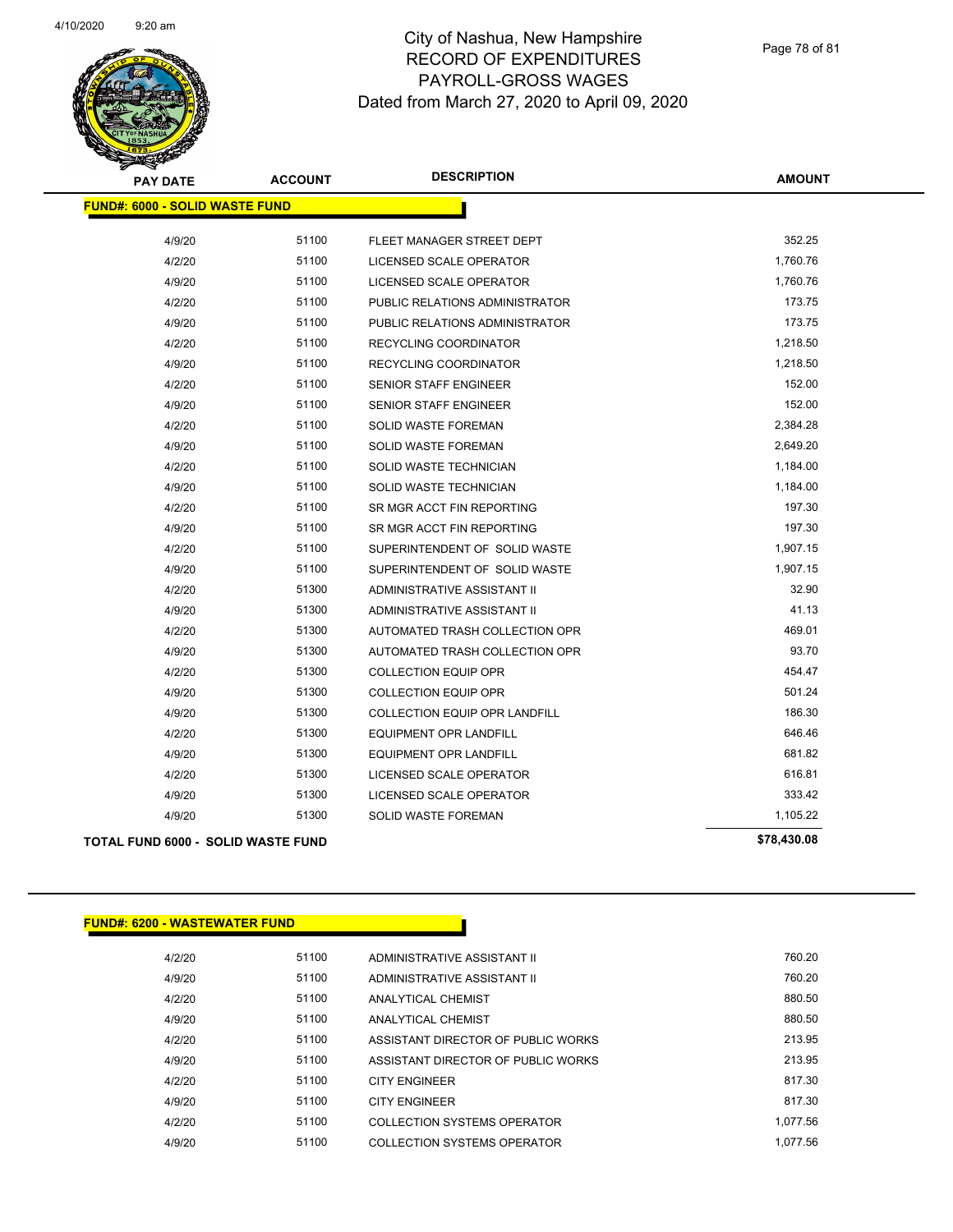

| <b>PAY DATE</b>                      | <b>ACCOUNT</b> | <b>DESCRIPTION</b>                          | <b>AMOUNT</b> |  |
|--------------------------------------|----------------|---------------------------------------------|---------------|--|
| <b>FUND#: 6200 - WASTEWATER FUND</b> |                |                                             |               |  |
| 4/2/20                               | 51100          | COLLECTION SYSTEMS TECHNICIAN               | 2,103.20      |  |
| 4/9/20                               | 51100          | COLLECTION SYSTEMS TECHNICIAN               | 2,103.20      |  |
| 4/2/20                               | 51100          | DEP TREASURER TAX COLLECTOR                 | 266.40        |  |
| 4/9/20                               | 51100          | DEP TREASURER TAX COLLECTOR                 | 266.40        |  |
| 4/2/20                               | 51100          | DEPUTY CITY ENGINEER                        | 867.15        |  |
| 4/9/20                               | 51100          | DEPUTY CITY ENGINEER                        | 867.15        |  |
| 4/2/20                               | 51100          | DIRECTOR PUBLIC WORKS                       | 552.50        |  |
| 4/9/20                               | 51100          | <b>DIRECTOR PUBLIC WORKS</b>                | 552.50        |  |
| 4/2/20                               | 51100          | DPW BILLING ACCOUNTANT                      | 509.75        |  |
| 4/9/20                               | 51100          | DPW BILLING ACCOUNTANT                      | 509.75        |  |
| 4/2/20                               | 51100          | DPW COLLECTIONS SPEC III                    | 414.86        |  |
| 4/9/20                               | 51100          | DPW COLLECTIONS SPEC III                    | 414.85        |  |
| 4/2/20                               | 51100          | DPW CONTRACT ADMINISTRATOR                  | 745.70        |  |
| 4/9/20                               | 51100          | DPW CONTRACT ADMINISTRATOR                  | 745.72        |  |
| 4/2/20                               | 51100          | ELECTRICAL DIAGNOSTIC TECH I                | 1,120.00      |  |
| 4/9/20                               | 51100          | ELECTRICAL DIAGNOSTIC TECH I                | 1,120.00      |  |
| 4/2/20                               | 51100          | ENVIRONMENTAL PERMIT & PROGRAMS COORDINATOR | 1,360.80      |  |
| 4/9/20                               | 51100          | ENVIRONMENTAL PERMIT & PROGRAMS COORDINATOR | 1,360.80      |  |
| 4/2/20                               | 51100          | <b>EXECUTIVE ASSISTANT</b>                  | 173.75        |  |
| 4/9/20                               | 51100          | <b>EXECUTIVE ASSISTANT</b>                  | 173.75        |  |
| 4/2/20                               | 51100          | FINANCE AND ADMIN MANAGER                   | 444.00        |  |
| 4/9/20                               | 51100          | FINANCE AND ADMIN MANAGER                   | 444.00        |  |
| 4/2/20                               | 51100          | FLEET MANAGER STREET DEPT                   | 117.40        |  |
| 4/9/20                               | 51100          | FLEET MANAGER STREET DEPT                   | 117.40        |  |
| 4/2/20                               | 51100          | <b>GIS SPECIALIST</b>                       | 719.60        |  |
| 4/9/20                               | 51100          | <b>GIS SPECIALIST</b>                       | 719.60        |  |
| 4/2/20                               | 51100          | <b>MECHANIC WWTP 1ST CLASS</b>              | 4,315.20      |  |
| 4/9/20                               | 51100          | <b>MECHANIC WWTP 1ST CLASS</b>              | 4,315.20      |  |
| 4/2/20                               | 51100          | OPERATOR II WWTP 1st                        | 4,293.60      |  |
| 4/9/20                               | 51100          | OPERATOR II WWTP 1st                        | 4,293.62      |  |
| 3/30/20                              | 51100          | OPERATOR II WWTP 2nd                        | 1,731.04      |  |
| 4/9/20                               | 51100          | OPERATOR II WWTP 2nd                        | 1,086.40      |  |
| 4/2/20                               | 51100          | OPERATOR II WWTP 3rd                        | 2,180.82      |  |
| 4/9/20                               | 51100          | OPERATOR II WWTP 3rd                        | 2,180.82      |  |
| 4/2/20                               | 51100          | OPERATOR III WWTP 1st                       | 3,390.80      |  |
| 4/9/20                               | 51100          | OPERATOR III WWTP 1st                       | 3,390.80      |  |
| 4/2/20                               | 51100          | PLANT OPERATIONS SUPERVISOR                 | 1,523.20      |  |
| 4/9/20                               | 51100          | PLANT OPERATIONS SUPERVISOR                 | 1,523.20      |  |
| 4/2/20                               | 51100          | PROCESS CHEMIST                             | 1,002.50      |  |
| 4/9/20                               | 51100          | PROCESS CHEMIST                             | 1,002.50      |  |
| 4/2/20                               | 51100          | PUBLIC RELATIONS ADMINISTRATOR              | 231.65        |  |
| 4/9/20                               | 51100          |                                             | 231.65        |  |
|                                      | 51100          | PUBLIC RELATIONS ADMINISTRATOR              | 2,380.90      |  |
| 4/2/20                               | 51100          | SENIOR STAFF ENGINEER                       | 2,380.90      |  |
| 4/9/20                               | 51100          | SENIOR STAFF ENGINEER                       | 394.70        |  |
| 4/2/20                               |                | SR MGR ACCT FIN REPORTING                   |               |  |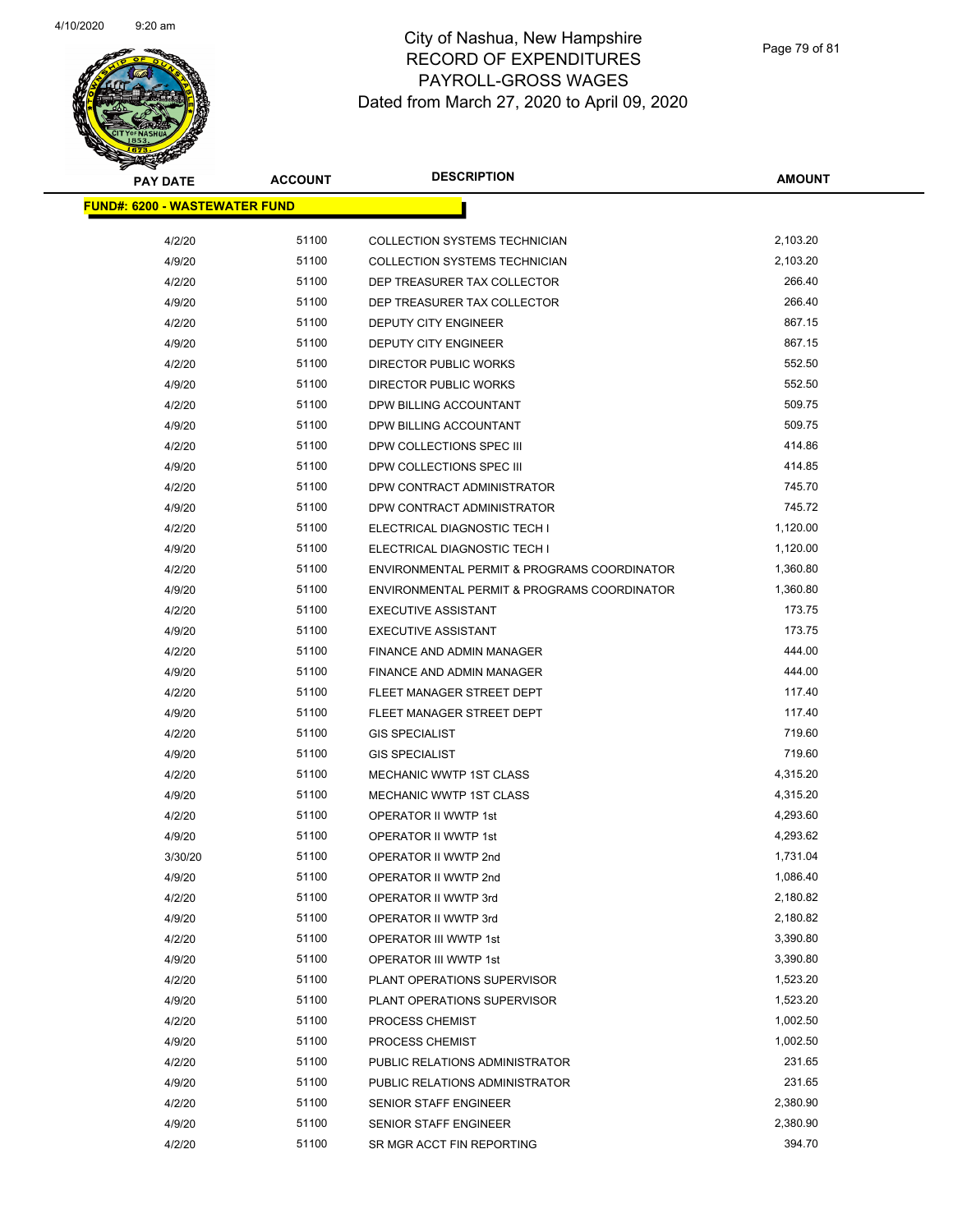

| <b>PAY DATE</b>                          | <b>ACCOUNT</b> | <b>DESCRIPTION</b>                   | <b>AMOUNT</b> |  |
|------------------------------------------|----------------|--------------------------------------|---------------|--|
| <b>FUND#: 6200 - WASTEWATER FUND</b>     |                |                                      |               |  |
| 4/9/20                                   | 51100          | SR MGR ACCT FIN REPORTING            | 394.70        |  |
| 4/2/20                                   | 51100          | <b>STAFF ENGINEER</b>                | 562.30        |  |
| 4/9/20                                   | 51100          | <b>STAFF ENGINEER</b>                | 562.30        |  |
| 4/2/20                                   | 51100          | SUPERINTENDENT OF WASTEWATER         | 1,998.10      |  |
| 4/9/20                                   | 51100          | SUPERINTENDENT OF WASTEWATER         | 1,998.10      |  |
| 4/2/20                                   | 51100          | <b>SUPV LABORATORY</b>               | 1,237.60      |  |
| 4/9/20                                   | 51100          | <b>SUPV LABORATORY</b>               | 1,237.60      |  |
| 4/2/20                                   | 51100          | <b>TRUCK DRIVER STREET REPAIR</b>    | 896.41        |  |
| 4/9/20                                   | 51100          | TRUCK DRIVER STREET REPAIR           | 896.40        |  |
| 4/2/20                                   | 51100          | <b>WASTEWATER ASSISTANT</b>          | 1,792.80      |  |
| 4/9/20                                   | 51100          | <b>WASTEWATER ASSISTANT</b>          | 1,792.80      |  |
| 4/2/20                                   | 51100          | <b>WASTEWATER FOREMAN</b>            | 2,649.20      |  |
| 4/9/20                                   | 51100          | <b>WASTEWATER FOREMAN</b>            | 2,649.20      |  |
| 4/2/20                                   | 51100          | <b>WASTEWATER PROJECT ENGINEER</b>   | 1,578.70      |  |
| 4/9/20                                   | 51100          | <b>WASTEWATER PROJECT ENGINEER</b>   | 1,578.70      |  |
| 4/9/20                                   | 51300          | <b>COLLECTION EQUIP OPR</b>          | 104.22        |  |
| 4/2/20                                   | 51300          | <b>COLLECTION SYSTEMS OPERATOR</b>   | 110.21        |  |
| 4/9/20                                   | 51300          | <b>COLLECTION SYSTEMS OPERATOR</b>   | 110.21        |  |
| 4/2/20                                   | 51300          | COLLECTION SYSTEMS TECHNICIAN        | 354.92        |  |
| 4/9/20                                   | 51300          | <b>COLLECTION SYSTEMS TECHNICIAN</b> | 119.16        |  |
| 4/2/20                                   | 51300          | MECHANIC WWTP 1ST CLASS              | 809.96        |  |
| 4/9/20                                   | 51300          | <b>MECHANIC WWTP 1ST CLASS</b>       | 739.18        |  |
| 4/2/20                                   | 51300          | <b>OPERATOR II WWTP 1st</b>          | 778.13        |  |
| 4/9/20                                   | 51300          | <b>OPERATOR II WWTP 1st</b>          | 657.60        |  |
| 4/2/20                                   | 51300          | OPERATOR II WWTP 3rd                 | 981.36        |  |
| 4/9/20                                   | 51300          | OPERATOR II WWTP 3rd                 | 981.36        |  |
| 4/9/20                                   | 51300          | OPERATOR III WWTP 1st                | 21.54         |  |
| 4/9/20                                   | 51300          | SOLID WASTE FOREMAN                  | 149.01        |  |
| 4/2/20                                   | 51300          | <b>WASTEWATER ASSISTANT</b>          | 369.76        |  |
| 4/2/20                                   | 51300          | <b>WASTEWATER FOREMAN</b>            | 422.23        |  |
| 4/9/20                                   | 51300          | <b>WASTEWATER FOREMAN</b>            | 769.94        |  |
| <b>TOTAL FUND 6200 - WASTEWATER FUND</b> |                |                                      | \$97,442.45   |  |

| <b>FUND#: 6500 - PROPERTY &amp; CASUALTY FUND</b> |       |                                |          |
|---------------------------------------------------|-------|--------------------------------|----------|
| 4/2/20                                            | 51100 | <b>PROGRAM SUPV</b>            | 1,424.80 |
| 4/9/20                                            | 51100 | <b>PROGRAM SUPV</b>            | 1,424.80 |
| 4/2/20                                            | 51100 | PROPERTY AND CASUALTY ADJUSTER | 2,491.15 |
| 4/9/20                                            | 51100 | PROPERTY AND CASUALTY ADJUSTER | 2.491.15 |
| 4/2/20                                            | 51100 | <b>RISK MANAGER</b>            | 1.911.60 |
| 4/9/20                                            | 51100 | <b>RISK MANAGER</b>            | 1.911.60 |
| 4/2/20                                            | 51100 | SAFETY LOSS PREVENTION SPEC    | 1,161.45 |
| 4/9/20                                            | 51100 | SAFETY LOSS PREVENTION SPEC    | 1.161.45 |